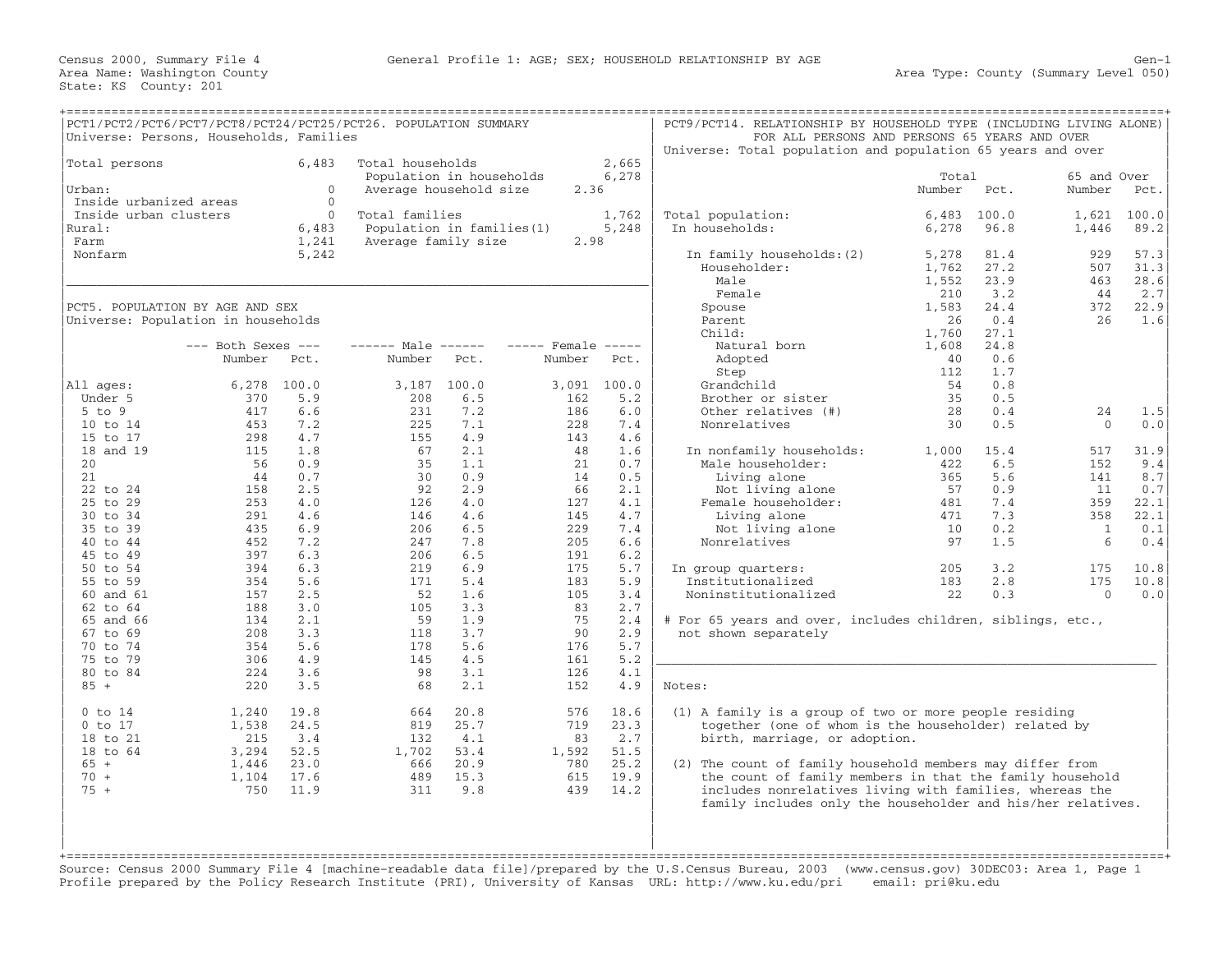| PCT3/PCT4. DETAILED AGE BY SEX (INCLUDING MEDIANS) |       |      |         |        |       |     |      |        |            |      |        |  |
|----------------------------------------------------|-------|------|---------|--------|-------|-----|------|--------|------------|------|--------|--|
| Universe: Total Population                         |       |      |         |        |       |     |      |        |            |      |        |  |
|                                                    |       |      |         |        |       |     |      |        |            |      |        |  |
|                                                    | Total | Pct. | $M = 1$ | Female | Total | Pct | Male | Female | Total Pct. | Mal≏ | Female |  |

|                          |           |            | rıa⊥e     | г ешате   |                |           |            | riatt     | r ema r e |                   | IULa                 |            |                      |                                |
|--------------------------|-----------|------------|-----------|-----------|----------------|-----------|------------|-----------|-----------|-------------------|----------------------|------------|----------------------|--------------------------------|
| $0$ to<br>$\overline{4}$ | 370       | 5.7        | 208       | 162       | 40 to 44       | 466       | 7.2        | 261       | 205       | 80 to 84          | 303                  | 4.7        | 111                  | 192                            |
| $\Omega$                 | 60        | 0.9        | 36        | 24        | 40             | 96        | 1.5        | 61        | 35        | 80                | 65                   | 1.0        | 36                   | 29                             |
|                          | 96        | 1.5        | 63        | 33        | 41             | 110       | 1.7        | 59        | 51        | 81                | 109                  | 1.7        | 24                   | 85                             |
| $\overline{2}$           | 66        | 1.0        | 36        | 30        | 42             | 77        | 1.2        | 42        | 35        | 82                | 46                   | 0.7        | 13                   | 33                             |
| 3                        | 91        | 1.4        | 47        | 44        | 43             | 87        | 1.3        | 65        | 22        | 83                | 51                   | 0.8        | 27                   | 24                             |
| 4                        | 57        | 0.9        | 26        | 31        | 44             | 96        | 1.5        | 34        | 62        | 84                | 32                   | 0.5        | 11                   | 21                             |
| $5$ to $9$               | 417       | 6.4        | 231       | 186       | 45 to 49       | 397       | 6.1        | 206       | 191       | 85 to 89          | 234                  | 3.6        | 60                   | 174                            |
| 5                        | 93        | 1.4        | 41        | 52        | 45             | 94        | 1.4        | 36        | 58        | 85                | 61                   | 0.9        | 31                   | 30                             |
| 6                        | 73        | 1.1        | 42        | 31        | 46             | 80        | 1.2        | 41        | 39        | 86                | 73                   | 1.1        | 5                    | 68                             |
| 7                        | 79        | 1.2        | 32        | 47        | 47             | 73        | 1.1        | 43        | 30        | 87                | 38                   | 0.6        | 9                    | 29                             |
| 8                        | 94        | 1.4        | 57        | 37        | 48             | 84        | 1.3        | 54        | 30        | 88                | 32                   | 0.5        | 9                    | 23                             |
| 9                        | 78        | 1.2        | 59        | 19        | 49             | 66        | 1.0        | 32        | 34        | 89                | 30                   | 0.5        | 6                    | 24                             |
| 10 to 14                 | 453       | 7.0        | 225       | 228       | 50 to 54       | 394       | 6.1        | 219       | 175       | 90 to 94          | 76                   | 1.2        | 33                   | 43                             |
| 10                       | 119       | 1.8        | 63        | 56        | 50             | 73        | 1.1        | 38        | 35        | 90                | 20                   | 0.3        | $\Omega$             | 20                             |
| 11                       | 86        | 1.3        | 29        | 57        | 51             | 75        | 1.2        | 39        | 36        | 91                | 17                   | 0.3        | $\overline{4}$       | 13                             |
| 12                       | 89        | 1.4        | 49        | 40        | 52             | 104       | 1.6        | 56        | 48        | 92                | 33                   | 0.5        | 27                   | 6                              |
| 13                       | 77        | 1.2        | 30        | 47        | 53             | 81        | 1.2        | 51        | 30        | 93                | $\mathbf{0}$         | 0.0        | $\Omega$             | $\mathbf 0$                    |
| 14                       | 82        | 1.3        | 54        | 28        | 54             | 61        | 0.9        | 35        | 26        | 94                | 6                    | 0.1        | $\overline{2}$       | $\overline{4}$                 |
| 15 to 19                 | 413       | 6.4        | 222       | 191       | 55 to 59       | 354       | 5.5        | 171       | 183       | 95 to 99          | 4                    | 0.1        | $\Omega$             | $\overline{4}$                 |
| 15                       | 84        | 1.3        | 34        | 50        | 55             | 56        | 0.9        | 28        | 28        | 95                | $\Omega$             | 0.0        | $\Omega$             | $\mathbf{0}$                   |
| 16                       | 74        | 1.1        | 50        | 24        | 56             | 72        | 1.1        | 31        | 41        | 96                | 4                    | 0.1        | $\Omega$             | $\overline{4}$                 |
| 17                       | 140       | 2.2        | 71        | 69        | 57             | 84        | 1.3        | 46        | 38        | 97                | $\Omega$             | 0.0        | $\Omega$             | $\mathbf{0}$                   |
| 18                       | 60        | 0.9        | 35        | 25        | 58             | 67        | 1.0        | 39        | 28        | 98                | $\Omega$<br>$\Omega$ | 0.0        | $\Omega$<br>$\Omega$ | $\mathbf{0}$                   |
| 19<br>20 to 24           | 55<br>258 | 0.8<br>4.0 | 32<br>157 | 23<br>101 | 59<br>60 to 64 | 75<br>345 | 1.2<br>5.3 | 27<br>157 | 48<br>188 | 99<br>$100 - 104$ | $\mathfrak{D}$       | 0.0<br>0.0 | $\Omega$             | $\mathbf{0}$<br>$\overline{2}$ |
| 20                       | 56        | 0.9        | 35        | 21        | 60             | 77        | 1.2        | 30        | 47        | $105 - 109$       | $\Omega$             | 0.0        | $\Omega$             | $\mathbf{0}$                   |
| 21                       | 44        | 0.7        | 30        | 14        | 61             | 80        | 1.2        | 22        | 58        | $110 +$           | $\Omega$             | 0.0        | $\Omega$             |                                |
| 22                       | 43        | 0.7        | 19        | 24        | 62             | 62        | 1.0        | 29        | 33        |                   |                      |            |                      |                                |
| 23                       | 66        | 1.0        | 39        | 27        | 63             | 71        | 1.1        | 55        | 16        |                   |                      |            |                      |                                |
| 24                       | 49        | 0.8        | 34        | 15        | 64             | 55        | 0.8        | 21        | 34        | $0$ to $17$       | 1,538                | 23.7       | 819                  | 719                            |
| $25$ to<br>29            | 253       | 3.9        | 126       | 127       | 65 to 69       | 342       | 5.3        | 177       | 165       | 5 to 17           | 1,168                | 18.0       | 611                  | 557                            |
| 25                       | 55        | 0.8        | 21        | 34        | 65             | 79        | 1.2        | 35        | 44        | 18 to 21          | 215                  | 3.3        | 132                  | 83                             |
| 26                       | 56        | 0.9        | 31        | 25        | 66             | 55        | 0.8        | 24        | 31        | 18 to 24          | 373                  | 5.8        | 224                  | 149                            |
| 27                       | 39        | 0.6        | 25        | 14        | 67             | 82        | 1.3        | 42        | 40        | 18 to 64          | 3,324                | 51.3       | 1,724                | 1,600                          |
| 28                       | 35        | 0.5        | 20        | 15        | 68             | 61        | 0.9        | 38        | 23        | 25 to 64          | 2,951                | 45.5       | 1,500                | 1,451                          |
| 29                       | 68        | 1.0        | 29        | 39        | 69             | 65        | 1.0        | 38        | 27        | 60<br>$+$         | 1,966                | 30.3       | 861                  | 1,105                          |
| 30 to 34                 | 299       | 4.6        | 154       | 145       | 70 to 74       | 354       | 5.5        | 178       | 176       | $65 +$            | 1,621                | 25.0       | 704                  | 917                            |
| 30                       | 40        | 0.6        | 18        | 22        | 70             | 63        | 1.0        | 38        | 25        | $70 +$            | 1,279                | 19.7       | 527                  | 752                            |
| 31                       | 46        | 0.7        | 26        | 20        | 71             | 99        | 1.5        | 38        | 61        | $75 +$            | 925                  | 14.3       | 349                  | 576                            |
| 32                       | 88        | 1.4        | 40        | 48        | 72             | 53        | 0.8        | 29        | 24        | $80 +$            | 619                  | 9.5        | 204                  | 415                            |
| 33                       | 58        | 0.9        | 40        | 18        | 73             | 64        | 1.0        | 39        | 25        | $85 +$            | 316                  | 4.9        | 93                   | 223                            |
| 34                       | 67        | 1.0        | 30        | 37        | 74             | 75        | 1.2        | 34        | 41        | $90 +$            | 82                   | 1.3        | 33                   | 49                             |
| $35$ to<br>39            | 443       | 6.8        | 206       | 237       | 75 to 79       | 306       | 4.7        | 145       | 161       |                   |                      |            |                      |                                |
| 35                       | 81        | 1.2        | 35        | 46        | 75             | 43        | 0.7        | 28        | 15        |                   |                      |            |                      |                                |
| 36                       | 68        | 1.0        | 28        | 40        | 76             | 68        | 1.0        | 39        | 29        | All ages          | $6,483$ 100.0        |            | 3,247                | 3,236                          |
| 37<br>38                 | 90<br>107 | 1.4<br>1.7 | 39<br>63  | 51<br>44  | 77<br>78       | 67<br>75  | 1.0<br>1.2 | 18<br>43  | 49<br>32  | Median age        |                      |            |                      |                                |
| 39                       | 97        | 1.5        | 41        | 56        | 79             | 53        | 0.8        | 17        | 36        | By Sex            | Both sexes<br>43.6   |            | Male<br>41.6         | Female<br>45.6                 |
|                          |           |            |           |           |                |           |            |           |           |                   |                      |            |                      |                                |
|                          |           |            |           |           |                |           |            |           |           |                   |                      |            |                      |                                |
|                          |           |            |           |           |                |           |            |           |           |                   |                      |            |                      |                                |
|                          |           |            |           |           |                |           |            |           |           |                   |                      |            |                      |                                |

Source: Census 2000 Summary File 4 [machine−readable data file]/prepared by the U.S.Census Bureau, 2003 (www.census.gov) 30DEC03: Area 1, Page 2 Profile prepared by the Policy Research Institute (PRI), University of Kansas URL: http://www.ku.edu/pri email: pri@ku.edu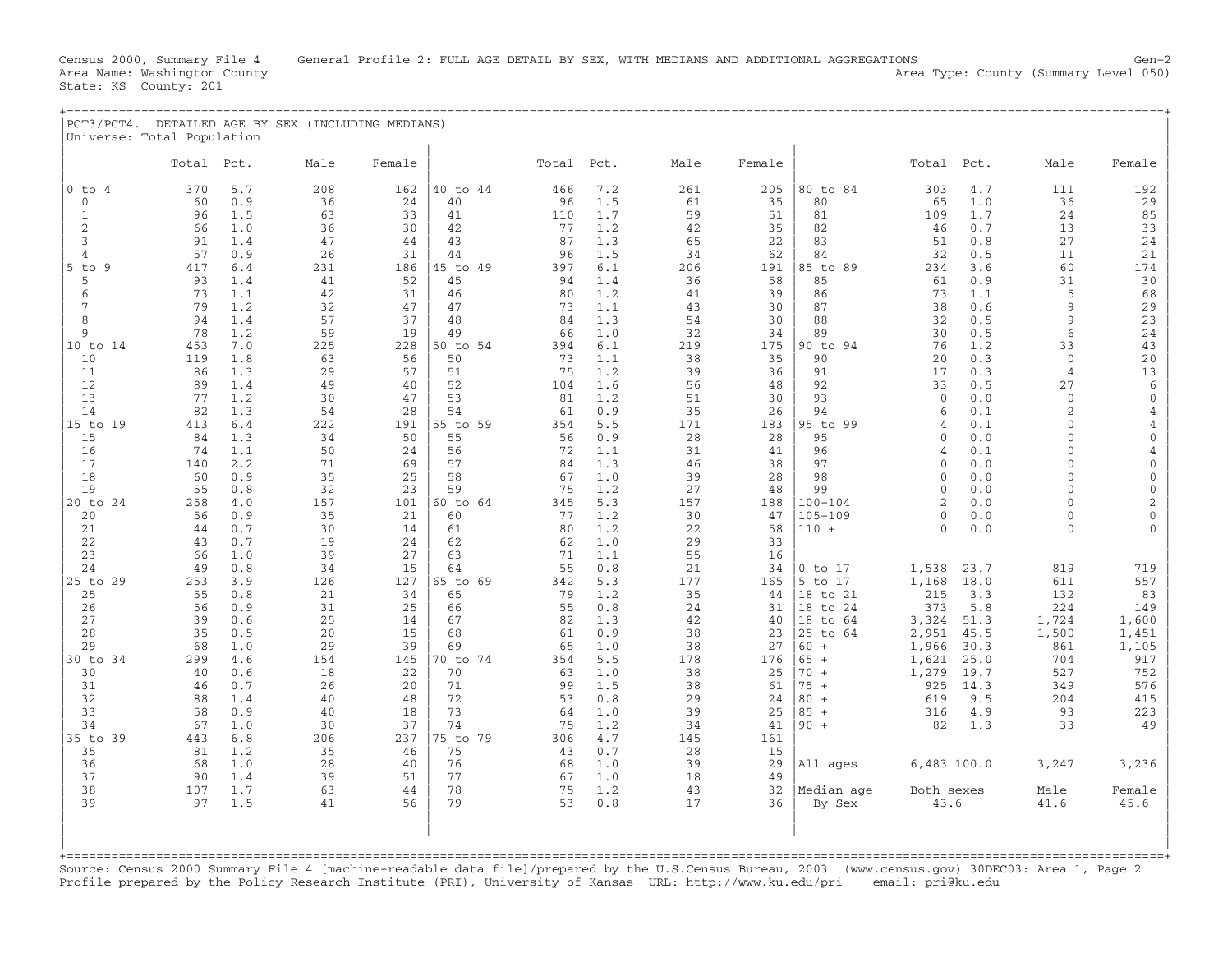Census 2000, Summary File 4 General Profile 3: RELATIONSHIP BY AGE BY HOUSEHOLD TYPE (UNDER 18); UNMARRIED PARTNERS Gen−3<br>Area Name: Washington County Level 050) Area Type: County (Summary Level 050) State: KS County: 201

| PCT13. RELATIONSHIP BY AGE FOR THE POPULATION UNDER 18 YEARS<br>Universe: Population under 18 years                                                                                                                                                                            |       |                                                                    |                       |                                  |                               |                                                                                                            |       |                      |                                     |
|--------------------------------------------------------------------------------------------------------------------------------------------------------------------------------------------------------------------------------------------------------------------------------|-------|--------------------------------------------------------------------|-----------------------|----------------------------------|-------------------------------|------------------------------------------------------------------------------------------------------------|-------|----------------------|-------------------------------------|
|                                                                                                                                                                                                                                                                                |       |                                                                    |                       |                                  |                               |                                                                                                            |       |                      |                                     |
|                                                                                                                                                                                                                                                                                |       |                                                                    |                       | ---- Related Child ----<br>Other |                               |                                                                                                            |       |                      |                                     |
|                                                                                                                                                                                                                                                                                |       | Total in Householder                                               |                       |                                  |                               |                                                                                                            |       |                      | Institution- Noninstitution-        |
|                                                                                                                                                                                                                                                                                | Total |                                                                    |                       |                                  |                               | Households or Spouse Own Child Relatives Nonrelatives Total alized Pop.                                    |       |                      | alized Pop.                         |
| nder 18 years:<br>0 1,457 55 26 0<br>0 1,457 55 26 0<br>19 3 years 222 22 0 206 14 2<br>3 and 4 years 148 148 0 141 7 0<br>5 years 93 93 0 86 2<br>5 14 years 93 93 0 86 2<br>16 5 0<br>12 and 13 years 166 166 0 508 16 5 0<br>14 years 82 82<br>Under 18 years:              |       |                                                                    |                       |                                  |                               |                                                                                                            |       | $\mathbf{0}$         | $\mathbf{0}$                        |
|                                                                                                                                                                                                                                                                                |       |                                                                    |                       |                                  |                               |                                                                                                            |       | $\mathbf{0}$         | $\mathbf{0}$                        |
|                                                                                                                                                                                                                                                                                |       |                                                                    |                       |                                  |                               |                                                                                                            |       | $\mathbf{0}$         | $\mathbf{0}$                        |
|                                                                                                                                                                                                                                                                                |       |                                                                    |                       |                                  |                               |                                                                                                            |       | $\mathbf{0}$         | $\mathbb O$                         |
|                                                                                                                                                                                                                                                                                |       |                                                                    |                       |                                  |                               |                                                                                                            |       | $\mathbf 0$          | $\mathbf 0$                         |
|                                                                                                                                                                                                                                                                                |       |                                                                    |                       |                                  |                               |                                                                                                            |       | $\mathbf{0}$         | $\mathsf{O}\xspace$                 |
|                                                                                                                                                                                                                                                                                |       |                                                                    |                       |                                  |                               |                                                                                                            |       | $\Omega$<br>$\Omega$ | $\mathsf{O}\xspace$<br>$\mathbf{O}$ |
|                                                                                                                                                                                                                                                                                |       |                                                                    |                       |                                  |                               |                                                                                                            |       |                      |                                     |
| % Under 3 years<br>% 3 and 4 years<br>% 3 and 4 years<br>% 5 years<br>% 6.0%<br>% 6.0%<br>% 6.0%<br>% 6.0%<br>% 6.0%<br>% 6.0%<br>% 6.0%<br>% 6.0%<br>% 6.0%<br>% 6.0%<br>% 9.6%<br>% 9.6%<br>% 9.6%<br>% 9.6%<br>% 9.6%<br>% 9.6%<br>% 9.8%<br>% 9.8%<br>% 9.8%<br>% 9.8%<br> |       |                                                                    |                       |                                  |                               |                                                                                                            |       |                      | . %                                 |
|                                                                                                                                                                                                                                                                                |       |                                                                    |                       |                                  |                               |                                                                                                            |       |                      | . $\frac{6}{6}$                     |
|                                                                                                                                                                                                                                                                                |       |                                                                    |                       |                                  |                               |                                                                                                            |       |                      | . %                                 |
|                                                                                                                                                                                                                                                                                |       |                                                                    |                       |                                  |                               |                                                                                                            |       |                      | . $\,$ 8                            |
|                                                                                                                                                                                                                                                                                |       |                                                                    |                       |                                  |                               |                                                                                                            |       |                      | . %                                 |
|                                                                                                                                                                                                                                                                                |       |                                                                    |                       |                                  |                               |                                                                                                            |       |                      | . $\frac{6}{6}$                     |
|                                                                                                                                                                                                                                                                                |       |                                                                    |                       |                                  |                               |                                                                                                            |       |                      | . %                                 |
| PCT12. RELATIONSHIP BY HOUSEHOLD TYPE FOR THE POPULATION<br>UNDER 18 YEARS<br>Universe: Population under 18 years                                                                                                                                                              |       |                                                                    |                       | Universe: Households             |                               | PCT11. HOUSEHOLDS BY TYPE AND PRESENCE OF PERSONS UNDER 18 YEARS                                           |       |                      | Households With                     |
|                                                                                                                                                                                                                                                                                |       |                                                                    |                       |                                  |                               |                                                                                                            |       | People               | No People                           |
|                                                                                                                                                                                                                                                                                |       | Number                                                             | Pct.                  |                                  |                               |                                                                                                            | Total | Under 18             | Under 18                            |
| Total population under 18 years: 1,538 100.0                                                                                                                                                                                                                                   |       |                                                                    |                       | Total households:                |                               |                                                                                                            | 2,665 | 758                  | 1,907                               |
|                                                                                                                                                                                                                                                                                |       |                                                                    |                       | Family households:               |                               |                                                                                                            | 1,762 | 748                  | 1,014                               |
| In households:                                                                                                                                                                                                                                                                 |       | 1,538                                                              | 100.0                 |                                  | Married-couple families       |                                                                                                            | 1,568 | 633                  | 935                                 |
| Householder or spouse                                                                                                                                                                                                                                                          |       | $\sim$ 0                                                           | 0.0                   | Other families:                  |                               | Other families: 194<br>Male householder, no wife present 194<br>Female householder, no husband present 127 | 194   | 115                  | 79                                  |
| Related child:                                                                                                                                                                                                                                                                 |       | 1,512                                                              | 98.3                  |                                  |                               |                                                                                                            |       | 31                   | 36                                  |
| Own child:                                                                                                                                                                                                                                                                     |       |                                                                    | 94.7                  |                                  |                               |                                                                                                            |       | 84                   | 43                                  |
|                                                                                                                                                                                                                                                                                |       |                                                                    | 83.7                  |                                  |                               |                                                                                                            |       |                      |                                     |
| 1,457<br>In married-couple family<br>In other family:<br>Male bound is                                                                                                                                                                                                         |       |                                                                    | 11.0                  | Nonfamily households:            |                               |                                                                                                            | 903   | 10                   | 893                                 |
| Male householder, no wife                                                                                                                                                                                                                                                      |       | Male householder, no wife 34<br>Female householder, no husband 135 | 2.2                   | Male householder                 |                               |                                                                                                            | 422   | 10                   | 412                                 |
|                                                                                                                                                                                                                                                                                |       |                                                                    | 8.8                   | Female householder               |                               |                                                                                                            | 481   | $\bigcirc$           | 481                                 |
| Other relatives:                                                                                                                                                                                                                                                               |       | 55                                                                 | 3.6<br>2.9<br>45      |                                  |                               |                                                                                                            |       |                      |                                     |
| Grandchild<br>Other relatives                                                                                                                                                                                                                                                  |       |                                                                    | 10<br>0.7             |                                  |                               | PCT21. HOUSEHOLDS BY SEX OF UNMARRIED PARTNERS                                                             |       |                      |                                     |
| Nonrelatives                                                                                                                                                                                                                                                                   |       |                                                                    | 26<br>1.7             | Universe: Households             |                               |                                                                                                            |       |                      |                                     |
|                                                                                                                                                                                                                                                                                |       |                                                                    |                       |                                  |                               |                                                                                                            |       | Number               | Pct.                                |
| In group quarters:                                                                                                                                                                                                                                                             |       |                                                                    | $\Omega$<br>0.0       |                                  |                               |                                                                                                            |       |                      |                                     |
| Institutionalized                                                                                                                                                                                                                                                              |       |                                                                    | 0.0<br>$\overline{0}$ | Total households:                |                               |                                                                                                            |       | 2,665                | 100.0                               |
| Noninstitutionalized                                                                                                                                                                                                                                                           |       |                                                                    | $\bigcap$<br>0.0      |                                  | Unmarried-partner households: |                                                                                                            |       |                      | 1.7<br>45                           |
|                                                                                                                                                                                                                                                                                |       |                                                                    |                       |                                  |                               | Male householder and male partner                                                                          |       |                      | 0.2<br>6                            |
|                                                                                                                                                                                                                                                                                |       |                                                                    |                       |                                  |                               | Male householder and female partner                                                                        |       |                      | 25<br>0.9                           |
|                                                                                                                                                                                                                                                                                |       |                                                                    |                       |                                  |                               | Female householder and female partner                                                                      |       |                      | $\overline{0}$<br>0.0               |
|                                                                                                                                                                                                                                                                                |       |                                                                    |                       | All other households             |                               | Female householder and male partner                                                                        |       | 14<br>2,620          | 0.5<br>98.3                         |
|                                                                                                                                                                                                                                                                                |       |                                                                    |                       |                                  |                               |                                                                                                            |       |                      |                                     |

+===================================================================================================================================================+ Source: Census 2000 Summary File 4 [machine−readable data file]/prepared by the U.S.Census Bureau, 2003 (www.census.gov) 30DEC03: Area 1, Page 3 Profile prepared by the Policy Research Institute (PRI), University of Kansas URL: http://www.ku.edu/pri email: pri@ku.edu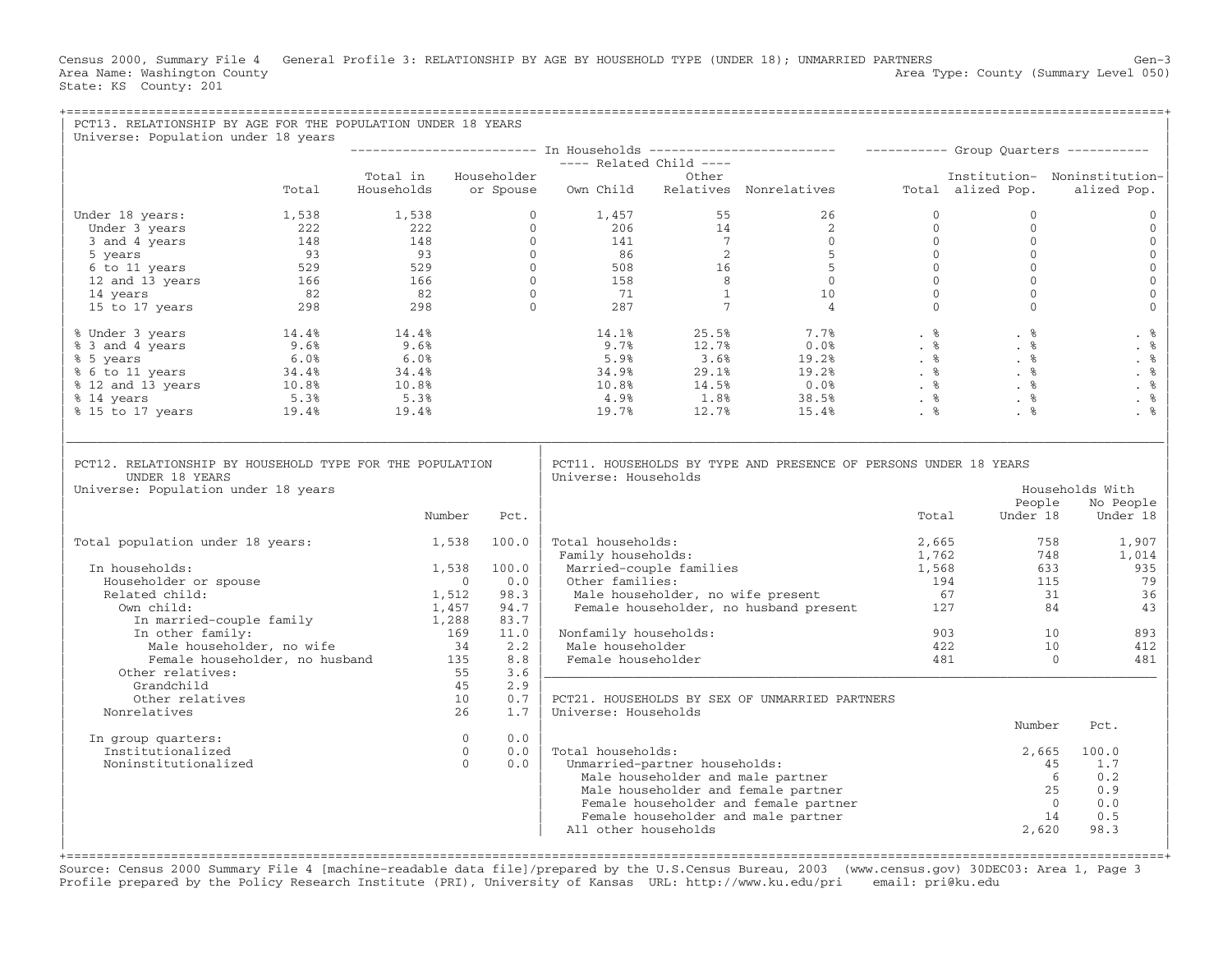Census 2000, Summary File 4 General Profile 4: HOUSEHOLD TYPE BY PRESENCE OF OWN CHILDREN; HOUSEHOLD SIZE; NONRELATIVES Gen-4<br>Area Name: Washington County Level 050) Area Type: County (Summary Level 050) State: KS County: 201

| PCT10/PCT15. HOUSEHOLDS BY AGE OF HOUSEHOLDER BY HOUSEHOLD TYPE (INCLUDING LIVING ALONE)<br>BY PRESENCE OF OWN CHILDREN UNDER 18 YEARS |                |            |                                        |                      |             |                |                         |                            | PCT10. HOUSEHOLD SIZE BY TYPE BY PRESENCE OF OWN CHILDREN<br>UNDER 18 YEARS |                                    |              |                                         |                         |                   |
|----------------------------------------------------------------------------------------------------------------------------------------|----------------|------------|----------------------------------------|----------------------|-------------|----------------|-------------------------|----------------------------|-----------------------------------------------------------------------------|------------------------------------|--------------|-----------------------------------------|-------------------------|-------------------|
| Universe: Households                                                                                                                   |                |            |                                        |                      |             |                |                         |                            | Universe: Households (Total households: 2,665)                              |                                    |              |                                         |                         |                   |
|                                                                                                                                        |                |            | Total Households Householder<br>Number | Pct.                 |             | 15 to 64       |                         | Householder<br>65 and Over | 1-person households:<br>Male householder<br>Female householder              |                                    |              |                                         |                         | 836<br>365<br>471 |
| All types of households:                                                                                                               |                |            |                                        | 2,665 100.0          |             | 1,647          |                         | 1,018                      | 2-or-more-person households:                                                |                                    |              |                                         |                         | 1,829             |
| Family households:<br>Married-couple families:                                                                                         |                |            | 1,762<br>1,568                         | 66.1<br>58.8         |             | 1,255<br>1,098 |                         | 507<br>470                 | Family households:<br>Married-couple family:                                |                                    |              |                                         |                         | 1,762<br>1,568    |
| With own children under 18 years                                                                                                       |                |            | 615                                    | 23.1                 |             | 615            |                         | $\Omega$                   |                                                                             | With own children under 18         |              |                                         |                         | 615               |
| No own children under 18 years<br>Other families:                                                                                      |                |            | 953<br>194                             | 35.8<br>7.3          |             | 483<br>157     |                         | 470<br>37                  | Other families:                                                             | No own children under 18           |              |                                         |                         | 953<br>194        |
| Male householder, no wife present:                                                                                                     |                |            | 67                                     | 2.5                  |             | 54             |                         | 13                         |                                                                             | Male householder, no wife present: |              |                                         |                         | 67                |
| With own children under 18 years                                                                                                       |                |            | 26                                     | 1.0                  |             | 26             |                         | $\Omega$                   |                                                                             | With own children under 18         |              |                                         |                         | 26                |
| No own children under 18 years                                                                                                         |                |            | 41                                     | 1.5                  |             | 28             |                         | 13                         |                                                                             | No own children under 18           |              |                                         |                         | 41                |
| Female householder, no husband:                                                                                                        |                |            | 127                                    | 4.8                  |             | 103            |                         | 24                         |                                                                             |                                    |              | Female householder, no husband present: |                         | 127               |
| With own children under 18 years                                                                                                       |                |            | 73                                     | 2.7                  |             | 73             |                         | $\overline{0}$             |                                                                             | With own children under 18         |              |                                         |                         | 73                |
| No own children under 18 years                                                                                                         |                |            | 54                                     | 2.0                  |             | 30             |                         | 2.4                        |                                                                             | No own children under 18           |              |                                         |                         | 54                |
| Nonfamily households:                                                                                                                  |                |            | 903                                    | 33.9                 |             | 392            |                         | 511                        | Nonfamily households:                                                       |                                    |              |                                         |                         | 67                |
| Householder living alone                                                                                                               |                |            | 836                                    | 31.4                 |             | 337            |                         | 499                        | Male Householder                                                            |                                    |              |                                         |                         | 57                |
| Householder not living alone                                                                                                           |                |            | 67                                     | 2.5                  |             | 55             |                         | 12.                        | Female Householder                                                          |                                    |              |                                         |                         | 10                |
| PCT17. HOUSEHOLDS BY TYPE BY HOUSEHOLD SIZE<br>Universe: Households                                                                    |                |            |                                        |                      |             |                |                         |                            | PCT16. HOUSEHOLD TYPE BY AGE OF HOUSEHOLDER<br>Universe: Households         |                                    |              |                                         |                         |                   |
|                                                                                                                                        | Total          | Pct.       |                                        | Family<br>Households | Pct.        |                | Nonfamily<br>Households | Pct.                       | Age of<br>Householder                                                       | Total                              | Pct.         | Family<br>Households                    | Nonfamily<br>Households |                   |
| All households:                                                                                                                        | $2.665$ 100.0  |            |                                        | 1,762                | 66.1        |                | 903                     | 33.9                       | All ages:                                                                   |                                    | 2,665 100.0  | 1,762                                   |                         | 903               |
| 1-person households                                                                                                                    | 836            | 31.4       |                                        |                      |             |                | 836                     | 31.4                       | 15 to 24                                                                    | 74                                 | 2.8          | 42                                      |                         | 32                |
| 2-person households                                                                                                                    | 982            | 36.8       |                                        | 928                  | 34.8        |                | 54                      | 2.0                        | 25 to 34                                                                    | 273                                | 10.2         | 189                                     |                         | 84                |
| 3-person households                                                                                                                    | 304            | 11.4       |                                        | 298                  | 11.2        |                | 6                       | 0.2                        | 35 to 44                                                                    | 475                                | 17.8         | 366                                     |                         | 109               |
| 4-person households                                                                                                                    | 297            | 11.1       |                                        | 293                  | 11.0<br>5.5 |                | $\overline{4}$          | 0.2                        | 45 to 54                                                                    | 434                                | 16.3         | 366                                     |                         | 68                |
| 5-person households<br>6-person households                                                                                             | 148<br>79      | 5.6<br>3.0 |                                        | 146<br>79            | 3.0         |                | 2<br>$\Omega$           | 0.1<br>0.0                 | 55 to 64<br>65 to 74                                                        | 391<br>443                         | 14.7<br>16.6 | 292<br>274                              |                         | 99<br>169         |
| 7-or-more person                                                                                                                       |                |            |                                        |                      |             |                |                         |                            | 75 to 84                                                                    | 394                                | 14.8         | 183                                     |                         | 211               |
| households                                                                                                                             | 19             | 0.7        |                                        | 18                   | 0.7         |                | $\mathbf{1}$            | 0.0                        | 85 & over                                                                   | 181                                | 6.8          | 50                                      |                         | 131               |
|                                                                                                                                        |                |            |                                        |                      |             |                |                         |                            |                                                                             |                                    |              |                                         |                         |                   |
| PCT23. NONRELATIVES BY HOUSEHOLD TYPE<br>Universe: Nonrelatives                                                                        |                |            |                                        |                      |             |                |                         |                            | PCT22. HOUSEHOLDS BY PRESENCE OF NONRELATIVES<br>Universe: Households       |                                    |              |                                         |                         |                   |
|                                                                                                                                        | Total          | Pct.       |                                        | Family<br>Households | Pct.        |                | Nonfamily<br>Households | Pct.                       |                                                                             |                                    |              |                                         | Number                  | Pct.              |
| Total nonrelatives:                                                                                                                    |                | 127 100.0  |                                        | 30                   | 23.6        |                | 97                      | 76.4                       | Total households:                                                           |                                    |              |                                         | 2,665                   | 100.0             |
| Roomer or boarder                                                                                                                      | 8 <sup>8</sup> | 6.3        |                                        | $\overline{0}$       | 0.0         |                | 8                       | 6.3                        | Households with one or more                                                 |                                    |              |                                         |                         |                   |
| Housemate or roommate                                                                                                                  | 19             | 15.0       |                                        | 3                    | 2.4         |                | 16                      | 12.6                       | nonrelatives                                                                |                                    |              |                                         | 95                      | 3.6               |
| Unmarried partner                                                                                                                      | 46             | 36.2       |                                        |                      | 13 10.2     |                | 33                      | 26.0                       | Households with no nonrelatives                                             |                                    |              |                                         | 2,570                   | 96.4              |
| Foster child                                                                                                                           | $\overline{2}$ | 1.6        |                                        | 2                    | 1.6         |                | $\overline{0}$          | 0.0                        |                                                                             |                                    |              |                                         |                         |                   |
| Other nonrelatives                                                                                                                     | 52             | 40.9       |                                        | 12                   | 9.4         |                | 40                      | 31.5                       |                                                                             |                                    |              |                                         |                         |                   |
|                                                                                                                                        |                |            |                                        |                      |             |                |                         |                            |                                                                             |                                    |              |                                         |                         |                   |

Source: Census 2000 Summary File 4 [machine−readable data file]/prepared by the U.S.Census Bureau, 2003 (www.census.gov) 30DEC03: Area 1, Page 4 Profile prepared by the Policy Research Institute (PRI), University of Kansas URL: http://www.ku.edu/pri email: pri@ku.edu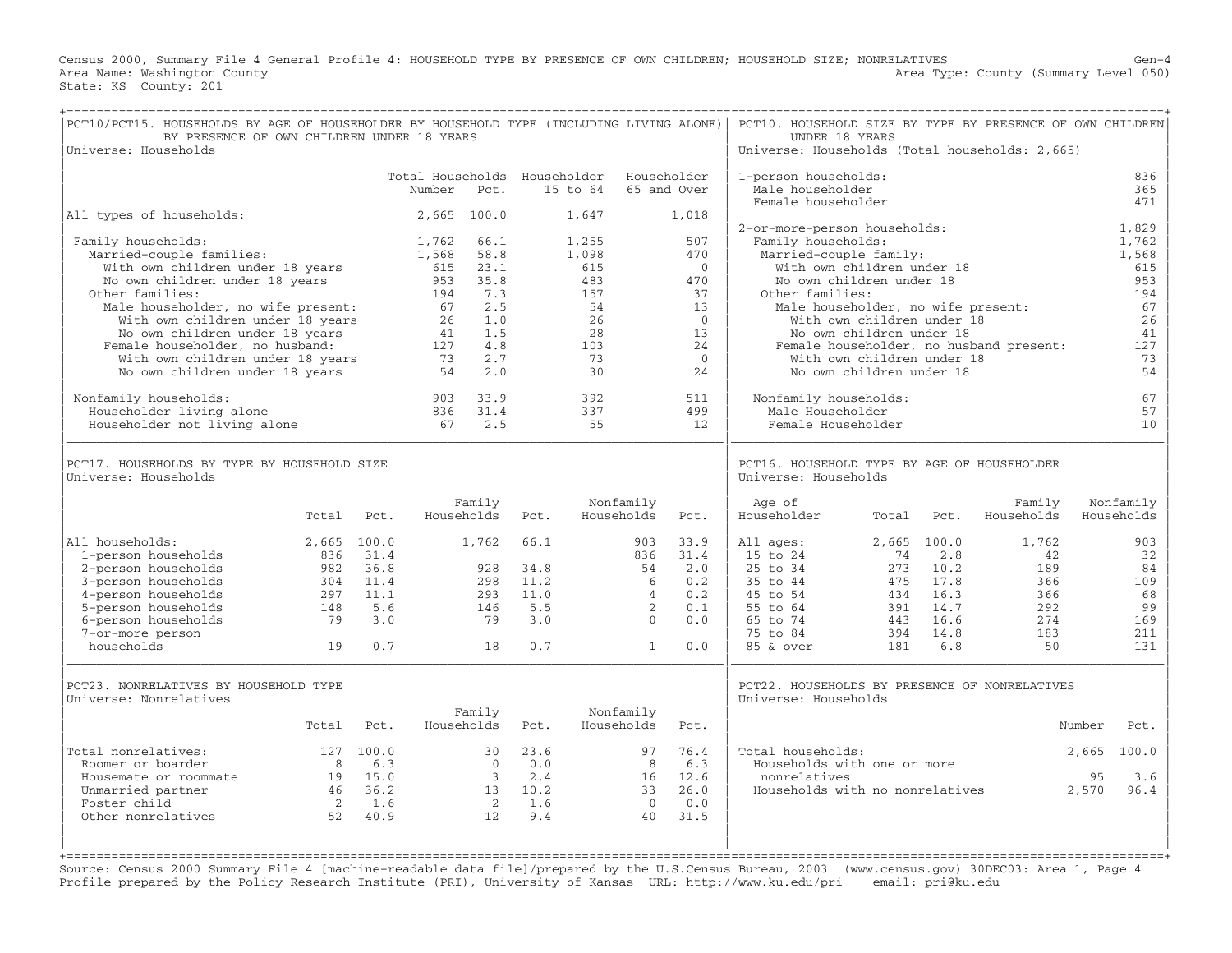| PCT27/PCT29. FAMILY TYPE BY PRESENCE AND AGE OF OWN OR RELATED CHILDREN<br>Universe: Families |                           |             |                |             |                |                  |                 | PCT18/PCT19. HOUSEHOLDS BY PRESENCE OF PEOPLE (60/65) YEARS |       |          | AND OVER, HOUSEHOLD SIZE AND HOUSEHOLD TYPE |                       |
|-----------------------------------------------------------------------------------------------|---------------------------|-------------|----------------|-------------|----------------|------------------|-----------------|-------------------------------------------------------------|-------|----------|---------------------------------------------|-----------------------|
|                                                                                               |                           |             |                |             |                |                  |                 | Universe: Households (Total households:                     |       |          | 2,665)                                      |                       |
|                                                                                               | By Presence of:           |             | Own Children   |             |                | Related Children |                 |                                                             |       |          |                                             |                       |
|                                                                                               |                           |             | Families       | Pct.        |                | Families         | Pct.            |                                                             |       |          | 60+ Years                                   | 65+ Years             |
|                                                                                               |                           |             |                |             |                |                  |                 |                                                             |       |          |                                             |                       |
| All families:                                                                                 |                           |             |                | 1,762 100.0 |                | 1,762 100.0      |                 | Households w/ one or more over 60/65:                       |       |          | 1,240                                       | 1,052                 |
| Married-couple families:                                                                      |                           |             | 1,568          | 89.0        |                | 1,568            | 89.0            | 1-person households                                         |       |          | 554                                         | 499                   |
| With own/related children < 18:                                                               |                           |             | 615            | 34.9        |                | 631              | 35.8            | 2-or-more person households:                                |       |          | 686                                         | 553                   |
| Under 6 years only                                                                            |                           |             | 142            | 8.1         |                | 150              | 8.5             | Family households                                           |       |          | 673                                         | 540                   |
|                                                                                               | Under 6 and 6 to 17 years |             | 140            | 7.9         |                | 142              | 8.1             | Nonfamily households                                        |       |          | 13                                          | 13                    |
| 6 to 17 years only                                                                            |                           |             | 333            | 18.9        |                | 339              | 19.2            |                                                             |       |          |                                             |                       |
| No own/related children under 18                                                              |                           |             | 953            | 54.1        |                | 937              | 53.2            | Households with no people over 60/65:                       |       |          | 1,425                                       | 1,613                 |
| Other families (No spouse present):                                                           |                           |             | 194            | 11.0        |                | 194              | 11.0            | 1-person households                                         |       |          | 282                                         | 337                   |
| Male householder, no wife:                                                                    |                           |             | 67             | 3.8         |                | 67               | 3.8             | 2-or-more person households:                                |       |          | 1,143                                       | 1,276                 |
| With $own/related children < 18$ :                                                            |                           |             | 26             | 1.5         |                | 31               | 1.8             | Family households                                           |       |          | 1,089                                       | 1,222                 |
| Under 6 years only                                                                            |                           |             | 9              | 0.5         |                | 9                | 0.5             | Nonfamily households                                        |       |          | 54                                          | 54                    |
|                                                                                               | Under 6 and 6 to 17 years |             | $\overline{2}$ | 0.1         |                | 2                | 0.1             |                                                             |       |          |                                             |                       |
| 6 to 17 years only                                                                            |                           |             | 15             | 0.9         |                | 20               | 1.1             |                                                             |       |          |                                             |                       |
| No own/related children under 18                                                              |                           |             | 41             | 2.3         |                | 36               | 2.0             | PCT28. OWN CHILDREN UNDER 18 YEARS BY FAMILY TYPE AND AGE   |       |          |                                             |                       |
| Female householder, no husband:                                                               |                           |             | 127            | 7.2         |                | 127              | 7.2             | Universe: Own children under 18 years                       |       |          |                                             |                       |
| With own/related children < 18:                                                               |                           |             | 73             | 4.1         |                | 84               | 4.8             |                                                             |       |          |                                             |                       |
| Under 6 years only                                                                            |                           |             | 7              | 0.4         |                | 9                | 0.5             |                                                             |       |          | In Male                                     | In Female             |
|                                                                                               | Under 6 and 6 to 17 years |             | 14             | 0.8         |                | 14               | 0.8             |                                                             |       |          | In Married Householder Householder          |                       |
| 6 to 17 years only                                                                            |                           |             | 52             | 3.0         |                | 61               | 3.5             | Own Children                                                |       | Couple   | No Wife                                     | No Husband            |
| No own/related children under 18                                                              |                           |             | 54             | 3.1         |                | 43               | 2.4             | Age $--$                                                    | Total | Families | Families                                    | Families              |
|                                                                                               |                           |             |                |             |                |                  |                 | Under 18:                                                   | 1,457 | 1,288    | 34                                          | 135                   |
| PCT30. FAMILY TYPE BY AGE OF HOUSEHOLDER                                                      |                           |             |                |             |                |                  |                 | Under 3                                                     | 206   | 193      | 5                                           | 8                     |
| Universe: Families                                                                            |                           |             |                |             |                |                  |                 | $3$ and $4$                                                 | 141   | 126      | $\overline{4}$                              | 11                    |
|                                                                                               |                           |             |                |             | Male           |                  | Female          | 5                                                           | 86    | 80       | 3                                           | $\overline{3}$        |
|                                                                                               |                           |             | Married        |             | Householder    |                  | Householder     | 6 to 11                                                     | 508   | 446      | 8                                           | 54                    |
| Age of                                                                                        |                           |             | Couple         |             | No Wife        |                  | No Husband      | 12 and 13                                                   | 158   | 131      | $\overline{4}$                              | 23                    |
| Householder                                                                                   | Total                     | Pct.        | Families       |             | Families       |                  | Families        | 14                                                          | 71    | 59       | $\mathbf{0}$                                | 12                    |
|                                                                                               |                           |             |                |             |                |                  |                 | 15 to 17                                                    | 287   | 253      | 10                                          | 24                    |
| All ages:                                                                                     |                           | 1,762 100.0 | 1,568          |             | 67             |                  | 127             |                                                             |       |          |                                             |                       |
| 15 to 24                                                                                      | 42                        | 2.4         | 33             |             | 9              |                  | $\Omega$        |                                                             |       |          |                                             |                       |
| 25 to 34                                                                                      | 189                       | 10.7        | 159            |             | 10             |                  | 20              | PCT31. NONFAMILY HOUSEHOLDS BY HOUSEHOLDER'S SEX AND AGE    |       |          |                                             |                       |
| 35 to 44                                                                                      | 366                       | 20.8        | 308            |             | 11             |                  | 47              | Universe: Nonfamily households                              |       |          |                                             |                       |
| 45 to 54                                                                                      | 366                       | 20.8        | 337            |             | 16             |                  | 13              |                                                             |       |          |                                             |                       |
| 55 to 59                                                                                      | 155                       | 8.8         | 132            |             | $\overline{4}$ |                  | 19              |                                                             |       |          |                                             | ---- Householder ---- |
| 60 to 64                                                                                      | 137                       | 7.8         | 129            |             | $\overline{4}$ |                  | $\overline{4}$  |                                                             |       | Total    | Male                                        | Female                |
| 65 to 74                                                                                      | 274                       | 15.6        | 266            |             | $\mathbf{1}$   |                  | $7\phantom{.0}$ |                                                             |       |          |                                             |                       |
| 75 and over                                                                                   | 233                       | 13.2        | 204            |             | 12             |                  | 17              | Total nonfamily households:                                 |       |          | 422<br>903                                  | 481                   |
|                                                                                               |                           |             |                |             |                |                  |                 | Living alone:                                               |       |          | 836<br>365                                  | 471                   |
| PCT34. HOUSEHOLDS BY NUMBER OF SUBFAMILIES                                                    |                           |             |                |             |                |                  |                 | Householder 15 to 64 years                                  |       |          | 224<br>337                                  | 113                   |
| Universe: Households                                                                          |                           |             |                |             |                |                  |                 | Householder 65 years & over                                 |       |          | 499<br>141                                  | 358                   |
|                                                                                               |                           |             |                | Number      | Pct.           |                  |                 | Not living alone:                                           |       |          | 67                                          | 57<br>10              |
|                                                                                               |                           |             |                |             |                |                  |                 |                                                             |       |          | 55                                          | 46<br>9               |
| Total:                                                                                        |                           |             |                | 2,665       | 100.0          |                  |                 | Householder 15 to 64 years                                  |       |          | 12                                          | $\mathbf{1}$<br>11    |
| No subfamilies                                                                                |                           |             |                |             | 99.1           |                  |                 | Householder 65 years & over                                 |       |          |                                             |                       |
| 1 subfamily                                                                                   |                           |             |                | 2,642<br>23 | 0.9            |                  |                 |                                                             |       |          |                                             |                       |
| 2 subfamilies                                                                                 |                           |             |                | $\Omega$    | 0.0            |                  |                 |                                                             |       |          |                                             |                       |
| 3 subfamilies                                                                                 |                           |             |                | $\Omega$    | 0.0            |                  |                 |                                                             |       |          |                                             |                       |
| 4 or more subfamilies                                                                         |                           |             |                | $\Omega$    | 0.0            |                  |                 |                                                             |       |          |                                             |                       |
|                                                                                               |                           |             |                |             |                |                  |                 |                                                             |       |          |                                             |                       |

+===================================================================================================================================================+ Source: Census 2000 Summary File 4 [machine−readable data file]/prepared by the U.S.Census Bureau, 2003 (www.census.gov) 30DEC03: Area 1, Page 5 Profile prepared by the Policy Research Institute (PRI), University of Kansas URL: http://www.ku.edu/pri email: pri@ku.edu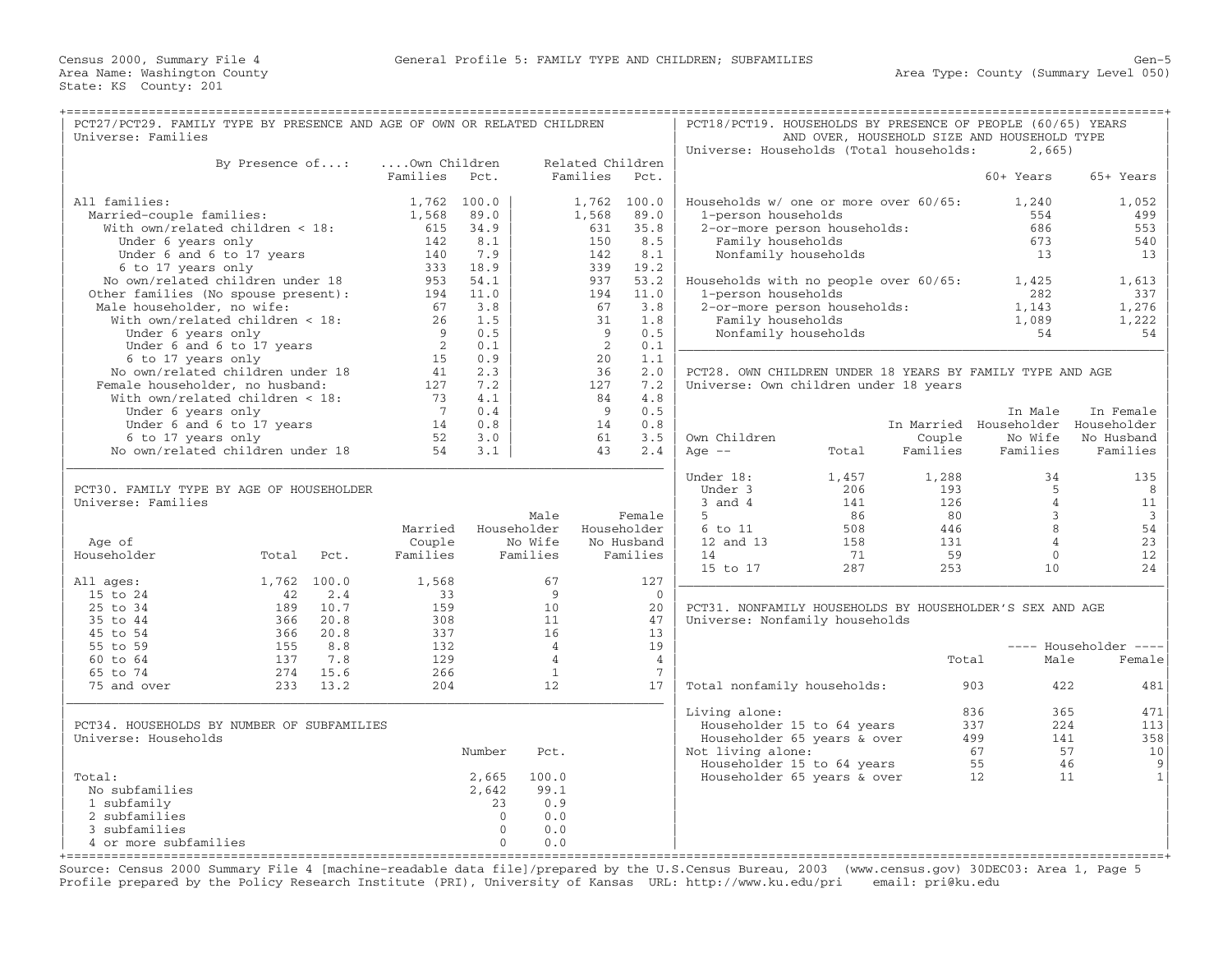| PCT35. MARITAL STATUS BY SEX BY AGE                                                |                |                                                      |                                                          |                         |                |                 | PCT32. SUBFAMILY TYPE BY PRESENCE OF OWN CHILDREN    |                                       |
|------------------------------------------------------------------------------------|----------------|------------------------------------------------------|----------------------------------------------------------|-------------------------|----------------|-----------------|------------------------------------------------------|---------------------------------------|
| Universe: Population 15 years and over                                             |                |                                                      |                                                          |                         |                |                 | UNDER 18 YEARS                                       |                                       |
|                                                                                    |                |                                                      |                                                          |                         |                |                 | Universe: Subfamilies                                |                                       |
|                                                                                    |                |                                                      | ---------- Now Married ----------                        |                         |                |                 |                                                      |                                       |
|                                                                                    | Never          | Spouse                                               | $---$ Spouse Absent $---$                                |                         |                |                 | Total subfamilies:                                   | 21                                    |
|                                                                                    | Married        | Present                                              | Separated                                                | Other                   | Widowed        | Divorced        | Married-couple subfamilies:                          | 14                                    |
|                                                                                    |                |                                                      |                                                          |                         |                |                 | With own children under 18 years                     | $8\phantom{1}$                        |
| Total pop. $15+:$                                                                  | 986            | 3,179                                                | 17                                                       | 212                     | 525            | 324             | No own children under 18 years                       | $\sqrt{6}$                            |
|                                                                                    |                |                                                      |                                                          |                         |                |                 | Mother-child subfamilies                             | $\mathsf S$                           |
| Male:                                                                              | 639            | 1,599                                                | 6                                                        | 79                      | 82             | 178             | Father-child subfamilies                             | $\overline{2}$                        |
| 15 to 17 years                                                                     | 155            | $\overline{0}$                                       | $\circ$                                                  | $\overline{0}$          | $\mathbf{0}$   | $\Omega$        |                                                      |                                       |
| 18 and 19 years                                                                    | 67             |                                                      | $\overline{0}$                                           | $\overline{0}$          | $\mathbf{0}$   | $\mathbf{0}$    |                                                      |                                       |
| 20 to 24 years                                                                     | 124            |                                                      | $\begin{array}{c} 0 \\ 31 \end{array}$<br>$\overline{0}$ | $\overline{0}$          | 2              | $\mathbf{0}$    | PCT33. POPULATION IN SUBFAMILIES BY SUBFAMILY TYPE   |                                       |
| 25 to 29 years                                                                     | 58             | 56                                                   | 1                                                        | $\overline{0}$          | $\Omega$       | 11              | Universe: Population in subfamilies                  |                                       |
| 30 to 34 years                                                                     | 30             | 103                                                  | $\overline{0}$                                           | 11                      | $\mathbf{0}$   | 10 <sup>°</sup> |                                                      |                                       |
| 35 to 44 years                                                                     | 70             | 323                                                  | $0 \qquad \qquad$                                        | 16                      | $\mathbf{0}$   | 58              | Total population in subfamilies:                     | 57                                    |
| 45 to 54 years                                                                     | 33             | 348                                                  | $\overline{0}$                                           | $\overline{\mathbf{3}}$ | $\Omega$       | 41              |                                                      |                                       |
| 55 to 59 years                                                                     | 8 <sup>8</sup> | 131                                                  | $\overline{a}$                                           | 2                       | $\Omega$       | 28              | In Married-couple subfamilies:                       | 43                                    |
|                                                                                    | 10             | 126                                                  | $\overline{a}$                                           | $\overline{4}$          | $\overline{4}$ | 11              | Husband/wife in a childless subfamily                | 13                                    |
| 60 to 64 years<br>65 to 74 years                                                   | 35             | 277                                                  | $\mathbf{1}$                                             | $\mathcal{E}$           | 28             | 11              |                                                      | 15                                    |
|                                                                                    |                |                                                      | $\Omega$                                                 |                         |                |                 | Husband/wife in a subfamily with children            |                                       |
| 75 to 84 years                                                                     | 49             | 156                                                  |                                                          | 13                      | 34             | $\overline{4}$  | Child                                                | 15                                    |
| 85 years & over                                                                    | $\overline{0}$ | 48                                                   | $\Omega$                                                 | 27                      | 14             | 4               | In mother-child subfamilies:                         | $11\,$                                |
|                                                                                    |                |                                                      |                                                          |                         |                |                 | Parent                                               | $\begin{array}{c} 5 \\ 6 \end{array}$ |
| Female:                                                                            | 347            | 1,580                                                | 11                                                       | 133                     | 443            | 146             | Child                                                |                                       |
| 15 to 17 years                                                                     | 141            | $\overline{0}$                                       | $\overline{0}$                                           | $\overline{2}$          | $\overline{0}$ | $\Omega$        | In father-child subfamilies:                         | $\mathsf 3$                           |
| 18 and 19 years                                                                    | 46             | 2                                                    | $\Omega$                                                 | $\Omega$                | $\Omega$       | $\Omega$        | Parent                                               | $\sqrt{2}$                            |
| 20 to 24 years                                                                     | 57             |                                                      | $\overline{0}$<br>$\frac{44}{88}$                        | $\overline{0}$          | $\overline{0}$ | $\overline{0}$  | Child                                                | $\mathbf{1}$                          |
| 25 to 29 years                                                                     | 37             |                                                      | $\overline{0}$                                           | $\overline{0}$          | $\mathbf{0}$   | 2               |                                                      |                                       |
| 30 to 34 years                                                                     | 8 <sup>8</sup> | $\frac{122}{342}$<br>$\frac{1}{7}$<br>$\frac{32}{1}$ | $\overline{a}$                                           | $\overline{1}$          | $\Omega$       | 12              |                                                      |                                       |
| 35 to 44 years                                                                     | 27             |                                                      | $\overline{4}$                                           | 10                      | $\overline{0}$ | 59              | PCT37. HOUSEHOLD RELATIONSHIP BY GRANDPARENTS LIVING |                                       |
| 45 to 54 years                                                                     | 11             |                                                      | 5                                                        | $\overline{0}$          | 10             | 17              | WITH OWN GRANDCHILDREN UNDER 18 YEARS BY             |                                       |
| 55 to 59 years                                                                     | $\overline{7}$ |                                                      | $\Omega$                                                 | $\bigcirc$              | 11             | 23              | RESPONSIBILITY FOR OWN GRANDCHILDREN                 |                                       |
| 60 to 64 years                                                                     |                |                                                      | $\Omega$                                                 | $\overline{0}$          | 2.0            | 16              | Universe: Population 30 years and over in            |                                       |
| 65 to 74 years                                                                     | $\overline{2}$ | 225                                                  | $\Omega$                                                 | -9                      | 97             | 8               | households                                           |                                       |
| 75 to 84 years                                                                     | 9              | 114                                                  | $\Omega$                                                 | 46                      | 179            | 5               |                                                      |                                       |
| 85 years & over                                                                    | 2              | 26                                                   | $\mathbf{0}$                                             | 65                      | 126            | $\overline{4}$  | Total pop. 30 years & over in households:            | 4,114                                 |
|                                                                                    |                |                                                      |                                                          |                         |                |                 |                                                      |                                       |
|                                                                                    |                |                                                      |                                                          |                         |                |                 | Householder or spouse:                               | 3,921                                 |
| PCT36. GRANDPARENTS BY LENGTH OF TIME RESPONSIBLE FOR GRANDCHILDREN UNDER 18 YEARS |                |                                                      |                                                          |                         |                |                 | Living with own grandchild under 18:                 | 46                                    |
| Universe: Population 30 years and over in households                               |                |                                                      |                                                          |                         |                |                 | Responsible for own grandchild                       | 27                                    |
|                                                                                    |                |                                                      |                                                          |                         |                |                 | Not responsible for own grandchild                   | 19                                    |
| Total Population 30 years and over in households:                                  |                |                                                      |                                                          |                         |                | 4,114           | Not living with own grandchild under 18              | 3,875                                 |
|                                                                                    |                |                                                      |                                                          |                         |                |                 |                                                      |                                       |
|                                                                                    |                |                                                      |                                                          |                         |                |                 |                                                      |                                       |
| Living with own grandchildren under 18 years                                       |                |                                                      |                                                          |                         |                | 48              | Parent or parent-in-law of householder:              | 26                                    |
| Grandparents responsible for own grandchildren under 18 years:                     |                |                                                      |                                                          |                         |                | 2.7             | Living with own grandchild under 18:                 | 2                                     |
| Length of time --                                                                  |                |                                                      |                                                          |                         |                |                 | Responsible for own grandchild                       | $\mathbf 0$                           |
| Less than 6 months                                                                 |                |                                                      |                                                          |                         |                | 10              | Not responsible for own grandchild                   | 2                                     |
| 6 to 11 months                                                                     |                |                                                      |                                                          |                         |                | $\overline{3}$  | Not living with own grandchild under 18              | 24                                    |
| 1 to 2 years                                                                       |                |                                                      |                                                          |                         |                | $\overline{4}$  |                                                      |                                       |
| 3 to 4 years                                                                       |                |                                                      |                                                          |                         |                | $\overline{4}$  | Other relatives or nonrelatives of                   |                                       |
| 5 years or more                                                                    |                |                                                      |                                                          |                         |                | 6               | householder:                                         | 167                                   |
| Grandparents not responsible for own grandchildren under 18 years                  |                |                                                      |                                                          |                         |                | 21              | Living with own grandchild under 18:                 | $\mathbf{0}$                          |
|                                                                                    |                |                                                      |                                                          |                         |                |                 | Responsible for own grandchild                       | $\mathbf 0$                           |
| Not living with own grandchildren under 18 years                                   |                |                                                      |                                                          |                         |                | 4,066           | Not responsible for own grandchild                   | $\mathbf 0$                           |
|                                                                                    |                |                                                      |                                                          |                         |                |                 | Not living with own grandchild under 18              | 167                                   |

+===================================================================================================================================================+ Source: Census 2000 Summary File 4 [machine−readable data file]/prepared by the U.S.Census Bureau, 2003 (www.census.gov) 30DEC03: Area 1, Page 6 Profile prepared by the Policy Research Institute (PRI), University of Kansas URL: http://www.ku.edu/pri email: pri@ku.edu

| | |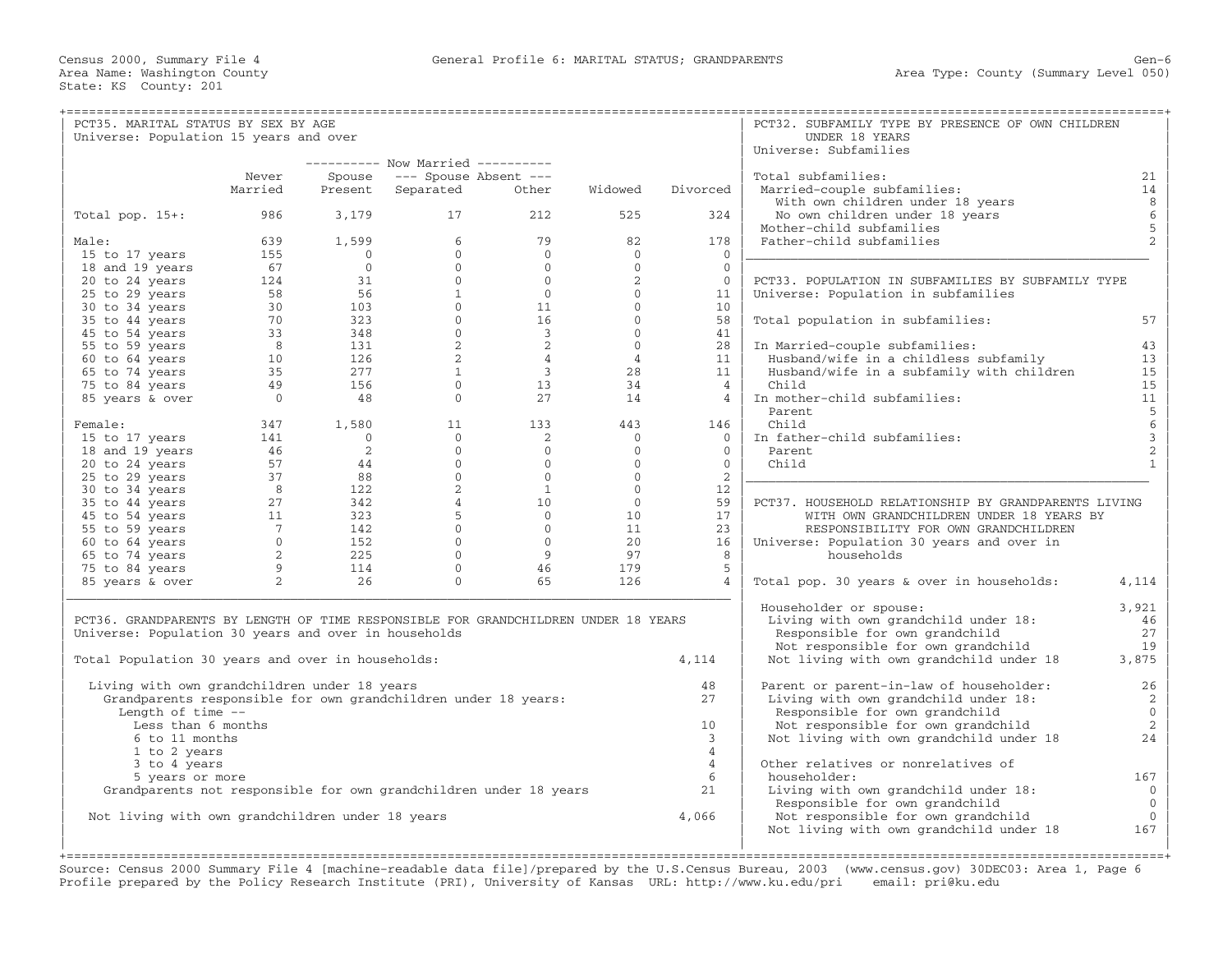| PCT38/PCT39. LANGUAGE SPOKEN AT HOME AND ABILITY TO SPEAK ENGLISH BY AGE AND NATIVITY<br>Universe: Population 5 years old and over                                                                                                                                                                               |                                                                                |                                                                                                                   |                                                                                                                                       |                                                                                                                                    |                                                                                |                                                                                                                                 |                                                                                                                    |                                                                                                                                                 |                                                                                         |                                                                                                                                     |                                                                                                                                           |
|------------------------------------------------------------------------------------------------------------------------------------------------------------------------------------------------------------------------------------------------------------------------------------------------------------------|--------------------------------------------------------------------------------|-------------------------------------------------------------------------------------------------------------------|---------------------------------------------------------------------------------------------------------------------------------------|------------------------------------------------------------------------------------------------------------------------------------|--------------------------------------------------------------------------------|---------------------------------------------------------------------------------------------------------------------------------|--------------------------------------------------------------------------------------------------------------------|-------------------------------------------------------------------------------------------------------------------------------------------------|-----------------------------------------------------------------------------------------|-------------------------------------------------------------------------------------------------------------------------------------|-------------------------------------------------------------------------------------------------------------------------------------------|
|                                                                                                                                                                                                                                                                                                                  | $---$ All Ages $---$                                                           |                                                                                                                   | $--- 5$ to 17 $--- 18$ to 64 $---$                                                                                                    |                                                                                                                                    |                                                                                |                                                                                                                                 | $--- 65$ & Over $---$                                                                                              |                                                                                                                                                 |                                                                                         | -- Foreign born --                                                                                                                  |                                                                                                                                           |
|                                                                                                                                                                                                                                                                                                                  | Number                                                                         | Pct.                                                                                                              | Number                                                                                                                                | Pct.                                                                                                                               | Number                                                                         | Pct.                                                                                                                            | Number Pct.                                                                                                        |                                                                                                                                                 | Native                                                                                  | Number                                                                                                                              | Pct.                                                                                                                                      |
| Total population 5 and over:<br>Speak only English                                                                                                                                                                                                                                                               | $6,113$ $100.0$<br>5,942                                                       | 97.2                                                                                                              | 1,134                                                                                                                                 | 1,168 100.0<br>97.1                                                                                                                | 3,237                                                                          | 3,324 100.0<br>97.4                                                                                                             | 1,571                                                                                                              | $1,621$ 100.0<br>96.9                                                                                                                           | 6,081<br>5,935                                                                          | 7                                                                                                                                   | 32 100.0<br>21.9                                                                                                                          |
| Speak Spanish:<br>Speak Spanish: 67 1.1<br>Speak English "very well" 37 0.6<br>Speak English "well" 10 0.2<br>Speak English "not well" 13 0.2<br>Speak English "not at all"                                                                                                                                      | $7\overline{ }$                                                                | 0.1                                                                                                               | 25<br>17<br>8 <sup>1</sup><br>$\bigcirc$<br>$\bigcap$                                                                                 | 2.1<br>1.5<br>0.7<br>0.0<br>0.0                                                                                                    | 36<br>14<br>$\overline{2}$<br>13<br>$\overline{7}$                             | 1.1<br>0.4<br>0.1<br>0.4<br>0.2                                                                                                 | 6<br>6<br>$\overline{0}$<br>$\Omega$<br>$\Omega$                                                                   | 0.4<br>0.4<br>0.0<br>0.0<br>0.0                                                                                                                 | 43<br>36<br>$\overline{4}$<br>3<br>$\Omega$                                             | 24<br>$\overline{1}$<br>6<br>10<br>7                                                                                                | 75.0<br>3.1<br>18.8<br>31.3<br>21.9                                                                                                       |
|                                                                                                                                                                                                                                                                                                                  |                                                                                |                                                                                                                   | $7^{\circ}$<br>$3^{\circ}$<br>$\overline{1}$<br>$\overline{3}$<br>$\Omega$                                                            | 0.6<br>0.3<br>0.1<br>0.3<br>0.0                                                                                                    | 47<br>27<br>11<br>9<br>$\Omega$                                                | 1.4<br>0.8<br>0.3<br>0.3<br>0.0                                                                                                 | 44<br>31<br>13<br>$\bigcirc$<br>$\Omega$                                                                           | 2.7<br>1.9<br>0.8<br>0.0<br>0.0                                                                                                                 | 97<br>61<br>24<br>12<br>$\mathbf{0}$                                                    | $\mathbf{1}$<br>$\Omega$<br>$\overline{1}$<br>$\Omega$<br>$\Omega$                                                                  | 3.1<br>0.0<br>3.1<br>0.0<br>0.0                                                                                                           |
| Speak Asian/Pacific Island lang.:<br>Speak English "very well"<br>Speak English "well"<br>O Speak English "not well"<br>O Speak English "not at all"<br>O                                                                                                                                                        |                                                                                | 0.1<br>0.1<br>0.0<br>0.0<br>0.0                                                                                   | $\overline{2}$<br>$2^{\circ}$<br>$\Omega$<br>$\Omega$<br>$\Omega$                                                                     | 0.2<br>0.2<br>0.0<br>0.0<br>0.0                                                                                                    | 2<br>$2^{\circ}$<br>$\bigcirc$<br>$\Omega$<br>$\Omega$                         | 0.1<br>0.1<br>0.0<br>0.0<br>0.0                                                                                                 | $\Omega$<br>$\overline{0}$<br>$\Omega$<br>$\Omega$<br>$\Omega$                                                     | 0.0<br>0.0<br>0.0<br>0.0<br>0.0                                                                                                                 | $\overline{4}$<br>$\overline{4}$<br>$\Omega$<br>$\Omega$<br>$\Omega$                    | $\Omega$<br>$\Omega$<br>$\Omega$<br>$\Omega$<br>$\Omega$                                                                            | 0.0<br>0.0<br>0.0<br>0.0<br>0.0                                                                                                           |
| Speak other language:<br>Speak English "very well"<br>Speak English "well"<br>Speak English "not well"<br>Speak English "not at all"                                                                                                                                                                             | $\begin{array}{c} 2 \\ 2 \\ 0 \end{array}$<br>$\overline{0}$<br>$\overline{0}$ | 0.0<br>0.0<br>0.0<br>0.0<br>0.0                                                                                   | $\overline{0}$<br>$\Omega$<br>$\overline{0}$<br>$\overline{0}$<br>$\Omega$                                                            | 0.0<br>0.0<br>0.0<br>0.0<br>0.0                                                                                                    | $\overline{\phantom{a}}$ 2<br>$\sim$ 2<br>$\overline{0}$<br>$\Omega$<br>$\cap$ | 0.1<br>0.1<br>0.0<br>0.0<br>0.0                                                                                                 | $\overline{0}$<br>$\Omega$<br>$\overline{0}$<br>$\Omega$<br>$\cap$                                                 | 0.0<br>0.0<br>0.0<br>0.0<br>0.0                                                                                                                 | $\overline{2}$<br>$\mathfrak{D}$<br>$\Omega$<br>$\Omega$<br>$\mathbf{0}$                | $\Omega$<br>$\Omega$<br>$\Omega$<br>$\Omega$<br>$\Omega$                                                                            | 0.0<br>0.0<br>0.0<br>0.0<br>0.0                                                                                                           |
| PCT43. PLACE OF BIRTH BY CITIZENSHIP STATUS AND SEX<br>Universe: Total Population                                                                                                                                                                                                                                |                                                                                | Total                                                                                                             | Male                                                                                                                                  | Female                                                                                                                             |                                                                                |                                                                                                                                 | P44. CITIZENSHIP STATUS BY SEX BY AGE<br>Universe: Total Population                                                |                                                                                                                                                 |                                                                                         |                                                                                                                                     |                                                                                                                                           |
| Total population:<br>Native:<br>Born in state of residence<br>Born in other state in the U.S.:<br>Northeast<br>Midwest<br>South<br>West<br>Born outside the United States:<br>Puerto Rico<br>U.S. Island Areas<br>Born abroad of American parent (s) 17<br>Foreign born:<br>Naturalized citizen<br>Not a citizen | 4,897<br>1,537                                                                 | 6,483<br>6,451<br>40<br>991<br>266<br>240<br>17<br>$\overline{0}$<br>$\overline{0}$<br>32<br>8 <sup>8</sup><br>24 | 3,247<br>3,225<br>2,446<br>773<br>24<br>492<br>144<br>113<br>6<br>$\overline{0}$<br>$\overline{0}$<br>6<br>22<br>$\overline{2}$<br>20 | 3,236<br>3,226<br>2,451<br>764<br>16<br>499<br>122<br>127<br>11<br>$\overline{0}$<br>$\overline{0}$  <br>11<br>6<br>$\overline{4}$ | Native<br>Native<br>$10\,$   18 years and over:<br>Native                      | Foreign born:<br>Naturalized citizen<br>Not a citizen<br>Foreign born:<br>Naturalized citizen<br>Not a citizen<br>Foreign born: | Total Population: 6,483 100.0<br>Under $18 \text{ years:}$ $1,538$<br>Naturalized citizen 1988<br>Not a citizen 11 | Total<br>6,451 99.5<br>8 <sup>1</sup><br>24<br>1,531<br>$\overline{7}$<br>$\overline{0}$<br>$\overline{7}$<br>4,945 76.3<br>4,920 75.9<br>250.4 | Pct.<br>32 0.5<br>0.1<br>0.4<br>23.7<br>23.6<br>0.1<br>0.0<br>0.1<br>75.9<br>0.1<br>0.3 | Male<br>3,247<br>3,225<br>22<br>$\overline{2}$<br>20<br>819<br>813<br>6<br>$\overline{0}$<br>6<br>2,428<br>$2, 42$<br>16<br>2<br>14 | Female<br>3,236<br>3,226<br>10<br>6<br>4<br>719<br>718<br>1<br>$\mathbf{0}$<br>$\mathbf{1}$<br>2,517<br>2,508<br>9<br>6<br>$\overline{3}$ |

+===================================================================================================================================================+ Source: Census 2000 Summary File 4 [machine−readable data file]/prepared by the U.S.Census Bureau, 2003 (www.census.gov) 30DEC03: Area 1, Page 7 Profile prepared by the Policy Research Institute (PRI), University of Kansas URL: http://www.ku.edu/pri email: pri@ku.edu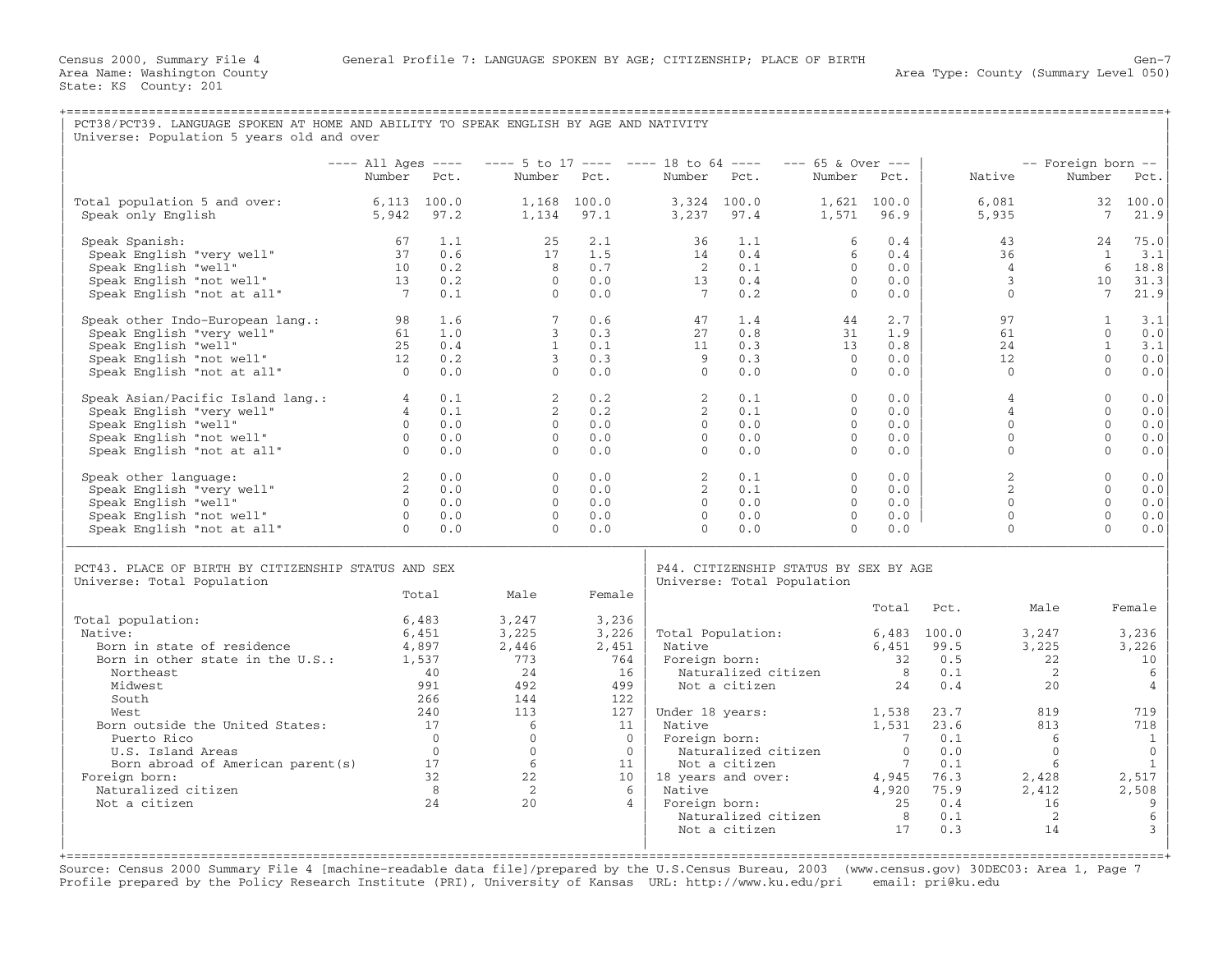| PCT45. YEAR OF ENTRY BY SEX<br>Universe: Foreign-born Population                                                                                                        |                                                   |                                                                                       | ====================================                                                                 |                                                                                                               | Universe: Foreign-born population                                                                                                                                                                                   |                                                       | PCT46. YEAR OF ENTRY BY CITIZENSHIP STATUS BY SEX                             |                                                           |                                                                                 |                                                                                                       |                                                                                                                                                    |
|-------------------------------------------------------------------------------------------------------------------------------------------------------------------------|---------------------------------------------------|---------------------------------------------------------------------------------------|------------------------------------------------------------------------------------------------------|---------------------------------------------------------------------------------------------------------------|---------------------------------------------------------------------------------------------------------------------------------------------------------------------------------------------------------------------|-------------------------------------------------------|-------------------------------------------------------------------------------|-----------------------------------------------------------|---------------------------------------------------------------------------------|-------------------------------------------------------------------------------------------------------|----------------------------------------------------------------------------------------------------------------------------------------------------|
|                                                                                                                                                                         | Total                                             | Pct.                                                                                  | Male                                                                                                 | Female                                                                                                        |                                                                                                                                                                                                                     |                                                       |                                                                               | Total                                                     | Pct.                                                                            | Male                                                                                                  | Female                                                                                                                                             |
| Total foreign-born pop.:<br>1995 to March 2000<br>1990 to 1994<br>1985 to 1989<br>1980 to 1984<br>1975 to 1979<br>1970 to 1974<br>1965 to 1969<br>Before 1965           | $\bigcap$<br>$\overline{\mathbf{3}}$<br>$\bigcap$ | 32 100.0<br>21 65.6<br>0.0<br>9.4<br>0.0<br>0.0<br>$1 \t 3.1$<br>$3 \t 9.4$<br>4 12.5 | 22<br>17<br>$\Omega$<br>$\mathbf{3}$<br>$\Omega$<br>$\Omega$<br>$\Omega$<br>$\cap$<br>$\overline{2}$ | 10<br>$\overline{4}$<br>$\Omega$<br>$\Omega$<br>$\Omega$<br>$\Omega$<br>$\overline{1}$<br>3<br>$\overline{a}$ | Total foreign-born population:<br>Naturalized citizen<br>Not a citizen<br>Year of entry 1980 to 1989:<br>Naturalized citizen<br>Not a citizen<br>Year of entry before 1980:<br>Naturalized citizen<br>Not a citizen |                                                       | Year of entry 1990 to March 2000:                                             | 21<br>$\cap$<br>$3 \t 9.4$<br>$\bigcirc$<br>8<br>$\Omega$ | 32 100.0<br>65.6<br>0.0<br>21 65.6<br>0.0<br>$3^{9.4}$<br>8 25.0<br>25.0<br>0.0 | 22<br>17<br>$\Omega$<br>17<br>$\mathcal{E}$<br>$\Omega$<br>$\overline{3}$<br>$2^{1}$<br>2<br>$\Omega$ | 10 <sup>°</sup><br>$\overline{4}$<br>$\Omega$<br>$\overline{4}$<br>$\mathbf{0}$<br>$\mathbf{O}$<br>$\mathbf 0$<br>$6\phantom{1}6$<br>6<br>$\Omega$ |
| PCT48. PLACE OF BIRTH BY YEAR OF ENTRY BY CITIZENSHIP STATUS<br>Universe: Foreign-born population                                                                       |                                                   |                                                                                       |                                                                                                      |                                                                                                               |                                                                                                                                                                                                                     |                                                       |                                                                               |                                                           |                                                                                 |                                                                                                       |                                                                                                                                                    |
|                                                                                                                                                                         |                                                   |                                                                                       |                                                                                                      |                                                                                                               |                                                                                                                                                                                                                     |                                                       | $--$ 1990 to March 2000 -- $---$ 1980 to 1989 ----- Year of Entry Before 1980 |                                                           |                                                                                 |                                                                                                       |                                                                                                                                                    |
|                                                                                                                                                                         |                                                   | Total                                                                                 | Naturalized<br>Citizen                                                                               | Citizen                                                                                                       | Not a Naturalized<br>Citizen                                                                                                                                                                                        |                                                       | Not a Naturalized<br>Citizen Citizen                                          | Not a<br>Citizen                                          |                                                                                 | Naturalized<br>Citizen                                                                                | Not a<br>Citizen                                                                                                                                   |
| Total foreign-born pop.:<br>Europe<br>Asia                                                                                                                              |                                                   | 32<br>6<br>$\Omega$                                                                   | 8<br>5<br>$\Omega$                                                                                   | 24<br>$\mathbf{1}$<br>$\overline{0}$                                                                          | $\Omega$<br>$\overline{0}$<br>$\overline{0}$                                                                                                                                                                        | 21<br>$\mathbf{1}$<br>$\overline{0}$                  | $\Omega$<br>$\Omega$<br>$\Omega$                                              |                                                           | 3<br>$\Omega$<br>$\overline{0}$                                                 | 8<br>5<br>$\mathbf{0}$                                                                                | $\Omega$<br>$\mathbf{0}$<br>$\mathbf{0}$                                                                                                           |
| Africa<br>Oceania                                                                                                                                                       |                                                   | $\Omega$<br>$\Omega$                                                                  | $\Omega$<br>$\Omega$                                                                                 | $\Omega$<br>$\overline{0}$                                                                                    | $\Omega$<br>$\Omega$                                                                                                                                                                                                | $\Omega$<br>$\Omega$                                  | $\Omega$<br>$\Omega$                                                          |                                                           | $\Omega$<br>$\overline{0}$                                                      | $\Omega$<br>$\Omega$                                                                                  | $\mathbf{0}$<br>$\mathbf{0}$                                                                                                                       |
| Americas:                                                                                                                                                               |                                                   | 26                                                                                    | $\mathcal{E}$                                                                                        | 23                                                                                                            | $\Omega$                                                                                                                                                                                                            | 20 <sup>2</sup>                                       | $\Omega$                                                                      |                                                           | $\overline{3}$                                                                  | 3                                                                                                     | $\mathbf{O}$                                                                                                                                       |
| Latin America:                                                                                                                                                          |                                                   | 24                                                                                    | $\mathbf{1}$                                                                                         | 23                                                                                                            | $\Omega$                                                                                                                                                                                                            | 20                                                    | $\Omega$                                                                      |                                                           | $3^{\circ}$                                                                     | $\mathbf{1}$                                                                                          | $\mathbf{O}$                                                                                                                                       |
| Caribbean<br>Central America:                                                                                                                                           |                                                   | $\bigcap$<br>23                                                                       | $\cap$<br>$\Omega$                                                                                   | $\Omega$<br>23                                                                                                | $\Omega$<br>$\overline{0}$                                                                                                                                                                                          | $\bigcap$<br>20                                       | $\cap$<br>$\Omega$                                                            |                                                           | $\Omega$<br>$\mathbf{3}$                                                        | $\cap$<br>$\Omega$                                                                                    | $\mathbf{O}$<br>$\mathbf{0}$                                                                                                                       |
| Mexico                                                                                                                                                                  |                                                   | $23 -$                                                                                | $\Omega$                                                                                             | 2.3                                                                                                           | $\Omega$                                                                                                                                                                                                            | $20^{\circ}$                                          | $\Omega$                                                                      |                                                           | 3 <sup>7</sup>                                                                  | $\Omega$                                                                                              | $\Omega$                                                                                                                                           |
| Other Central America                                                                                                                                                   |                                                   | $\Omega$                                                                              | $\Omega$                                                                                             | $\bigcap$                                                                                                     | $\Omega$                                                                                                                                                                                                            | $\Omega$                                              | $\Omega$                                                                      |                                                           | $\Omega$                                                                        | $\Omega$                                                                                              | $\mathbf{0}$                                                                                                                                       |
| South America                                                                                                                                                           |                                                   | $\mathbf{1}$                                                                          | $\mathbf{1}$                                                                                         | $\overline{0}$                                                                                                | $\mathbf{0}$                                                                                                                                                                                                        | $\mathbf{0}$                                          | $\Omega$                                                                      |                                                           | $\overline{0}$                                                                  | $\mathbf{1}$                                                                                          | $\mathbf{0}$                                                                                                                                       |
| Northern America                                                                                                                                                        |                                                   | 2                                                                                     | $\overline{2}$                                                                                       | $\Omega$                                                                                                      | $\Omega$                                                                                                                                                                                                            | $\Omega$                                              | $\Omega$                                                                      |                                                           | $\mathbf{0}$                                                                    | 2                                                                                                     | $\mathbf{0}$                                                                                                                                       |
| Born at sea                                                                                                                                                             |                                                   | $\Omega$                                                                              | $\Omega$                                                                                             | $\Omega$                                                                                                      | $\Omega$                                                                                                                                                                                                            | $\Omega$                                              | $\Omega$                                                                      |                                                           | $\Omega$                                                                        | $\Omega$                                                                                              | $\Omega$                                                                                                                                           |
| PCT51. PLACE OF WORK - STATE AND COUNTY LEVEL<br>Universe: Workers 16 years and over                                                                                    |                                                   |                                                                                       |                                                                                                      |                                                                                                               | PCT52. PLACE OF WORK - PLACE LEVEL<br>Universe: Workers 16 years and over                                                                                                                                           |                                                       |                                                                               |                                                           |                                                                                 |                                                                                                       |                                                                                                                                                    |
|                                                                                                                                                                         |                                                   |                                                                                       | Number                                                                                               | Pct.                                                                                                          |                                                                                                                                                                                                                     |                                                       |                                                                               |                                                           |                                                                                 | Number                                                                                                | Pct.                                                                                                                                               |
| Total workers 16 and over:<br>Worked in state of residence:<br>Worked in county of residence<br>Worked outside county of residence<br>Worked outside state of residence |                                                   |                                                                                       | 3,160<br>2,981<br>2,287<br>694<br>179                                                                | 100.0<br>94.3<br>72.4<br>22.0<br>5.7                                                                          | Total workers 16 and over:<br>Living in a Place:                                                                                                                                                                    | Worked in Place of Residence<br>Not Living in a Place | Worked Outside Place of Residence                                             |                                                           |                                                                                 | 3,160<br>1,736<br>803<br>933<br>1,424                                                                 | 100.0<br>54.9<br>25.4<br>29.5<br>45.1                                                                                                              |

+===================================================================================================================================================+ Source: Census 2000 Summary File 4 [machine−readable data file]/prepared by the U.S.Census Bureau, 2003 (www.census.gov) 30DEC03: Area 1, Page 8 Profile prepared by the Policy Research Institute (PRI), University of Kansas URL: http://www.ku.edu/pri email: pri@ku.edu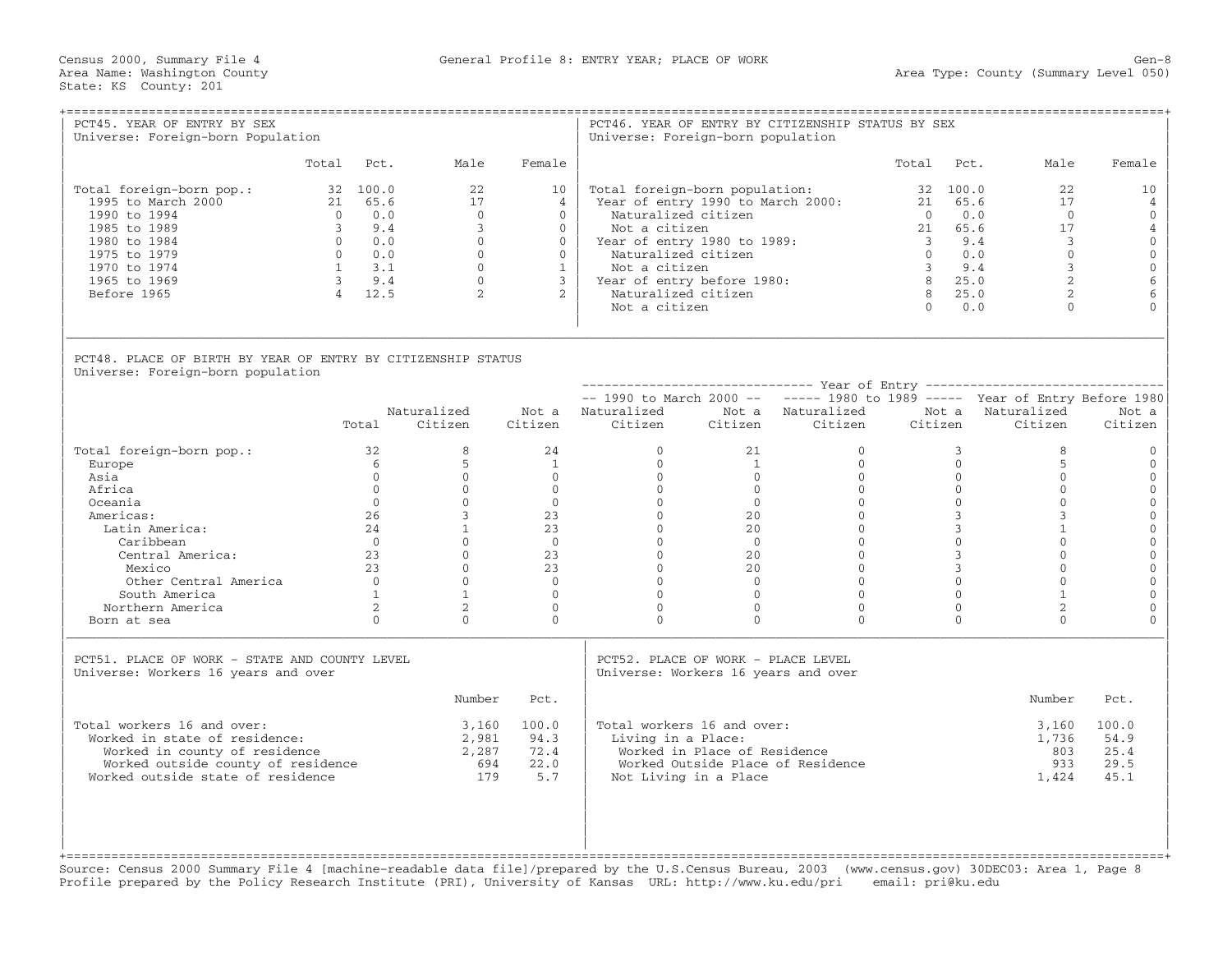Census 2000, Summary File 4 General Profile 9: RESIDENCE IN 1995; MEANS OF TRANS.; VEHICLE OCCUPANCY; COMMUTE TIME<br>Area Name: Washington County Level 050) Area Name: Washington County Area Type: County (Summary Level 050) State: KS County: 201

| PCT49. RESIDENCE IN 1995 - STATE AND COUNTY LEVEL <br>Universe: Population 5 years old and over |                |              | PCT55. MEANS OF TRANSPORTATION TO WORK<br>Universe: Workers 16 years and over                                                             |                             |              | PCT60. PRIVATE VEHICLE OCCUPANCY<br>Universe: Workers 16 years old and over                                                                                                    |                |              |
|-------------------------------------------------------------------------------------------------|----------------|--------------|-------------------------------------------------------------------------------------------------------------------------------------------|-----------------------------|--------------|--------------------------------------------------------------------------------------------------------------------------------------------------------------------------------|----------------|--------------|
|                                                                                                 | Total          | Pct.         |                                                                                                                                           | Total                       | Pct.         |                                                                                                                                                                                | Total          | Pct.         |
| Total population 5 and over:                                                                    | $6,113$ 100.0  |              | Total workers 16 and over:                                                                                                                | 3,160 100.0                 |              | Total workers 16 and over:                                                                                                                                                     | 3,160          | 100.0        |
| Same house in 1995<br>Different house in 1995:                                                  | 4,313<br>1,800 | 70.6<br>29.4 | Car, truck, or van:<br>Drove alone                                                                                                        | 2,655<br>2,275              | 84.0<br>72.0 | Car, truck, or van:<br>Drove alone                                                                                                                                             | 2,655<br>2,275 | 84.0<br>72.0 |
| In United States in 1995:<br>Same county                                                        | 1,778<br>894   | 29.1<br>14.6 | Carpooled                                                                                                                                 | 380 12.0                    |              | Carpooled:<br>arpooled:<br>2-person carpool 299 9.5<br>4-person carpool 299 9.5<br>4-person carpool 18 0.6<br>5- or 6-person carpool 10 0.3<br>7- or more person carpool 5 0.2 | 380            | 12.0         |
| Different county:                                                                               | 884            | 14.5         | Public transportation:<br>Bus or trolley bus<br>2 Streetcar or trolley car<br>Subway or elevated<br>Railroad<br>Perryboat<br>Taxicab<br>0 |                             | 0.1          |                                                                                                                                                                                |                |              |
| Same state<br>Different state:                                                                  | 581            | 9.5          |                                                                                                                                           |                             | 0.1          |                                                                                                                                                                                |                |              |
|                                                                                                 | 303            | 5.0          |                                                                                                                                           |                             | 0.0          |                                                                                                                                                                                |                |              |
| Northeast                                                                                       | 9              | 0.1          |                                                                                                                                           |                             | 0.0          |                                                                                                                                                                                |                |              |
| Midwest                                                                                         | 141            | 2.3          |                                                                                                                                           |                             | 0.0          |                                                                                                                                                                                |                |              |
| South                                                                                           | 43             | 0.7          |                                                                                                                                           |                             | 0.0          | Other means (including                                                                                                                                                         |                |              |
| West                                                                                            | 110            | 1.8          |                                                                                                                                           |                             | 0.0          | those who worked at home) 505 16.0                                                                                                                                             |                |              |
|                                                                                                 |                |              |                                                                                                                                           |                             |              |                                                                                                                                                                                |                |              |
| In Puerto Rico in 1995: 0                                                                       |                | 0.0          | Motorcycle                                                                                                                                | $\overline{0}$              | 0.0          |                                                                                                                                                                                |                |              |
| Same municipio                                                                                  | $\overline{0}$ | 0.0          | Bicycle                                                                                                                                   | $\overline{2}$              | 0.1          |                                                                                                                                                                                |                |              |
| Different municipio 0                                                                           |                | 0.0          | Walked                                                                                                                                    | 180                         | 5.7          |                                                                                                                                                                                |                |              |
|                                                                                                 |                |              | Other means                                                                                                                               | 27                          | 0.9          |                                                                                                                                                                                |                |              |
| Elsewhere in 1995:                                                                              | $22 \t 0.4$    |              |                                                                                                                                           |                             |              |                                                                                                                                                                                |                |              |
| U.S. Island Areas                                                                               |                | $0 \t 0.0$   | Worked at home                                                                                                                            | 294                         | 9.3          |                                                                                                                                                                                |                |              |
| Foreign country or at sea 22                                                                    |                | 0.4          |                                                                                                                                           |                             |              |                                                                                                                                                                                |                |              |
|                                                                                                 |                |              |                                                                                                                                           |                             |              |                                                                                                                                                                                |                |              |
| PCT59. TIME LEAVING HOME TO GO TO WORK<br>Universe: Workers 16 years old and over               |                |              | PCT56. TRAVEL TIME TO WORK<br>Universe: Workers 16 years and over                                                                         |                             |              | PCT57. TRAVEL TIME TO WORK BY MEANS OF<br>TRANSPORTATION TO WORK                                                                                                               |                |              |
|                                                                                                 | Total          | Pct.         |                                                                                                                                           |                             | Total Pct.   | Universe: Workers 16 years old and over who<br>did not work at home                                                                                                            |                |              |
| Total workers 16 and over:                                                                      | 3,160 100.0    |              | Total workers 16 and over:                                                                                                                |                             | 3,160 100.0  |                                                                                                                                                                                |                | Total Pct.   |
| Did not work at home:                                                                           | 2,866 90.7     |              | Did not work at home:                                                                                                                     |                             | 2,866 90.7   | Total workers 16 and over                                                                                                                                                      |                |              |
| $12:00$ a.m. to $4:59$ a.m.                                                                     | 104            | 3.3          | Less than 5 minutes                                                                                                                       |                             | 511 16.2     | who did not work at home:                                                                                                                                                      |                | 2,866 100.0  |
| 5:00 a.m. to 5:29 a.m.                                                                          | 108            | 3.4          | 5 to 9 minutes                                                                                                                            |                             | 612 19.4     |                                                                                                                                                                                |                |              |
| 5:30 a.m. to 5:59 a.m.                                                                          | 134            | 4.2          | 10 to 14 minutes                                                                                                                          | 334                         | 10.6         | Less than 30 minutes:                                                                                                                                                          | 2,257          | 78.8         |
| $6:00$ a.m. to $6:29$ a.m.                                                                      | 206            | 6.5          | 15 to 19 minutes                                                                                                                          | 353                         | 11.2         | Public transportation                                                                                                                                                          | $\overline{0}$ | 0.0          |
| $6:30$ a.m. to $6:59$ a.m.                                                                      | 291            | 9.2          | 20 to 24 minutes                                                                                                                          | 345                         | 10.9         | Other means                                                                                                                                                                    | 2,257          | 78.8         |
| $7:00$ a.m. to $7:29$ a.m.                                                                      |                | 437 13.8     | 25 to 29 minutes                                                                                                                          | 102                         | 3.2          |                                                                                                                                                                                |                |              |
| 7:30 a.m. to 7:59 a.m.                                                                          | 782            | 24.7         |                                                                                                                                           |                             |              | 30 to 44 minutes:                                                                                                                                                              | 370            | 12.9         |
| 8:00 a.m. to 8:29 a.m.                                                                          | 290            | 9.2          | 30 to 34 minutes                                                                                                                          | 277                         | 8.8          | Public transportation                                                                                                                                                          | $\overline{2}$ | 0.1          |
| 8:30 a.m. to 8:59 a.m.                                                                          | 104            | 3.3          | 35 to 39 minutes                                                                                                                          | 35                          | 1.1          | Other means                                                                                                                                                                    | 368            | 12.8         |
| $9:00$ a.m. to $9:59$ a.m.                                                                      | 103            | 3.3          | 40 to 44 minutes                                                                                                                          |                             | 1.8          |                                                                                                                                                                                |                |              |
| $10:00$ a.m. to $10:59$ a.m.                                                                    |                | 40 1.3       | 45 to 59 minutes                                                                                                                          |                             | 2.2          | 45 to 59 minutes:                                                                                                                                                              | 69             | 2.4          |
| $11:00$ a.m. to $11:59$ a.m.                                                                    | 10             | 0.3          | 60 to 89 minutes                                                                                                                          |                             | 3.1          | Public transportation                                                                                                                                                          | $\overline{0}$ | 0.0          |
| 12:00 p.m. to 3:59 p.m.                                                                         | 125            | 4.0          | 90 minutes or more 72                                                                                                                     | $\frac{58}{69}$<br>98<br>72 | 2.3          | Other means                                                                                                                                                                    | 69             | 2.4          |
| $4:00$ p.m. to $11:59$ p.m.                                                                     | 132            | 4.2          |                                                                                                                                           |                             |              |                                                                                                                                                                                |                |              |
|                                                                                                 |                |              | Mean travel time: 18.6 minutes                                                                                                            |                             |              | 60 or more minutes: 170                                                                                                                                                        |                | 5.9          |
| Worked at home                                                                                  | 294            | 9.3          |                                                                                                                                           |                             |              |                                                                                                                                                                                | $\overline{0}$ | 0.0          |
|                                                                                                 |                |              | Worked at home                                                                                                                            | 294                         | 9.3          | Public transportation<br>Other means                                                                                                                                           | 170            | 5.9          |

+===================================================================================================================================================+ Source: Census 2000 Summary File 4 [machine−readable data file]/prepared by the U.S.Census Bureau, 2003 (www.census.gov) 30DEC03: Area 1, Page 9 Profile prepared by the Policy Research Institute (PRI), University of Kansas URL: http://www.ku.edu/pri email: pri@ku.edu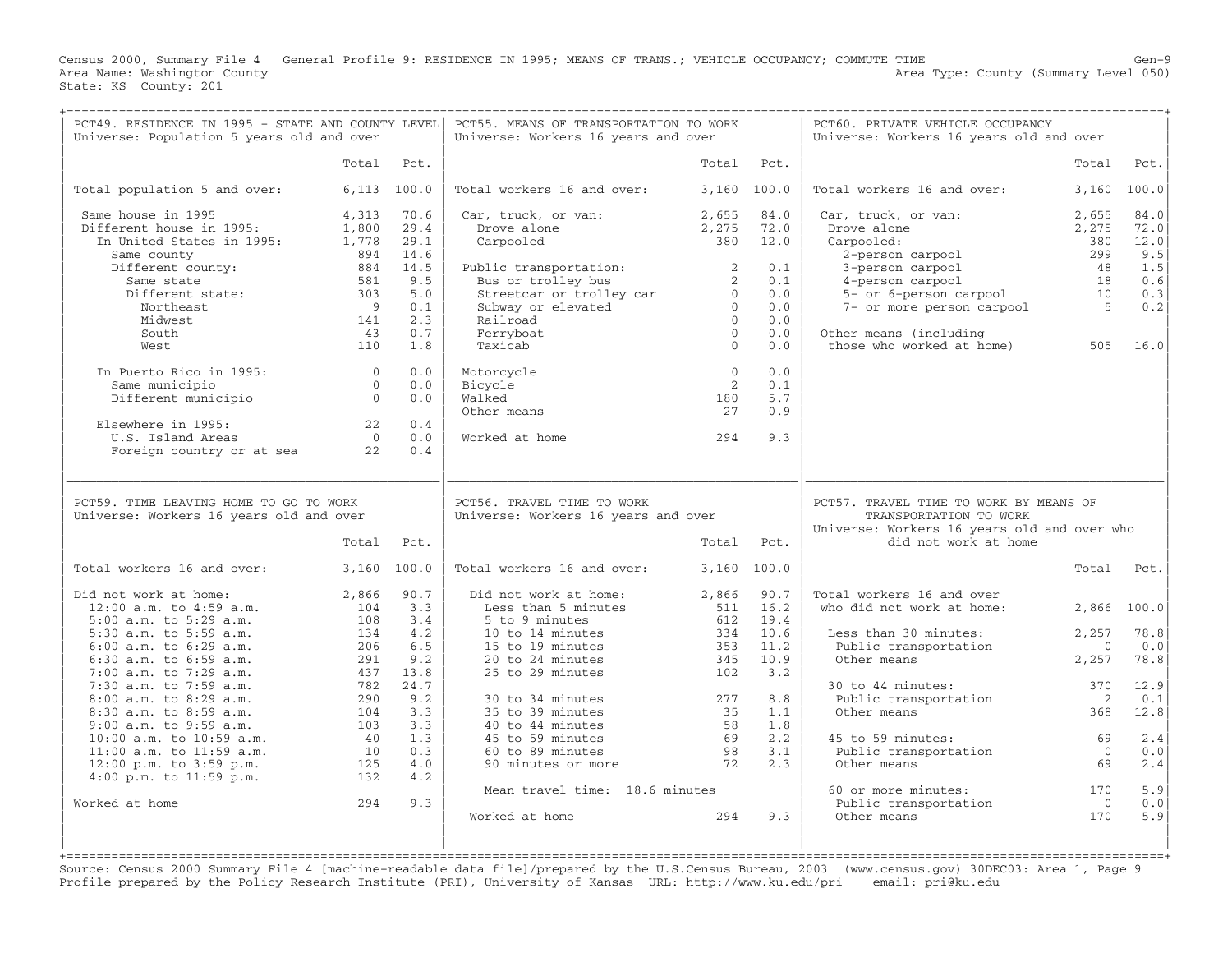|                                                                                                                                                                                                                                                                                                                                                                                                                                                  | Universe: Population 3 years old and over |                 |                                                                                                                                                                                                                                                                                                                                     |                |                                        |       |                  |                          |
|--------------------------------------------------------------------------------------------------------------------------------------------------------------------------------------------------------------------------------------------------------------------------------------------------------------------------------------------------------------------------------------------------------------------------------------------------|-------------------------------------------|-----------------|-------------------------------------------------------------------------------------------------------------------------------------------------------------------------------------------------------------------------------------------------------------------------------------------------------------------------------------|----------------|----------------------------------------|-------|------------------|--------------------------|
|                                                                                                                                                                                                                                                                                                                                                                                                                                                  | Total                                     |                 | -------------- Total --------------- --------------- Male --------------- -------------- Female ---------------<br>Public Private Total Public Private Total Public Private                                                                                                                                                         |                |                                        |       |                  |                          |
|                                                                                                                                                                                                                                                                                                                                                                                                                                                  |                                           |                 |                                                                                                                                                                                                                                                                                                                                     |                |                                        |       |                  |                          |
| Total pop. 3 and over                                                                                                                                                                                                                                                                                                                                                                                                                            |                                           |                 |                                                                                                                                                                                                                                                                                                                                     |                |                                        |       |                  |                          |
| enrolled in school:                                                                                                                                                                                                                                                                                                                                                                                                                              |                                           | 1,403 1,234 169 |                                                                                                                                                                                                                                                                                                                                     |                | 716 642 74                             |       | 687 — 100<br>592 | 95                       |
| In nursery/preschool                                                                                                                                                                                                                                                                                                                                                                                                                             |                                           |                 |                                                                                                                                                                                                                                                                                                                                     |                |                                        |       | 35               | 17                       |
| In kindergarten                                                                                                                                                                                                                                                                                                                                                                                                                                  |                                           |                 |                                                                                                                                                                                                                                                                                                                                     |                |                                        |       | 34               | $\Omega$                 |
| In grade 1 to grade 4                                                                                                                                                                                                                                                                                                                                                                                                                            |                                           |                 |                                                                                                                                                                                                                                                                                                                                     |                |                                        |       | 118              | 30                       |
| In grade 5 to grade 8                                                                                                                                                                                                                                                                                                                                                                                                                            |                                           |                 |                                                                                                                                                                                                                                                                                                                                     |                |                                        |       | 150              | 32                       |
| In grade 9 to grade 12                                                                                                                                                                                                                                                                                                                                                                                                                           |                                           |                 |                                                                                                                                                                                                                                                                                                                                     |                |                                        |       | 173              | $\overline{3}$           |
| College: undergraduate                                                                                                                                                                                                                                                                                                                                                                                                                           |                                           |                 |                                                                                                                                                                                                                                                                                                                                     |                |                                        |       | 65               | 10                       |
| Graduate/professional<br>Not enrolled in school                                                                                                                                                                                                                                                                                                                                                                                                  |                                           |                 |                                                                                                                                                                                                                                                                                                                                     |                |                                        |       | 17               | $\overline{3}$           |
|                                                                                                                                                                                                                                                                                                                                                                                                                                                  |                                           |                 | $\begin{array}{cccccccc} 1\cup 3 & & & 81 & & & 22 & & & 51 & & 46 & & 5 & & 52 \\ 84 & & & 77 & & & 7 & & 50 & & 43 & & 7 & & 34 \\ 353 & & 283 & & 70 & & & 205 & & 165 & & 7 & & 34 \\ 339 & & 286 & & 53 & & 157 & & 136 & & 21 & & 182 \\ 385 & & 381 & & 4 & & 209 & & 208 & & 1 & & 176 \\ 112 & & 102 & & 10 & & 37 & & 37$ |                |                                        |       |                  |                          |
| PCT62. SCHOOL ENROLLMENT BY SEX BY AGE<br>Universe: Population 3 years old and over                                                                                                                                                                                                                                                                                                                                                              |                                           |                 |                                                                                                                                                                                                                                                                                                                                     |                |                                        |       |                  |                          |
|                                                                                                                                                                                                                                                                                                                                                                                                                                                  |                                           |                 |                                                                                                                                                                                                                                                                                                                                     |                |                                        |       |                  |                          |
|                                                                                                                                                                                                                                                                                                                                                                                                                                                  |                                           |                 | Not                                                                                                                                                                                                                                                                                                                                 |                | Not                                    |       |                  | Not                      |
|                                                                                                                                                                                                                                                                                                                                                                                                                                                  | Total                                     | Enrolled        | Enrolled                                                                                                                                                                                                                                                                                                                            | Total Enrolled | Enrolled                               |       | Total Enrolled   | Enrolled                 |
|                                                                                                                                                                                                                                                                                                                                                                                                                                                  |                                           |                 |                                                                                                                                                                                                                                                                                                                                     |                |                                        |       |                  | 2,462                    |
|                                                                                                                                                                                                                                                                                                                                                                                                                                                  |                                           |                 |                                                                                                                                                                                                                                                                                                                                     |                |                                        |       |                  | 51                       |
|                                                                                                                                                                                                                                                                                                                                                                                                                                                  |                                           |                 |                                                                                                                                                                                                                                                                                                                                     |                |                                        |       |                  | 11                       |
|                                                                                                                                                                                                                                                                                                                                                                                                                                                  |                                           |                 |                                                                                                                                                                                                                                                                                                                                     |                |                                        |       |                  | $\overline{0}$           |
|                                                                                                                                                                                                                                                                                                                                                                                                                                                  |                                           |                 |                                                                                                                                                                                                                                                                                                                                     |                |                                        |       |                  | $\overline{\phantom{a}}$ |
|                                                                                                                                                                                                                                                                                                                                                                                                                                                  |                                           |                 |                                                                                                                                                                                                                                                                                                                                     |                |                                        |       |                  | $\overline{9}$           |
|                                                                                                                                                                                                                                                                                                                                                                                                                                                  |                                           |                 |                                                                                                                                                                                                                                                                                                                                     |                |                                        |       |                  | 81                       |
|                                                                                                                                                                                                                                                                                                                                                                                                                                                  |                                           |                 |                                                                                                                                                                                                                                                                                                                                     |                |                                        |       |                  | 260                      |
| $\begin{tabular}{l cccc} \hline \texttt{Total pop. 3 and over:} & \begin{tabular}{l cccc} \multicolumn{4}{c}{\texttt{Total pop. 3 and 4 years}} & \begin{tabular}{l cccc} \multicolumn{4}{c}{\texttt{6,261}} & \texttt{1,403} & \texttt{4,858} & \texttt{3,112} & \texttt{716} & \texttt{2,396} & \texttt{3,149} & \texttt{687} \\ \hline \multicolumn{4}{c}{3 and 4 years} & \texttt{148} & \texttt{52} & \texttt{96} & \texttt{73} & \texttt{$ |                                           |                 |                                                                                                                                                                                                                                                                                                                                     |                |                                        |       |                  | 2,048                    |
| PCT63. COLLEGE OR GRADUATE SCHOOL ENROLLMENT BY SEX BY AGE<br>Universe: Population 15 years old and over                                                                                                                                                                                                                                                                                                                                         |                                           |                 |                                                                                                                                                                                                                                                                                                                                     |                |                                        |       |                  |                          |
|                                                                                                                                                                                                                                                                                                                                                                                                                                                  |                                           |                 | --------------- Total --------------- --------------- Male ---------------- --------------- Female ---------------                                                                                                                                                                                                                  |                |                                        |       |                  |                          |
|                                                                                                                                                                                                                                                                                                                                                                                                                                                  |                                           |                 | Not                                                                                                                                                                                                                                                                                                                                 |                | Not                                    |       |                  | Not                      |
|                                                                                                                                                                                                                                                                                                                                                                                                                                                  |                                           |                 | Total Enrolled Enrolled                                                                                                                                                                                                                                                                                                             |                | Total Enrolled Enrolled Total Enrolled |       |                  | Enrolled                 |
| Total pop. 15 and over: 5,243 139 5,104                                                                                                                                                                                                                                                                                                                                                                                                          |                                           |                 |                                                                                                                                                                                                                                                                                                                                     |                | 2,583 44 2,539                         | 2,660 | 95               | 2,565                    |
|                                                                                                                                                                                                                                                                                                                                                                                                                                                  |                                           |                 |                                                                                                                                                                                                                                                                                                                                     |                |                                        |       | $\overline{0}$   | 143                      |
|                                                                                                                                                                                                                                                                                                                                                                                                                                                  |                                           |                 |                                                                                                                                                                                                                                                                                                                                     |                |                                        |       | 42               | 107                      |
|                                                                                                                                                                                                                                                                                                                                                                                                                                                  |                                           |                 |                                                                                                                                                                                                                                                                                                                                     |                |                                        |       | 12               | 260<br>12<br>41          |
| 15 to 17 years<br>18 to 24 years<br>298 18 to 24 years<br>25 to 34 years<br>373 52 22 530 280 10 270 272<br>35 years and over 4,020 48 3,972 1,924 7 1,917 2,096                                                                                                                                                                                                                                                                                 |                                           |                 |                                                                                                                                                                                                                                                                                                                                     |                |                                        |       |                  | 2,055                    |
|                                                                                                                                                                                                                                                                                                                                                                                                                                                  |                                           |                 |                                                                                                                                                                                                                                                                                                                                     |                |                                        |       |                  |                          |

+===================================================================================================================================================+ Source: Census 2000 Summary File 4 [machine−readable data file]/prepared by the U.S.Census Bureau, 2003 (www.census.gov) 30DEC03: Area 1, Page 10 Profile prepared by the Policy Research Institute (PRI), University of Kansas URL: http://www.ku.edu/pri email: pri@ku.edu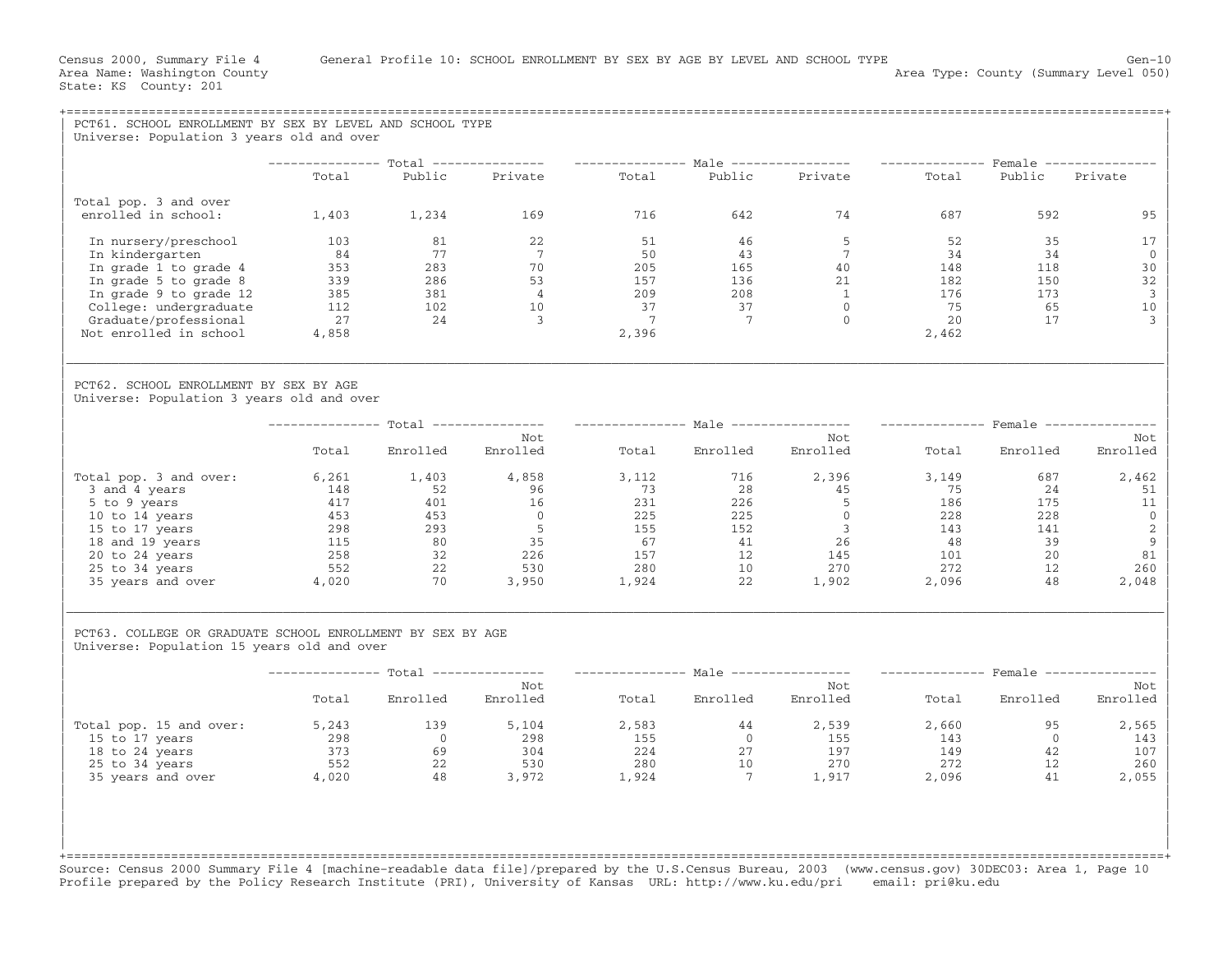| Total Pct. 18 to 24 25 to 34 35 to 44 45 to 64 65 and Over |
|------------------------------------------------------------|
| 1,621                                                      |
| 440                                                        |
| 139                                                        |
| 576                                                        |
| 269                                                        |
| -6                                                         |
| 105                                                        |
| 86                                                         |
|                                                            |
| Total Pct. 18 to 24 25 to 34 35 to 44 45 to 64 65 and Over |
|                                                            |
| $\frac{753}{25}$<br>704                                    |
| 234                                                        |
| - 64                                                       |
| 265                                                        |
| 64                                                         |
| $\overline{2}$                                             |
| 38                                                         |
| 37                                                         |
|                                                            |
| Total Pct. 18 to 24 25 to 34 35 to 44 45 to 64 65 and Over |
| 917                                                        |
| 206                                                        |
| 75                                                         |
| 311                                                        |
| 234<br>205                                                 |
| $\overline{4}$                                             |
| 67                                                         |
| 49                                                         |
|                                                            |

+===================================================================================================================================================+ Source: Census 2000 Summary File 4 [machine−readable data file]/prepared by the U.S.Census Bureau, 2003 (www.census.gov) 30DEC03: Area 1, Page 11 Profile prepared by the Policy Research Institute (PRI), University of Kansas URL: http://www.ku.edu/pri email: pri@ku.edu

| | | | | | | | | |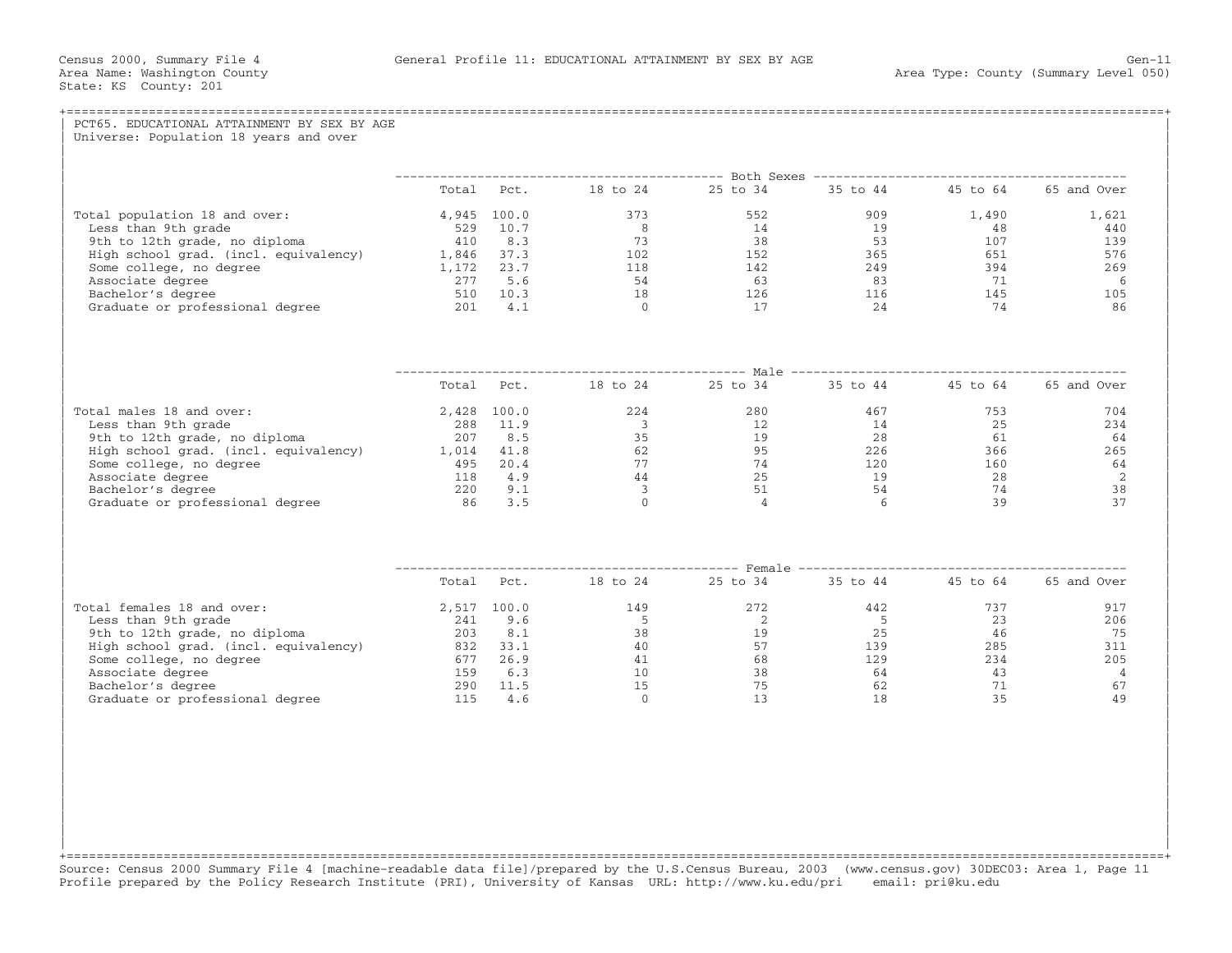| Total civilian veterans 18 & over:<br>737<br>Total<br>Pct.<br>Male Pct.<br>Female Pct.<br>Total population 25 and over:<br>4,572 100.0<br>2,204 100.0<br>2,368 100.0<br>August 1990 or later<br>(including Persian Gulf War):<br>32<br>0.7<br>25<br>1.1<br>8<br>0.3<br>Served in Vietnam era<br>$\overline{0}$<br>No schooling completed<br>33<br>32<br>Nursery to 4th grade<br>0.1<br>0.2<br>$\overline{0}$<br>0.0<br>No Vietnam era service:<br>$\overline{4}$<br>$\overline{4}$<br>0.1<br>0.3<br>$\overline{0}$<br>27<br>5th and 6th grade<br>6<br>0.0<br>- 6<br>Served September 1980 or later:<br>2<br>7th and 8th grade<br>10.5<br>250 11.3<br>Served under 2 years<br>478<br>228<br>9.6<br>25<br>9th grade<br>81<br>1.8<br>42<br>1.9<br>39<br>1.6<br>Served 2 or more years<br>2.3<br>2.3<br>52<br>5<br>10th grade<br>103<br>51<br>2.2<br>Served prior to September 1980<br>1th grade<br>75<br>1.6<br>33<br>1.5<br>42<br>1.8<br>12th grade, no diploma<br>1.7<br>51<br>78<br>46<br>2.1<br>32<br>1.4<br>May 1975-July 1990 only:<br>17<br>High school graduate<br>September 1980-July 1990 only:<br>43.2<br>38.1<br>33.4<br>Served under 2 years<br>5<br>(includes equivalency)<br>1,744<br>952<br>792<br>Some college, less than 1 year<br>10.7<br>7.0<br>Served 2 or more years<br>12<br>490<br>154<br>336<br>14.2<br>Some college, 1 or more years<br>Other May 1975-July 1990 service<br>34<br>564<br>12.3<br>264 12.0<br>300 12.7<br>no degree<br>2.2.3<br>4.9<br>74 3.4<br>6.3<br>Associate degree<br>149<br>Vietnam era, no Korean War,<br>Bachelor's degree<br>492 10.8<br>217 9.8<br>275 11.6<br>no World War II,<br>Master's degree<br>167 3.7<br>65 2.9<br>102<br>4.3<br>no August 1990 or later<br>174<br>Professional school degree<br>27<br>14 0.6<br>13<br>0.5<br>Vietnam era and Korean War,<br>0.6<br>Doctorate degree<br>$7\phantom{0}$<br>0.2<br>$7\overline{ }$<br>0.3<br>$\overline{0}$<br>0.0<br>no World War II,<br>no August 1990 or later<br>13<br>Vietnam era, Korean War,<br>and World War II,<br>PCT67. ARMED FORCES STATUS BY VETERAN STATUS BY SEX BY AGE<br>no August 1990 or later<br>2<br>Universe: Population 18 years and over<br>February 1955-July 1964 only<br>107<br>--------------- Total 18 Years and Over -----------------<br>----- Total ----- ------ Male------ ----- Female -----<br>Korean War, no Vietnam era,<br>Number Pct.<br>Number<br>Pct.<br>Number Pct.<br>no World War II<br>124<br>Korean War and World War II,<br>Total pop. $18+:$<br>4,945 100.0<br>2,428 49.1<br>2,517<br>50.9<br>no Vietnam era<br>12<br>In armed forces<br>0.0<br>0.0<br>0.0<br>$\overline{0}$<br>$\sim$ 0<br>$\overline{0}$<br>Civilian:<br>50.9<br>4,945 100.0<br>2,428 49.1<br>2,517<br>World War II, no Korean War,<br>737 14.9<br>699 14.1<br>0.8<br>no Vietnam era<br>213<br>Veteran<br>38<br>1,729 35.0<br>Nonveteran<br>4,208 85.1<br>2,479 50.1<br>Other service only<br>Q<br>$------ 65$ Years and over --------<br>$-------28 to 64 Years ------$<br>Female<br>Total<br>Female<br>Total<br>Male<br>Male<br>704<br>917<br>Total pop. $18+:$<br>3,324<br>1,724<br>1,600<br>1,621<br>In armed force<br>$\overline{0}$<br>$\bigcirc$<br>$\overline{0}$<br>$\overline{0}$<br>$\overline{0}$<br>$\bigcirc$<br>1,600<br>704<br>Civilian:<br>3,324<br>1,724<br>1,621<br>917<br>393<br>Veteran<br>329<br>306<br>23<br>408<br>15<br>2,995<br>1,418<br>1,577<br>1,213<br>311<br>902<br>Nonveteran | PCT64. EDUCATIONAL ATTAINMENT BY SEX<br>Universe: Population 25 years and over |  |  |  |  | PCT68. PERIOD OF MILITARY SERVICE<br>Universe: Civilian veterans 18 years and over |  |
|----------------------------------------------------------------------------------------------------------------------------------------------------------------------------------------------------------------------------------------------------------------------------------------------------------------------------------------------------------------------------------------------------------------------------------------------------------------------------------------------------------------------------------------------------------------------------------------------------------------------------------------------------------------------------------------------------------------------------------------------------------------------------------------------------------------------------------------------------------------------------------------------------------------------------------------------------------------------------------------------------------------------------------------------------------------------------------------------------------------------------------------------------------------------------------------------------------------------------------------------------------------------------------------------------------------------------------------------------------------------------------------------------------------------------------------------------------------------------------------------------------------------------------------------------------------------------------------------------------------------------------------------------------------------------------------------------------------------------------------------------------------------------------------------------------------------------------------------------------------------------------------------------------------------------------------------------------------------------------------------------------------------------------------------------------------------------------------------------------------------------------------------------------------------------------------------------------------------------------------------------------------------------------------------------------------------------------------------------------------------------------------------------------------------------------------------------------------------------------------------------------------------------------------------------------------------------------------------------------------------------------------------------------------------------------------------------------------------------------------------------------------------------------------------------------------------------------------------------------------------------------------------------------------------------------------------------------------------------------------------------------------------------------------------------------------------------------------------------------------------------------------------------------------------------------------------------------------------------------------------------------------------------------------------------------------------------------------------------------------------------------------------------------------------------------------|--------------------------------------------------------------------------------|--|--|--|--|------------------------------------------------------------------------------------|--|
|                                                                                                                                                                                                                                                                                                                                                                                                                                                                                                                                                                                                                                                                                                                                                                                                                                                                                                                                                                                                                                                                                                                                                                                                                                                                                                                                                                                                                                                                                                                                                                                                                                                                                                                                                                                                                                                                                                                                                                                                                                                                                                                                                                                                                                                                                                                                                                                                                                                                                                                                                                                                                                                                                                                                                                                                                                                                                                                                                                                                                                                                                                                                                                                                                                                                                                                                                                                                                                        |                                                                                |  |  |  |  |                                                                                    |  |
|                                                                                                                                                                                                                                                                                                                                                                                                                                                                                                                                                                                                                                                                                                                                                                                                                                                                                                                                                                                                                                                                                                                                                                                                                                                                                                                                                                                                                                                                                                                                                                                                                                                                                                                                                                                                                                                                                                                                                                                                                                                                                                                                                                                                                                                                                                                                                                                                                                                                                                                                                                                                                                                                                                                                                                                                                                                                                                                                                                                                                                                                                                                                                                                                                                                                                                                                                                                                                                        |                                                                                |  |  |  |  |                                                                                    |  |
|                                                                                                                                                                                                                                                                                                                                                                                                                                                                                                                                                                                                                                                                                                                                                                                                                                                                                                                                                                                                                                                                                                                                                                                                                                                                                                                                                                                                                                                                                                                                                                                                                                                                                                                                                                                                                                                                                                                                                                                                                                                                                                                                                                                                                                                                                                                                                                                                                                                                                                                                                                                                                                                                                                                                                                                                                                                                                                                                                                                                                                                                                                                                                                                                                                                                                                                                                                                                                                        |                                                                                |  |  |  |  |                                                                                    |  |
|                                                                                                                                                                                                                                                                                                                                                                                                                                                                                                                                                                                                                                                                                                                                                                                                                                                                                                                                                                                                                                                                                                                                                                                                                                                                                                                                                                                                                                                                                                                                                                                                                                                                                                                                                                                                                                                                                                                                                                                                                                                                                                                                                                                                                                                                                                                                                                                                                                                                                                                                                                                                                                                                                                                                                                                                                                                                                                                                                                                                                                                                                                                                                                                                                                                                                                                                                                                                                                        |                                                                                |  |  |  |  |                                                                                    |  |
|                                                                                                                                                                                                                                                                                                                                                                                                                                                                                                                                                                                                                                                                                                                                                                                                                                                                                                                                                                                                                                                                                                                                                                                                                                                                                                                                                                                                                                                                                                                                                                                                                                                                                                                                                                                                                                                                                                                                                                                                                                                                                                                                                                                                                                                                                                                                                                                                                                                                                                                                                                                                                                                                                                                                                                                                                                                                                                                                                                                                                                                                                                                                                                                                                                                                                                                                                                                                                                        |                                                                                |  |  |  |  |                                                                                    |  |
|                                                                                                                                                                                                                                                                                                                                                                                                                                                                                                                                                                                                                                                                                                                                                                                                                                                                                                                                                                                                                                                                                                                                                                                                                                                                                                                                                                                                                                                                                                                                                                                                                                                                                                                                                                                                                                                                                                                                                                                                                                                                                                                                                                                                                                                                                                                                                                                                                                                                                                                                                                                                                                                                                                                                                                                                                                                                                                                                                                                                                                                                                                                                                                                                                                                                                                                                                                                                                                        |                                                                                |  |  |  |  |                                                                                    |  |
|                                                                                                                                                                                                                                                                                                                                                                                                                                                                                                                                                                                                                                                                                                                                                                                                                                                                                                                                                                                                                                                                                                                                                                                                                                                                                                                                                                                                                                                                                                                                                                                                                                                                                                                                                                                                                                                                                                                                                                                                                                                                                                                                                                                                                                                                                                                                                                                                                                                                                                                                                                                                                                                                                                                                                                                                                                                                                                                                                                                                                                                                                                                                                                                                                                                                                                                                                                                                                                        |                                                                                |  |  |  |  |                                                                                    |  |
|                                                                                                                                                                                                                                                                                                                                                                                                                                                                                                                                                                                                                                                                                                                                                                                                                                                                                                                                                                                                                                                                                                                                                                                                                                                                                                                                                                                                                                                                                                                                                                                                                                                                                                                                                                                                                                                                                                                                                                                                                                                                                                                                                                                                                                                                                                                                                                                                                                                                                                                                                                                                                                                                                                                                                                                                                                                                                                                                                                                                                                                                                                                                                                                                                                                                                                                                                                                                                                        |                                                                                |  |  |  |  |                                                                                    |  |
|                                                                                                                                                                                                                                                                                                                                                                                                                                                                                                                                                                                                                                                                                                                                                                                                                                                                                                                                                                                                                                                                                                                                                                                                                                                                                                                                                                                                                                                                                                                                                                                                                                                                                                                                                                                                                                                                                                                                                                                                                                                                                                                                                                                                                                                                                                                                                                                                                                                                                                                                                                                                                                                                                                                                                                                                                                                                                                                                                                                                                                                                                                                                                                                                                                                                                                                                                                                                                                        |                                                                                |  |  |  |  |                                                                                    |  |
|                                                                                                                                                                                                                                                                                                                                                                                                                                                                                                                                                                                                                                                                                                                                                                                                                                                                                                                                                                                                                                                                                                                                                                                                                                                                                                                                                                                                                                                                                                                                                                                                                                                                                                                                                                                                                                                                                                                                                                                                                                                                                                                                                                                                                                                                                                                                                                                                                                                                                                                                                                                                                                                                                                                                                                                                                                                                                                                                                                                                                                                                                                                                                                                                                                                                                                                                                                                                                                        |                                                                                |  |  |  |  |                                                                                    |  |
|                                                                                                                                                                                                                                                                                                                                                                                                                                                                                                                                                                                                                                                                                                                                                                                                                                                                                                                                                                                                                                                                                                                                                                                                                                                                                                                                                                                                                                                                                                                                                                                                                                                                                                                                                                                                                                                                                                                                                                                                                                                                                                                                                                                                                                                                                                                                                                                                                                                                                                                                                                                                                                                                                                                                                                                                                                                                                                                                                                                                                                                                                                                                                                                                                                                                                                                                                                                                                                        |                                                                                |  |  |  |  |                                                                                    |  |
|                                                                                                                                                                                                                                                                                                                                                                                                                                                                                                                                                                                                                                                                                                                                                                                                                                                                                                                                                                                                                                                                                                                                                                                                                                                                                                                                                                                                                                                                                                                                                                                                                                                                                                                                                                                                                                                                                                                                                                                                                                                                                                                                                                                                                                                                                                                                                                                                                                                                                                                                                                                                                                                                                                                                                                                                                                                                                                                                                                                                                                                                                                                                                                                                                                                                                                                                                                                                                                        |                                                                                |  |  |  |  |                                                                                    |  |
|                                                                                                                                                                                                                                                                                                                                                                                                                                                                                                                                                                                                                                                                                                                                                                                                                                                                                                                                                                                                                                                                                                                                                                                                                                                                                                                                                                                                                                                                                                                                                                                                                                                                                                                                                                                                                                                                                                                                                                                                                                                                                                                                                                                                                                                                                                                                                                                                                                                                                                                                                                                                                                                                                                                                                                                                                                                                                                                                                                                                                                                                                                                                                                                                                                                                                                                                                                                                                                        |                                                                                |  |  |  |  |                                                                                    |  |
|                                                                                                                                                                                                                                                                                                                                                                                                                                                                                                                                                                                                                                                                                                                                                                                                                                                                                                                                                                                                                                                                                                                                                                                                                                                                                                                                                                                                                                                                                                                                                                                                                                                                                                                                                                                                                                                                                                                                                                                                                                                                                                                                                                                                                                                                                                                                                                                                                                                                                                                                                                                                                                                                                                                                                                                                                                                                                                                                                                                                                                                                                                                                                                                                                                                                                                                                                                                                                                        |                                                                                |  |  |  |  |                                                                                    |  |
|                                                                                                                                                                                                                                                                                                                                                                                                                                                                                                                                                                                                                                                                                                                                                                                                                                                                                                                                                                                                                                                                                                                                                                                                                                                                                                                                                                                                                                                                                                                                                                                                                                                                                                                                                                                                                                                                                                                                                                                                                                                                                                                                                                                                                                                                                                                                                                                                                                                                                                                                                                                                                                                                                                                                                                                                                                                                                                                                                                                                                                                                                                                                                                                                                                                                                                                                                                                                                                        |                                                                                |  |  |  |  |                                                                                    |  |
|                                                                                                                                                                                                                                                                                                                                                                                                                                                                                                                                                                                                                                                                                                                                                                                                                                                                                                                                                                                                                                                                                                                                                                                                                                                                                                                                                                                                                                                                                                                                                                                                                                                                                                                                                                                                                                                                                                                                                                                                                                                                                                                                                                                                                                                                                                                                                                                                                                                                                                                                                                                                                                                                                                                                                                                                                                                                                                                                                                                                                                                                                                                                                                                                                                                                                                                                                                                                                                        |                                                                                |  |  |  |  |                                                                                    |  |
|                                                                                                                                                                                                                                                                                                                                                                                                                                                                                                                                                                                                                                                                                                                                                                                                                                                                                                                                                                                                                                                                                                                                                                                                                                                                                                                                                                                                                                                                                                                                                                                                                                                                                                                                                                                                                                                                                                                                                                                                                                                                                                                                                                                                                                                                                                                                                                                                                                                                                                                                                                                                                                                                                                                                                                                                                                                                                                                                                                                                                                                                                                                                                                                                                                                                                                                                                                                                                                        |                                                                                |  |  |  |  |                                                                                    |  |
|                                                                                                                                                                                                                                                                                                                                                                                                                                                                                                                                                                                                                                                                                                                                                                                                                                                                                                                                                                                                                                                                                                                                                                                                                                                                                                                                                                                                                                                                                                                                                                                                                                                                                                                                                                                                                                                                                                                                                                                                                                                                                                                                                                                                                                                                                                                                                                                                                                                                                                                                                                                                                                                                                                                                                                                                                                                                                                                                                                                                                                                                                                                                                                                                                                                                                                                                                                                                                                        |                                                                                |  |  |  |  |                                                                                    |  |
|                                                                                                                                                                                                                                                                                                                                                                                                                                                                                                                                                                                                                                                                                                                                                                                                                                                                                                                                                                                                                                                                                                                                                                                                                                                                                                                                                                                                                                                                                                                                                                                                                                                                                                                                                                                                                                                                                                                                                                                                                                                                                                                                                                                                                                                                                                                                                                                                                                                                                                                                                                                                                                                                                                                                                                                                                                                                                                                                                                                                                                                                                                                                                                                                                                                                                                                                                                                                                                        |                                                                                |  |  |  |  |                                                                                    |  |
|                                                                                                                                                                                                                                                                                                                                                                                                                                                                                                                                                                                                                                                                                                                                                                                                                                                                                                                                                                                                                                                                                                                                                                                                                                                                                                                                                                                                                                                                                                                                                                                                                                                                                                                                                                                                                                                                                                                                                                                                                                                                                                                                                                                                                                                                                                                                                                                                                                                                                                                                                                                                                                                                                                                                                                                                                                                                                                                                                                                                                                                                                                                                                                                                                                                                                                                                                                                                                                        |                                                                                |  |  |  |  |                                                                                    |  |
|                                                                                                                                                                                                                                                                                                                                                                                                                                                                                                                                                                                                                                                                                                                                                                                                                                                                                                                                                                                                                                                                                                                                                                                                                                                                                                                                                                                                                                                                                                                                                                                                                                                                                                                                                                                                                                                                                                                                                                                                                                                                                                                                                                                                                                                                                                                                                                                                                                                                                                                                                                                                                                                                                                                                                                                                                                                                                                                                                                                                                                                                                                                                                                                                                                                                                                                                                                                                                                        |                                                                                |  |  |  |  |                                                                                    |  |
|                                                                                                                                                                                                                                                                                                                                                                                                                                                                                                                                                                                                                                                                                                                                                                                                                                                                                                                                                                                                                                                                                                                                                                                                                                                                                                                                                                                                                                                                                                                                                                                                                                                                                                                                                                                                                                                                                                                                                                                                                                                                                                                                                                                                                                                                                                                                                                                                                                                                                                                                                                                                                                                                                                                                                                                                                                                                                                                                                                                                                                                                                                                                                                                                                                                                                                                                                                                                                                        |                                                                                |  |  |  |  |                                                                                    |  |
|                                                                                                                                                                                                                                                                                                                                                                                                                                                                                                                                                                                                                                                                                                                                                                                                                                                                                                                                                                                                                                                                                                                                                                                                                                                                                                                                                                                                                                                                                                                                                                                                                                                                                                                                                                                                                                                                                                                                                                                                                                                                                                                                                                                                                                                                                                                                                                                                                                                                                                                                                                                                                                                                                                                                                                                                                                                                                                                                                                                                                                                                                                                                                                                                                                                                                                                                                                                                                                        |                                                                                |  |  |  |  |                                                                                    |  |
|                                                                                                                                                                                                                                                                                                                                                                                                                                                                                                                                                                                                                                                                                                                                                                                                                                                                                                                                                                                                                                                                                                                                                                                                                                                                                                                                                                                                                                                                                                                                                                                                                                                                                                                                                                                                                                                                                                                                                                                                                                                                                                                                                                                                                                                                                                                                                                                                                                                                                                                                                                                                                                                                                                                                                                                                                                                                                                                                                                                                                                                                                                                                                                                                                                                                                                                                                                                                                                        |                                                                                |  |  |  |  |                                                                                    |  |
|                                                                                                                                                                                                                                                                                                                                                                                                                                                                                                                                                                                                                                                                                                                                                                                                                                                                                                                                                                                                                                                                                                                                                                                                                                                                                                                                                                                                                                                                                                                                                                                                                                                                                                                                                                                                                                                                                                                                                                                                                                                                                                                                                                                                                                                                                                                                                                                                                                                                                                                                                                                                                                                                                                                                                                                                                                                                                                                                                                                                                                                                                                                                                                                                                                                                                                                                                                                                                                        |                                                                                |  |  |  |  |                                                                                    |  |
|                                                                                                                                                                                                                                                                                                                                                                                                                                                                                                                                                                                                                                                                                                                                                                                                                                                                                                                                                                                                                                                                                                                                                                                                                                                                                                                                                                                                                                                                                                                                                                                                                                                                                                                                                                                                                                                                                                                                                                                                                                                                                                                                                                                                                                                                                                                                                                                                                                                                                                                                                                                                                                                                                                                                                                                                                                                                                                                                                                                                                                                                                                                                                                                                                                                                                                                                                                                                                                        |                                                                                |  |  |  |  |                                                                                    |  |
|                                                                                                                                                                                                                                                                                                                                                                                                                                                                                                                                                                                                                                                                                                                                                                                                                                                                                                                                                                                                                                                                                                                                                                                                                                                                                                                                                                                                                                                                                                                                                                                                                                                                                                                                                                                                                                                                                                                                                                                                                                                                                                                                                                                                                                                                                                                                                                                                                                                                                                                                                                                                                                                                                                                                                                                                                                                                                                                                                                                                                                                                                                                                                                                                                                                                                                                                                                                                                                        |                                                                                |  |  |  |  |                                                                                    |  |
|                                                                                                                                                                                                                                                                                                                                                                                                                                                                                                                                                                                                                                                                                                                                                                                                                                                                                                                                                                                                                                                                                                                                                                                                                                                                                                                                                                                                                                                                                                                                                                                                                                                                                                                                                                                                                                                                                                                                                                                                                                                                                                                                                                                                                                                                                                                                                                                                                                                                                                                                                                                                                                                                                                                                                                                                                                                                                                                                                                                                                                                                                                                                                                                                                                                                                                                                                                                                                                        |                                                                                |  |  |  |  |                                                                                    |  |
|                                                                                                                                                                                                                                                                                                                                                                                                                                                                                                                                                                                                                                                                                                                                                                                                                                                                                                                                                                                                                                                                                                                                                                                                                                                                                                                                                                                                                                                                                                                                                                                                                                                                                                                                                                                                                                                                                                                                                                                                                                                                                                                                                                                                                                                                                                                                                                                                                                                                                                                                                                                                                                                                                                                                                                                                                                                                                                                                                                                                                                                                                                                                                                                                                                                                                                                                                                                                                                        |                                                                                |  |  |  |  |                                                                                    |  |
|                                                                                                                                                                                                                                                                                                                                                                                                                                                                                                                                                                                                                                                                                                                                                                                                                                                                                                                                                                                                                                                                                                                                                                                                                                                                                                                                                                                                                                                                                                                                                                                                                                                                                                                                                                                                                                                                                                                                                                                                                                                                                                                                                                                                                                                                                                                                                                                                                                                                                                                                                                                                                                                                                                                                                                                                                                                                                                                                                                                                                                                                                                                                                                                                                                                                                                                                                                                                                                        |                                                                                |  |  |  |  |                                                                                    |  |
|                                                                                                                                                                                                                                                                                                                                                                                                                                                                                                                                                                                                                                                                                                                                                                                                                                                                                                                                                                                                                                                                                                                                                                                                                                                                                                                                                                                                                                                                                                                                                                                                                                                                                                                                                                                                                                                                                                                                                                                                                                                                                                                                                                                                                                                                                                                                                                                                                                                                                                                                                                                                                                                                                                                                                                                                                                                                                                                                                                                                                                                                                                                                                                                                                                                                                                                                                                                                                                        |                                                                                |  |  |  |  |                                                                                    |  |
|                                                                                                                                                                                                                                                                                                                                                                                                                                                                                                                                                                                                                                                                                                                                                                                                                                                                                                                                                                                                                                                                                                                                                                                                                                                                                                                                                                                                                                                                                                                                                                                                                                                                                                                                                                                                                                                                                                                                                                                                                                                                                                                                                                                                                                                                                                                                                                                                                                                                                                                                                                                                                                                                                                                                                                                                                                                                                                                                                                                                                                                                                                                                                                                                                                                                                                                                                                                                                                        |                                                                                |  |  |  |  |                                                                                    |  |
|                                                                                                                                                                                                                                                                                                                                                                                                                                                                                                                                                                                                                                                                                                                                                                                                                                                                                                                                                                                                                                                                                                                                                                                                                                                                                                                                                                                                                                                                                                                                                                                                                                                                                                                                                                                                                                                                                                                                                                                                                                                                                                                                                                                                                                                                                                                                                                                                                                                                                                                                                                                                                                                                                                                                                                                                                                                                                                                                                                                                                                                                                                                                                                                                                                                                                                                                                                                                                                        |                                                                                |  |  |  |  |                                                                                    |  |
|                                                                                                                                                                                                                                                                                                                                                                                                                                                                                                                                                                                                                                                                                                                                                                                                                                                                                                                                                                                                                                                                                                                                                                                                                                                                                                                                                                                                                                                                                                                                                                                                                                                                                                                                                                                                                                                                                                                                                                                                                                                                                                                                                                                                                                                                                                                                                                                                                                                                                                                                                                                                                                                                                                                                                                                                                                                                                                                                                                                                                                                                                                                                                                                                                                                                                                                                                                                                                                        |                                                                                |  |  |  |  |                                                                                    |  |
|                                                                                                                                                                                                                                                                                                                                                                                                                                                                                                                                                                                                                                                                                                                                                                                                                                                                                                                                                                                                                                                                                                                                                                                                                                                                                                                                                                                                                                                                                                                                                                                                                                                                                                                                                                                                                                                                                                                                                                                                                                                                                                                                                                                                                                                                                                                                                                                                                                                                                                                                                                                                                                                                                                                                                                                                                                                                                                                                                                                                                                                                                                                                                                                                                                                                                                                                                                                                                                        |                                                                                |  |  |  |  |                                                                                    |  |
|                                                                                                                                                                                                                                                                                                                                                                                                                                                                                                                                                                                                                                                                                                                                                                                                                                                                                                                                                                                                                                                                                                                                                                                                                                                                                                                                                                                                                                                                                                                                                                                                                                                                                                                                                                                                                                                                                                                                                                                                                                                                                                                                                                                                                                                                                                                                                                                                                                                                                                                                                                                                                                                                                                                                                                                                                                                                                                                                                                                                                                                                                                                                                                                                                                                                                                                                                                                                                                        |                                                                                |  |  |  |  |                                                                                    |  |
|                                                                                                                                                                                                                                                                                                                                                                                                                                                                                                                                                                                                                                                                                                                                                                                                                                                                                                                                                                                                                                                                                                                                                                                                                                                                                                                                                                                                                                                                                                                                                                                                                                                                                                                                                                                                                                                                                                                                                                                                                                                                                                                                                                                                                                                                                                                                                                                                                                                                                                                                                                                                                                                                                                                                                                                                                                                                                                                                                                                                                                                                                                                                                                                                                                                                                                                                                                                                                                        |                                                                                |  |  |  |  |                                                                                    |  |
|                                                                                                                                                                                                                                                                                                                                                                                                                                                                                                                                                                                                                                                                                                                                                                                                                                                                                                                                                                                                                                                                                                                                                                                                                                                                                                                                                                                                                                                                                                                                                                                                                                                                                                                                                                                                                                                                                                                                                                                                                                                                                                                                                                                                                                                                                                                                                                                                                                                                                                                                                                                                                                                                                                                                                                                                                                                                                                                                                                                                                                                                                                                                                                                                                                                                                                                                                                                                                                        |                                                                                |  |  |  |  |                                                                                    |  |
|                                                                                                                                                                                                                                                                                                                                                                                                                                                                                                                                                                                                                                                                                                                                                                                                                                                                                                                                                                                                                                                                                                                                                                                                                                                                                                                                                                                                                                                                                                                                                                                                                                                                                                                                                                                                                                                                                                                                                                                                                                                                                                                                                                                                                                                                                                                                                                                                                                                                                                                                                                                                                                                                                                                                                                                                                                                                                                                                                                                                                                                                                                                                                                                                                                                                                                                                                                                                                                        |                                                                                |  |  |  |  |                                                                                    |  |
|                                                                                                                                                                                                                                                                                                                                                                                                                                                                                                                                                                                                                                                                                                                                                                                                                                                                                                                                                                                                                                                                                                                                                                                                                                                                                                                                                                                                                                                                                                                                                                                                                                                                                                                                                                                                                                                                                                                                                                                                                                                                                                                                                                                                                                                                                                                                                                                                                                                                                                                                                                                                                                                                                                                                                                                                                                                                                                                                                                                                                                                                                                                                                                                                                                                                                                                                                                                                                                        |                                                                                |  |  |  |  |                                                                                    |  |
|                                                                                                                                                                                                                                                                                                                                                                                                                                                                                                                                                                                                                                                                                                                                                                                                                                                                                                                                                                                                                                                                                                                                                                                                                                                                                                                                                                                                                                                                                                                                                                                                                                                                                                                                                                                                                                                                                                                                                                                                                                                                                                                                                                                                                                                                                                                                                                                                                                                                                                                                                                                                                                                                                                                                                                                                                                                                                                                                                                                                                                                                                                                                                                                                                                                                                                                                                                                                                                        |                                                                                |  |  |  |  |                                                                                    |  |
|                                                                                                                                                                                                                                                                                                                                                                                                                                                                                                                                                                                                                                                                                                                                                                                                                                                                                                                                                                                                                                                                                                                                                                                                                                                                                                                                                                                                                                                                                                                                                                                                                                                                                                                                                                                                                                                                                                                                                                                                                                                                                                                                                                                                                                                                                                                                                                                                                                                                                                                                                                                                                                                                                                                                                                                                                                                                                                                                                                                                                                                                                                                                                                                                                                                                                                                                                                                                                                        |                                                                                |  |  |  |  |                                                                                    |  |
|                                                                                                                                                                                                                                                                                                                                                                                                                                                                                                                                                                                                                                                                                                                                                                                                                                                                                                                                                                                                                                                                                                                                                                                                                                                                                                                                                                                                                                                                                                                                                                                                                                                                                                                                                                                                                                                                                                                                                                                                                                                                                                                                                                                                                                                                                                                                                                                                                                                                                                                                                                                                                                                                                                                                                                                                                                                                                                                                                                                                                                                                                                                                                                                                                                                                                                                                                                                                                                        |                                                                                |  |  |  |  |                                                                                    |  |
|                                                                                                                                                                                                                                                                                                                                                                                                                                                                                                                                                                                                                                                                                                                                                                                                                                                                                                                                                                                                                                                                                                                                                                                                                                                                                                                                                                                                                                                                                                                                                                                                                                                                                                                                                                                                                                                                                                                                                                                                                                                                                                                                                                                                                                                                                                                                                                                                                                                                                                                                                                                                                                                                                                                                                                                                                                                                                                                                                                                                                                                                                                                                                                                                                                                                                                                                                                                                                                        |                                                                                |  |  |  |  |                                                                                    |  |
|                                                                                                                                                                                                                                                                                                                                                                                                                                                                                                                                                                                                                                                                                                                                                                                                                                                                                                                                                                                                                                                                                                                                                                                                                                                                                                                                                                                                                                                                                                                                                                                                                                                                                                                                                                                                                                                                                                                                                                                                                                                                                                                                                                                                                                                                                                                                                                                                                                                                                                                                                                                                                                                                                                                                                                                                                                                                                                                                                                                                                                                                                                                                                                                                                                                                                                                                                                                                                                        |                                                                                |  |  |  |  |                                                                                    |  |
|                                                                                                                                                                                                                                                                                                                                                                                                                                                                                                                                                                                                                                                                                                                                                                                                                                                                                                                                                                                                                                                                                                                                                                                                                                                                                                                                                                                                                                                                                                                                                                                                                                                                                                                                                                                                                                                                                                                                                                                                                                                                                                                                                                                                                                                                                                                                                                                                                                                                                                                                                                                                                                                                                                                                                                                                                                                                                                                                                                                                                                                                                                                                                                                                                                                                                                                                                                                                                                        |                                                                                |  |  |  |  |                                                                                    |  |
|                                                                                                                                                                                                                                                                                                                                                                                                                                                                                                                                                                                                                                                                                                                                                                                                                                                                                                                                                                                                                                                                                                                                                                                                                                                                                                                                                                                                                                                                                                                                                                                                                                                                                                                                                                                                                                                                                                                                                                                                                                                                                                                                                                                                                                                                                                                                                                                                                                                                                                                                                                                                                                                                                                                                                                                                                                                                                                                                                                                                                                                                                                                                                                                                                                                                                                                                                                                                                                        |                                                                                |  |  |  |  |                                                                                    |  |

Source: Census 2000 Summary File 4 [machine−readable data file]/prepared by the U.S.Census Bureau, 2003 (www.census.gov) 30DEC03: Area 1, Page 12 Profile prepared by the Policy Research Institute (PRI), University of Kansas URL: http://www.ku.edu/pri email: pri@ku.edu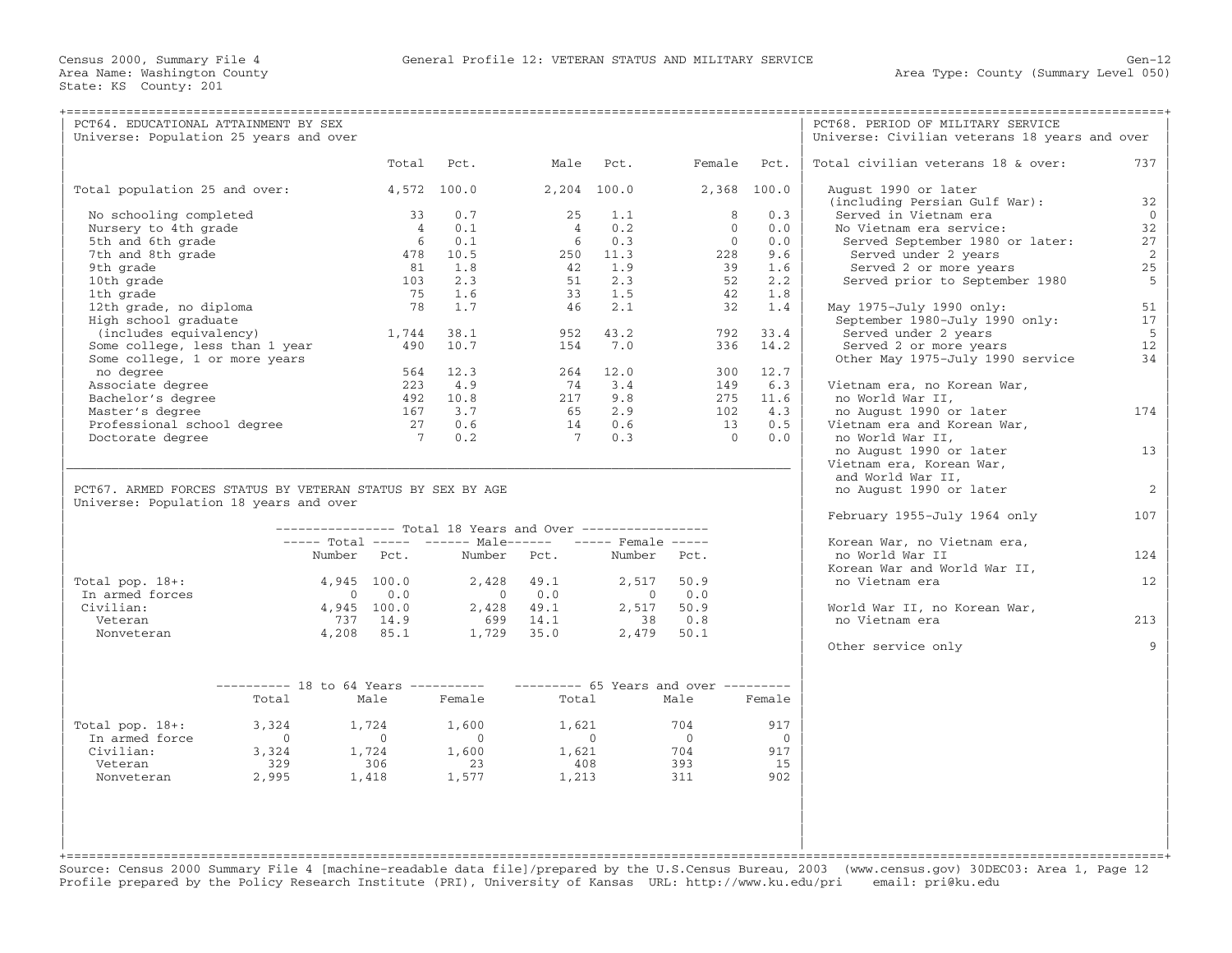| PCT70. DISABILITY STATUS BY EMPLOYMENT STATUS(*) BY AGE BY SEX                                                                                                                                                                                                                                   |                                                                    |                 |                 | PCT69. TYPES OF DISABILITY BY SEX BY AGE                                                                           |                            |                          |                         |  |
|--------------------------------------------------------------------------------------------------------------------------------------------------------------------------------------------------------------------------------------------------------------------------------------------------|--------------------------------------------------------------------|-----------------|-----------------|--------------------------------------------------------------------------------------------------------------------|----------------------------|--------------------------|-------------------------|--|
| Universe: Civilian noninstitutionalized population 5 years & over                                                                                                                                                                                                                                |                                                                    |                 |                 | Universe: Civilian noninstitutionalized population 5 years and over                                                |                            |                          |                         |  |
|                                                                                                                                                                                                                                                                                                  |                                                                    |                 |                 |                                                                                                                    |                            |                          |                         |  |
|                                                                                                                                                                                                                                                                                                  | Total                                                              | Male            | Female          |                                                                                                                    | Total                      | Male                     | Female                  |  |
| Age 5 years and over:                                                                                                                                                                                                                                                                            |                                                                    | 3,001           | 2,929           | Age 5 to 15 years:                                                                                                 | 954                        | 490                      | 464                     |  |
| With a disability                                                                                                                                                                                                                                                                                | 5,930<br>1,226                                                     | 649             | 577             | With one type of disability:                                                                                       | 38                         | 33                       | 5                       |  |
| No disability                                                                                                                                                                                                                                                                                    | 4,704                                                              | 2,352           | 2,352           | Sensory disability                                                                                                 | $\overline{4}$             | $\overline{0}$           | 4                       |  |
|                                                                                                                                                                                                                                                                                                  |                                                                    |                 |                 | Physical disability                                                                                                | $\bigcirc$                 | $\overline{0}$           | $\mathbf{0}$            |  |
| Age 16 to 64 years:                                                                                                                                                                                                                                                                              | 3,530                                                              | $1,845$ $1,685$ |                 | Mental disability                                                                                                  | 32                         | 31                       | $\mathbf{1}$            |  |
| With a disability:                                                                                                                                                                                                                                                                               |                                                                    |                 |                 | Self-care disability                                                                                               | $\overline{\phantom{0}}$ 2 | 2                        | $\mathsf{O}\xspace$     |  |
| Employed                                                                                                                                                                                                                                                                                         |                                                                    |                 |                 | With two or more types of disability:                                                                              | $\overline{1}$             | $\mathbf{1}$             | $\mathbf 0$             |  |
| Not employed                                                                                                                                                                                                                                                                                     |                                                                    |                 |                 | Includes self-care disability                                                                                      | $\overline{1}$             | 1                        | $\mathbf{0}$            |  |
| No disability:                                                                                                                                                                                                                                                                                   |                                                                    |                 |                 | Does not include self-care dis.                                                                                    | $\overline{0}$             | $\overline{0}$           | $\mathbf 0$             |  |
| Employed                                                                                                                                                                                                                                                                                         |                                                                    |                 |                 | No disability                                                                                                      | 915                        | 456                      | 459                     |  |
| Not employed                                                                                                                                                                                                                                                                                     |                                                                    |                 |                 |                                                                                                                    |                            |                          |                         |  |
|                                                                                                                                                                                                                                                                                                  |                                                                    |                 |                 | Age 16 to 20 years:                                                                                                | 385                        | 223                      | 162                     |  |
| Age 65 years and over:<br>With a disability distribution of the Modisability of the Modisability of the Modisability of the Modis<br>Modisability distribution and Modisability and Modisability and Modisability and Modisabilit                                                                |                                                                    |                 |                 | With one type of disability:                                                                                       | 30                         | 23                       | $7\phantom{.0}$         |  |
|                                                                                                                                                                                                                                                                                                  |                                                                    |                 |                 | Sensory disability                                                                                                 | $\overline{0}$             | $\overline{0}$           | $\mathbf 0$             |  |
|                                                                                                                                                                                                                                                                                                  |                                                                    |                 |                 | Physical disability                                                                                                | $\bigcirc$                 | $\overline{0}$           | $\mathbf 0$             |  |
|                                                                                                                                                                                                                                                                                                  |                                                                    |                 |                 | Mental disability                                                                                                  | $\overline{\mathbf{3}}$    | $\circ$                  | $_0^3$                  |  |
|                                                                                                                                                                                                                                                                                                  |                                                                    |                 |                 | Self-care disability                                                                                               |                            | $\mathbf 0$              |                         |  |
| Age 5 to 15 years:                                                                                                                                                                                                                                                                               | 954<br>39<br>915                                                   | 490             | 464             | $ity**$ 12<br>Go-outside-home disability**                                                                         |                            | 10                       | $\frac{2}{2}$           |  |
| With a disability                                                                                                                                                                                                                                                                                |                                                                    | 34              | $5^{\circ}$     | Employment disability*                                                                                             |                            | 13                       |                         |  |
| No disability                                                                                                                                                                                                                                                                                    |                                                                    | 456             | 459             | With two or more types of disability: 15                                                                           |                            | 11                       | $\overline{4}$          |  |
|                                                                                                                                                                                                                                                                                                  |                                                                    |                 |                 | Includes self-care disability                                                                                      | $\overline{2}$             | $\overline{\phantom{0}}$ | $\mathbf 0$             |  |
| Age 16 to 20 years:                                                                                                                                                                                                                                                                              | 385                                                                | 223             | 162             | Does not include self-care dis.                                                                                    | 13                         | 9                        | 4                       |  |
|                                                                                                                                                                                                                                                                                                  |                                                                    |                 | 11              | No disability                                                                                                      | 340                        | 189                      | 151                     |  |
| With a disability:<br>Employed 21 15<br>Not employed 24 19<br>No disability: 340 189<br>Employed 182 115                                                                                                                                                                                         |                                                                    |                 | $6\overline{6}$ |                                                                                                                    |                            |                          |                         |  |
|                                                                                                                                                                                                                                                                                                  |                                                                    |                 | 5 <sub>1</sub>  | Age 21 to 64 years:                                                                                                | 3,145                      | 1,622                    | 1,523                   |  |
|                                                                                                                                                                                                                                                                                                  |                                                                    |                 | 151             | With one type of disability:                                                                                       | 278                        | 165                      | 113                     |  |
|                                                                                                                                                                                                                                                                                                  |                                                                    |                 | 67              | Sensory disability                                                                                                 | 27                         | 24                       | $\overline{\mathbf{3}}$ |  |
| Not employed                                                                                                                                                                                                                                                                                     | 158                                                                | 74              | 84              | Physical disability                                                                                                | 62                         | 25                       | 37                      |  |
|                                                                                                                                                                                                                                                                                                  |                                                                    |                 |                 | Mental disability<br>Self-care disability<br>Go-outside-home disability**<br>Aisability*                           | 21<br>$\overline{0}$       | 6<br>$\circ$             | 15<br>$\overline{0}$    |  |
| Age 21 to 64 years:                                                                                                                                                                                                                                                                              |                                                                    |                 |                 |                                                                                                                    | 16                         | 6                        | 10                      |  |
|                                                                                                                                                                                                                                                                                                  |                                                                    |                 |                 | Go-outside-home disability** 16<br>Employment disability* 152 104<br>With two or more types of disability: 269 146 |                            |                          | 48                      |  |
|                                                                                                                                                                                                                                                                                                  |                                                                    |                 |                 |                                                                                                                    |                            |                          | 123                     |  |
|                                                                                                                                                                                                                                                                                                  |                                                                    |                 |                 |                                                                                                                    | 78                         | 53                       | 25                      |  |
|                                                                                                                                                                                                                                                                                                  |                                                                    |                 |                 |                                                                                                                    |                            | 93                       | 98                      |  |
| 9 21 to 64 years:<br>with a disability:<br>Employed<br>147<br>No disability:<br>No disability:<br>1,236<br>1,236<br>1,236<br>1,236<br>1,236<br>1,287<br>1,287<br>1,287<br>1,287<br>1,289<br>1,287<br>1,289<br>1,287<br>1,287<br>1,287<br>1,287<br>1,287<br>1,287<br>1,287<br>1,2<br>Not employed | $\begin{array}{r} 300 \\ 181 \\ 2,598 \\ 2,298 \\ 300 \end{array}$ | 75              | 225             | Includes self-care disability 78<br>Does not include self-care dis.: 191<br>Go-outside home & employment only 80   |                            | 42                       | 38                      |  |
|                                                                                                                                                                                                                                                                                                  |                                                                    |                 |                 | Other combination                                                                                                  | 111                        | 51                       | 60                      |  |
| Age 65 to 74 years:                                                                                                                                                                                                                                                                              |                                                                    | 355             | 341             | No disability                                                                                                      | 2,598                      | 1,311                    | 1,287                   |  |
| With a disability                                                                                                                                                                                                                                                                                | $696$<br>$176$                                                     | 100             | 76              |                                                                                                                    |                            |                          |                         |  |
| No disability                                                                                                                                                                                                                                                                                    | 520                                                                | 255             | 265             | Age 65 years and over:                                                                                             | 1,446                      | 666                      | 780                     |  |
|                                                                                                                                                                                                                                                                                                  |                                                                    |                 |                 | With one type of disability:                                                                                       | 299                        | 124                      | 175                     |  |
| Age 75 years and over:                                                                                                                                                                                                                                                                           | $\frac{750}{331}$                                                  | 311             | 439             | Sensory disability                                                                                                 | 57                         | 35                       | 22                      |  |
| With a disability                                                                                                                                                                                                                                                                                |                                                                    | 170             | 249             |                                                                                                                    | 147                        | 49                       | 98                      |  |
| No disability                                                                                                                                                                                                                                                                                    | 331                                                                | 141             | 190             |                                                                                                                    | 14                         | 9                        | $\overline{5}$          |  |
|                                                                                                                                                                                                                                                                                                  |                                                                    |                 |                 |                                                                                                                    | $\overline{\mathbf{3}}$    | $\overline{0}$           | $\overline{3}$          |  |
|                                                                                                                                                                                                                                                                                                  |                                                                    |                 |                 |                                                                                                                    | 78                         | 31                       | 47                      |  |
| * Employment status by disability status was determined only                                                                                                                                                                                                                                     |                                                                    |                 |                 | With two or more types of disability: $296$                                                                        |                            | 146                      | 150                     |  |
| for the 16 to 64 year old population.                                                                                                                                                                                                                                                            |                                                                    |                 |                 | Includes self-care disability                                                                                      | 133                        | 58                       | 75                      |  |
| ** Go-outside-home disability status was determined for the                                                                                                                                                                                                                                      |                                                                    |                 |                 | Does not include self-care dis.                                                                                    | 163                        | 88                       | 75                      |  |
| 16 year old and over population.                                                                                                                                                                                                                                                                 |                                                                    |                 |                 | No disability                                                                                                      | 851                        | 396                      | 455                     |  |
|                                                                                                                                                                                                                                                                                                  |                                                                    |                 |                 |                                                                                                                    |                            |                          |                         |  |

+===================================================================================================================================================+ Source: Census 2000 Summary File 4 [machine−readable data file]/prepared by the U.S.Census Bureau, 2003 (www.census.gov) 30DEC03: Area 1, Page 13 Profile prepared by the Policy Research Institute (PRI), University of Kansas URL: http://www.ku.edu/pri email: pri@ku.edu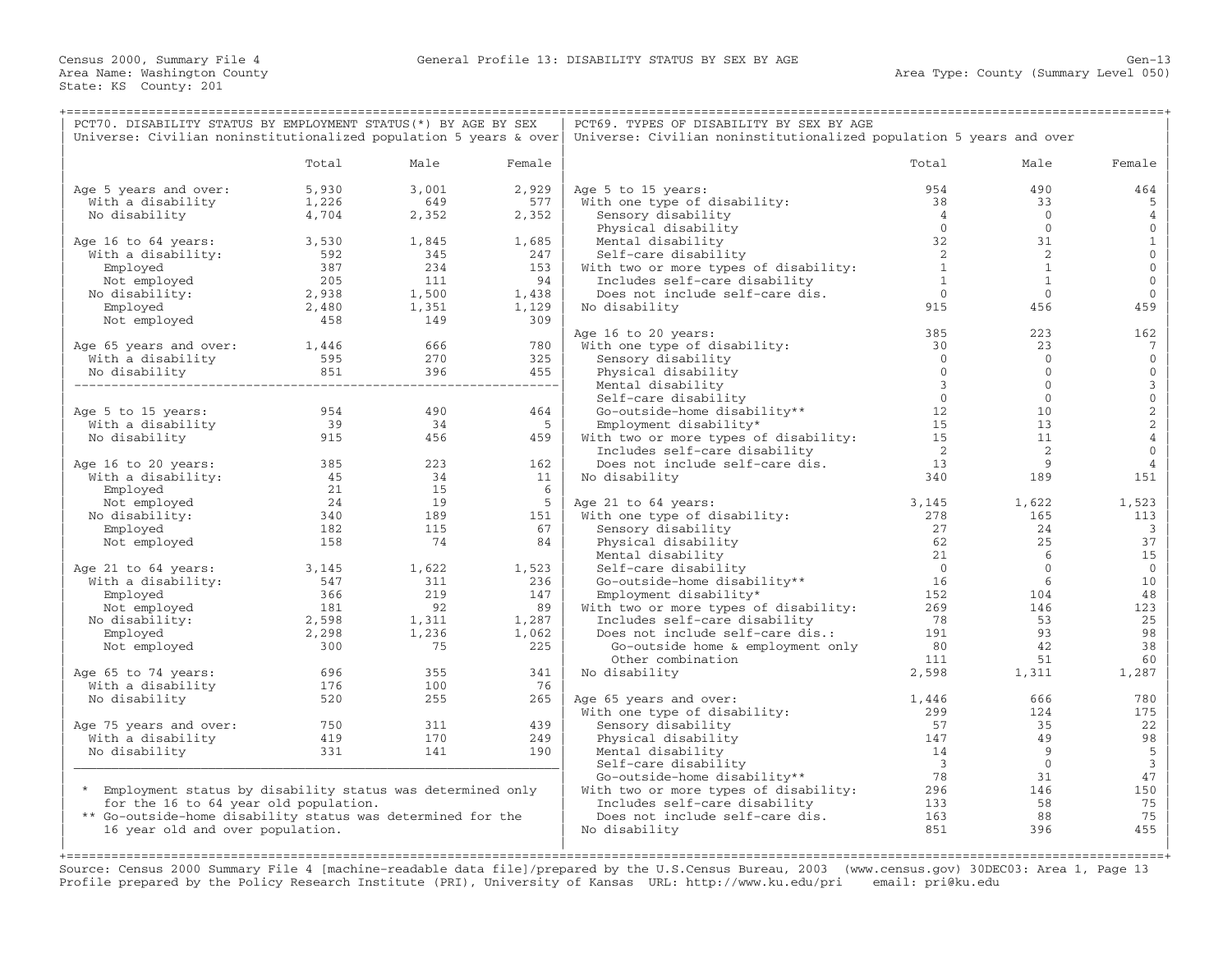| P79. EMPLOYMENT STATUS BY SEX BY AGE                                                                                                                                                          |                |          |                |                 |                |                    |                                                           |                |                            |                |                |
|-----------------------------------------------------------------------------------------------------------------------------------------------------------------------------------------------|----------------|----------|----------------|-----------------|----------------|--------------------|-----------------------------------------------------------|----------------|----------------------------|----------------|----------------|
| Universe: Population 16 years and over                                                                                                                                                        |                |          |                |                 |                |                    |                                                           |                |                            |                |                |
|                                                                                                                                                                                               | Total Pct.     |          | 16 to 21       | 22 to 24        | 25 to 34       | 35 to 44           | 45 to 54                                                  | 55 to 61       | 62 to 64                   | 65 to 69       | 70 & Over      |
| Total 16 and over:                                                                                                                                                                            | 5,159 100.0    |          | 429            | 158             | 552            | 909                | 791                                                       | 511            | 188                        | 342            | 1,279          |
| In labor force:                                                                                                                                                                               | 3,268          | 63.3     | 254            | 136             | 483            | 794                | 749                                                       | 383            | 136                        | 134            | 199            |
| In armed forces                                                                                                                                                                               | $\Omega$       | 0.0      | $\overline{0}$ | $\overline{0}$  | $\overline{0}$ | $\bigcirc$         | $\bigcirc$                                                | $\bigcirc$     | $\bigcirc$                 | $\bigcirc$     | $\mathbf{0}$   |
| Civilian:                                                                                                                                                                                     | 3,268          | 63.3     | 254            | 136             | 483            | 794                | 749                                                       | 383            | 136                        | 134            | 199            |
| Employed                                                                                                                                                                                      | 3,197          | 62.0     | 235            | 134             | 468            | 779                | 734                                                       | 383            | 134                        | 134            | 196            |
| Unemployed                                                                                                                                                                                    | 71             | 1.4      | 19             | <sup>2</sup>    | 15             | 15                 | 15                                                        | $\bigcirc$     | $\overline{\phantom{0}}^2$ | $\Omega$       | 3              |
| Not in labor force                                                                                                                                                                            | 1,891 36.7     |          | 175            | 22              | 69             | 115                | 42                                                        | 128            | 52                         | 208            | 1,080          |
| Male:                                                                                                                                                                                         | 2,549          | 49.4     | 253            | 92              | 280            | 467                | 425                                                       | 223            | 105                        | 177            | 527            |
| In labor force:                                                                                                                                                                               | 1,856          | 36.0     | 167            | 88              | 262            | 430                | 403                                                       | 196            | 85                         | 85             | 140            |
| In armed forces                                                                                                                                                                               | $\overline{0}$ | 0.0      | $\overline{0}$ | $\Omega$        | $\bigcirc$     | $\Omega$           | $\bigcirc$                                                | $\bigcirc$     | $\overline{0}$             | $\overline{0}$ | $\mathbf{0}$   |
| Civilian:                                                                                                                                                                                     | 1,856 36.0     |          | 167            | 88              | 262            | 430                | 403                                                       | 196            | 85                         | 85             | 140            |
| Employed                                                                                                                                                                                      | 1,807          | 35.0     | 158            | 88              | 2.51           | 420                | 389                                                       | 196            | 83                         | 85             | 137            |
| Unemployed                                                                                                                                                                                    | 49             | 0.9      | - 9            | $\Omega$        | 11             | 10                 | 14                                                        | $\bigcirc$     | 2                          | $\Omega$       | 3              |
| Not in labor force                                                                                                                                                                            |                | 693 13.4 | 86             | $\overline{4}$  | 18             | 37                 | 22                                                        | 27             | 20                         | 92             | 387            |
| Female:                                                                                                                                                                                       | 2,610 50.6     |          | 176            | 66              | 2.72           | 442                | 366                                                       | 288            | 83                         | 165            | 752            |
| In labor force:                                                                                                                                                                               | 1,412          | 27.4     | 87             | 48              | 221            | 364                | 346                                                       | 187            | 51                         | 49             | 59             |
| In armed forces                                                                                                                                                                               | $\overline{0}$ | 0.0      | $\Omega$       | $\Omega$        | $\overline{0}$ | $\Omega$           | $\overline{0}$                                            | $\overline{0}$ | $\overline{0}$             | $\overline{0}$ | $\overline{0}$ |
| Civilian:                                                                                                                                                                                     | 1,412          | 27.4     | 87             | 48              | 221            | 364                | 346                                                       | 187            | 51                         | 49             | 59             |
| Employed                                                                                                                                                                                      | 1,390          | 26.9     | 77             | 46              | 217            | 359                | 345                                                       | 187            | 51                         | 49             | 59             |
| Unemployed                                                                                                                                                                                    | 22             | 0.4      | 10             | 2               | $\overline{4}$ | - 5                | $\mathbf{1}$                                              | $\bigcirc$     | $\overline{0}$             | $\Omega$       | $\Omega$       |
| Not in labor force                                                                                                                                                                            | 1,198 23.2     |          | 89             | 18              | 51             | 78                 | 20                                                        | 101            | 32                         | 116            | 693            |
| PCT81. LIVING ARRANGEMENTS OF OWN CHILDREN UNDER 18 YEARS IN FAMILIES AND<br>SUBFAMILIES BY EMPLOYMENT STATUS OF PARENTS<br>Universe: Own children under 18 years in families and subfamilies |                |          |                |                 |                | Universe: Families | PCT84. FAMILY TYPE BY NUMBER OF WORKERS IN FAMILY IN 1999 |                |                            | Number         | Pct.           |
|                                                                                                                                                                                               |                |          | Total          | Under 6         | 6 to 17        | Total families:    |                                                           |                |                            | 1,762          | 100.0          |
|                                                                                                                                                                                               |                |          |                |                 |                |                    | Married-couple families:                                  |                |                            | 1,568          | 89.0           |
| Total children in universe:                                                                                                                                                                   |                |          | 1,479          | 450             | 1,029          | No workers         |                                                           |                |                            | 240            | 13.6           |
|                                                                                                                                                                                               |                |          |                |                 |                | 1 worker           |                                                           |                |                            | 295            | 16.7           |
| Living with two parents:                                                                                                                                                                      |                |          | 1,303          | 411             | 892            | 2 workers:         |                                                           |                |                            | 795            | 45.1           |
| Both parents in labor force                                                                                                                                                                   |                |          | 972            | 302             | 670            |                    | Husband and wife worked                                   |                |                            | 764            | 43.4           |
| Father only in labor force                                                                                                                                                                    |                |          | 274            | 95              | 179            | Other              |                                                           |                |                            | 31             | 1.8            |
| Mother only in labor force                                                                                                                                                                    |                |          | 22             | $7\overline{ }$ | 15             |                    | 3 or more workers:                                        |                |                            | 238            | 13.5           |
| Neither parent in labor force                                                                                                                                                                 |                |          | 35             | $7\phantom{.0}$ | 28             |                    | Husband and wife worked                                   |                |                            | 223            | 12.7           |
| Living with one parent:                                                                                                                                                                       |                |          | 176            | 39              | 137            | Other              |                                                           |                |                            | 15             | 0.9            |
| Living with father:                                                                                                                                                                           |                |          | 35             | 13              | 22             | Other families:    |                                                           |                |                            | 194            | 11.0           |
| In labor force                                                                                                                                                                                |                |          | 2.8            | 12.             | 16             |                    | Male householder, no wife present:                        |                |                            | 67             | 3.8            |
| Not in labor force                                                                                                                                                                            |                |          | $\overline{7}$ | $\overline{1}$  | 6              | No workers         |                                                           |                |                            | 10             | 0.6            |
| Living with mother:                                                                                                                                                                           |                |          | 141            | 26              | 115            | 1 worker           |                                                           |                |                            | 28             | 1.6            |
| In labor force                                                                                                                                                                                |                |          | 133            | 24              | 109            | 2 workers          |                                                           |                |                            | 2.9            | 1.6            |
| Not in labor force                                                                                                                                                                            |                |          | 8              | 2               | 6              |                    | 3 or more workers                                         |                |                            | $\Omega$       | 0.0            |
|                                                                                                                                                                                               |                |          |                |                 |                |                    | Female householder, no husband present:                   |                |                            | 127            | 7.2            |
|                                                                                                                                                                                               |                |          |                |                 |                | No workers         |                                                           |                |                            | 13             | 0.7            |
|                                                                                                                                                                                               |                |          |                |                 |                | 1 worker           |                                                           |                |                            | 79             | 4.5            |
|                                                                                                                                                                                               |                |          |                |                 |                | 2 workers          |                                                           |                |                            | 35             | 2.0            |
|                                                                                                                                                                                               |                |          |                |                 |                |                    | 3 or more workers                                         |                |                            | $\Omega$       | 0.0            |

+===================================================================================================================================================+ Source: Census 2000 Summary File 4 [machine−readable data file]/prepared by the U.S.Census Bureau, 2003 (www.census.gov) 30DEC03: Area 1, Page 14 Profile prepared by the Policy Research Institute (PRI), University of Kansas URL: http://www.ku.edu/pri email: pri@ku.edu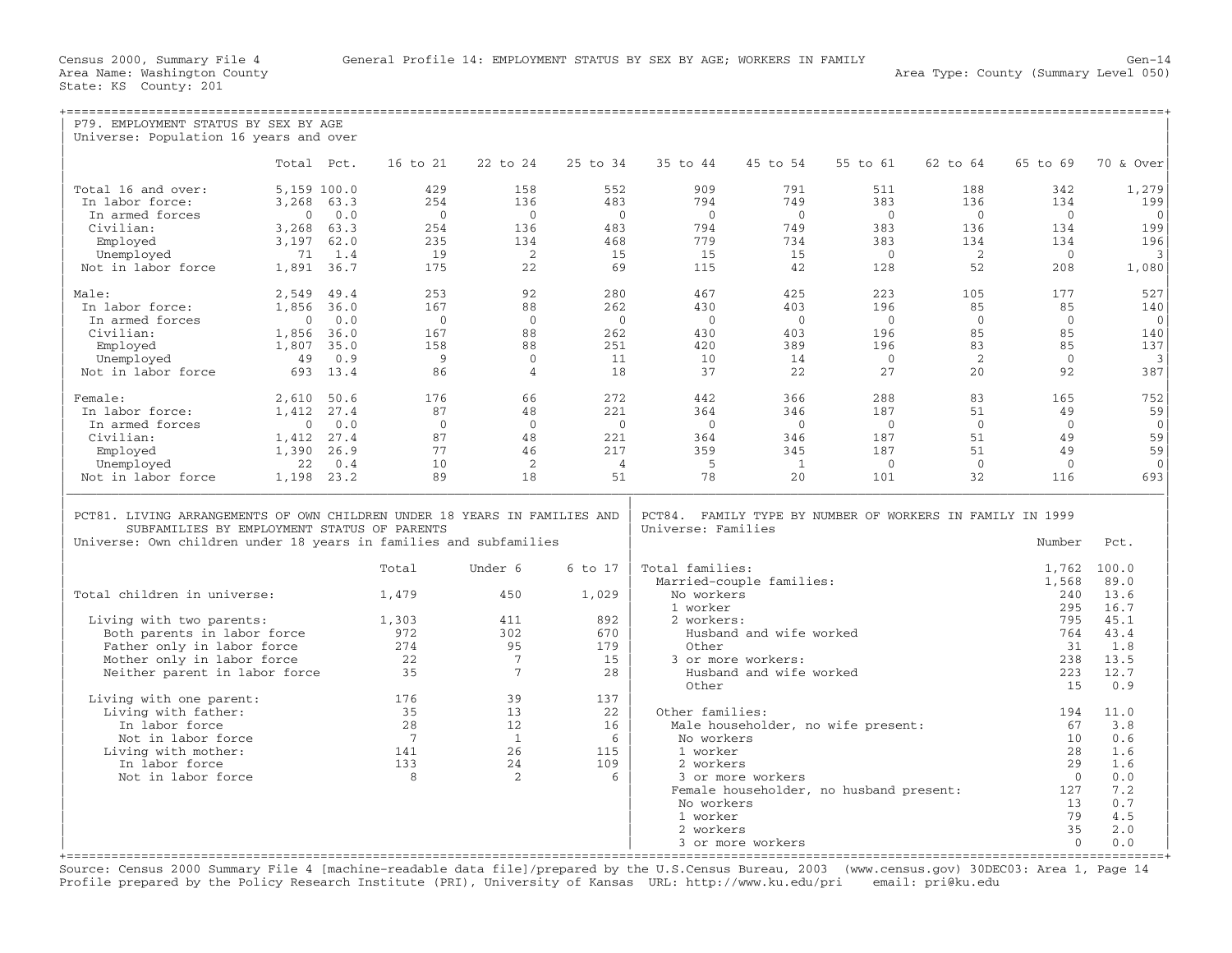| PCT80. EMPLOYMENT STATUS OF WOMEN BY PRESENCE<br>OF OWN CHILDREN UNDER 18 YEARS BY AGE                                                |                                |                                        | PCT82. WORK STATUS IN 1999 BY USUAL HOURS WORKED<br>PER WEEK BY WEEKS WORKED BY SEX |       |                          |                | PCT83. FAMILY TYPE BY EMPLOYMENT STATUS<br>Universe: Families |                 |
|---------------------------------------------------------------------------------------------------------------------------------------|--------------------------------|----------------------------------------|-------------------------------------------------------------------------------------|-------|--------------------------|----------------|---------------------------------------------------------------|-----------------|
| OF OWN CHILDREN                                                                                                                       |                                | Universe: Population 16 years and over |                                                                                     |       |                          |                |                                                               |                 |
| Universe: Females 16 years and over                                                                                                   |                                |                                        |                                                                                     |       |                          |                | Total families:                                               | 1,762           |
|                                                                                                                                       |                                |                                        |                                                                                     | Total | Male                     | Female         |                                                               |                 |
| Total females 16 and over:                                                                                                            | 2,610                          |                                        |                                                                                     |       |                          |                | Married-couple families:                                      | 1,568           |
|                                                                                                                                       |                                | Total pop. $16+:$                      |                                                                                     | 5,159 | 2,549                    | 2,610          |                                                               |                 |
| With own children under 18 years:                                                                                                     | 698                            |                                        |                                                                                     |       |                          |                | Husband in labor force:                                       | 1,198           |
| Under 6 years only:                                                                                                                   | 148                            | Worked in 1999:                        |                                                                                     | 3,462 | 1,917                    | 1,545          | Husband employed or                                           |                 |
| In labor lorce:                                                                                                                       | 109                            | 35+ hours/week                         |                                                                                     | 2,591 | 1,589                    | 1,002          | in armed forces:                                              | 1,180           |
| Employed or in armed forces                                                                                                           | 109                            | 50-52 weeks                            |                                                                                     | 2,020 | 1,330                    | 690            | Wife in labor force:                                          | 914             |
| Unemployed                                                                                                                            | $\overline{0}$                 | 48-49 weeks                            |                                                                                     | 54    | 24                       | 30             | Wife employed or in                                           |                 |
| Not in labor force                                                                                                                    | 39                             | $40-47$ weeks                          |                                                                                     | 123   | 50                       | 73             | armed forces                                                  | 909             |
| Under 6 and 6 to 17 years:                                                                                                            | 159                            | $27-39$ weeks                          |                                                                                     | 172   | 59                       | 113            | Wife unemployed                                               | 5               |
| In labor force:                                                                                                                       | 131                            | $14-26$ weeks                          |                                                                                     | 89    | 56                       | 33             | Wife not in labor force                                       | 266             |
| Employed or in armed forces<br>Unemployed                                                                                             | 128<br>$\overline{\mathbf{3}}$ | $1-13$ weeks                           |                                                                                     | 133   | 70                       | 63             | Husband unemployed:                                           | 18              |
| Not in labor force                                                                                                                    | 28                             | 15-34 hours/week                       |                                                                                     | 634   | 235                      | 399            | Wife in labor force:                                          | 10 <sup>1</sup> |
| 6 to 17 years only:                                                                                                                   | 391                            | $50-52$ weeks                          |                                                                                     | 383   | 136                      | 247            | Wife employed or in                                           |                 |
| In labor force:                                                                                                                       | 320                            | 48-49 weeks                            |                                                                                     | 10    | 7                        | $\overline{3}$ | armed forces                                                  | 10              |
| Employed or in armed forces                                                                                                           | 316                            | $40-47$ weeks                          |                                                                                     | 45    | 22                       | 23             | Wife unemployed                                               | $\mathbf{0}$    |
| Unemployed                                                                                                                            | $\overline{4}$                 | $27-39$ weeks                          |                                                                                     | 42    | 11                       | 31             | Wife not in labor force                                       | 8               |
| Not in labor force                                                                                                                    | 71                             | $14-26$ weeks                          |                                                                                     | 78    | 30                       | 48             |                                                               |                 |
|                                                                                                                                       |                                | 1-13 weeks                             |                                                                                     | 76    | 29                       | 47             | Husband not in labor force:                                   | 370             |
| No own children under 18 years:                                                                                                       | 1,912                          |                                        |                                                                                     |       |                          |                | Wife in labor force:                                          | 92              |
| In labor force:                                                                                                                       | 852                            | 1-14 hours/week                        |                                                                                     | 237   | 93                       | 144            | Wife employed or in                                           |                 |
| Employed or in armed forces                                                                                                           | 837                            | 50-52 weeks                            |                                                                                     | 97    | 31                       | 66             | armed forces                                                  | 92              |
| Unemployed                                                                                                                            | 1.5                            | $48-49$ weeks                          |                                                                                     | 5     | $\overline{0}$           | -5             | Wife unemployed                                               | $\Omega$        |
| Not in labor force                                                                                                                    | 1,060                          | $40-47$ weeks                          |                                                                                     | 17    | 11                       | 6              | Wife not in labor force                                       | 278             |
|                                                                                                                                       |                                | $27-39$ weeks                          |                                                                                     | 35    | 17                       | 18             |                                                               |                 |
|                                                                                                                                       |                                | $14-26$ weeks                          |                                                                                     | 34    | 17                       | 17             | Other families:                                               | 194             |
|                                                                                                                                       |                                | 1-13 weeks                             |                                                                                     | 49    | 17                       | 32             | Male householder,                                             |                 |
|                                                                                                                                       |                                |                                        |                                                                                     |       |                          |                | no wife present:                                              | 67              |
|                                                                                                                                       |                                | Did not work                           |                                                                                     |       |                          |                | In labor force:                                               | 49              |
|                                                                                                                                       |                                | in 1999                                |                                                                                     | 1,697 | 632                      | 1,065          | Employed or in                                                |                 |
|                                                                                                                                       |                                |                                        |                                                                                     |       |                          |                | armed forces                                                  | 47              |
|                                                                                                                                       |                                |                                        |                                                                                     |       |                          |                | Unemployed                                                    | 2               |
| PCT76. EMPLOYMENT DISABILITY BY EMPLOYMENT STATUS* BY SEX BY AGE<br>Universe: Civilian noninstitutionalized population 16 to 64 Years |                                |                                        |                                                                                     |       |                          |                | Not in labor force                                            | 18              |
|                                                                                                                                       |                                |                                        |                                                                                     |       |                          |                | Female householder,                                           |                 |
|                                                                                                                                       |                                |                                        | $------$ Male $------$                                                              |       | $------$ Female $------$ |                | no husband present:                                           | 127             |
|                                                                                                                                       | Total                          | 16 to 20                               | 21 to 64                                                                            |       | 16 to 20                 | 21 to 64       | In labor force:<br>Employed or in                             | 97              |
| Total universe:                                                                                                                       | 3,530                          | 223                                    | 1,622                                                                               |       | 162                      | 1,523          | armed forces                                                  | 97<br>$\Omega$  |
|                                                                                                                                       | 399                            | 22                                     | 217                                                                                 |       | 6                        | 154            | Unemployed<br>Not in labor force                              | 30              |
| With an employment disability:<br>Employed                                                                                            | 286                            | 14                                     | 156                                                                                 |       | 6                        | 110            |                                                               |                 |
|                                                                                                                                       | 113                            | 8                                      | 61                                                                                  |       | $\Omega$                 | 44             |                                                               |                 |
| Unemployed                                                                                                                            |                                |                                        |                                                                                     |       |                          |                |                                                               |                 |
| No employment disability:                                                                                                             | 3,131                          | 201                                    | 1,405                                                                               |       | 156                      | 1,369          |                                                               |                 |
| Employed                                                                                                                              | 2,581                          | 116                                    | 1,299                                                                               |       | 67                       | 1,099          |                                                               |                 |
| Unemployed                                                                                                                            | 550                            | 85                                     | 106                                                                                 |       | 89                       | 270            |                                                               |                 |
|                                                                                                                                       |                                |                                        |                                                                                     |       |                          |                |                                                               |                 |
|                                                                                                                                       |                                |                                        |                                                                                     |       |                          |                |                                                               |                 |
|                                                                                                                                       |                                |                                        |                                                                                     |       |                          |                |                                                               |                 |

| \* Employment status by disability status was determined only for the 16 to 64 year old population. | |

+===================================================================================================================================================+ Source: Census 2000 Summary File 4 [machine−readable data file]/prepared by the U.S.Census Bureau, 2003 (www.census.gov) 30DEC03: Area 1, Page 15 Profile prepared by the Policy Research Institute (PRI), University of Kansas URL: http://www.ku.edu/pri email: pri@ku.edu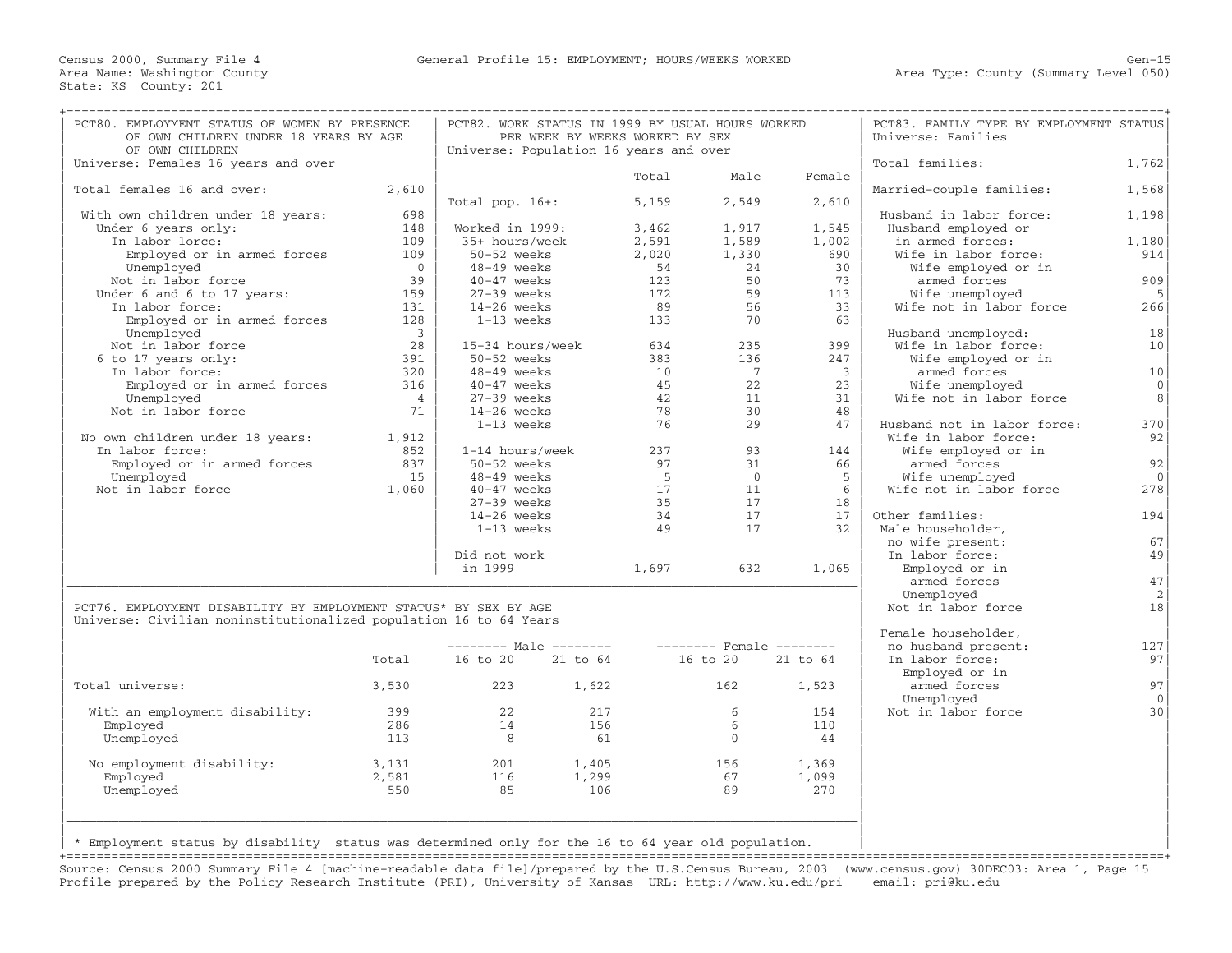Census 2000, Summary File 4 General Profile 16: EMPLOYMENT BY INDUSTRY − TOTAL Gen−16

+===================================================================================================================================================+

State: KS County: 201

| PCT85. INDUSTRY (PART 1 OF 3 - TOTAL)                    |                          |                                                              |                     |
|----------------------------------------------------------|--------------------------|--------------------------------------------------------------|---------------------|
| Universe: Employed civilian population 16 years and over |                          | Pharmacies and drug stores                                   | $\overline{2}$      |
|                                                          |                          | Other health and personal care stores                        | $\overline{0}$      |
| Total employed civilians 16 years and over:              | 3,197                    | Gasoline stations                                            | 22                  |
| Agriculture, forestry, fishing and hunting, & mining:    | 599                      | Clothing and apparel including shoes                         | $\overline{0}$      |
| Agriculture, forestry, fishing and hunting               | 584                      | Jewelry, luggage and leather goods                           | $\mathbf{0}$        |
| Mining                                                   | 15                       | Sporting goods, cameras, and hobby and toy stores            | $\overline{4}$      |
| Construction                                             | 285                      | Sewing, needlework, and piece goods                          | $\mathsf{O}\xspace$ |
| Manufacturing:                                           | 330                      | Music stores                                                 | $\mathsf{O}\xspace$ |
| Food                                                     | 37                       | Book stores and news dealers                                 | $\mathbb O$         |
| Beverage and tobacco products                            | $\Omega$                 | Department and other general stores                          | 16                  |
| Textile mills and textile products                       | $\Omega$                 | Florists                                                     | 17                  |
| Apparel                                                  | 14                       | Office supplies and stationery                               | 8                   |
| Leather and allied products                              | $\Omega$                 | Used merchandise, gift, novelty, souvenir, & miscellaneous   | 16                  |
| Wood products                                            | $7^{\circ}$              | Electronic shopping and mail order houses                    | $\overline{4}$      |
| Paper                                                    | 8                        | Vending machine operators                                    | $\overline{c}$      |
| Printing and related support activities                  | 20                       | Fuel dealers                                                 | $\overline{9}$      |
| Petroleum and coal products                              | $\Omega$                 | Other direct selling establishments                          | 27                  |
| Chemical                                                 | 10 <sup>°</sup>          | Transportation and warehousing, and utilities:               | 158                 |
| Plastics and rubber products                             | 10                       | Transportation and warehousing:                              | 137                 |
| Nonmetallic mineral products                             | 23                       | Air transportation                                           | $\overline{0}$      |
| Metal                                                    | 27                       | Rail transportation                                          | 37                  |
| Machinery                                                | 77                       | Water transportation                                         | $\overline{0}$      |
| Computer and electronic products                         | $\Omega$                 | Truck transportation                                         | 36                  |
| Electrical equipment, appliances, and components         | $\overline{0}$           | U.S. Postal Service                                          | 26                  |
|                                                          |                          |                                                              | 2                   |
| Transportation equipment                                 | 67<br>$\Omega$           | Other transportation                                         | 36                  |
| Furniture and related products                           |                          | Warehousing and storage                                      |                     |
| Miscellaneous manufacturing                              | 30                       | Utilities                                                    | 21                  |
| Wholesale trade:                                         | 75                       | Information:                                                 | 51                  |
| Motor vehicles, parts and supplies                       | $\mathbf{1}$<br>$\Omega$ | Publishing, and motion picture & sound recording industries  | 24                  |
| Furniture and home furnishings                           |                          | Broadcasting and telecommunications                          | 13                  |
| Lumber and construction materials                        | 8                        | Information services and data processing services            | 14                  |
| Professional and commercial equipment and supplies       | $\mathbf{0}$             | Finance, insurance, real estate and rental leasing:          | 109                 |
| Metals and minerals, except petroleum                    | $\Omega$                 | Finance and insurance                                        | 98                  |
| Electrical goods                                         | $7^{\circ}$              | Real estate and rental and leasing                           | 11                  |
| Hardware, plumbing and heating equipment, & supplies     | $\Omega$                 | Professional, scientific, management, administrative,        |                     |
| Machinery, equipment, and supplies                       | 24                       | and waste management services:                               | 90                  |
| Recyclable materials                                     | 2                        | Professional, scientific, and technical services             | 47                  |
| Miscellaneous durable goods                              | $\Omega$                 | Management of companies and enterprises                      | $\overline{0}$      |
| Paper and paper products                                 | $\mathbf{0}$             | Administrative and support and waste management services     | 43                  |
| Drugs, druggist sundries, chemicals & allied products    | $\Omega$                 | Educational, health, and social services:                    | 727                 |
| Apparel, piece goods and notions                         | $\Omega$                 | Educational services                                         | 272                 |
| Groceries and related products                           | 13                       | Health care and social assistance:                           | 455                 |
| Farm product raw materials                               | 10                       | Health care                                                  | 360                 |
| Petroleum and petroleum products                         | $7\phantom{.0}$          | Social assistance                                            | 95                  |
| Alcoholic beverages                                      | $\Omega$                 | Arts, entertainment, recreation, accommodation & food serv.: | 132                 |
| Farm supplies                                            | $\mathbf{3}$             | Arts, entertainment, and recreation                          | $\overline{4}$      |
| Miscellaneous nondurable goods                           | $\Omega$                 | Accommodation and food services                              | 128                 |
| Retail trade:                                            | 346                      | Other services (except public administration):               | 172                 |
| Motor vehicle and parts dealers                          | 37                       | Repair and maintenance                                       | 71                  |
| Furniture & home furnishings & household appliances      | 9                        | Personal and laundry services                                | 34                  |
| Radio, TV and computer stores                            | 2                        | Religious, grantmaking, civic, professional, & similar org.  | 56                  |
| Building materials, hardware, lawn & garden equipment    | 51                       | Private households                                           | 11                  |
| Food and beverage stores                                 | 120                      | Public administration                                        | 123                 |
|                                                          |                          |                                                              |                     |

+===================================================================================================================================================+ Source: Census 2000 Summary File 4 [machine−readable data file]/prepared by the U.S.Census Bureau, 2003 (www.census.gov) 30DEC03: Area 1, Page 16 Profile prepared by the Policy Research Institute (PRI), University of Kansas URL: http://www.ku.edu/pri email: pri@ku.edu

| | |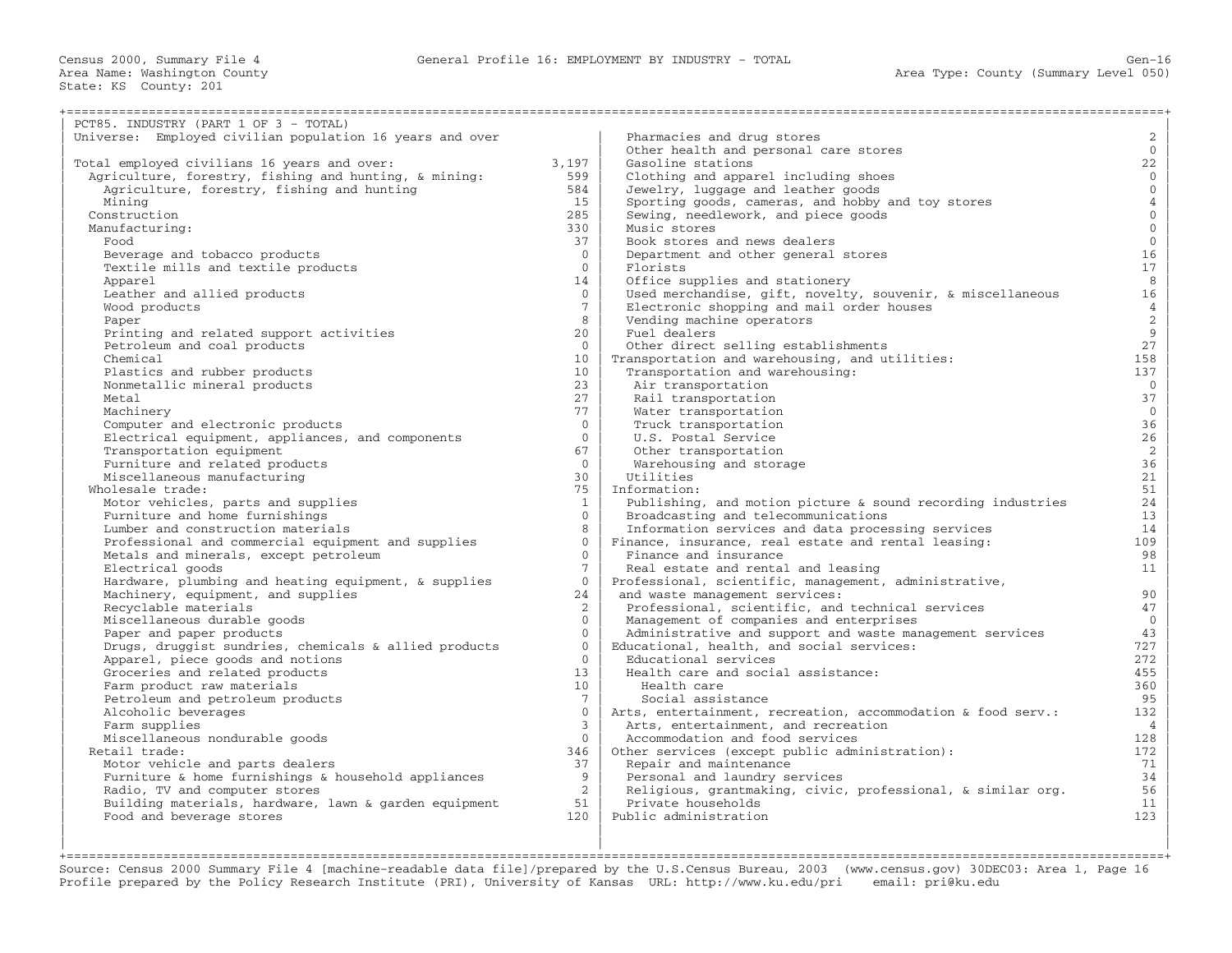| PCT85. INDUSTRY BY SEX (PART 2 OF 3 - MALES)                        |                 |                                                              |                                                 |
|---------------------------------------------------------------------|-----------------|--------------------------------------------------------------|-------------------------------------------------|
| Universe: Employed civilian population 16 years and over            |                 | Pharmacies and drug stores                                   | $\mathbf{0}$                                    |
|                                                                     |                 | Other health and personal care stores                        | $\overline{0}$                                  |
| Males:                                                              | 1,807           | Gasoline stations                                            | 11                                              |
| Agriculture, forestry, fishing and hunting, & mining:               | 538             | Clothing and apparel including shoes                         | $\overline{0}$                                  |
| Agriculture, forestry, fishing and hunting                          | 525             | Jewelry, luggage and leather goods                           | $\overline{0}$                                  |
| Mining                                                              | 13              | Sporting goods, cameras, and hobby and toy stores            | $\overline{4}$                                  |
| Construction                                                        | 258             | Sewing, needlework, and piece goods                          | $\overline{0}$                                  |
| Manufacturing:                                                      | 236             | Music stores                                                 | $\overline{0}$                                  |
| Food                                                                | 25              | Book stores and news dealers                                 | $\overline{0}$                                  |
|                                                                     | $\Omega$        | Department and other general stores                          | $\mathsf{O}\xspace$                             |
| Beverage and tobacco products<br>Textile mills and textile products | $\mathbf{0}$    | Florists                                                     |                                                 |
|                                                                     | $\mathbf{0}$    |                                                              | $\begin{array}{c} 2 \\ 6 \\ 2 \\ 4 \end{array}$ |
| Apparel                                                             | $\Omega$        | Office supplies and stationery                               |                                                 |
| Leather and allied products                                         | $7^{\circ}$     | Used merchandise, gift, novelty, souvenir, & miscellaneous   |                                                 |
| Wood products                                                       |                 | Electronic shopping and mail order houses                    |                                                 |
| Paper                                                               | $\overline{4}$  | Vending machine operators                                    | $\sqrt{2}$                                      |
| Printing and related support activities                             | $\mathbf{3}$    | Fuel dealers                                                 | $\mathsf 9$                                     |
| Petroleum and coal products                                         | $\Omega$        | Other direct selling establishments                          | 17                                              |
| Chemical                                                            | 10 <sup>°</sup> | Transportation and warehousing, and utilities:               | 133                                             |
| Plastics and rubber products                                        | 8               | Transportation and warehousing:                              | 113                                             |
| Nonmetallic mineral products                                        | 16              | Air transportation                                           | $\overline{0}$                                  |
| Metal                                                               | 24              | Rail transportation                                          | 35                                              |
| Machinery                                                           | 67              | Water transportation                                         | $\mathbf{0}$                                    |
| Computer and electronic products                                    | $\Omega$        | Truck transportation                                         | 35                                              |
| Electrical equipment, appliances, and components                    | $\Omega$        | U.S. Postal Service                                          | 13                                              |
| Transportation equipment                                            | 61              | Other transportation                                         | $\overline{c}$                                  |
| Furniture and related products                                      | $\overline{0}$  | Warehousing and storage                                      | 28                                              |
| Miscellaneous manufacturing                                         | 11              | Utilities                                                    | 20                                              |
| Wholesale trade:                                                    | 59              | Information:                                                 | 36                                              |
| Motor vehicles, parts and supplies                                  | $\overline{0}$  | Publishing, and motion picture & sound recording industries  | 18                                              |
| Furniture and home furnishings                                      | $\Omega$        | Broadcasting and telecommunications                          | 8                                               |
| Lumber and construction materials                                   | 8               | Information services and data processing services            | 10 <sup>°</sup>                                 |
| Professional and commercial equipment and supplies                  | $\Omega$        | Finance, insurance, real estate and rental leasing:          | 30                                              |
| Metals and minerals, except petroleum                               | $\Omega$        | Finance and insurance                                        | 25                                              |
| Electrical goods                                                    | 1               | Real estate and rental and leasing                           | 5                                               |
| Hardware, plumbing and heating equipment, & supplies                | $\overline{0}$  | Professional, scientific, management, administrative,        |                                                 |
| Machinery, equipment, and supplies                                  | 24              | and waste management services:                               | 32                                              |
| Recyclable materials                                                | $\overline{2}$  | Professional, scientific, and technical services             | 13                                              |
| Miscellaneous durable goods                                         | $\Omega$        | Management of companies and enterprises                      | $\mathbf 0$                                     |
| Paper and paper products                                            | $\Omega$        | Administrative and support and waste management services     | 19                                              |
| Drugs, druggist sundries, chemicals & allied products               | $\Omega$        | Educational, health, and social services:                    | 116                                             |
| Apparel, piece goods and notions                                    | $\Omega$        | Educational services                                         | 71                                              |
| Groceries and related products                                      | 11              | Health care and social assistance:                           | 45                                              |
| Farm product raw materials                                          | 8               | Health care                                                  | 31                                              |
| Petroleum and petroleum products                                    | $\overline{4}$  | Social assistance                                            | 14                                              |
| Alcoholic beverages                                                 | $\Omega$        | Arts, entertainment, recreation, accommodation & food serv.: | 38                                              |
| Farm supplies                                                       | $\mathbf{1}$    | Arts, entertainment, and recreation                          | 2                                               |
| Miscellaneous nondurable goods                                      | $\Omega$        | Accommodation and food services                              | 36                                              |
| Retail trade:                                                       | 189             | Other services (except public administration):               | 87                                              |
| Motor vehicle and parts dealers                                     | 31              | Repair and maintenance                                       | 52                                              |
| Furniture & home furnishings & household appliances                 | 5 <sup>1</sup>  | Personal and laundry services                                | $7\overline{ }$                                 |
| Radio, TV and computer stores                                       | $\overline{2}$  | Religious, grantmaking, civic, professional, & similar org.  | 28                                              |
| Building materials, hardware, lawn & garden equipment               | 47              | Private households                                           | $\mathbf{0}$                                    |
| Food and beverage stores                                            | 47              | Public administration                                        | 55                                              |
|                                                                     |                 |                                                              |                                                 |
|                                                                     |                 |                                                              |                                                 |
|                                                                     |                 |                                                              |                                                 |

+===================================================================================================================================================+ Source: Census 2000 Summary File 4 [machine−readable data file]/prepared by the U.S.Census Bureau, 2003 (www.census.gov) 30DEC03: Area 1, Page 17 Profile prepared by the Policy Research Institute (PRI), University of Kansas URL: http://www.ku.edu/pri email: pri@ku.edu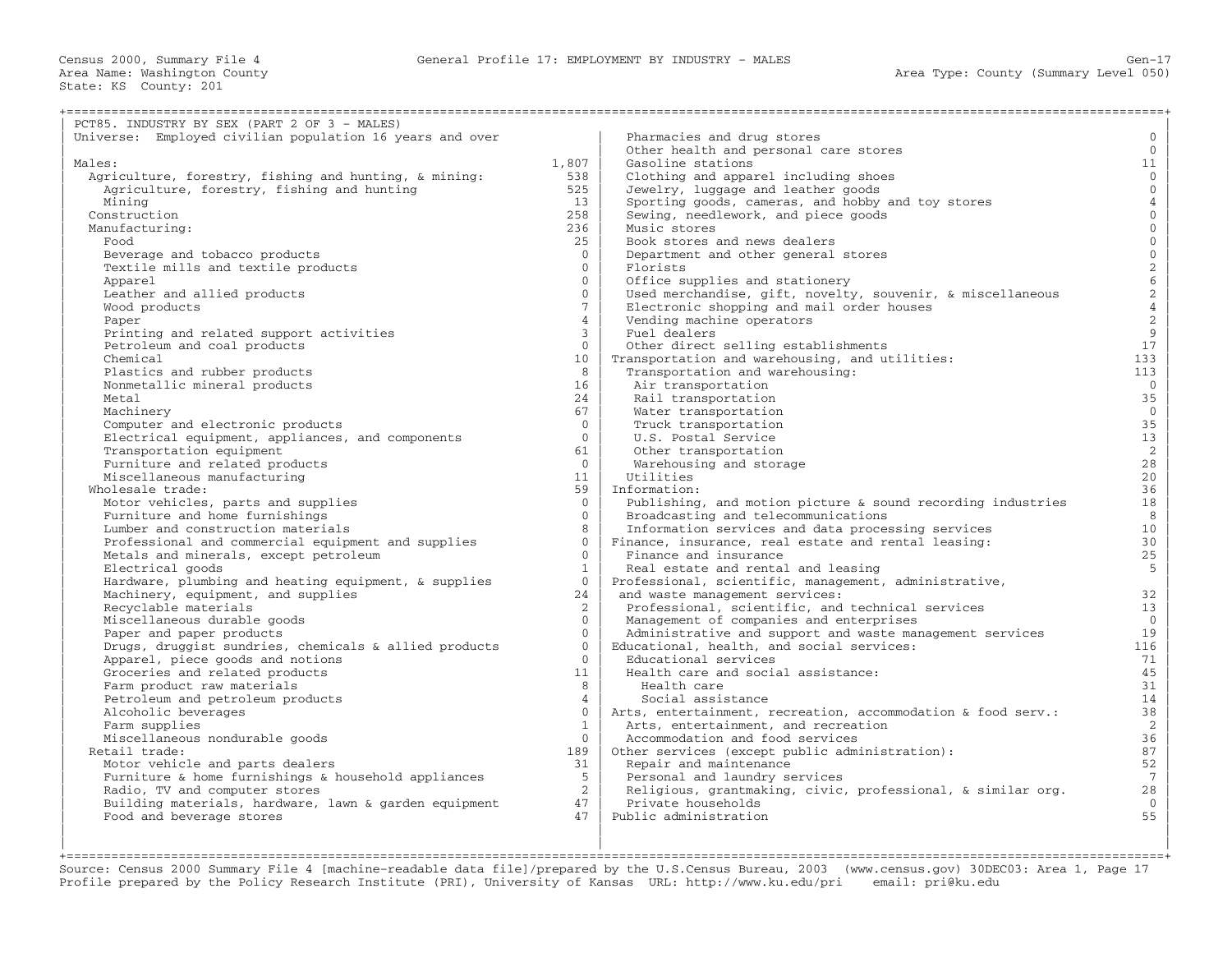| PCT85. INDUSTRY BY SEX (PART 3 OF 3 - FEMALES)                                             |                                |                                                                                                     |                     |
|--------------------------------------------------------------------------------------------|--------------------------------|-----------------------------------------------------------------------------------------------------|---------------------|
| Universe: Employed civilian population 16 years and over                                   |                                | Pharmacies and drug stores                                                                          | $\overline{a}$      |
|                                                                                            |                                | Other health and personal care stores                                                               | $\overline{0}$      |
| Females:                                                                                   | 1,390                          | Gasoline stations                                                                                   | 11                  |
| Agriculture, forestry, fishing and hunting, & mining:                                      | 61                             | Clothing and apparel including shoes                                                                | $\overline{0}$      |
| Agriculture, forestry, fishing and hunting                                                 | 59                             | Jewelry, luggage and leather goods                                                                  | $\overline{0}$      |
| Mining                                                                                     | 2                              | Sporting goods, cameras, and hobby and toy stores                                                   | $\overline{0}$      |
| Construction                                                                               | 27                             | Sewing, needlework, and piece goods                                                                 | $\mathbf 0$         |
| Manufacturing:                                                                             | 94                             | Music stores                                                                                        | $\overline{0}$      |
| Food                                                                                       | 12 <sup>°</sup>                | Book stores and news dealers                                                                        | $\mathsf{O}\xspace$ |
| Beverage and tobacco products                                                              | $\Omega$                       | Department and other general stores                                                                 | 16                  |
| Textile mills and textile products                                                         | $\overline{0}$                 | Florists                                                                                            | 15                  |
| Apparel                                                                                    | 14                             | Office supplies and stationery                                                                      | 2                   |
| Leather and allied products                                                                | $\Omega$                       | Used merchandise, gift, novelty, souvenir, & miscellaneous                                          | 14                  |
| Wood products                                                                              | $\Omega$                       | Electronic shopping and mail order houses                                                           | $\overline{0}$      |
| Paper                                                                                      | $\overline{4}$                 | Vending machine operators                                                                           | $\overline{0}$      |
| Printing and related support activities                                                    | 17                             | Fuel dealers                                                                                        | $\overline{0}$      |
| Petroleum and coal products                                                                | $\Omega$                       | Other direct selling establishments                                                                 | 10                  |
| Chemical                                                                                   | $\Omega$                       | Transportation and warehousing, and utilities:                                                      | 25                  |
| Plastics and rubber products                                                               | $\overline{2}$                 | Transportation and warehousing:                                                                     | 24                  |
| Nonmetallic mineral products                                                               | $7^{\circ}$                    | Air transportation                                                                                  | $\mathsf{O}\xspace$ |
| Metal                                                                                      | $\mathbf{3}$                   | Rail transportation                                                                                 | $\sqrt{2}$          |
| Machinery                                                                                  | 10 <sup>°</sup>                | Water transportation                                                                                | $\mathsf{O}\xspace$ |
| Computer and electronic products                                                           | $\Omega$                       | Truck transportation                                                                                | $\mathbf{1}$        |
| Electrical equipment, appliances, and components                                           | $\Omega$                       | U.S. Postal Service                                                                                 | 13                  |
| Transportation equipment                                                                   | 6                              | Other transportation                                                                                | $\mathsf{O}$        |
| Furniture and related products                                                             | $\overline{0}$                 | Warehousing and storage                                                                             | $\,8\,$             |
| Miscellaneous manufacturing                                                                | 19                             | Utilities                                                                                           | $\mathbf{1}$        |
| Wholesale trade:                                                                           | 16                             | Information:                                                                                        | 15 <sub>1</sub>     |
| Motor vehicles, parts and supplies                                                         | $\mathbf{1}$                   | Publishing, and motion picture & sound recording industries                                         | $6\,$               |
| Furniture and home furnishings                                                             | $\Omega$                       | Broadcasting and telecommunications                                                                 | $\overline{5}$      |
| Lumber and construction materials                                                          | $\Omega$                       | Information services and data processing services                                                   | $\overline{4}$      |
| Professional and commercial equipment and supplies                                         | $\Omega$                       | Finance, insurance, real estate and rental leasing:                                                 | 79                  |
|                                                                                            | $\Omega$                       | Finance and insurance                                                                               | 73                  |
| Metals and minerals, except petroleum<br>Electrical goods                                  | 6                              | Real estate and rental and leasing                                                                  | 6                   |
|                                                                                            | $\Omega$                       | Professional, scientific, management, administrative,                                               |                     |
| Hardware, plumbing and heating equipment, & supplies<br>Machinery, equipment, and supplies | $\Omega$                       | and waste management services:                                                                      | 58                  |
| Recyclable materials                                                                       | $\Omega$                       |                                                                                                     | 34                  |
|                                                                                            | $\Omega$                       | Professional, scientific, and technical services                                                    | $\mathbf 0$         |
| Miscellaneous durable goods                                                                | $\Omega$                       | Management of companies and enterprises<br>Administrative and support and waste management services | 24                  |
| Paper and paper products                                                                   | $\Omega$                       | Educational, health, and social services:                                                           | 611                 |
| Drugs, druggist sundries, chemicals & allied products                                      | $\Omega$                       | Educational services                                                                                | 201                 |
| Apparel, piece goods and notions                                                           | $\overline{2}$                 |                                                                                                     |                     |
| Groceries and related products                                                             |                                | Health care and social assistance:                                                                  | 410                 |
| Farm product raw materials                                                                 | $\overline{a}$<br>$\mathbf{3}$ | Health care                                                                                         | 329                 |
| Petroleum and petroleum products                                                           | $\Omega$                       | Social assistance                                                                                   | 81                  |
| Alcoholic beverages                                                                        |                                | Arts, entertainment, recreation, accommodation & food serv.:                                        | 94                  |
| Farm supplies                                                                              | $\overline{2}$                 | Arts, entertainment, and recreation                                                                 | 2                   |
| Miscellaneous nondurable goods                                                             | $\Omega$                       | Accommodation and food services                                                                     | 92                  |
| Retail trade:                                                                              | 157                            | Other services (except public administration):                                                      | 85<br>19            |
| Motor vehicle and parts dealers                                                            | 6                              | Repair and maintenance                                                                              |                     |
| Furniture & home furnishings & household appliances                                        | $\overline{4}$                 | Personal and laundry services                                                                       | 27                  |
| Radio, TV and computer stores                                                              | $\Omega$                       | Religious, grantmaking, civic, professional, & similar org.                                         | 28                  |
| Building materials, hardware, lawn & garden equipment                                      | $\overline{4}$                 | Private households                                                                                  | 11                  |
| Food and beverage stores                                                                   | 73                             | Public administration                                                                               | 68                  |
|                                                                                            |                                |                                                                                                     |                     |
|                                                                                            |                                |                                                                                                     |                     |

+===================================================================================================================================================+ Source: Census 2000 Summary File 4 [machine−readable data file]/prepared by the U.S.Census Bureau, 2003 (www.census.gov) 30DEC03: Area 1, Page 18 Profile prepared by the Policy Research Institute (PRI), University of Kansas URL: http://www.ku.edu/pri email: pri@ku.edu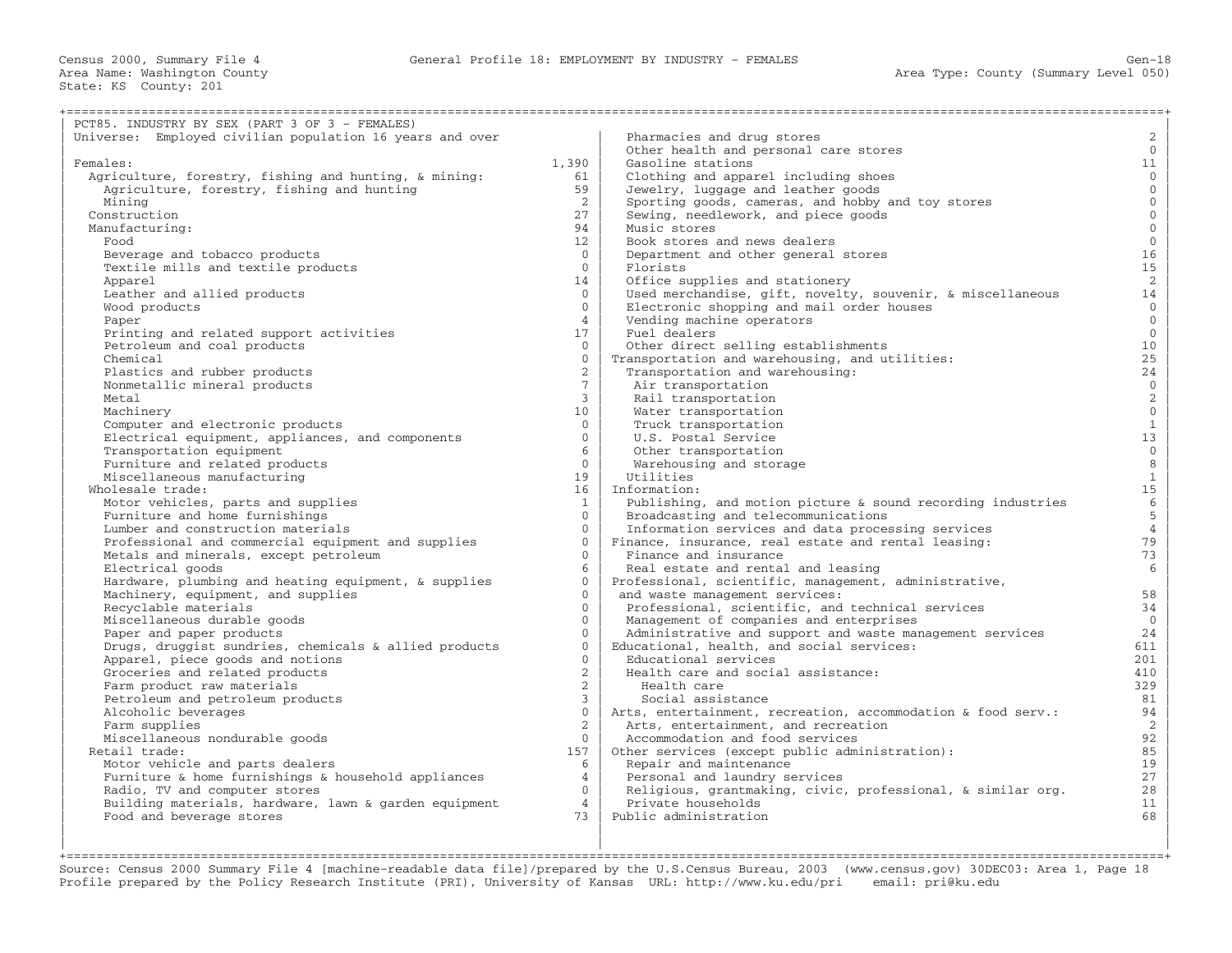| PCT86. OCCUPATION BY SEX (PART 1 OF 3)                         |                 |       |                |       |                       |
|----------------------------------------------------------------|-----------------|-------|----------------|-------|-----------------------|
| Universe: Employed civilian population 16 years and over       |                 |       |                |       |                       |
|                                                                | Total           | Pct.  | Males          | Pct.  | Females<br>Pct.       |
| Total employed civilians 16 years and over:                    | 3,197           | 100.0 | 1,807          | 100.0 | 1,390<br>100.0        |
| Management, professional, and related occupations:             | 1,055           | 33.0  | 624            | 34.5  | 31.0<br>431           |
| Management, business, and financial operations occupations:    | 648             | 20.3  | 533            | 29.5  | 8.3<br>115            |
| Management occupations:                                        | 600             | 18.8  | 518            | 28.7  | 82<br>5.9             |
| Top executives                                                 | 29              | 0.9   | 24             | 1.3   | 5<br>0.4              |
| Advertising, marketing, promotions, public relations,          |                 |       |                |       |                       |
| and sales managers                                             | 6               | 0.2   | 6              | 0.3   | $\Omega$<br>0.0       |
| Financial managers                                             | 9               | 0.3   | $\overline{3}$ | 0.2   | 6<br>0.4              |
| Operations specialties managers, except financial managers     | 20              | 0.6   | 16             | 0.9   | $\overline{4}$<br>0.3 |
| Farmers and farm managers                                      | 411             | 12.9  | 393            | 21.7  | 1.3<br>18             |
| Other management occupations, except farmers and farm managers | 125             | 3.9   | 76             | 4.2   | 49<br>3.5             |
| Business and financial operations occupations:                 | 48              | 1.5   | 15             | 0.8   | 33<br>2.4             |
| Business operations specialists                                | 21              | 0.7   | 8              | 0.4   | 0.9<br>13             |
| Financial specialists:                                         | 27              | 0.8   | $7^{\circ}$    | 0.4   | 20<br>1.4             |
| Accountants and auditors                                       | 15              | 0.5   | $\Omega$       | 0.0   | 15<br>1.1             |
| Other financial specialists                                    | 12              | 0.4   | $7^{\circ}$    | 0.4   | 0.4<br>$-5$           |
| Professional and related occupations:                          | 407             | 12.7  | 91             | 5.0   | 316<br>22.7           |
| Computer and mathematical occupations:                         | 6               | 0.2   | $\overline{4}$ | 0.2   | $\overline{2}$<br>0.1 |
| Computer specialists                                           | 6               | 0.2   | $\overline{4}$ | 0.2   | $\overline{2}$<br>0.1 |
| Mathematical science occupations                               | $\Omega$        | 0.0   | $\Omega$       | 0.0   | $\Omega$<br>0.0       |
| Architecture and engineering occupations:                      | 2               | 0.1   | $\overline{2}$ | 0.1   | $\Omega$<br>0.0       |
| Architects, surveyors, and cartographers                       | $\Omega$        | 0.0   | $\circ$        | 0.0   | $\Omega$<br>0.0       |
| Engineers                                                      | $\overline{2}$  | 0.1   | $\overline{a}$ | 0.1   | $\Omega$<br>0.0       |
| Drafters, engineering, and mapping technicians                 | $\Omega$        | 0.0   | $\Omega$       | 0.0   | $\Omega$<br>0.0       |
| Life, physical, and social science occupations:                | $\mathbf{1}$    | 0.0   | 1              | 0.1   | $\mathbf{0}$<br>0.0   |
| Life and physical scientists                                   | $\mathbf{1}$    | 0.0   | 1              | 0.1   | $\Omega$<br>0.0       |
| Social scientists and related workers                          | $\Omega$        | 0.0   | $\Omega$       | 0.0   | $\Omega$<br>0.0       |
| Life, physical, and social science technicians                 | $\Omega$        | 0.0   | $\circ$        | 0.0   | $\Omega$<br>0.0       |
| Community and social services occupations:                     | 31              | 1.0   | 1.5            | 0.8   | 1.2<br>16             |
| Counselors, social workers, and other                          |                 |       |                |       |                       |
| community and social service specialists                       | 13              | 0.4   | 2              | 0.1   | 0.8<br>11             |
| Religious workers                                              | 18              | 0.6   | 13             | 0.7   | 5<br>0.4              |
| Legal occupations:                                             | $7\overline{ }$ | 0.2   | $\overline{2}$ | 0.1   | 5<br>0.4              |
| Lawyers                                                        | 2               | 0.1   | $\overline{2}$ | 0.1   | $\mathbf{0}$<br>0.0   |
| Judges, magistrates, and other judicial workers                | $\Omega$        | 0.0   | $\circ$        | 0.0   | $\Omega$<br>0.0       |
| Legal support workers                                          | 5 <sup>5</sup>  | 0.2   | $\Omega$       | 0.0   | 5<br>0.4              |
| Education, training, and library occupations:                  | 205             | 6.4   | 47             | 2.6   | 158<br>11.4           |
| Postsecondary teachers                                         | $\overline{4}$  | 0.1   | $\Omega$       | 0.0   | 0.3<br>$\overline{4}$ |
| Teachers, primary, secondary, and special education:           | 176             | 5.5   | 43             | 2.4   | 133<br>9.6            |
| Teachers, preschool, kindergarten,                             |                 |       |                |       |                       |
| elementary, and middle school                                  | 136             | 4.3   | 27             | 1.5   | 7.8<br>109            |
| Teachers, secondary school                                     | 35              | 1.1   | 16             | 0.9   | 1.4<br>19             |
| Teachers, special education                                    | .5              | 0.2   | $\Omega$       | 0.0   | -5<br>0.4             |
| Librarians, curators, and archivists                           | 3               | 0.1   | $\overline{2}$ | 0.1   | 1<br>0.1              |
| Other teachers, instructors, education,                        |                 |       |                |       |                       |
| training, and library occupations                              | 22              | 0.7   | $\overline{2}$ | 0.1   | 20<br>1.4             |
| Arts, design, entertainment, sports, and media occupations:    | 21              | 0.7   | $7^{\circ}$    | 0.4   | 1.0<br>14             |
| Art and design workers                                         | 12              | 0.4   | 4              | 0.2   | 0.6<br>8              |
| Entertainers and performers, sports, and related workers       | $\overline{4}$  | 0.1   | $\circ$        | 0.0   | 4<br>0.3              |
| Media and communications workers                               | 5               | 0.2   | $\mathcal{E}$  | 0.2   | $\overline{2}$<br>0.1 |
|                                                                |                 |       |                |       |                       |

+===================================================================================================================================================+ Source: Census 2000 Summary File 4 [machine−readable data file]/prepared by the U.S.Census Bureau, 2003 (www.census.gov) 30DEC03: Area 1, Page 19 Profile prepared by the Policy Research Institute (PRI), University of Kansas URL: http://www.ku.edu/pri email: pri@ku.edu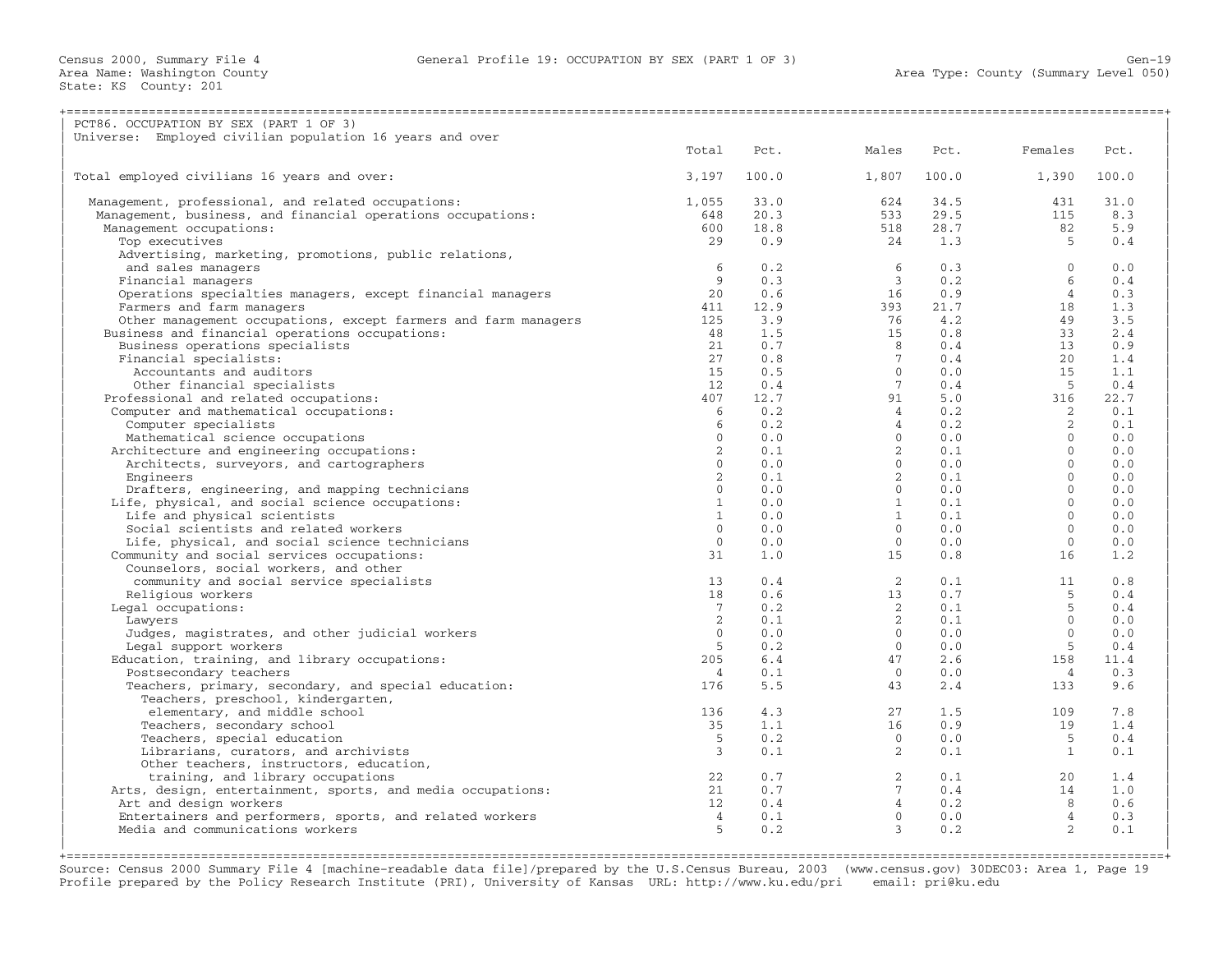| PCT86. OCCUPATION BY SEX (PART 2 OF 3)                   |                |      |                |      |                 |      |
|----------------------------------------------------------|----------------|------|----------------|------|-----------------|------|
| Universe: Employed civilian population 16 years and over |                |      |                |      |                 |      |
|                                                          | Total          | Pct. | Males          | Pct. | Females         | Pct. |
|                                                          |                |      |                |      |                 |      |
| Healthcare practitioners and technical occupations:      | 134            | 4.2  | 13             | 0.7  | 121             | 8.7  |
| Health diagnosing and treating practitioners             |                |      |                |      |                 |      |
| and technical occupations:                               | 72             | 2.3  | 9              | 0.5  | 63              | 4.5  |
| Physicians and surgeons                                  | $\Omega$       | 0.0  | $\Omega$       | 0.0  | $\Omega$        | 0.0  |
| Registered nurses                                        | 64             | 2.0  | $\overline{3}$ | 0.2  | 61              | 4.4  |
| Therapists                                               | 2              | 0.1  | $\Omega$       | 0.0  | 2               | 0.1  |
| Other health diagnosing and treating                     |                |      |                |      |                 |      |
| practitioners and technical occupations                  | 6              | 0.2  | 6              | 0.3  | $\bigcirc$      | 0.0  |
| Health technologists and technicians                     | 62             | 1.9  | $\overline{4}$ | 0.2  | 58              | 4.2  |
| Service occupations:                                     | 458            | 14.3 | 107            | 5.9  | 351             | 25.3 |
| Healthcare support occupations:                          | 110            | 3.4  | $\overline{4}$ | 0.2  | 106             | 7.6  |
| Nursing, psychiatric, and home health aides              | 83             | 2.6  | $\overline{0}$ | 0.0  | 83              | 6.0  |
| Occupational & physical therapist assistants & aides     | $-5$           | 0.2  | $\Omega$       | 0.0  | $-5$            | 0.4  |
| Other healthcare support occupations                     | 22             | 0.7  | $\overline{4}$ | 0.2  | 18              | 1.3  |
| Protective service occupations:                          | 26             | 0.8  | 21             | 1.2  | - 5             | 0.4  |
| Fire fighting and prevention workers, including          |                |      |                |      |                 |      |
| supervisors                                              | $\mathbf{3}$   | 0.1  | $\overline{3}$ | 0.2  | $\overline{0}$  | 0.0  |
| Law enforcement workers, including supervisors           | 19             | 0.6  | 18             | 1.0  | $\mathbf{1}$    | 0.1  |
| Other protective service workers, including              |                |      |                |      |                 |      |
| supervisors                                              | $\overline{4}$ | 0.1  | $\Omega$       | 0.0  | $\overline{4}$  | 0.3  |
| Food preparation and serving related occupations:        | 142            | 4.4  | 22             | 1.2  | 120             | 8.6  |
| Cooks and food preparation workers                       | 76             | 2.4  | 7              | 0.4  | 69              | 5.0  |
| Waiters and waitresses                                   | 33             | 1.0  | $\overline{4}$ | 0.2  | 29              | 2.1  |
| Food and beverage serving workers, except                |                |      |                |      |                 |      |
| waiters and waitresses                                   | 11             | 0.3  | $\circ$        | 0.0  | 11              | 0.8  |
| Other food preparation and serving workers,              |                |      |                |      |                 |      |
| including supervisors                                    | 22             | 0.7  | 11             | 0.6  | 11              | 0.8  |
| Building & grounds cleaning & maintenance occupations    | 107            | 3.3  | 56             | 3.1  | 51              | 3.7  |
| Personal care and service occupations:                   | 73             | 2.3  | $\overline{4}$ | 0.2  | 69              | 5.0  |
| Personal appearance workers                              | 17             | 0.5  | $\Omega$       | 0.0  | 17              | 1.2  |
| Transportation, tourism, and lodging attendants          | $\overline{0}$ | 0.0  | $\Omega$       | 0.0  | $\bigcirc$      | 0.0  |
| Child care workers                                       | 42             | 1.3  | $\circ$        | 0.0  | 42              | 3.0  |
|                                                          |                |      |                |      |                 |      |
| Supervisors and other personal care and service          |                |      |                |      |                 |      |
| workers, except child care workers                       | 14             | 0.4  | $\overline{4}$ | 0.2  | 10              | 0.7  |
| Sales and office occupations:                            | 658            | 20.6 | 206            | 11.4 | 452             | 32.5 |
| Sales and related occupations:                           | 253            | 7.9  | 131            | 7.2  | 122             | 8.8  |
| Cashiers                                                 | 48             | 1.5  | $\overline{4}$ | 0.2  | 44              | 3.2  |
| Retail sales workers, except cashiers                    | 62             | 1.9  | 36             | 2.0  | 26              | 1.9  |
| Sales representatives, services, wholesale and           |                |      |                |      |                 |      |
| manufacturing                                            | 37             | 1.2  | 30             | 1.7  | $7\phantom{.0}$ | 0.5  |
| Other sales and related occupations, including           |                |      |                |      |                 |      |
| supervisors                                              | 106            | 3.3  | 61             | 3.4  | 45              | 3.2  |
| Office and administrative support occupations:           | 405            | 12.7 | 75             | 4.2  | 330             | 23.7 |
| Communications equipment operators                       | $\overline{4}$ | 0.1  | $\overline{4}$ | 0.2  | $\bigcirc$      | 0.0  |
| Financial clerks, except bookkeeping,                    |                |      |                |      |                 |      |
| accounting and auditing clerks                           | 22             | 0.7  | $\overline{0}$ | 0.0  | 22              | 1.6  |
| Bookkeeping, accounting, and auditing clerks             | 88             | 2.8  | 7              | 0.4  | 81              | 5.8  |
| Information and record clerks, except customer           |                |      |                |      |                 |      |
| service representatives                                  | 56             | 1.8  | 12             | 0.7  | 44              | 3.2  |
| Customer service representatives                         | 13             | 0.4  | 2              | 0.1  | 11              | 0.8  |
|                                                          |                |      |                |      |                 |      |
|                                                          |                |      |                |      |                 |      |

+===================================================================================================================================================+ Source: Census 2000 Summary File 4 [machine−readable data file]/prepared by the U.S.Census Bureau, 2003 (www.census.gov) 30DEC03: Area 1, Page 20 Profile prepared by the Policy Research Institute (PRI), University of Kansas URL: http://www.ku.edu/pri email: pri@ku.edu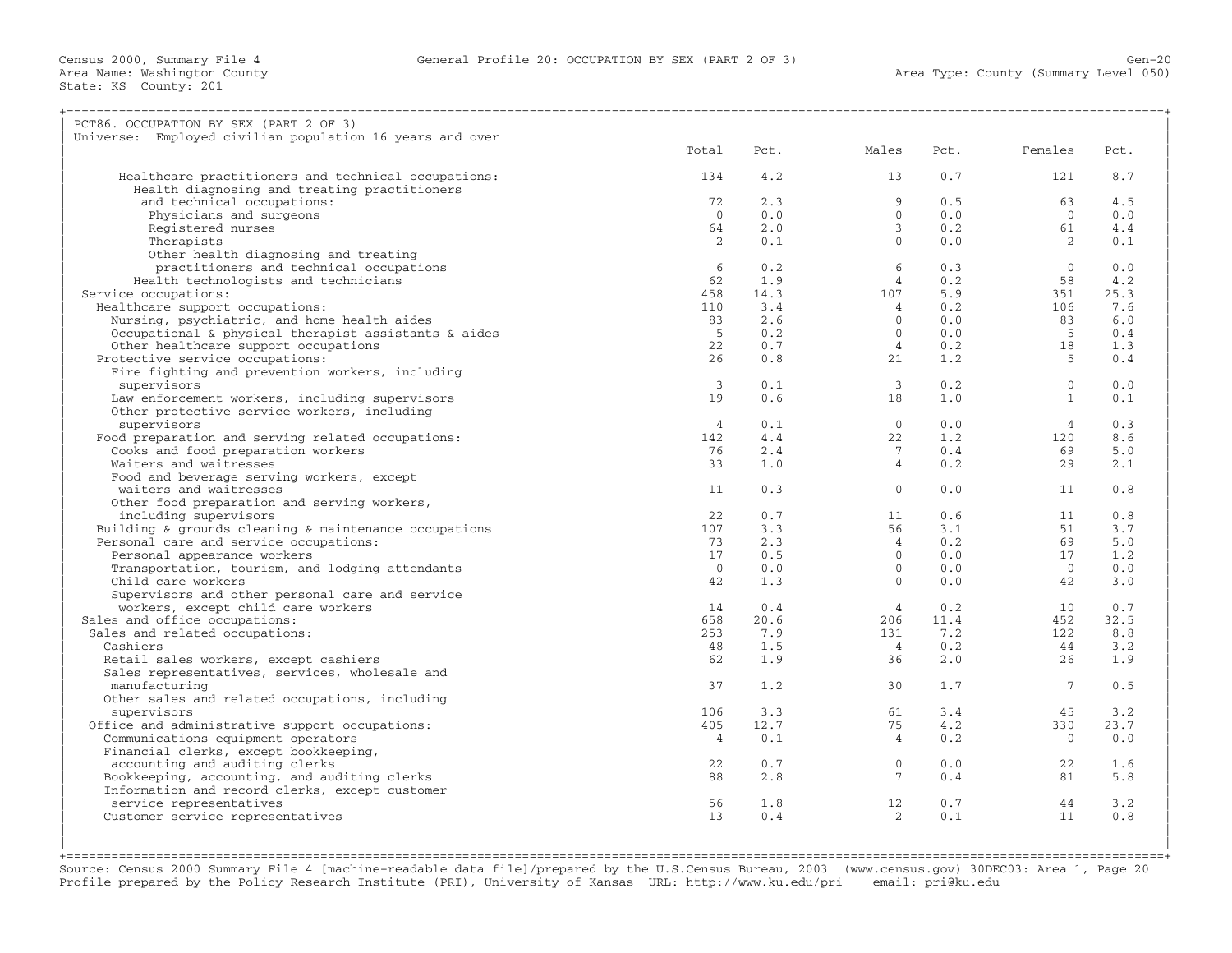| PCT86. OCCUPATION BY SEX (PART 3 OF 3)                       |                 |      |                 |      |                 |      |
|--------------------------------------------------------------|-----------------|------|-----------------|------|-----------------|------|
| Universe: Employed civilian population 16 years and over     |                 |      |                 |      |                 |      |
|                                                              | Total           | Pct. | Males           | Pct. | Females         | Pct. |
|                                                              |                 |      |                 |      |                 |      |
| Office and administrative support occupations (continued):   |                 |      |                 |      |                 |      |
| Material recording, scheduling, dispatching,                 |                 |      |                 |      |                 |      |
| and distributing workers                                     | 81              | 2.5  | 44              | 2.4  | 37              | 2.7  |
| Secretaries and administrative assistants                    | 83              | 2.6  | $\Omega$        | 0.0  | 83              | 6.0  |
| Other office and administrative support workers,             |                 |      |                 |      |                 |      |
| including supervisors                                        | 58              | 1.8  | 6               | 0.3  | 52              | 3.7  |
| Farming, fishing, and forestry occupations:                  | 118             | 3.7  | 97              | 5.4  | 21              | 1.5  |
| Agricultural workers, including supervisors                  | 118             | 3.7  | 97              | 5.4  | 21              | 1.5  |
|                                                              | $\overline{0}$  | 0.0  | $\bigcirc$      | 0.0  | $\Omega$        | 0.0  |
| Fishing, hunting, and forestry occupations                   |                 |      |                 |      |                 |      |
| Construction, extraction, and maintenance occupations:       | 381             | 11.9 | 371             | 20.5 | 10              | 0.7  |
| Construction and extraction occupations:                     | 246             | 7.7  | 238             | 13.2 | 8               | 0.6  |
| Supervisors, construction and extraction workers             | 46              | 1.4  | 46              | 2.5  | $\Omega$        | 0.0  |
| Carpenters                                                   | 36              | 1.1  | 35              | 1.9  | $\overline{1}$  | 0.1  |
| Construction laborers                                        | 28              | 0.9  | 26              | 1.4  | $2^{1}$         | 0.1  |
| Electricians                                                 | 21              | 0.7  | 21              | 1.2  | $\Omega$        | 0.0  |
| Painters and paperhangers                                    | 7               | 0.2  | $7\overline{ }$ | 0.4  | $\Omega$        | 0.0  |
| Pipelayers, plumbers, pipefitters, and steamfitters          | 15              | 0.5  | 15              | 0.8  | $\Omega$        | 0.0  |
| Construction traders workers except carpenters,              |                 |      |                 |      |                 |      |
| electricians, painters, plumbers, and                        |                 |      |                 |      |                 |      |
| construction laborers                                        | 62              | 1.9  | 62              | 3.4  | $\mathbf{0}$    | 0.0  |
| Other construction workers and helpers                       | 23              | 0.7  | 18              | 1.0  | 5               | 0.4  |
| Extraction workers                                           | 8               | 0.3  | 8               | 0.4  | $\Omega$        | 0.0  |
| Installation, maintenance, and repair occupations:           | 135             | 4.2  | 133             | 7.4  | 2               | 0.1  |
| Vehicle and mobile equipment mechanics,                      |                 |      |                 |      |                 |      |
| installers, and repairers                                    | 82              | 2.6  | 82              | 4.5  | $\Omega$        | 0.0  |
| Electrical equipment mechanics and other installation,       |                 |      |                 |      |                 |      |
| maintenance, and repair workers, including supervisors       | 53              | 1.7  | 51              | 2.8  | 2               | 0.1  |
| Production, transportation, and material moving occupations: | 527             | 16.5 | 402             | 22.2 | 125             | 9.0  |
| Production occupations:                                      | 310             | 9.7  | 229             | 12.7 | 81              | 5.8  |
| Assemblers and fabricators                                   | 32              | 1.0  | 32              | 1.8  | $\Omega$        | 0.0  |
| Food processing workers                                      | 28              | 0.9  | 16              | 0.9  | 12 <sup>°</sup> | 0.9  |
| Metal workers and plastic workers                            | 90              | 2.8  | 85              | 4.7  | $-5$            | 0.4  |
| Printing workers                                             | 8               | 0.3  | 2               | 0.1  | - 6             | 0.4  |
| Textile, apparel, and furnishings workers                    | 34              | 1.1  | $\Omega$        | 0.0  | 34              | 2.4  |
| Woodworkers                                                  | -5              | 0.2  | $5 -$           | 0.3  | $\overline{0}$  | 0.0  |
| Plant and system operators                                   | $7\overline{ }$ | 0.2  | 6               | 0.3  | $\mathbf{1}$    | 0.1  |
| Other production occupations, including supervisors          | 106             | 3.3  | 83              | 4.6  | 23              | 1.7  |
|                                                              | 217             |      |                 |      | 44              |      |
| Transportation and material moving occupations:              |                 | 6.8  | 173             | 9.6  |                 | 3.2  |
| Supervisors, transportation, and material                    |                 |      |                 |      |                 |      |
| moving workers                                               | $\Omega$        | 0.0  | $\Omega$        | 0.0  | $\Omega$        | 0.0  |
| Aircraft and traffic control occupations                     | 2               | 0.1  | 2               | 0.1  | $\Omega$        | 0.0  |
| Rail and water transportation workers                        | 14              | 0.4  | 12              | 0.7  | $\overline{2}$  | 0.1  |
| Bus drivers                                                  | 11              | 0.3  | $\overline{3}$  | 0.2  | 8               | 0.6  |
| Driver/sales workers and truck drivers                       | 105             | 3.3  | 99              | 5.5  | 6               | 0.4  |
| Motor vehicle operators, except bus and truck drivers        | 2               | 0.1  | $\overline{2}$  | 0.1  | $\Omega$        | 0.0  |
| Other transportation occupations                             | 7               | 0.2  | 7               | 0.4  | $\overline{0}$  | 0.0  |
| Material moving workers:                                     | 76              | 2.4  | 48              | 2.7  | 28              | 2.0  |
| Laborers and material movers, hand                           | 63              | 2.0  | 38              | 2.1  | 25              | 1.8  |
| Other material moving workers, except laborers               | 13              | 0.4  | 10              | 0.6  | $\overline{3}$  | 0.2  |
|                                                              |                 |      |                 |      |                 |      |
|                                                              |                 |      |                 |      |                 |      |

+===================================================================================================================================================+ Source: Census 2000 Summary File 4 [machine−readable data file]/prepared by the U.S.Census Bureau, 2003 (www.census.gov) 30DEC03: Area 1, Page 21 Profile prepared by the Policy Research Institute (PRI), University of Kansas URL: http://www.ku.edu/pri email: pri@ku.edu

| |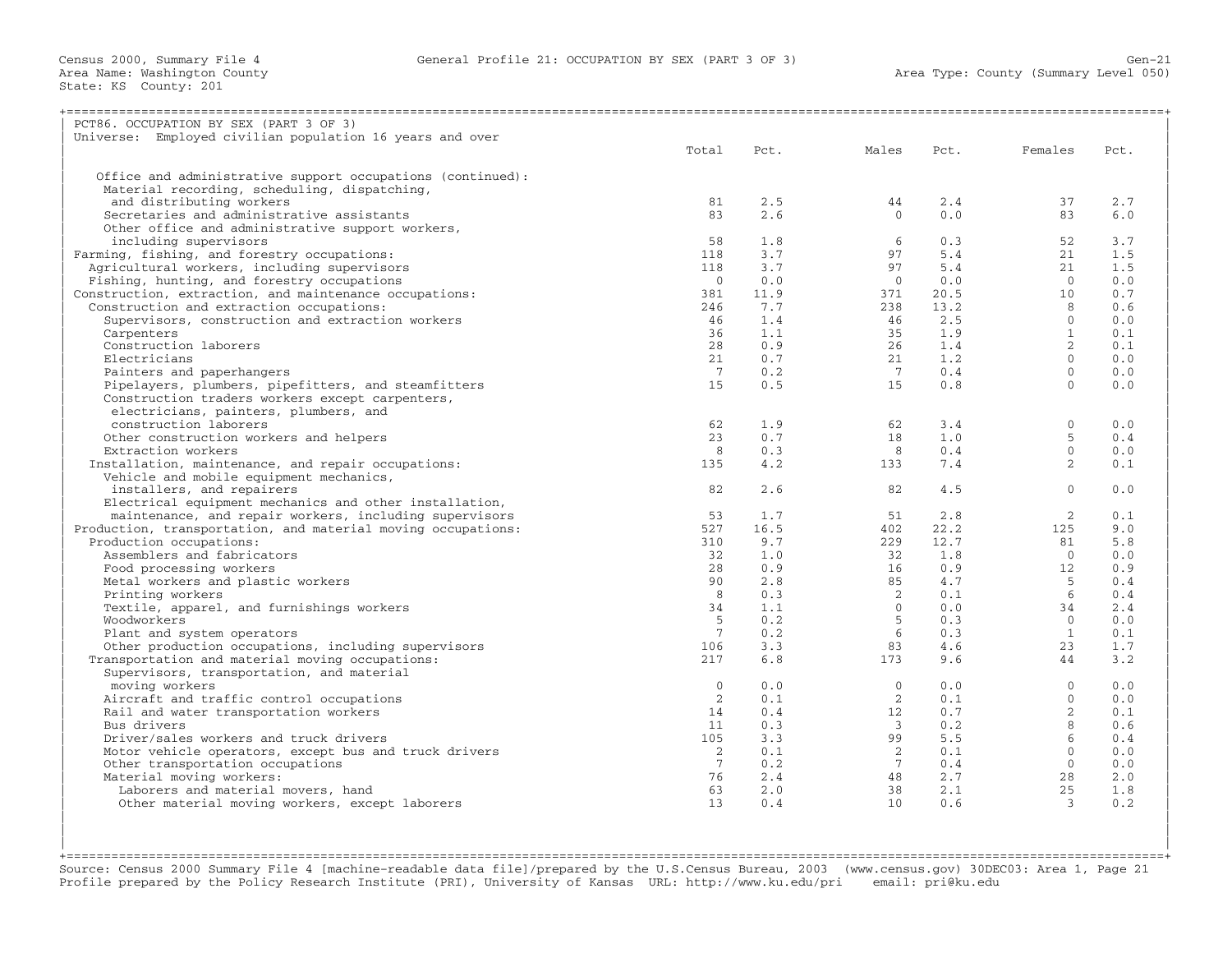| PCT87. CLASS OF WORKER BY SEX BY INDUSTRY                                     |                      |                                                                             |             |                 |            |                     |            |
|-------------------------------------------------------------------------------|----------------------|-----------------------------------------------------------------------------|-------------|-----------------|------------|---------------------|------------|
| Universe: Employed civilian population 16 years and over                      |                      | Total                                                                       | Pct.        | Males           | Pct.       | Females             | Pct.       |
|                                                                               |                      |                                                                             |             |                 |            |                     |            |
| Total employed civilians 16 years and over:                                   |                      |                                                                             | 3,197 100.0 | 1,807           | 100.0      | 1,390               | 100.0      |
| All industries except agriculture, forestry, fishing and hunting, and mining: |                      | 2,598                                                                       | 81.3        | 1,269           | 70.2       | 1,329               | 95.6       |
| Private for-profit wage and salary workers:                                   |                      | 1,616                                                                       | 50.5        | 876             | 48.5       | 740                 | 53.2       |
| Employee of private company                                                   |                      | 1,508                                                                       | 47.2        | 805             | 44.5       | 703                 | 50.6       |
| Self-employed in own incorporated business                                    |                      | 108                                                                         | 3.4         | 71              | 3.9        | 37                  | 2.7        |
| Private not-for-profit wage and salary workers                                |                      | 309                                                                         | 9.7         | 73              | 4.0        | 236                 | 17.0       |
| Local government workers                                                      |                      | 289<br>124                                                                  | 9.0<br>3.9  | 118<br>62       | 6.5<br>3.4 | 171<br>62           | 12.3       |
| State government workers<br>Federal government workers                        |                      | 47                                                                          | 1.5         | 21              | 1.2        | 26                  | 4.5<br>1.9 |
| Self-employed workers in own not incorporated business                        |                      | 210                                                                         | 6.6         | 118             | 6.5        | 92                  | 6.6        |
| Unpaid family workers                                                         |                      | $\mathcal{E}$                                                               | 0.1         | $\overline{1}$  | 0.1        | $\overline{2}$      | 0.1        |
|                                                                               |                      |                                                                             |             |                 |            |                     |            |
| Agriculture, forestry, fishing and hunting, and mining:                       |                      | 599                                                                         | 18.7        | 538             | 29.8       | 61                  | 4.4        |
| Agriculture, forestry, fishing and hunting:                                   |                      | 584                                                                         | 18.3        | 525             | 29.1       | 59                  | 4.2        |
| Private for-profit wage and salary workers:                                   |                      | 215                                                                         | 6.7         | 175             | 9.7        | 40                  | 2.9        |
| Employee of private company<br>Self-employed in own incorporated business     |                      | 128<br>87                                                                   | 4.0<br>2.7  | 108<br>67       | 6.0<br>3.7 | 20<br>2.0           | 1.4<br>1.4 |
| Private not-for-profit wage and salary workers                                |                      | $\Omega$                                                                    | 0.0         | $\Omega$        | 0.0        | $\Omega$            | 0.0        |
| Local government workers                                                      |                      | $7\phantom{.0}$                                                             | 0.2         | $7\phantom{.0}$ | 0.4        | $\cap$              | 0.0        |
| State government workers                                                      |                      | $\Omega$                                                                    | 0.0         | $\Omega$        | 0.0        | $\Omega$            | 0.0        |
| Federal government workers                                                    |                      | $\Omega$                                                                    | 0.0         | $\Omega$        | 0.0        | $\Omega$            | 0.0        |
| Self-employed workers in own not incorporated business                        |                      | 335                                                                         | 10.5        | 327             | 18.1       | $\mathsf{R}$        | 0.6        |
| Unpaid family workers                                                         |                      | 27                                                                          | 0.8         | 16              | 0.9        | 11                  | 0.8        |
| Mining:                                                                       |                      | 15                                                                          | 0.5         | 13              | 0.7        | 2                   | 0.1        |
| Private for-profit wage and salary workers:                                   |                      | 15<br>15                                                                    | 0.5<br>0.5  | 13<br>13        | 0.7<br>0.7 | 2<br>$\overline{2}$ | 0.1<br>0.1 |
| Employee of private company<br>Self-employed in own incorporated business     |                      | $\Omega$                                                                    | 0.0         | $\Omega$        | 0.0        | $\Omega$            | 0.0        |
| Private not-for-profit wage and salary workers                                |                      | $\Omega$                                                                    | 0.0         | $\Omega$        | 0.0        | $\Omega$            | 0.0        |
| Local government workers                                                      |                      | $\Omega$                                                                    | 0.0         | $\Omega$        | 0.0        | $\Omega$            | 0.0        |
| State government workers                                                      |                      | $\Omega$                                                                    | 0.0         | $\circ$         | 0.0        | $\Omega$            | 0.0        |
| Federal government workers                                                    |                      | $\Omega$                                                                    | 0.0         | $\Omega$        | 0.0        | $\Omega$            | 0.0        |
| Self-employed workers in own not incorporated business                        |                      | $\Omega$                                                                    | 0.0         | $\Omega$        | 0.0        | $\Omega$            | 0.0        |
| Unpaid family workers                                                         |                      | $\Omega$                                                                    | 0.0         | $\Omega$        | 0.0        | $\Omega$            | 0.0        |
|                                                                               |                      |                                                                             |             |                 |            |                     |            |
| PCT94 THROUGH PCT102. SOURCE OF HOUSEHOLD INCOME IN 1999                      |                      | PCT130. PER CAPITA INCOME IN 1999                                           |             |                 |            |                     |            |
| Universe: Households                                                          |                      | Universe: Total Population                                                  |             |                 |            |                     |            |
| Households                                                                    | Mean                 | Per capita income                                                           |             |                 |            | \$15,515            |            |
| With Source                                                                   | From Source          |                                                                             |             |                 |            |                     |            |
|                                                                               |                      |                                                                             |             |                 |            |                     |            |
| Earnings<br>1,977                                                             | \$35,087             |                                                                             |             |                 |            |                     |            |
| 1,829<br>Wage or salary income<br>Self-employment income<br>762               | \$32,518<br>\$12,981 | PCT35/PCT131. MEAN INCOME IN 1999<br>Universe: Population 15 years and over |             |                 |            |                     |            |
| Interest, dividends or net rental income<br>1,254                             | \$7,148              |                                                                             |             |                 |            |                     |            |
| Social Security income<br>1,097                                               | \$10,603             | Mean income                                                                 |             |                 |            | \$19,185            |            |
| Supplemental Security Income (SSI)<br>116                                     | \$5,503              |                                                                             |             |                 |            |                     |            |
| Public assistance income<br>35                                                | \$3,194              |                                                                             |             |                 |            |                     |            |
| Retirement income<br>337                                                      | \$16,518             |                                                                             |             |                 |            |                     |            |
| 337<br>Other types of income                                                  | \$7,419              |                                                                             |             |                 |            |                     |            |
|                                                                               |                      |                                                                             |             |                 |            |                     |            |

Source: Census 2000 Summary File 4 [machine−readable data file]/prepared by the U.S.Census Bureau, 2003 (www.census.gov) 30DEC03: Area 1, Page 22 Profile prepared by the Policy Research Institute (PRI), University of Kansas URL: http://www.ku.edu/pri email: pri@ku.edu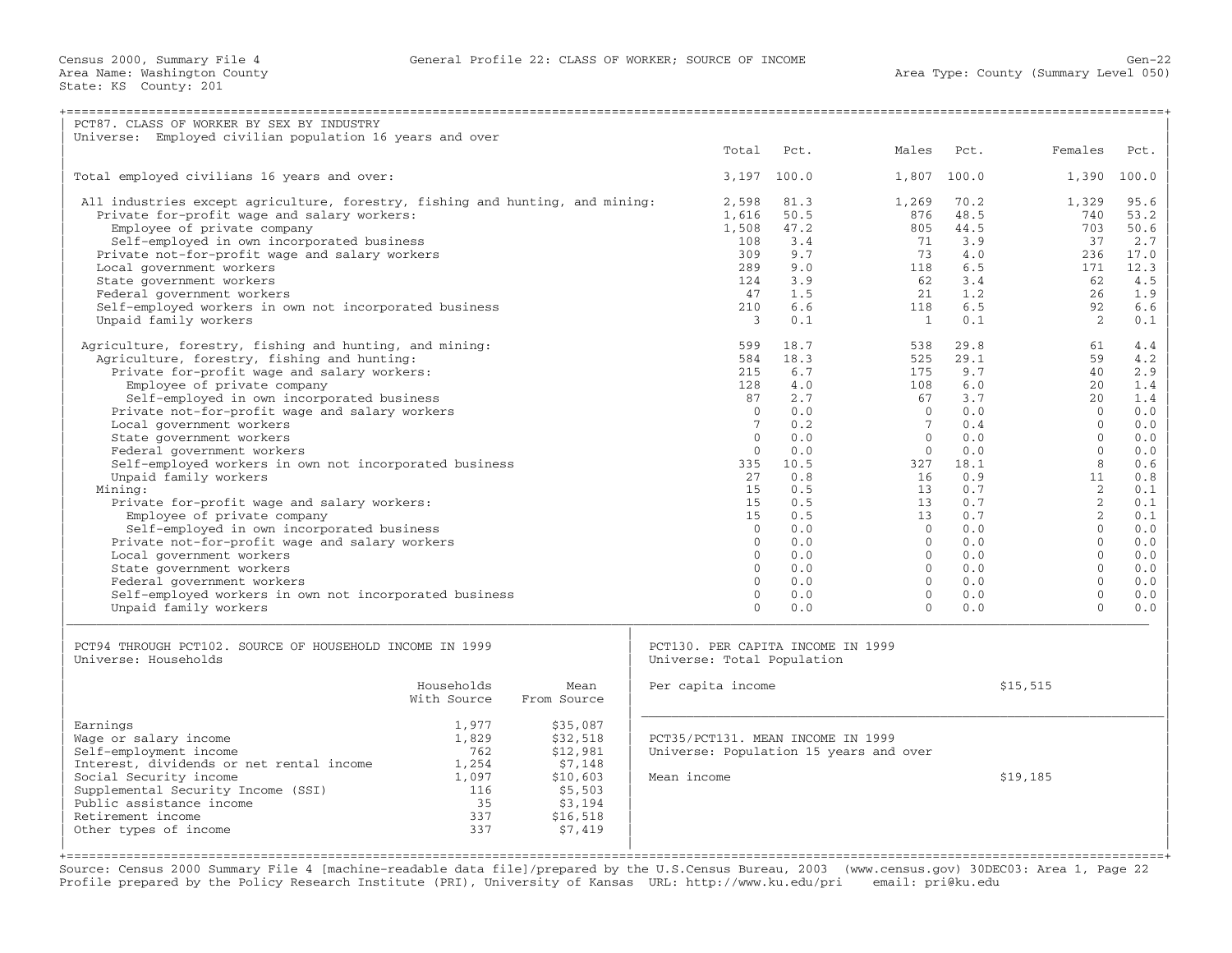Census 2000, Summary File 4 General Profile 23: HOUSEHOLD INCOME BY AGE OF HOUSEHOLDER; FAMILY INCOME BY FAMILY SIZE Gen-23<br>Area Name: Washington County Level 050) Area Type: County (Summary Level 050) State: KS County: 201

| PCT88/PCT91/PCT92/PCT93. HOUSEHOLD INCOME IN 1999 BY AGE OF HOUSEHOLDER<br>Universe: Households |          |          |          |          |                    |          |          |           |
|-------------------------------------------------------------------------------------------------|----------|----------|----------|----------|--------------------|----------|----------|-----------|
|                                                                                                 |          |          |          |          | AGE OF HOUSEHOLDER |          |          |           |
|                                                                                                 | All Ages | Under 25 | 25 to 34 | 35 to 44 | 45 to 54           | 55 to 64 | 65 to 74 | 75 & Over |
| Total households:                                                                               | 2,665    | 74       | 273      | 475      | 434                | 391      | 443      | 575       |
| Less than $$10,000$                                                                             | 336      | 11       |          | 35       | 20                 | 31       | 69       | 163       |
| \$10,000 to \$14,999                                                                            | 270      |          | 22       | 29       | 14                 | 51       | 66       | 84        |
| \$15,000 to \$19,999                                                                            | 200      | 10       | 27       | 36       | 24                 | 15       | 34       | 54        |
| \$20,000 to \$24,999                                                                            | 256      | 12       | 28       | 27       | 33                 | 34       | 48       | 74        |
| \$25,000 to \$29,999                                                                            | 309      |          | 40       | 71       | 35                 | 41       | 52       | 64        |
| \$30,000 to \$34,999                                                                            | 223      | 17       | 19       | 52       | 31                 | 40       | 36       | 28        |
| \$35,000 to \$39,999                                                                            | 185      |          | 26       | 46       | 36                 | 28       | 19       | 22        |
| \$40,000 to \$44,999                                                                            | 186      |          | 30       | 38       | 58                 | 24       | 17       | 19        |
| \$45,000 to \$49,999                                                                            | 163      |          | 21       | 36       | 39                 | 41       | 10       | 10        |
| \$50,000 to \$59,999                                                                            | 182      |          | 13       | 26       | 52                 | 46       | 34       |           |
| \$60,000 to \$74,999                                                                            | 169      |          | 24       | 33       | 48                 | 26       | 23       | 15        |
| \$75,000 to \$99,999                                                                            | 99       |          |          | 24       | 25                 | 12       | 22       | 13        |
| \$100,000 to \$124,999                                                                          | 42       |          |          | 16       | 16                 |          |          |           |
| \$125,000 to \$149,999                                                                          | 15       |          |          |          |                    |          |          |           |
| \$150,000 to \$199,999                                                                          | 8        |          |          |          |                    |          |          |           |
| \$200,000 and more                                                                              | 22       |          |          |          |                    |          |          | 12        |
| Median                                                                                          | \$29,363 | \$25,000 | \$32,969 | \$33,922 | \$42,143           | \$33,281 | \$25,469 | \$18,650  |
| Mean                                                                                            | \$37,065 | \$25,281 | \$38,603 | \$41,635 | \$44,930           | \$35,405 | \$37,010 | \$29,313  |

## | | | PCT112/PCT113/PCT114/PCT117/PCT118/PCT125/PCT126/PCT127. FAMILY INCOME IN 1999 BY FAMILY SIZE | Two Universes: Families and nonfamily households

|                        |           |          |          | FAMILY SIZE |                |          |                |             |
|------------------------|-----------|----------|----------|-------------|----------------|----------|----------------|-------------|
|                        | Total     |          |          |             |                |          | 7-or-more      | Nonfamily   |
|                        | Families  | 2-person | 3-person | 4-person    | 5-person       | 6-person | person         | Households  |
|                        |           |          |          |             |                |          |                |             |
| Total:                 | 1,762     | 942      | 296      | 284         | 143            | 79       | 18             | 903         |
| Less than $$10,000$    | 81        | 55       | 12       |             |                |          | $\Omega$       | 255         |
| \$10,000 to \$14,999   | 97        | 59       | 20       |             |                |          | $\Omega$       | 178         |
| \$15,000 to \$19,999   | 100       | 69       | 6        | 14          |                |          | $\mathbf{0}$   | 101         |
| \$20,000 to \$24,999   | 156       | 109      | 18       | 11          | 15             |          | $\Omega$       | 100         |
| \$25,000 to \$29,999   | 220       | 112      | 37       | 47          | 10             |          |                | 88          |
| \$30,000 to \$34,999   | 161       | 90       | 31       | 22          | 6              | 12       | $\Omega$       | 63          |
| \$35,000 to \$39,999   | 156       | 74       | 35       | 33          | 12             |          | $\mathbf{0}$   | 31          |
| \$40,000 to \$44,999   | 166       | 87       | 33       | 34          | $\overline{4}$ |          | $\Omega$       | 16          |
| \$45,000 to \$49,999   | 145       | 56       | 29       | 25          | 23             |          |                | 18          |
| \$50,000 to \$59,999   | 165       | 82       | 33       | 29          | 15             |          | $\Omega$       | 13          |
| \$60,000 to \$74,999   | 152       | 71       | 23       | 32          | 17             |          | $\Omega$       | 17          |
| \$75,000 to \$99,999   | 88        | 43       | 14       | 10          | 10             |          | 6              | 13          |
| \$100,000 to \$124,999 | 40        | 13       |          | 11          |                |          | $\overline{a}$ | $\mathbf 0$ |
| \$125,000 to \$149,999 | 15        |          |          |             |                |          | $\Omega$       |             |
| \$150,000 to \$199,999 |           |          |          |             |                |          |                |             |
| \$200,000 and more     | 13        | 10       |          |             |                |          | $\Omega$       |             |
| Median                 | \$37,260  | \$33,827 | \$38,281 | \$41,029    | \$45,481       | \$42,708 | \$49,167       | \$15,723    |
| Mean                   | \$43,823  |          |          |             |                |          |                | \$23,534    |
| Less than $$200,000$   | \$41,339  |          |          |             |                |          |                | \$20, 123   |
| \$200,000 or more      | \$377,992 |          |          |             |                |          |                | \$362,344   |
|                        |           |          |          |             |                |          |                |             |

+===================================================================================================================================================+ Source: Census 2000 Summary File 4 [machine−readable data file]/prepared by the U.S.Census Bureau, 2003 (www.census.gov) 30DEC03: Area 1, Page 23 Profile prepared by the Policy Research Institute (PRI), University of Kansas URL: http://www.ku.edu/pri email: pri@ku.edu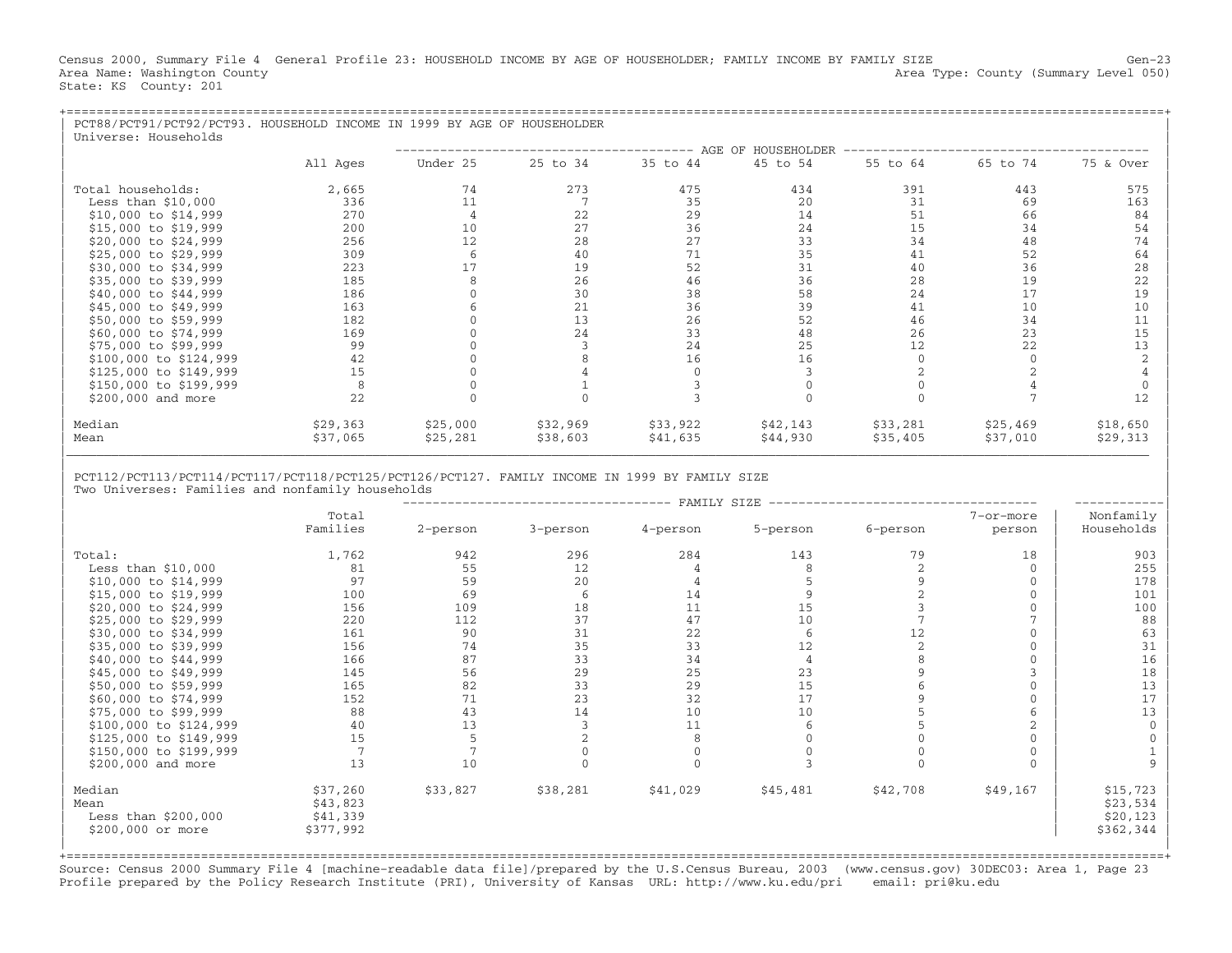| PCT30/PCT119/PCT120. MEDIAN AND MEAN FAMILY INCOME IN 1999 BY FAMILY TYPE BY AGE OF HOUSEHOLDER<br>Families<br>Universe: |                              |          |                         |          |                                          |          |                                               |          |  |
|--------------------------------------------------------------------------------------------------------------------------|------------------------------|----------|-------------------------|----------|------------------------------------------|----------|-----------------------------------------------|----------|--|
|                                                                                                                          |                              |          |                         |          |                                          |          | - Other Families -------                      |          |  |
|                                                                                                                          | $---$ All Family Types $---$ |          | Married-couple Families |          | - Male Householder, -<br>no Wife Present |          | - Female Householder, -<br>no Husband Present |          |  |
|                                                                                                                          | Median                       | Mean     | Median                  | Mean     | Median                                   | Mean     | Median                                        | Mean     |  |
| Total families:                                                                                                          | \$37,260                     | \$43,823 | \$39,187                | \$45,513 | \$30,536                                 | \$37,096 | \$25,368                                      | \$26,497 |  |
| Householder 15 to 24 years                                                                                               |                              | \$27,705 | \$29,688                | \$28,933 | \$26,875                                 | \$23,200 | \$0                                           |          |  |
| Householder 25 to 34 years                                                                                               |                              | \$43,485 | \$41,932                | \$47,511 | \$33,125                                 | \$32,470 | \$13,750                                      | \$16,980 |  |
| Householder 35 to 44 years                                                                                               |                              | \$46,525 | \$39,911                | \$50,324 | \$30,625                                 | \$43,618 | \$19,375                                      | \$22,309 |  |
| Householder 45 to 54 years                                                                                               |                              | \$47,693 | \$44,350                | \$48,903 | \$31,000                                 | \$36,313 | \$30,625                                      | \$30,338 |  |
| Householder 55 to 59 years                                                                                               |                              | \$43,668 | \$45,357                | \$45,962 | \$33,750                                 | \$34,100 | \$31,563                                      | \$29,742 |  |
| Householder 60 to 64 years                                                                                               |                              | \$36,508 | \$37,841                | \$37,307 | \$18,750                                 | \$19,900 | \$27,500                                      | \$27,350 |  |
| Householder 65 to 74 years                                                                                               |                              | \$41,280 | \$32,813                | \$41,736 | \$23,750                                 | \$24,400 | \$23,750                                      | \$26,343 |  |
| Householder 75 and over                                                                                                  |                              | \$44,073 | \$25,556                | \$43,601 | \$68,125                                 | \$54,225 | \$26,477                                      | \$42,576 |  |
|                                                                                                                          |                              |          |                         |          |                                          |          |                                               |          |  |

| |

| |

| PCT121/PCT122/PCT123/PCT124. FAMILY INCOME IN 1999 BY FAMILY TYPE BY PRESENCE OF OWN CHILDREN UNDER 18 YEARS | Universe: Families

|                         |                              | Other Families |                         |          |                         |          |                         |          |  |  |
|-------------------------|------------------------------|----------------|-------------------------|----------|-------------------------|----------|-------------------------|----------|--|--|
|                         | $---$ All Family Types $---$ |                | Married-couple Families |          | -- Male Householder, -- |          | - Female Householder, - |          |  |  |
|                         |                              |                |                         |          | no Wife Present         |          | no Husband Present      |          |  |  |
|                         | With Own                     | No Own         | With Own                | No Own   | With Own                | No Own   | With Own                | No Own   |  |  |
|                         | Children                     | Children       | Children                | Children | Children                | Children | Children                | Children |  |  |
|                         | Under 18                     | Under 18       | Under 18                | Under 18 | Under 18                | Under 18 | Under 18                | Under 18 |  |  |
| Total families:         | 714                          | 1,048          | 615                     | 953      | 26                      | 41       | 73                      | 54       |  |  |
| Less than $$10,000$     | 29                           | 52             | 14                      | 48       |                         |          | 11                      |          |  |  |
| $$10,000$ to $$14,999$  | 40                           | 57             | 24                      | 53       |                         |          | 16                      |          |  |  |
| \$15,000 to \$19,999    | 30                           | 70             | 17                      | 66       |                         |          | 10                      |          |  |  |
| \$20,000 to \$24,999    | 48                           | 108            | 31                      | 100      |                         |          | 13                      |          |  |  |
| \$25,000 to \$29,999    | 97                           | 123            | 81                      | 102      |                         |          | 11                      | 14       |  |  |
| \$30,000 to \$34,999    | 60                           | 101            | 51                      | 76       |                         |          |                         | 16       |  |  |
| \$35,000 to \$39,999    | 76                           | 80             | 72                      | 76       |                         |          |                         |          |  |  |
| \$40,000 to \$44,999    | 72                           | 94             | 65                      | 89       |                         |          |                         |          |  |  |
| \$45,000 to \$49,999    | 73                           | 72             | 73                      | 68       |                         |          |                         |          |  |  |
| \$50,000 to \$59,999    | 62                           | 103            | 62                      | 101      |                         |          |                         |          |  |  |
| \$60,000 to \$74,999    | 67                           | 85             | 67                      | 76       |                         |          |                         |          |  |  |
| \$75,000 to \$99,999    | 27                           | 61             | 27                      | 58       |                         |          |                         |          |  |  |
| $$100,000$ to $$124,99$ | 26                           | 14             | 24                      | 14       |                         |          |                         |          |  |  |
| \$125,000 to \$149,99   |                              | 11             |                         |          |                         |          |                         |          |  |  |
| \$150,000 to \$199,99   |                              |                |                         |          |                         |          |                         |          |  |  |
| \$200,000 and more      |                              | 10             |                         | 10       |                         |          |                         |          |  |  |
| Median                  | \$38,598                     | \$35,855       | \$41,411                | \$37,316 | \$28,500                | \$33,594 | \$19,375                | \$30,833 |  |  |
| Mean                    | \$43,681                     | \$43,919       | \$46,964                | \$44,577 | \$31,123                | \$40,883 | \$20,496                | \$34,611 |  |  |

+===================================================================================================================================================+ Source: Census 2000 Summary File 4 [machine−readable data file]/prepared by the U.S.Census Bureau, 2003 (www.census.gov) 30DEC03: Area 1, Page 24 Profile prepared by the Policy Research Institute (PRI), University of Kansas URL: http://www.ku.edu/pri email: pri@ku.edu

| | | | | | | |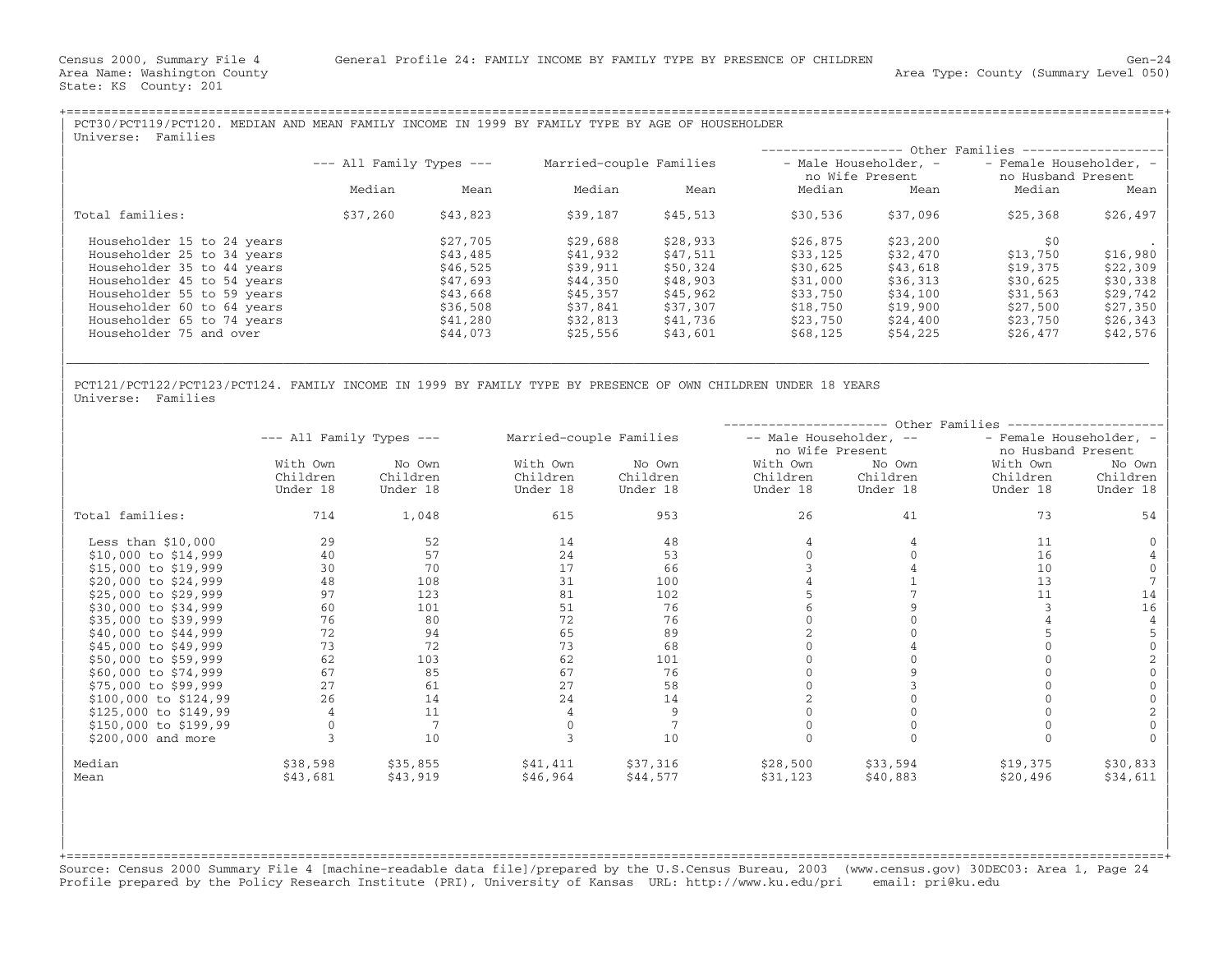Census 2000, Summary File 4 General Profile 25: FAMILY AND NONFAMILY HOUSEHOLD INCOME; EARNINGS BY WORK EXPERIENCE Gen−25 Area Name: Washington County (Summary Level 050) (Area Type: County (Summary Level 050) State: KS County: 201

| PCT84/PCT115/PCT116. MEAN AND MEDIAN FAMILY INCOME IN 1999 | BY NUMBER OF WORKERS IN FAMILY IN 1999 |          |          | MEDIAN AND MEAN FAMILY INCOME IN 1999 BY FAMILY TYPE<br>PCT27/PCT123/PCT124.<br>Universe: Families |          |          |           |
|------------------------------------------------------------|----------------------------------------|----------|----------|----------------------------------------------------------------------------------------------------|----------|----------|-----------|
| Families<br>Universe:                                      |                                        |          |          |                                                                                                    | Families | Median   | Mean      |
|                                                            | Families                               | Median   | Mean     |                                                                                                    |          |          |           |
|                                                            |                                        |          |          | Total families:                                                                                    | 1,762    | \$37,260 | $$43,823$ |
| Total families:                                            | 1,762                                  | \$37,260 | \$43,823 | Married-couple families                                                                            | 1,568    | \$39,187 | $$45,513$ |
| No workers                                                 | 263                                    | \$22,371 | \$37,976 | Other families:                                                                                    | 194      | \$26,905 | $$30,158$ |
| 1 worker                                                   | 402                                    | \$28,232 | \$32,834 | Male householder, no wife present                                                                  | 67       | \$30,536 | $$37,096$ |
| 2 or more workers,                                         |                                        |          |          | Female householder, no husband present                                                             | 127      | \$25,368 | $$26,497$ |
| husband & wife worked                                      | 987                                    | \$44,160 | \$49,033 |                                                                                                    |          |          |           |
| 2 or more workers, other                                   | 110                                    | \$33,750 | \$51,211 |                                                                                                    |          |          |           |

|\_\_\_\_\_\_\_\_\_\_\_\_\_\_\_\_\_\_\_\_\_\_\_\_\_\_\_\_\_\_\_\_\_\_\_\_\_\_\_\_\_\_\_\_\_\_\_\_\_\_\_\_\_\_\_\_\_\_\_\_\_\_\_\_\_\_\_\_\_\_\_\_\_\_\_\_\_\_\_\_\_\_\_\_\_\_\_\_\_\_\_\_\_\_\_\_\_\_\_\_\_\_\_\_\_\_\_\_\_\_\_\_\_\_\_\_\_\_\_\_\_\_\_\_\_\_\_\_\_\_\_\_\_\_\_\_\_\_\_\_\_\_\_\_\_ |

| PCT31/PCT128/PCT129. MEDIAN AND MEAN NONFAMILY HOUSEHOLD INCOME IN 1999 BY SEX OF HOUSEHOLDER BY AGE OF HOUSEHOLDER | Universe: Nonfamily households

|      |        |                      |          |          | ---- Householder ----                            |           |          |  |  |
|------|--------|----------------------|----------|----------|--------------------------------------------------|-----------|----------|--|--|
| Male | Female | Both                 | Male     | Female   | Both                                             | Male      | Female   |  |  |
| 422  | 481    | \$15,723             | \$21,220 | \$12,746 | \$23,534                                         | \$27,922  | \$19,683 |  |  |
| 365  | 471    |                      | \$20,033 | \$12,522 |                                                  | \$25,285  | \$19,094 |  |  |
| 224  | 113    |                      | \$22,105 | \$15,313 |                                                  | \$25,483  | \$17,737 |  |  |
| 141  | 358    |                      | \$15,375 | \$11,650 |                                                  | \$24,972  | \$19,522 |  |  |
| 57   | 10     |                      | \$29,375 | \$37,500 |                                                  | \$44,809  | \$47,430 |  |  |
| 46   |        |                      | \$28,750 | \$37,083 |                                                  | \$31,370  | \$47,211 |  |  |
| 11   |        |                      | \$74,375 | \$48,750 |                                                  | \$101,000 | \$49,400 |  |  |
|      |        | Nonfamily Households |          |          | Median --------------<br>$---$ Householder $---$ |           | $Mean--$ |  |  |

| PCT135/PCT136/PCT137/PCT138/PCT139/PCT140. EARNINGS IN 1999 BY SEX BY WORK EXPERIENCE | Universe: Population 16 years and over with earnings

|                          |          |       |          |          |          |       | ----- Worked full-time, year-round in 1999 ----- |                |  |
|--------------------------|----------|-------|----------|----------|----------|-------|--------------------------------------------------|----------------|--|
|                          | Total    | Pct.  | Male     | Female   | Total    | Pct.  | Male                                             | Female         |  |
| Total universe:          | 3,460    | 100.0 | 1,917    | 1,543    | 2,018    | 100.0 | 1,330                                            | 688            |  |
| $$1$ to $$2,499$ or loss | 362      | 10.5  | 162      | 200      | 45       | 2.2   | 39                                               | 6              |  |
| $$2,500$ to $$4,999$     | 260      | 7.5   | 105      | 155      | 18       | 0.9   | 10                                               | 8              |  |
| \$5,000 to \$7,499       | 227      | 6.6   | 95       | 132      | 51       | 2.5   | 38                                               | 13             |  |
| \$7,500 to \$9,999       | 190      | 5.5   | 68       | 122      | 77       | 3.8   | 41                                               | 36             |  |
| \$10,000 to \$12,499     | 351      | 10.1  | 148      | 203      | 169      | 8.4   | 64                                               | 105            |  |
| \$12,500 to \$14,999     | 191      | 5.5   | 80       | 111      | 130      | 6.4   | 58                                               | 72             |  |
| \$15,000 to \$17,499     | 237      | 6.8   | 112      | 125      | 179      | 8.9   | 92                                               | 87             |  |
| \$17,500 to \$19,999     | 173      | 5.0   | 71       | 102      | 143      | 7.1   | 58                                               | 85             |  |
| \$20,000 to \$22,499     | 247      | 7.1   | 173      | 74       | 204      | 10.1  | 145                                              | 59             |  |
| \$22,500 to \$24,999     | 180      | 5.2   | 126      | 54       | 153      | 7.6   | 117                                              | 36             |  |
| \$25,000 to \$29,999     | 345      | 10.0  | 229      | 116      | 288      | 14.3  | 206                                              | 82             |  |
| \$30,000 to \$34,999     | 231      | 6.7   | 168      | 63       | 197      | 9.8   | 150                                              | 47             |  |
| \$35,000 to \$39,999     | 156      | 4.5   | 112      | 44       | 122      | 6.0   | 95                                               | 27             |  |
| \$40,000 to \$44,999     | 104      | 3.0   | 92       | 12       | 89       | 4.4   | 81                                               | 8              |  |
| \$45,000 to \$49,999     | 55       | 1.6   | 51       | 4        | 36       | 1.8   | 35                                               |                |  |
| \$50,000 to \$54,999     | 53       | 1.5   | 44       | 9        | 42       | 2.1   | 38                                               |                |  |
| \$55,000 to \$64,999     | 31       | 0.9   | 26       |          | 22       | 1.1   | 20                                               | $\overline{c}$ |  |
| \$65,000 to \$74,999     | 13       | 0.4   | 10       |          | 11       | 0.5   | 8                                                |                |  |
| \$75,000 to \$99,999     | 32       | 0.9   | 27       |          | 28       | 1.4   | 23                                               |                |  |
| $$100,000$ and more      | 22       | 0.6   | 18       |          | 14       | 0.7   | 12                                               | $\overline{c}$ |  |
| Median                   | \$16,572 |       | \$21,698 | \$12,001 | \$22,414 |       | \$25,074                                         | \$18,000       |  |
| Mean                     | \$20,128 |       | \$23,981 | \$15,340 | \$25,561 |       | \$28,284                                         | \$20,297       |  |
|                          |          |       |          |          |          |       |                                                  |                |  |

+===================================================================================================================================================+ Source: Census 2000 Summary File 4 [machine−readable data file]/prepared by the U.S.Census Bureau, 2003 (www.census.gov) 30DEC03: Area 1, Page 25 Profile prepared by the Policy Research Institute (PRI), University of Kansas URL: http://www.ku.edu/pri email: pri@ku.edu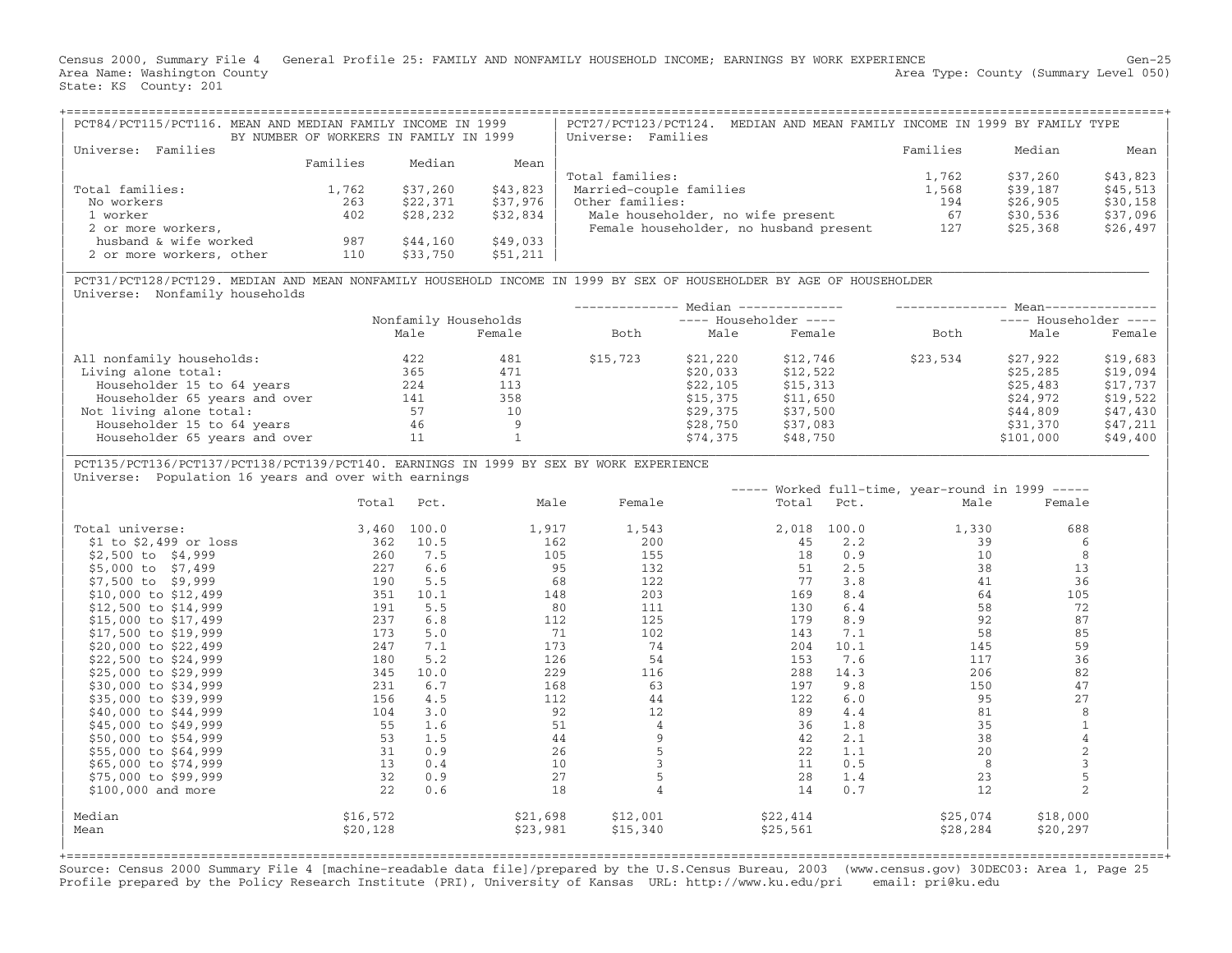| PCT142. POVERTY STATUS IN 1999 BY SEX BY AGE                     |        |                |                 |       |        |                |                        |                 |              |                                                                                                 |        |
|------------------------------------------------------------------|--------|----------------|-----------------|-------|--------|----------------|------------------------|-----------------|--------------|-------------------------------------------------------------------------------------------------|--------|
| Universe: Population for whom poverty status is determined $(*)$ |        |                |                 |       |        |                |                        |                 |              |                                                                                                 |        |
|                                                                  |        |                |                 |       |        |                |                        |                 |              | ------ At or Above Poverty Level ------ -------------------- Below Poverty Level -------------- |        |
|                                                                  |        |                |                 |       |        |                | Pov.                   |                 | Pov.         |                                                                                                 | Pov.   |
|                                                                  | Total  |                | Total           | Male  | Female | Total          | Rate                   | Male            | Rate         | Female                                                                                          | Rate   |
| Total universe*:                                                 | 6,278  |                | 5,646           | 2,890 | 2,756  | 632            | 10.1%                  | 314             | 9.8%         | 318                                                                                             | 10.3%  |
| Under 5 years                                                    | 368    |                | 309             | 170   | 139    | 59             | 16.0%                  | 36              | 17.5%        | 23                                                                                              | 14.2%  |
| 5 years                                                          | 88     |                | 84              | 39    | 45     |                | $\overline{4}$<br>4.5% |                 | 4.9%<br>2    | 2                                                                                               | 4.3%   |
| 6 to 11 years                                                    | 524    |                | 451             | 239   | 212    | 73             | 13.9%                  | 41              | 14.6%        | 32                                                                                              | 13.1%  |
| 12 to 14 years                                                   | 238    |                | 215             | 114   | 101    | 23             | 9.7%                   | 18              | 13.6%        | -5                                                                                              | 4.7%   |
| 15 years                                                         | 84     |                | 73              | 28    | 45     | 11             | 13.1%                  |                 | 17.6%<br>-6  | 5                                                                                               | 10.0%  |
| 16 and 17 years                                                  | 214    |                | 196             | 111   | 85     | 18             | 8.4%                   | 10              | 8.3%         | 8                                                                                               | 8.6%   |
| 18 to 24 years                                                   | 373    |                | 344             | 211   | 133    | 29             | 7.8%                   | 13              | 5.8%         | 16                                                                                              | 10.7%  |
| 25 to 34 years                                                   | 552    |                | 499             | 257   | 242    | 53             | 9.6%                   | 23              | 8.2%         | 30                                                                                              | 11.0%  |
| 35 to 44 years                                                   | 901    |                | 812             | 416   | 396    | 89             | 9.9%                   |                 | 10.9%<br>51  | 38                                                                                              | 8.8%   |
| 45 to 54 years                                                   | 791    |                | 752             | 398   | 354    | 39             | 4.9%                   |                 | 6.4%<br>27   | 12                                                                                              | 3.3%   |
| 55 to 64 years                                                   | 699    |                | 644             | 308   | 336    | 55             | 7.9%                   | 20              | 6.1%         | 35                                                                                              | 9.4%   |
| 65 to 74 years                                                   | 696    |                | 644             | 324   | 320    | 52             | 7.5%                   |                 | 8.7%<br>31   | 21                                                                                              | 6.2%   |
| 75 years and over                                                | 750    |                | 623             | 275   | 348    | 127            | 16.9%                  |                 | 36<br>11.6%  | 91                                                                                              | 20.7%  |
| Universe: Population for whom poverty status is determined (*)   |        |                |                 |       |        |                |                        |                 |              |                                                                                                 |        |
|                                                                  |        |                | 0.50            | 0.75  | 1.00   | 1.25           | 1.30                   | 1.50            | 1.75         | 1.85                                                                                            | 2.00   |
|                                                                  |        | Under          | to              | to.   | to     | to             | to                     | to              | to           | to                                                                                              | and    |
|                                                                  | Total  | 0.50           | 0.74            | 0.99  | 1.24   | 1.29           | 1.49                   | 1.74            | 1.84         | 1.99                                                                                            | over   |
| Total universe*:                                                 | 6,278  | 220            | 155             | 257   | 419    | 50             | 311                    | 417             | 168          | 230                                                                                             | 4,051  |
| Cumulative percent:                                              | 100.0% | 3.5%           | 6.0%            | 10.1% | 16.7%  | 17.5%          | 22.5%                  | 29.1%           | 31.8%        | 35.5%                                                                                           | 100.0% |
| Under 5 years                                                    | 368    | 24             | 15              | 20    | 31     | $\mathbf{0}$   | 26                     | 31              | 12           | 19                                                                                              | 190    |
| 5 years                                                          | 88     | 2              | $\overline{0}$  | 2     | 10     | $\mathbf{0}$   | 3                      | 6               | 3            | 9                                                                                               | 53     |
| 6 to 11 years                                                    | 524    | 22             | 27              | 24    | 43     | 8              | 46                     | 36              | 15           | 31                                                                                              | 272    |
| 12 to 14 years                                                   | 238    | 2              | 10              | 11    | 21     | $\overline{4}$ | 22                     | 29              | 6            | 14                                                                                              | 119    |
| 15 years                                                         | 84     | $\overline{3}$ | 2               | 6     | -5     | $\mathbf{0}$   | $\overline{3}$         | $7\phantom{.0}$ | $\mathbf{0}$ | - 5                                                                                             | 53     |
| 16 and 17 years                                                  | 214    | 6              | $\mathbf{0}$    | 12    | 15     | $\mathbf{0}$   | 6                      | 11              | 3            | 15                                                                                              | 146    |
| 18 to 24 years                                                   | 373    | 16             | 3               | 10    | 24     | $\overline{4}$ | 6                      | 33              | 18           | 4                                                                                               | 255    |
| 25 to 34 years                                                   | 552    | 20             | 21              | 12    | 24     | $\overline{4}$ | 35                     | 44              | 22           | 26                                                                                              | 344    |
| 35 to 44 years                                                   | 901    | 37             | 20              | 32    | 58     | 6              | 36                     | 92              | 21           | 29                                                                                              | 570    |
| 45 to 54 years                                                   | 791    | 15             | $7\phantom{.0}$ | 17    | 22     | $\mathbf{0}$   | 27                     | 26              | 6            | 26                                                                                              | 645    |
| 55 to 64 years                                                   | 699    | 15             | 20              | 20    | 36     | 11             | 15                     | 29              | 22           | 15                                                                                              | 516    |
| 65 to 74 years                                                   | 696    | 27             | 8               | 17    | 61     | 10             | 40                     | 27              | 12           | 17                                                                                              | 477    |
| 75 years and over                                                | 750    | 31             | 22              | 74    | 69     | $\overline{3}$ | 46                     | 46              | 28           | 20                                                                                              | 411    |
| Number under 18:                                                 | 1,516  | 59             | 54              | 75    | 125    | 12             | 106                    | 120             | 39           | 93                                                                                              | 833    |
| Cumulative percent under 18:                                     |        | 3.9%           | 7.5%            | 12.4% | 20.6%  | 21.4%          | 28.4%                  | 36.3%           | 38.9%        | 45.1%                                                                                           | 100.0% |
| Number 65 & over:                                                | 1,446  | 58             | 30              | 91    | 130    | 13             | 86                     | 73              | 40           | 37                                                                                              | 888    |
| Cumulative percent 65 & over:                                    |        | 4.0%           | 6.1%            | 12.4% | 21.4%  | 22.3%          | 28.2%                  | 33.3%           | 36.0%        | 38.6%                                                                                           | 100.0% |

| \* Poverty universe includes all people EXCEPT (1) those in institutions, military group quarters, and college dormitories and (2) unrelated | individuals under 15 years old (children who are not related family members).

| | +===================================================================================================================================================+ Source: Census 2000 Summary File 4 [machine−readable data file]/prepared by the U.S.Census Bureau, 2003 (www.census.gov) 30DEC03: Area 1, Page 26 Profile prepared by the Policy Research Institute (PRI), University of Kansas URL: http://www.ku.edu/pri email: pri@ku.edu

|\_\_\_\_\_\_\_\_\_\_\_\_\_\_\_\_\_\_\_\_\_\_\_\_\_\_\_\_\_\_\_\_\_\_\_\_\_\_\_\_\_\_\_\_\_\_\_\_\_\_\_\_\_\_\_\_\_\_\_\_\_\_\_\_\_\_\_\_\_\_\_\_\_\_\_\_\_\_\_\_\_\_\_\_\_\_\_\_\_\_\_\_\_\_\_\_\_\_\_\_\_\_\_\_\_\_\_\_\_\_\_\_\_\_\_\_\_\_\_\_\_\_\_\_\_\_\_\_\_\_\_\_\_\_\_\_\_\_\_\_\_\_\_\_\_\_\_| | |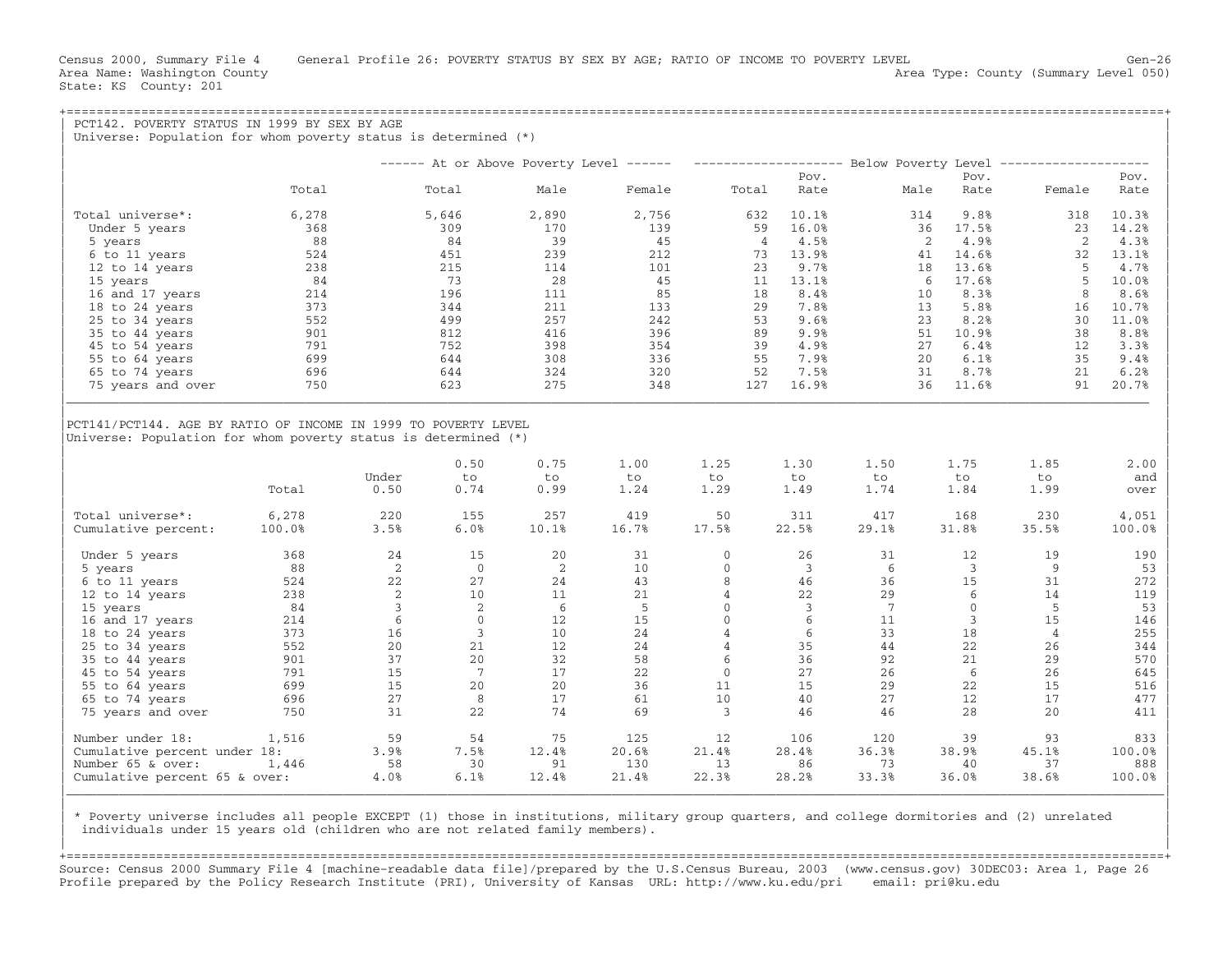Census 2000, Summary File 4 General Profile 27: ALTERNATIVE POVERTY LEVELS BY ED. ATTAINMENT/TYPE OF PUBLIC ASSISTANCE Gen−27 Area Name: Washington County (Summary Level 050) (Area Type: County (Summary Level 050) State: KS County: 201

| PCT145. RATIO OF INCOME IN 1999 TO POVERTY LEVEL BY AGE BY EDUCATIONAL ATTAINMENT<br>Universe: Population 18 years and over for whom poverty status is determined |              |                                 |              |                |                   |                                                                                                                                                               |                |       |                 |          |
|-------------------------------------------------------------------------------------------------------------------------------------------------------------------|--------------|---------------------------------|--------------|----------------|-------------------|---------------------------------------------------------------------------------------------------------------------------------------------------------------|----------------|-------|-----------------|----------|
|                                                                                                                                                                   |              |                                 |              |                |                   | 1.00                                                                                                                                                          | 1.25           |       | 1.85            | 2.00     |
|                                                                                                                                                                   |              |                                 | Under        |                | Pov.              | to                                                                                                                                                            | to             |       | to              | and      |
|                                                                                                                                                                   |              | Total                           |              | 1.00           | Rate              | 1.24                                                                                                                                                          | 1.84           |       | 1.99            | Over     |
| Total universe:                                                                                                                                                   |              | 4,762                           |              | 444            | 9.3%              | 294                                                                                                                                                           | 669            |       | 137             | 3,218    |
| 18 to 24 years:                                                                                                                                                   |              | 373                             |              | 29             | 7.8%              | 24                                                                                                                                                            | 61             |       | 4               | 255      |
| Less than 9th grade                                                                                                                                               |              | 8                               |              | $\Omega$       | 0.0%              | $\Omega$                                                                                                                                                      | $\overline{3}$ |       | $\Omega$        | 5        |
| 9th to 12th grade, no diploma<br>High school graduate                                                                                                             |              | 73                              |              | 19             | 26.0%             | 9                                                                                                                                                             | 16             |       | $\mathbf{0}$    | 29       |
| (includes equivalency)                                                                                                                                            |              | 102                             |              | 5              | 4.9%              | 9                                                                                                                                                             | 25             |       | $\overline{2}$  | 61       |
| Some college, no degree                                                                                                                                           |              | 118                             |              | $\mathbf{0}$   | 0.0%              | 2                                                                                                                                                             | 9              |       | $\mathbf{0}$    | 107      |
| Associate degree                                                                                                                                                  |              | 54                              |              | 3              | 5.6%              | 2                                                                                                                                                             | 8              |       | 2               | 39       |
| Bachelor's degree or higher                                                                                                                                       |              | 18                              |              | $\overline{2}$ | 11.1%             | 2                                                                                                                                                             | $\mathbf{0}$   |       | $\Omega$        | 14       |
| 25 to 64 years:                                                                                                                                                   |              | 2,943                           |              | 236            | 8.0%              | 140                                                                                                                                                           | 396            |       | 96              | 2,075    |
| Less than 9th grade                                                                                                                                               |              | 81                              |              | 35             | 43.2%             | 2                                                                                                                                                             | 13             |       | $\Omega$        | 31       |
|                                                                                                                                                                   |              | 190                             |              | 30             |                   | 16                                                                                                                                                            | 41             |       | 9               |          |
| 9th to 12th grade, no diploma                                                                                                                                     |              |                                 |              |                | 15.8%             |                                                                                                                                                               |                |       |                 | 94       |
| High school graduate                                                                                                                                              |              |                                 |              |                |                   |                                                                                                                                                               |                |       |                 |          |
| (includes equivalency)                                                                                                                                            |              | 1,168                           |              | 99             | 8.5%              | 67                                                                                                                                                            | 175            |       | 46              | 781      |
| Some college, no degree                                                                                                                                           |              | 785                             |              | 49             | 6.2%              | 27                                                                                                                                                            | 116            |       | 21              | 572      |
| Associate degree                                                                                                                                                  |              | 2.17                            |              | 12.            | 5.5%              | 13                                                                                                                                                            | 1.5            |       | 6               | 171      |
| Bachelor's degree or higher                                                                                                                                       |              | 502                             |              | 11             | 2.2%              | 15                                                                                                                                                            | 36             |       | 14              | 426      |
| 65 years and over:                                                                                                                                                |              | 1,446                           |              | 179            | 12.4%             | 130                                                                                                                                                           | 212            |       | 37              | 888      |
| Less than 9th grade                                                                                                                                               |              | 420                             |              | 80             | 19.0%             | 44                                                                                                                                                            | 77             |       | 10              | 209      |
| 9th to 12th grade, no diploma                                                                                                                                     |              | 132                             |              | 29             | 22.0%             | 11                                                                                                                                                            | 30             |       | 2               | 60       |
| High school graduate                                                                                                                                              |              |                                 |              |                |                   |                                                                                                                                                               |                |       |                 |          |
| (includes equivalency)                                                                                                                                            |              | 522                             |              | 46             | 8.8%              | 50                                                                                                                                                            | 65             |       | 18              | 343      |
| Some college, no degree                                                                                                                                           |              | 233                             |              | 22             | 9.4%              | 23                                                                                                                                                            | 36             |       | $7\phantom{.0}$ | 145      |
| Associate degree                                                                                                                                                  |              | - 6                             |              | $\Omega$       | 0.0%              | $\Omega$                                                                                                                                                      | $\mathbf{0}$   |       | $\mathbf{0}$    | 6        |
| Bachelor's degree or higher                                                                                                                                       |              | 133                             |              | $\mathcal{L}$  | 1.5%              | $\mathfrak{D}$                                                                                                                                                | $\overline{4}$ |       | $\Omega$        | 125      |
| PCT147. POVERTY STATUS IN 1999 BY PLACE OF BIRTH BY CITIZENSHIP<br><b>STATUS</b><br>Universe: Population for whom poverty status is determined                    |              |                                 |              |                |                   | PCT146. RATIO OF INCOME IN 1999 TO POVERTY LEVEL BY TYPE OF PUBLIC ASSISTANCE<br>INCOME IN 1999<br>Universe: Population for whom poverty status is determined |                |       |                 |          |
|                                                                                                                                                                   |              |                                 |              |                |                   |                                                                                                                                                               |                |       | 1.00            | 1.85     |
|                                                                                                                                                                   |              | ---- Income in 1999 ----        |              |                |                   |                                                                                                                                                               |                | Under | to              | and      |
|                                                                                                                                                                   |              | Below At or Above               |              |                |                   |                                                                                                                                                               | Total          | 1.00  | 1.84            | Over     |
|                                                                                                                                                                   |              | Total Povety Level Povety Level |              |                |                   |                                                                                                                                                               |                |       |                 |          |
|                                                                                                                                                                   |              |                                 |              |                | Total universe:   |                                                                                                                                                               | 6,278          | 632   | 1,365           | 4,281    |
| Total universe:                                                                                                                                                   | 6,278        | 632                             | 5,646        |                |                   | Supplemental Security Income                                                                                                                                  | 124            | 36    | 29              | 59       |
| Native:                                                                                                                                                           | 6,246        | 626                             | 5,620        |                |                   | Other public assistance income                                                                                                                                | 33             | 17    | 10              | 6        |
| Born in the U.S.                                                                                                                                                  | 6,229        | 624                             | 5,605        |                |                   | Both Supplemental Security                                                                                                                                    |                |       |                 |          |
| Born outside the U.S.                                                                                                                                             | 17           | 2                               | 1.5          |                |                   | income and other public                                                                                                                                       |                |       |                 |          |
| In Puerto Rico                                                                                                                                                    | $\Omega$     | $\Omega$                        | $\Omega$     |                | assistance income |                                                                                                                                                               | 10             | 8     | 2               | $\Omega$ |
| In U.S. Island Areas                                                                                                                                              | $\mathbf{0}$ | $\mathbf{0}$                    | $\mathbf{0}$ |                |                   | No public assistance income                                                                                                                                   | 6,111          | 571   | 1,324           | 4,216    |
| Abroad of American                                                                                                                                                |              |                                 |              |                |                   |                                                                                                                                                               |                |       |                 |          |
| parent (s)                                                                                                                                                        | 17           | $\overline{2}$                  | 15           |                |                   |                                                                                                                                                               |                |       |                 |          |
| Foreign born:                                                                                                                                                     | 32           | 6                               | 26           |                |                   |                                                                                                                                                               |                |       |                 |          |
| Naturalized citizen                                                                                                                                               | 8            | 2                               | 6            |                |                   |                                                                                                                                                               |                |       |                 |          |
| Not a citizen                                                                                                                                                     | 2.4          | Δ                               | 20           |                |                   |                                                                                                                                                               |                |       |                 |          |
|                                                                                                                                                                   |              |                                 |              |                |                   |                                                                                                                                                               |                |       |                 |          |

+===================================================================================================================================================+ Source: Census 2000 Summary File 4 [machine−readable data file]/prepared by the U.S.Census Bureau, 2003 (www.census.gov) 30DEC03: Area 1, Page 27 Profile prepared by the Policy Research Institute (PRI), University of Kansas URL: http://www.ku.edu/pri email: pri@ku.edu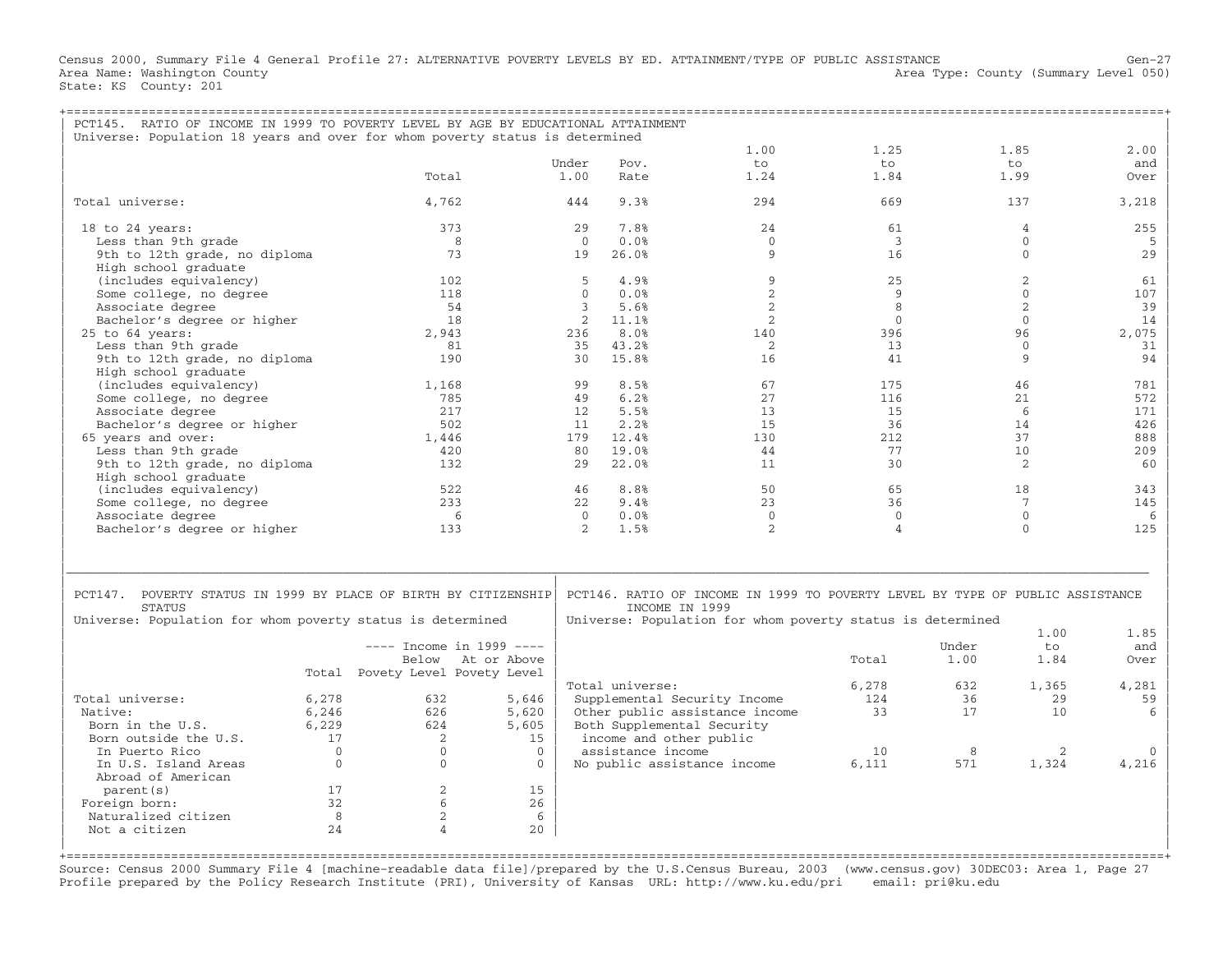Census 2000, Summary File 4 General Profile 28: POVERTY STATUS BY CITIZENSHIP STATUS, FAMILY TYPE & HOUSEHOLDER STATUS Gen−28 Area Name: Washington County (Summary Level 050) (Area Type: County (Summary Level 050) State: KS County: 201

| PCT149. POVERTY STATUS IN 1999 BY CITIZENSHIP STATUS BY YEAR OF<br>ENTRY |       |                               | PCT150. POVERTY STATUS IN 1999 OF RELATED CHILDREN UNDER 18 YEARS BY FAMILY<br>TYPE BY AGE |       |                                   |                               |  |  |  |
|--------------------------------------------------------------------------|-------|-------------------------------|--------------------------------------------------------------------------------------------|-------|-----------------------------------|-------------------------------|--|--|--|
| Foreign-born population for whom poverty status is<br>Universe:          |       |                               | Universe: Related children under 18 years                                                  |       |                                   |                               |  |  |  |
| determined                                                               |       |                               |                                                                                            |       |                                   | $-----$ Income in 1999 ------ |  |  |  |
|                                                                          |       | $-----$ Income in 1999 $----$ |                                                                                            |       | Below                             | At or Above                   |  |  |  |
|                                                                          | Below | At or Above                   |                                                                                            |       | Total Poverty Level Poverty Level |                               |  |  |  |
|                                                                          |       | Poverty Level Poverty Level   |                                                                                            |       |                                   |                               |  |  |  |
|                                                                          |       |                               | Total universe:                                                                            | 1,512 | 184                               | 1,328                         |  |  |  |
| Total universe:                                                          |       | 26                            | In married-couple families:                                                                | 1,318 | 107                               | 1,211                         |  |  |  |
| Naturalized citizen:                                                     |       |                               | Under 5 years                                                                              | 333   | 42                                | 291                           |  |  |  |
| Year of entry 1995 to March 2000                                         |       |                               | 5 years                                                                                    | 82    |                                   | 80                            |  |  |  |
| Year of entry 1990 to 1994                                               |       |                               | 6 to 17 years                                                                              | 903   | 63                                | 840                           |  |  |  |
| Year of entry 1985 to 1989                                               |       |                               | In other families:                                                                         | 194   |                                   | 117                           |  |  |  |
| Year of entry 1980 to 1984                                               |       |                               | Male householder, no wife present                                                          | 39    |                                   | 35                            |  |  |  |
| Year of entry before 1980                                                |       |                               | Under 5 years                                                                              |       |                                   |                               |  |  |  |
| Not a citizen:                                                           |       | 20                            | 5 years                                                                                    |       |                                   |                               |  |  |  |
| Year of entry 1995 to March 2000                                         |       |                               | 6 to 17 years                                                                              | 2.7   |                                   |                               |  |  |  |
| Year of entry 1990 to 1994                                               |       |                               | Female householder, no husband                                                             | 155   |                                   |                               |  |  |  |
| Year of entry 1985 to 1989                                               |       |                               | Under 5 years                                                                              | 26    | 15                                |                               |  |  |  |
| Year of entry 1980 to 1984                                               |       |                               | 5 years                                                                                    |       |                                   |                               |  |  |  |
| Year of entry before 1980                                                |       |                               | 6 to 17 years                                                                              | 126   | 56                                |                               |  |  |  |

| PCT153. POVERTY STATUS IN 1999 OF UNRELATED INDIVIDUALS BY SEX BY AGE BY HOUSEHOLDER STATUS (INCLUDING LIVING ALONE) | Universe: Unrelated individuals for whom poverty status is determined

|                             | Total Unrelated Individuals<br>$\qquad \qquad - - - -$ |              |                |                | Males          |                | Females |          |          |  |
|-----------------------------|--------------------------------------------------------|--------------|----------------|----------------|----------------|----------------|---------|----------|----------|--|
|                             |                                                        | Below        | At/Above       |                | Below          | At/Above       |         | Below    | At/Above |  |
|                             | Total                                                  | Poverty      | Poverty        | Total          | Poverty        | Poverty        | Total   | Poverty  | Poverty  |  |
| Total universe:             | 1,030                                                  | 214          | 816            | 495            | 96             | 399            | 535     | 118      | 417      |  |
| Under 25 years:             | 58                                                     | 17           | 41             | 37             |                | 30             | 21      | 10       | 11       |  |
| Nonfamily householder:      | 32                                                     |              | 27             | 25             |                | 20             |         |          |          |  |
| Living alone                | 16                                                     |              | 13             | 12             |                | 9              |         |          |          |  |
| Not living alone            | 16                                                     |              | 14             | 13             |                | 11             |         |          |          |  |
| Other unrelated individuals | 26                                                     | 12           | 14             | 12             | $\overline{2}$ | 10             | 14      | 10       |          |  |
| 25 to 59 years:             | 396                                                    | 79           | 317            | 277            | 59             | 218            | 119     | 20       | 99       |  |
| Nonfamily householder:      | 305                                                    | 40           | 265            | 218            | 25             | 193            | 87      | 15       | 72       |  |
| Living alone                | 266                                                    | 36           | 230            | 185            | 21             | 164            | 81      | 15       | 66       |  |
| Not living alone            | 39                                                     | $\Delta$     | 35             | 33             | $\overline{4}$ | 29             |         |          | -6       |  |
| Other unrelated individuals | 91                                                     | 39           | 52             | 59             | 34             | 25             | 32      |          | 27       |  |
| 60 to 64 years:             | 59                                                     |              | 53             | 27             | $\Omega$       | 27             | 32      |          | 26       |  |
| Nonfamily householder:      | 55                                                     |              | 51             | 2.7            |                | 2.7            | 28      |          | 24       |  |
| Living alone                | 55                                                     |              | 51             | 2.7            |                | 2.7            | 28      |          | 24       |  |
| Not living alone            |                                                        |              | $\Omega$       |                |                |                |         |          | $\Omega$ |  |
| Other unrelated individuals |                                                        |              | $\overline{2}$ |                |                | $\Omega$       |         |          |          |  |
| 65 to 74 years:             | 175                                                    | 25           | 150            | 72             | 13             | 59             | 103     | 12       | 91       |  |
| Nonfamily householder:      | 169                                                    | 25           | 144            | 70             | 13             | 57             | 99      | 12       | 87       |  |
| Living alone                | 160                                                    | 22           | 138            | 61             | 10             | 51             | 99      | 12       | 87       |  |
| Not living alone            |                                                        |              | 6              |                | $\mathcal{R}$  | 6              |         | $\Omega$ | $\Omega$ |  |
| Other unrelated individuals |                                                        |              |                | $\mathfrak{D}$ |                | $\mathfrak{D}$ |         |          |          |  |
| 75 years and over:          | 342                                                    | 87           | 255            | 82             | 17             | 65             | 260     | 70       | 190      |  |
| Nonfamily householder:      | 342                                                    | 87           | 255            | 82             | 17             | 65             | 260     | 70       | 190      |  |
| Living alone                | 339                                                    | 87           | 252            | 80             | 17             | 63             | 259     | 70       | 189      |  |
| Not living alone            |                                                        | $\mathbf{0}$ |                | 2              | $\Omega$       | 2              |         | $\Omega$ |          |  |
| Other unrelated individuals |                                                        | $\Omega$     | $\Omega$       |                | $\Omega$       | $\Omega$       |         | $\Omega$ |          |  |
|                             |                                                        |              |                |                |                |                |         |          |          |  |

+===================================================================================================================================================+Source: Census 2000 Summary File 4 [machine−readable data file]/prepared by the U.S.Census Bureau, 2003 (www.census.gov) 30DEC03: Area 1, Page 28 Profile prepared by the Policy Research Institute (PRI), University of Kansas URL: http://www.ku.edu/pri email: pri@ku.edu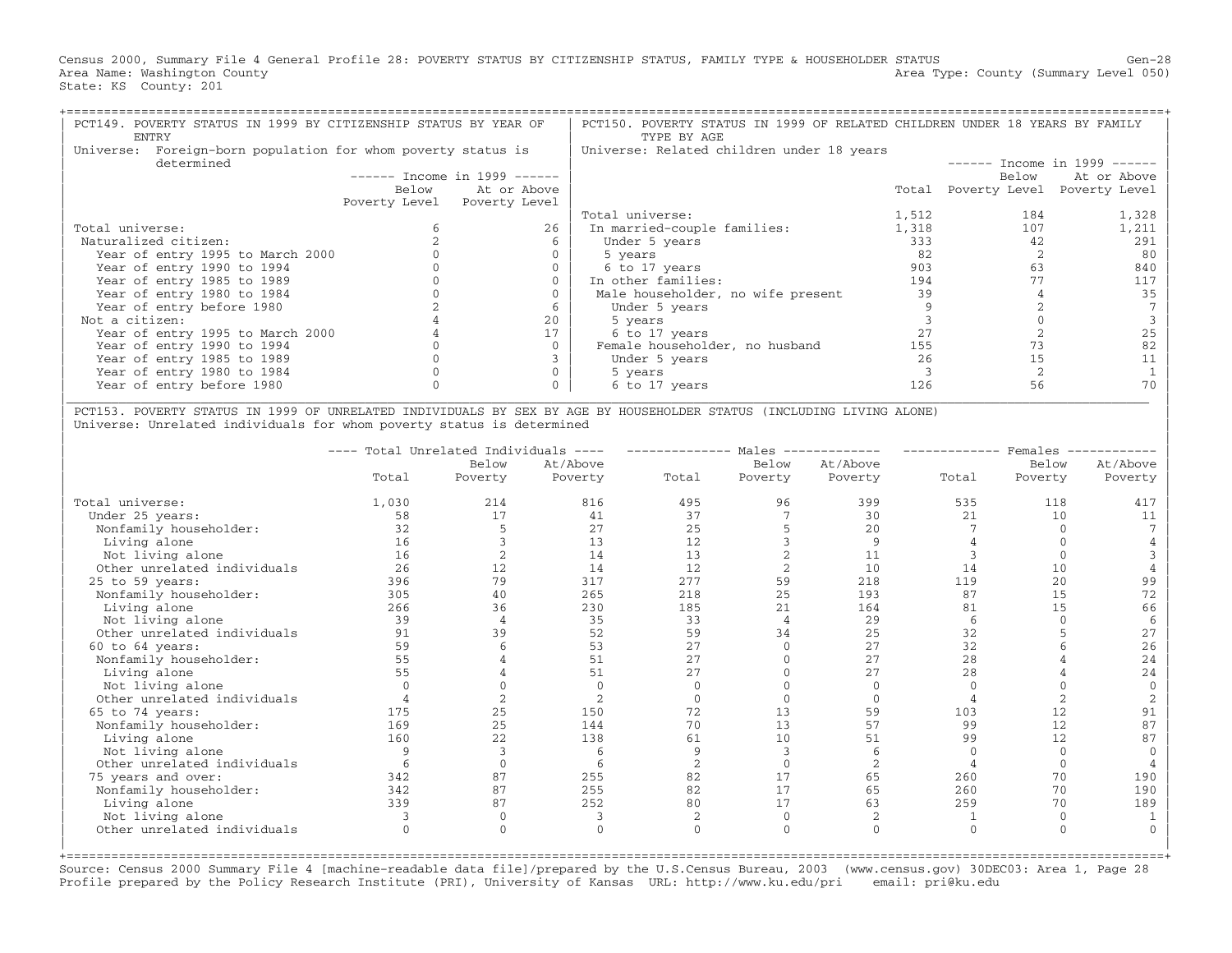Census 2000, Summary File 4 General Profile 29: POVERTY STATUS BY FAMILY TYPE BY DISABILITY STATUS AND INCOME SOURCES Gen−29 Area Name: Washington County (Summary Level 050) (Area Type: County (Summary Level 050) State: KS County: 201

| PCT157. POVERTY STATUS IN 1999 OF FAMILIES BY FAMILY TYPE BY PRESENCE AND AGE<br>OF RELATED CHILDREN UNDER 18 YEARS<br>Universe: Families |                 |              |            |                                  | PCT143/PCT151/PCT152/PCT157/PCT158. INCOME DEFICIT IN 1999<br>FOR FAMILIES BY FAMILY TYPE AND UNRELATED INDIVIDUALS<br>Universes: Families and Unrelated Individuals with income<br>in 1999 below the poverty level |                                                          |                |                                   |  |
|-------------------------------------------------------------------------------------------------------------------------------------------|-----------------|--------------|------------|----------------------------------|---------------------------------------------------------------------------------------------------------------------------------------------------------------------------------------------------------------------|----------------------------------------------------------|----------------|-----------------------------------|--|
|                                                                                                                                           |                 |              |            | - Families with Income in 1999 - |                                                                                                                                                                                                                     |                                                          |                |                                   |  |
|                                                                                                                                           |                 |              |            | Below Poverty At or Above        |                                                                                                                                                                                                                     |                                                          |                | - Mean Income Deficit -           |  |
|                                                                                                                                           | All Families    | Number       | Pct.       | Poverty                          |                                                                                                                                                                                                                     |                                                          |                | Per Person                        |  |
|                                                                                                                                           |                 |              |            |                                  |                                                                                                                                                                                                                     |                                                          |                | Per Family in Families            |  |
| Total families:                                                                                                                           | 1,762           | 129          | 7.3%       | 1,633                            |                                                                                                                                                                                                                     |                                                          |                |                                   |  |
|                                                                                                                                           |                 |              |            |                                  |                                                                                                                                                                                                                     | Total families:                                          | \$5,695        | \$1,701                           |  |
| Married-couple families:                                                                                                                  | 1,568           | 94           | 6.0%       | 1,474                            |                                                                                                                                                                                                                     | Married-couple families                                  | \$6,274        | \$1,934                           |  |
| With related children under 18:                                                                                                           | 631             | 42           | 6.7%       | 589                              |                                                                                                                                                                                                                     | Other families:                                          | \$4,143        | \$1,142                           |  |
| Under 5 years only                                                                                                                        | 119             |              | 12 10.1%   | 107                              |                                                                                                                                                                                                                     | Male householder, no wife                                | \$5,788        | \$2,105                           |  |
| Under 5 years and 5 to 17 years                                                                                                           | 141             |              | 17 12.1%   | 124                              |                                                                                                                                                                                                                     | Female householder, no husband                           | \$3,656        | \$940                             |  |
| 5 to 17 years only                                                                                                                        | 371             |              | 13 3.5%    | 358                              |                                                                                                                                                                                                                     |                                                          |                |                                   |  |
| No related children under 18                                                                                                              | 937             | 52           | 5.5%       | 885                              |                                                                                                                                                                                                                     | Total unrelated individuals:                             |                | \$4,214                           |  |
|                                                                                                                                           |                 |              |            |                                  |                                                                                                                                                                                                                     | Males                                                    |                | \$4,594                           |  |
| Other families:                                                                                                                           | 194             |              | 35 18.0%   | 159                              |                                                                                                                                                                                                                     | Females                                                  |                | \$3,904                           |  |
| Male householder, no wife:                                                                                                                | 67              |              | 8 11.9%    | 59                               |                                                                                                                                                                                                                     |                                                          |                |                                   |  |
| With related children under 18:                                                                                                           | 31              |              | 4 12.9%    | 27                               |                                                                                                                                                                                                                     |                                                          |                |                                   |  |
| Under 5 years only                                                                                                                        | $7\phantom{.0}$ |              | 3 42.9%    | $\overline{4}$                   |                                                                                                                                                                                                                     | PCT159. POVERTY STATUS IN 1999 OF FAMILIES BY DISABILITY |                |                                   |  |
| Under 5 years and 5 to 17 years                                                                                                           | $\overline{4}$  | $\Omega$     | 0.0%       | $\overline{4}$                   |                                                                                                                                                                                                                     | STATUS OF HOUSEHOLDER                                    |                |                                   |  |
| 5 to 17 years only                                                                                                                        | 2.0             | $\mathbf{1}$ | 5.0%       | 19                               |                                                                                                                                                                                                                     | Universe: Families                                       |                |                                   |  |
| No related children under 18                                                                                                              | 36              |              | 4 11.1%    | 32                               |                                                                                                                                                                                                                     |                                                          |                |                                   |  |
| Female householder, no husband:                                                                                                           | 127             |              | 27 21.3%   | 100                              |                                                                                                                                                                                                                     | Total families:                                          |                | 1,762                             |  |
| With related children under 18:                                                                                                           | 84              |              | 27 32.1%   | 57                               |                                                                                                                                                                                                                     | Income in 1999 below poverty level                       |                | 129                               |  |
| Under 5 years only                                                                                                                        | 7               |              | 3 42.9%    | $\overline{4}$                   |                                                                                                                                                                                                                     | Householder with a disability                            |                | 36                                |  |
| Under 5 years and 5 to 17 years                                                                                                           | 13              |              | 10 76.9%   | $\overline{3}$                   |                                                                                                                                                                                                                     | Householder with no disability                           |                | 93                                |  |
| 5 to 17 years only                                                                                                                        | 64              |              | 14 21.9%   | 50                               |                                                                                                                                                                                                                     | Income in 1999 at or above poverty level                 |                | 1,633                             |  |
| No related children under 18                                                                                                              | 43              |              | 0.0%       | 43                               |                                                                                                                                                                                                                     | Householder with a disability                            |                | 372                               |  |
|                                                                                                                                           |                 |              |            |                                  |                                                                                                                                                                                                                     | Householder with no disability                           |                | 1,261                             |  |
|                                                                                                                                           |                 |              |            |                                  |                                                                                                                                                                                                                     |                                                          |                |                                   |  |
| PCT160. POVERTY STATUS IN 1999 OF FAMILIES BY FAMILY TYPE BY SOCIAL SECURITY INCOME BY SUPPLEMENTAL SECURITY INCOME (SSI) AND/OR PUBLIC   |                 |              |            |                                  |                                                                                                                                                                                                                     |                                                          |                |                                   |  |
| ASSISTANCE INCOME                                                                                                                         |                 |              |            |                                  |                                                                                                                                                                                                                     |                                                          |                |                                   |  |
| Universe: Families                                                                                                                        |                 |              |            |                                  |                                                                                                                                                                                                                     | Families with Income in 1999                             |                | Families with Income in 1999      |  |
|                                                                                                                                           |                 |              |            |                                  |                                                                                                                                                                                                                     | ----- Below Poverty Level -----                          |                | --- At or Above Poverty Level --- |  |
|                                                                                                                                           |                 |              |            | With Social                      |                                                                                                                                                                                                                     | Without Social                                           | With Social    | Without Social                    |  |
|                                                                                                                                           |                 |              |            |                                  |                                                                                                                                                                                                                     | Security Income   Security Income<br>Security Income     |                | Security Income                   |  |
|                                                                                                                                           |                 |              | Total      |                                  | in 1999                                                                                                                                                                                                             | in 1999                                                  | in 1999        | in 1999                           |  |
| Total families:                                                                                                                           |                 |              | 1,762      |                                  | 42                                                                                                                                                                                                                  | 87                                                       | 547            | 1,086                             |  |
| Married-couple families:                                                                                                                  |                 |              | 1,568      |                                  | 33                                                                                                                                                                                                                  | 61                                                       | 481            | 993                               |  |
| With SSI and/or public assistance income in 1999                                                                                          |                 |              | 60         |                                  | $\overline{4}$                                                                                                                                                                                                      | 6                                                        | 36             | 14                                |  |
| Without SSI and/or public assistance income in 1999                                                                                       |                 |              | 1,508      |                                  | 2.9                                                                                                                                                                                                                 | 55                                                       | 445            | 979                               |  |
|                                                                                                                                           |                 |              |            |                                  |                                                                                                                                                                                                                     |                                                          |                |                                   |  |
| Other families:                                                                                                                           |                 |              | 194        |                                  | 9                                                                                                                                                                                                                   | 26                                                       | 66             | 93                                |  |
| Male householder, No wife present:                                                                                                        |                 |              | 67         |                                  | 4                                                                                                                                                                                                                   | 4                                                        | 25             | 34                                |  |
| With SSI and/or public assistance income in 1999                                                                                          |                 |              | 5          |                                  | $\Omega$                                                                                                                                                                                                            | $\mathbf{1}$                                             | $\overline{0}$ | $\overline{4}$                    |  |
| Without SSI and/or public assistance income in 1999                                                                                       |                 |              | 62         |                                  | 4                                                                                                                                                                                                                   | 3                                                        | 25             | 30                                |  |
| Female householder, No husband present:                                                                                                   |                 |              | 127        |                                  | 5                                                                                                                                                                                                                   | 22                                                       | 41             | 59                                |  |
| 1000 al- 1000 anil (an initial and al-sense disponse dis 1000                                                                             |                 |              | $\sim$ 1.6 |                                  | $\cap$                                                                                                                                                                                                              | <b>C</b>                                                 | $\sim$         | $\sim$                            |  |

Source: Census 2000 Summary File 4 [machine−readable data file]/prepared by the U.S.Census Bureau, 2003 (www.census.gov) 30DEC03: Area 1, Page 29 Profile prepared by the Policy Research Institute (PRI), University of Kansas URL: http://www.ku.edu/pri email: pri@ku.edu

Mithout SSI and/or public assistance income in 1999 62 4 3 3 25 30 30<br>Female householder. No husband present: 127 3 5 30 30 22 41 59 39 | Female householder, No husband present: 127 5 22 41 59 |  $\vert$  With SSI and/or public assistance income in 1999 16  $\vert$  0  $\vert$  5  $\vert$  2  $\vert$  9  $\vert$  $\frac{1}{10}$   $\frac{1}{10}$   $\frac{1}{10}$   $\frac{1}{10}$   $\frac{1}{10}$   $\frac{1}{10}$   $\frac{1}{10}$   $\frac{1}{10}$   $\frac{1}{10}$   $\frac{1}{10}$   $\frac{1}{10}$   $\frac{1}{10}$   $\frac{1}{10}$   $\frac{1}{10}$   $\frac{1}{10}$   $\frac{1}{10}$   $\frac{1}{10}$   $\frac{1}{10}$   $\frac{1}{10}$   $\frac{1}{10}$  | | +===================================================================================================================================================+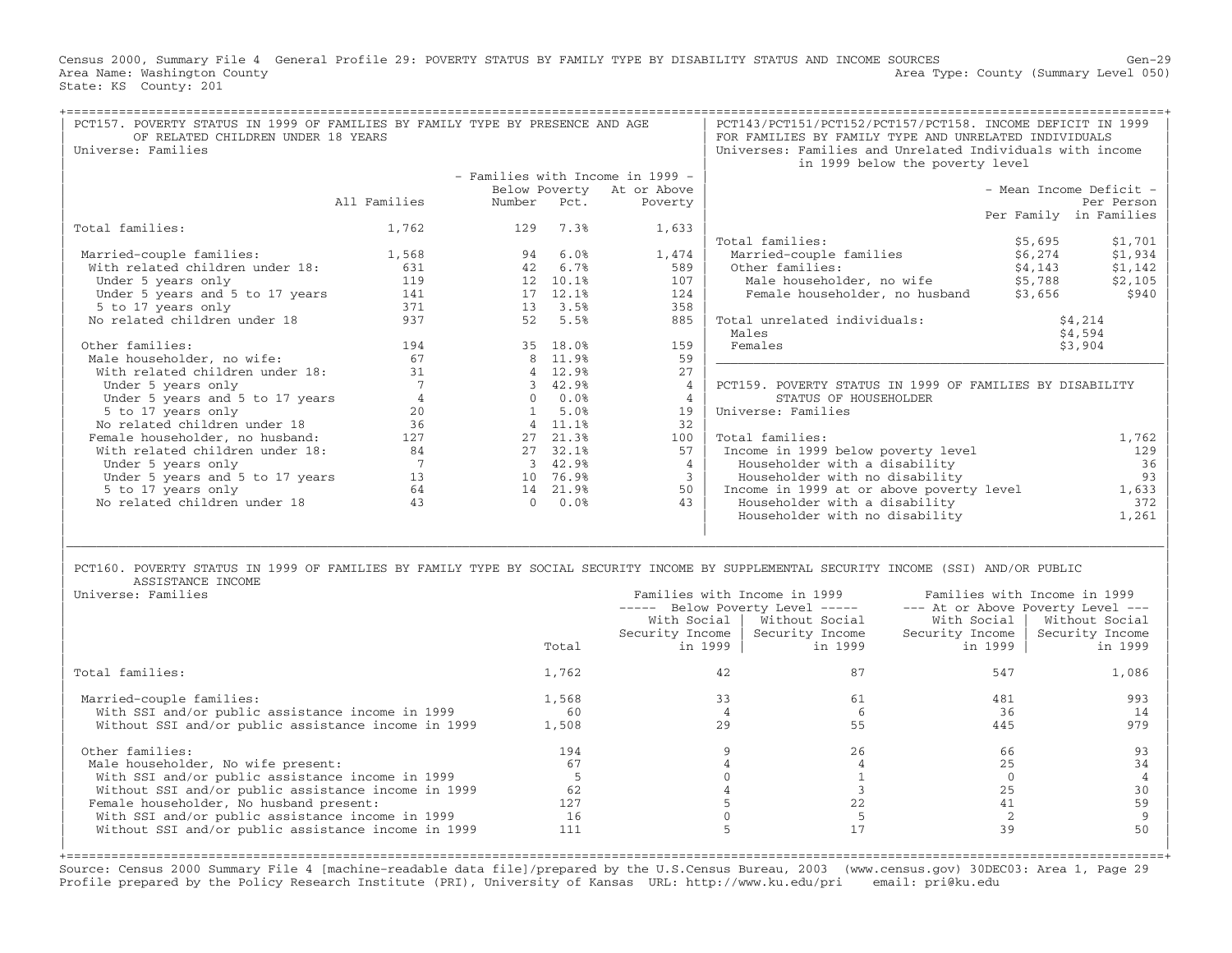Census 2000, Summary File 4 General Profile 30: POV. STATUS BY WORK EXPERIENCE BY FAMILY TYPE & PRESENCE OF CHILDREN Gen−30 Area Name: Washington County (Summary Level 050) (Area Type: County (Summary Level 050) State: KS County: 201

| PCT161. POVERTY STATUS IN 1999 OF FAMILIES BY FAMILY TYPE BY WORK EXPERIENCE OF HOUSEHOLDER AND SPOUSE<br>Universe: Families                                                                                                                              |  |                     |                                   |                |  |                  |                |  |             |                       |                        |
|-----------------------------------------------------------------------------------------------------------------------------------------------------------------------------------------------------------------------------------------------------------|--|---------------------|-----------------------------------|----------------|--|------------------|----------------|--|-------------|-----------------------|------------------------|
| - Householder Worked Full-Time, - : - Householder Worked less than - : --- Householder Did Not Work ---<br>Year-Round in 1999<br>: Full-Time, Year-Round in 1999 :<br>in 1999<br>Below Poverty At or Above : Below Poverty At or Above :<br>Below Poverty |  |                     |                                   |                |  |                  |                |  |             |                       |                        |
|                                                                                                                                                                                                                                                           |  |                     | Number Pct. Poverty : Number Pct. |                |  |                  | Poverty :      |  | Number Pct. |                       | At or Above<br>Poverty |
| Total families:                                                                                                                                                                                                                                           |  | 48 4.7%             | 976 :                             |                |  | 20 6.0%          | 315 :          |  |             | 61 15.1%              | 342                    |
| Married-couple families:                                                                                                                                                                                                                                  |  | 25 2.7%             | 893 :                             |                |  | 12 4.2%          | 277 :          |  |             | 57 15.8%              | 304                    |
| Spouse worked full-time,<br>year-round in 1999                                                                                                                                                                                                            |  | $4 \quad 1.08$      | 415 :                             |                |  | 0.0%             | 84 :           |  |             | $2, 5.0$ <sup>8</sup> | 38                     |
| Spouse worked less than full-time,<br>year-round in 1999                                                                                                                                                                                                  |  | 12 3.4%             | 345 :                             |                |  | 6 4.7%           | 121 :          |  |             | 12 16.4%              |                        |
| Spouse did not work in 1999                                                                                                                                                                                                                               |  | 96.3%               | 133 :                             |                |  | 6 7.7%           | 72 :           |  |             | 43 17.3%              | 205                    |
| Other families:                                                                                                                                                                                                                                           |  | 23 21.7%<br>7 18.4% | 83 :<br>$31 \cdot$ :              |                |  | 8 17.4%          | 38 :<br>$16$ : |  |             | 4 9.5%<br>1, 7.7      | 38<br>12               |
| Male householder, no wife<br>Female householder, no husband                                                                                                                                                                                               |  | 16 23.5%            | 52                                | $\mathbb{R}^2$ |  | $0.0$ %<br>26.7% | 22 :           |  |             | 10.3%                 | 2.6                    |

| | | PCT157/PCT162. RATIO OF INCOME IN 1999 TO POVERTY LEVEL OF FAMILIES BY FAMILY TYPE BY PRESENCE AND AGE OF RELATED CHILDREN UNDER 18 YEARS OF AGE | Universe: Families

|\_\_\_\_\_\_\_\_\_\_\_\_\_\_\_\_\_\_\_\_\_\_\_\_\_\_\_\_\_\_\_\_\_\_\_\_\_\_\_\_\_\_\_\_\_\_\_\_\_\_\_\_\_\_\_\_\_\_\_\_\_\_\_\_\_\_\_\_\_\_\_\_\_\_\_\_\_\_\_\_\_\_\_\_\_\_\_\_\_\_\_\_\_\_\_\_\_\_\_\_\_\_\_\_\_\_\_\_\_\_\_\_\_\_\_\_\_\_\_\_\_\_\_\_\_\_\_\_\_\_\_\_\_\_\_\_\_\_\_\_\_\_\_\_\_\_\_|

|                                         |       |               | 1.00 | 1.30 | 1.50 | 1.85:   | Cumulative | Cumulative     |
|-----------------------------------------|-------|---------------|------|------|------|---------|------------|----------------|
|                                         |       | Under         | to   | to   | to   | and :   | Total      | Total          |
|                                         | Total | 1.00          | 1.29 | 1.49 | 1.84 | Above : | Under 1.50 | Under 1.85     |
| Total families:                         | 1,762 | 129           | 96   | 61   | 140  | 1,336:  | 286        | 426            |
| Married-couple families:                | 1,568 | 94            | 83   | 50   | 122  | 1,219:  | 227        | 349            |
| With related children under 18 yrs:     | 631   | 42            | 51   | 27   | 64   | 447 :   | 120        | 184            |
| Under 5 years only                      | 119   | 12            | 6    | 2    | 14   | 85:     | 20         | 34             |
| Under 5 years and 5 to 17 years         | 141   | 17            | 18   | 12   | 15   | 79:     | 47         | 62             |
| 5 to 17 years only                      | 371   | 13            | 27   | 13   | 35   | 283:    | 53         | 88             |
| No related children under 18 years      | 937   | 52            | 32   | 23   | 58   | 772:    | 107        | 165            |
|                                         |       |               |      |      |      |         |            |                |
| Other families:                         | 194   | 35            | 13   | 11   | 18   | 117:    | 59         | 77             |
| Male householder, no wife present:      | 67    | 8             |      |      | 11   | 45:     | 11         | 22             |
| With related children under 18 yrs:     | 31    |               |      |      |      | 17:     |            | 14             |
| Under 5 years only                      |       |               |      |      |      | 4:      |            | 3              |
| Under 5 years and 5 to 17 years         |       |               |      |      |      | 2:      |            | $\overline{2}$ |
| 5 to 17 years only                      | 20    |               |      |      |      | 11:     |            |                |
| No related children under 18 years      | 36    |               |      |      |      | 28:     |            |                |
|                                         |       |               |      |      |      |         |            |                |
| Female householder, no husband present: | 127   | 27            | 13   |      |      | 72:     | 48         | 55             |
| With related children under 18 yrs:     | 84    | 27            | 11   |      |      | 31:     | 46         | 53             |
| Under 5 years only                      |       | $\mathcal{R}$ |      |      |      | 0:      | 5          |                |
| Under 5 years and 5 to 17 years         | 13    | 10            |      |      |      | 0:      | 13         | 13             |
| 5 to 17 years only                      | 64    | 14            |      |      |      | 31:     | 28         | 33             |
| No related children under 18 years      | 43    | $\Omega$      |      |      |      | 41:     |            |                |
|                                         |       |               |      |      |      |         |            |                |

+===================================================================================================================================================+ Source: Census 2000 Summary File 4 [machine−readable data file]/prepared by the U.S.Census Bureau, 2003 (www.census.gov) 30DEC03: Area 1, Page 30 Profile prepared by the Policy Research Institute (PRI), University of Kansas URL: http://www.ku.edu/pri email: pri@ku.edu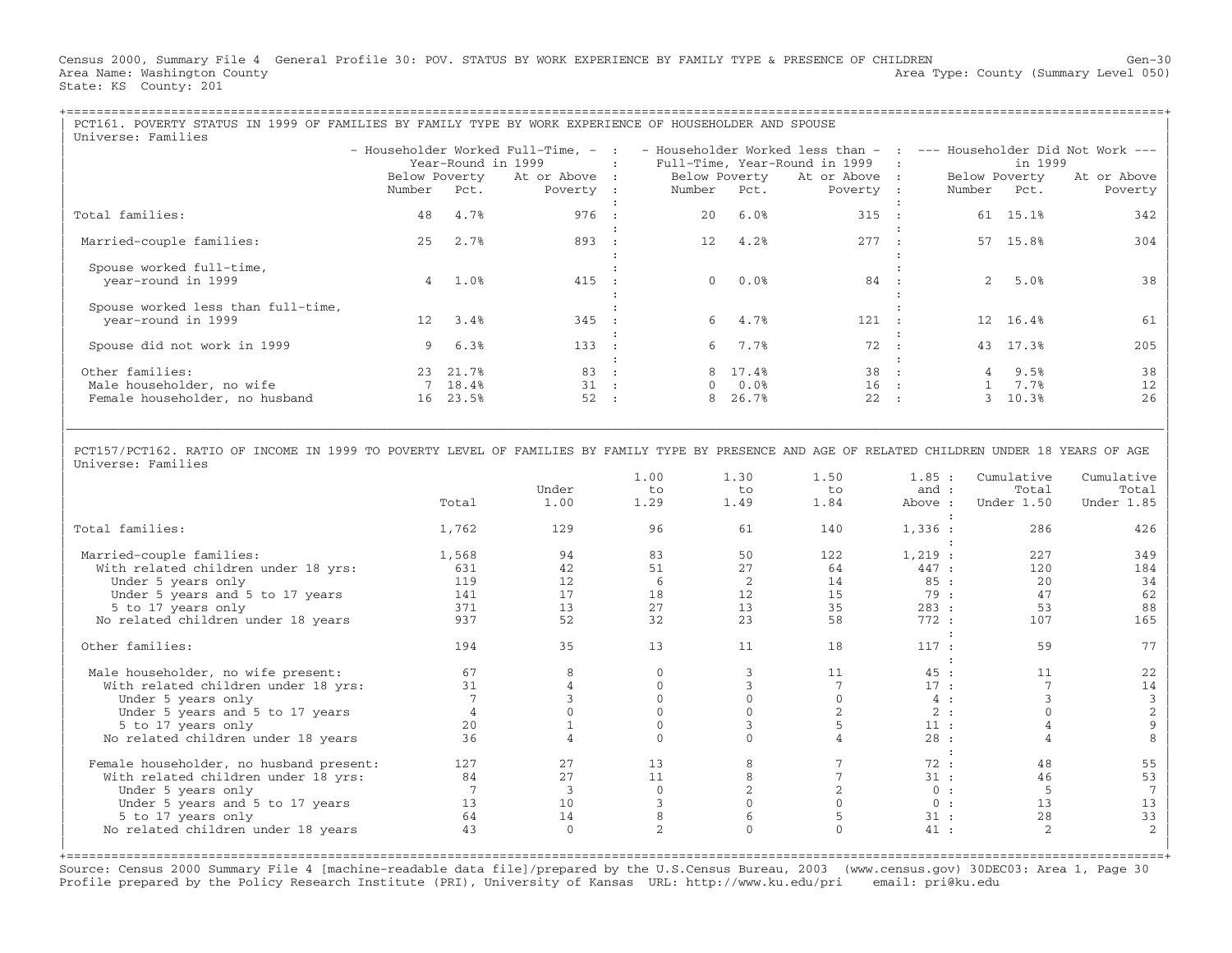|                                                                           |       |                                |               | -------------- Households With Income in 1999 Below Poverty Level --------------  |                |                |           |
|---------------------------------------------------------------------------|-------|--------------------------------|---------------|-----------------------------------------------------------------------------------|----------------|----------------|-----------|
|                                                                           | Total | $---$ All Ages $---$<br>Number | Pct.          | Under 25                                                                          | 25 to 44       | 45 to 64       | 65 & Over |
| Total households:                                                         | 2,665 | 290                            | 10.9          | 11                                                                                | 78             | 55             | 146       |
| Family households:                                                        | 1,762 | 129                            | 7.3           | 6                                                                                 | 56             | 33             | 34        |
| Married-couple families                                                   | 1,568 | 94                             | 6.0           | $\overline{3}$                                                                    | 28             | 29             | 34        |
| Other families:                                                           | 194   | 35                             | 18.0          | $\overline{3}$                                                                    | 28             | $\overline{4}$ |           |
| Male householder, no wife present                                         | 67    | 8                              | 11.9          | $\mathbf{3}$                                                                      | $\overline{1}$ | $\overline{4}$ |           |
| Female householder, no husband present                                    | 127   | 27                             | 21.3          | $\overline{0}$                                                                    | 27             | $\overline{0}$ |           |
| Nonfamily households:                                                     | 903   | 161                            | 17.8          | 5                                                                                 | 22             | 22             | 112<br>30 |
| Male householder                                                          | 422   | 60                             | 14.2          | 5                                                                                 | 18             | $\overline{7}$ |           |
| Female householder                                                        | 481   | 101                            | 21.0          | $\Omega$                                                                          | $\overline{4}$ | 15             | 82        |
|                                                                           |       |                                |               | ----------- Households With Income in 1999 At or Above Poverty Level ------------ |                |                |           |
|                                                                           |       | All Ages                       |               | Under 25                                                                          | 25 to 44       | 45 to 64       | 65 & Over |
| Total households:                                                         |       | 2,375                          |               | 63                                                                                | 670            | 770            | 872       |
| Family households:                                                        |       | 1,633                          |               | 36                                                                                | 499            | 625            | 473       |
| Married-couple families                                                   |       | 1,474                          |               | 30                                                                                | 439            | 569            | 436       |
| Other families:                                                           |       | 159                            |               | 6                                                                                 | 60             | 56             |           |
| Male householder, no wife present                                         |       | 59                             |               | 6                                                                                 | 20             | 20             |           |
| Female householder, no husband present                                    |       | 100                            |               | $\Omega$                                                                          | 40             | 36             |           |
| Nonfamily households:                                                     |       | 742                            |               | 2.7                                                                               | 171            | 145            | 399       |
| Male householder<br>Female householder                                    |       | 362<br>380                     |               | 20<br>$7\phantom{.0}$                                                             | 132<br>39      | 88<br>57       | 122       |
|                                                                           |       |                                |               |                                                                                   |                |                | 277       |
| PCT163/PCT164. RATIO OF INCOME IN 1999 TO POVERTY LEVEL BY HOUSEHOLD TYPE |       |                                |               |                                                                                   |                |                |           |
| Universe: Households (*)                                                  |       |                                |               | 1.00                                                                              | 1.50           |                |           |
|                                                                           |       |                                | Under Poverty | to                                                                                | and            |                |           |
|                                                                           | Total | 1.00                           | Rate          | 1.49                                                                              | Over           |                |           |
| Total households:                                                         | 2,665 | 290                            | 10.9%         | 361                                                                               | 2,014          |                |           |
| Family households:                                                        | 1,762 | 129                            | 7.3%          | 157                                                                               | 1,476          |                |           |
| Married-couple families                                                   | 1,568 | 94                             | 6.0%          | 133                                                                               | 1,341          |                |           |
| Other families:                                                           | 194   | 35                             | 18.0%         | 24                                                                                | 135            |                |           |
| Male householder, no wife present                                         | 67    | 8 <sup>1</sup>                 | 11.9%         | $\overline{\mathbf{3}}$                                                           | 56             |                |           |
| Female householder, no husband present                                    | 127   | 2.7                            | 21.3%         | 21                                                                                | 79             |                |           |
| Nonfamily households:                                                     | 903   |                                | 161 17.8%     | 204                                                                               | 538            |                |           |
| Male householder                                                          | 422   | 60                             | 14.2%         | 72                                                                                | 290            |                |           |
| Female householder                                                        | 481   | 101                            | 21.0%         | 132                                                                               | 248            |                |           |
|                                                                           |       |                                |               |                                                                                   |                |                |           |

| | +===================================================================================================================================================+ Source: Census 2000 Summary File 4 [machine−readable data file]/prepared by the U.S.Census Bureau, 2003 (www.census.gov) 30DEC03: Area 1, Page 31 Profile prepared by the Policy Research Institute (PRI), University of Kansas URL: http://www.ku.edu/pri email: pri@ku.edu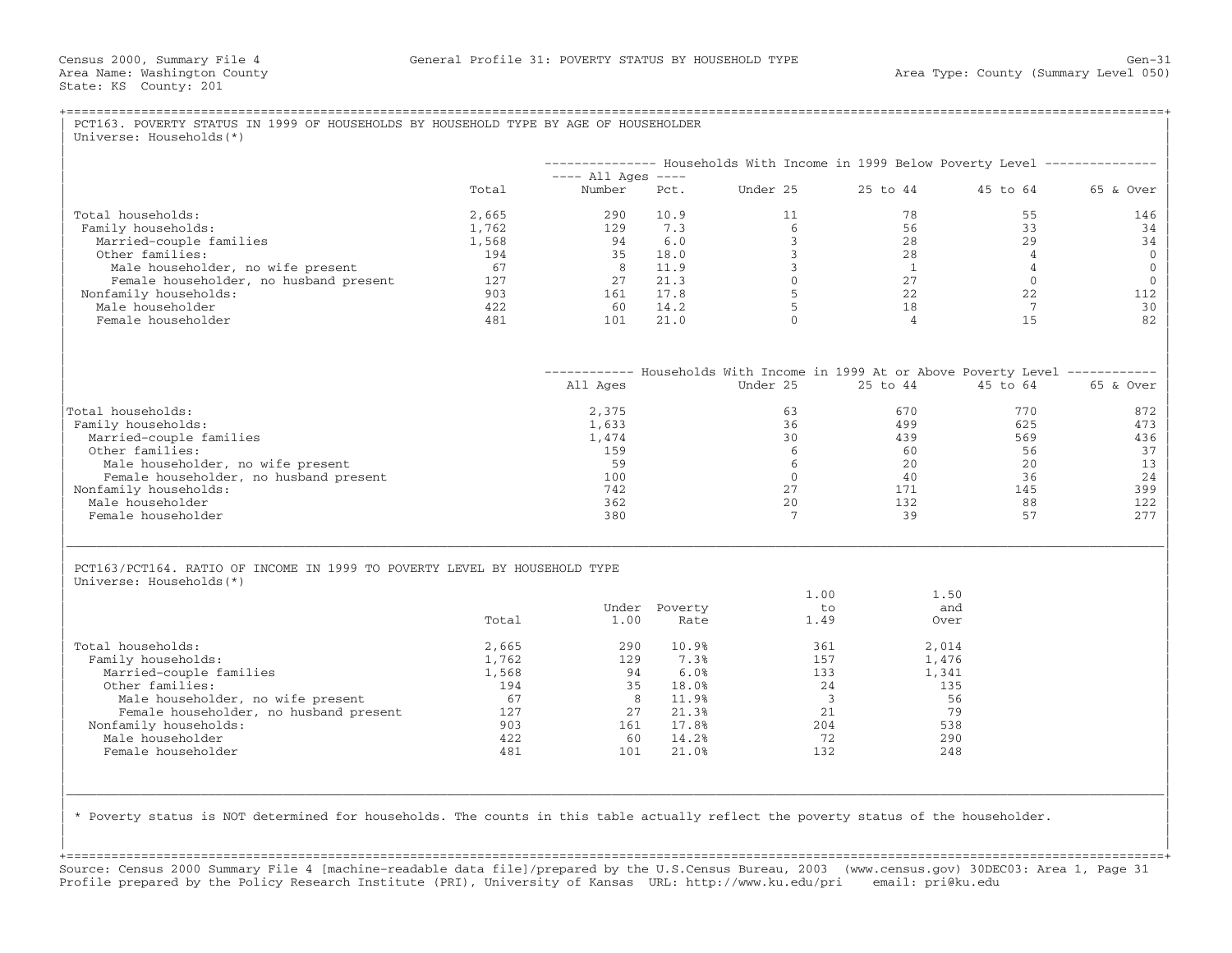| HCT1. URBAN AND RURAL<br>Universe: Occupied housing units                                      |             |              | Number                   |                      | HCT2/HCT4/HCT7. OCCUPIED HOUSING UNITS AND HOUSEHOLD POPULATION BY TENURE<br>Two universes: Occupied housing units and population |                |              |                                            |                              |
|------------------------------------------------------------------------------------------------|-------------|--------------|--------------------------|----------------------|-----------------------------------------------------------------------------------------------------------------------------------|----------------|--------------|--------------------------------------------|------------------------------|
| Occupied housing units:                                                                        |             |              | 2,673                    | Pct.<br>100.0        |                                                                                                                                   | Total<br>Units | Pct.         | Population<br>in Occupied<br>Housing Units | Average<br>Household<br>Size |
| Urban:<br>Inside urbanized areas                                                               |             |              | $\Omega$<br>$\mathbf{0}$ | 0.0<br>0.0           | Occupied housing units:                                                                                                           | 2,673          | 100.0        | 6,278                                      | 2.35                         |
| Inside urban clusters<br>Rural:<br>Farm                                                        |             |              | $\Omega$<br>2,673<br>509 | 0.0<br>100.0<br>19.0 | Owner occupied<br>Renter occupied                                                                                                 | 2,124<br>549   | 79.5<br>20.5 | 4,980<br>1,298                             | 2.34<br>2.36                 |
| Nonfarm                                                                                        |             |              | 2,164                    | 81.0                 |                                                                                                                                   |                |              |                                            |                              |
| HCT3/HCT10. HOUSEHOLD SIZE BY AGE OF HOUSEHOLDER BY TENURE<br>Universe: Occupied housing units |             |              |                          |                      | HCT5/HCT6. HOUSEHOLD SIZE BY TENURE<br>Universe: Occupied housing units                                                           |                |              |                                            |                              |
| Age of<br>Householder                                                                          | Total       | Pct.         | Owner<br>Occupied        | Renter<br>Occupied   |                                                                                                                                   | Total          | Pct.         | Owner<br>Occupied                          | Renter<br>Occupied           |
| All households:<br>15 to 24                                                                    | 2,673<br>65 | 100.0<br>2.4 | 2,124<br>22              | 549<br>43            | All household sizes:                                                                                                              | 2,673          | 100.0        | 2,124                                      | 549                          |
| 25 to 34                                                                                       | 279         | 10.4         | 176                      | 103                  | 1-person household                                                                                                                | 835            | 31.2         | 599                                        | 236                          |
| 35 to 44                                                                                       | 447         | 16.7         | 316                      | 131                  | 2-person household                                                                                                                | 993            | 37.1         | 870                                        | 123                          |
| 45 to 54                                                                                       | 451         | 16.9         | 371                      | 80                   | 3-person household                                                                                                                | 308            | 11.5         | 230                                        | 78                           |
| 55 to 59                                                                                       | 194         | 7.3          | 175                      | 19                   | 4-person household                                                                                                                | 289            | 10.8         | 238                                        | 51                           |
| 60 to 64                                                                                       | 189         | 7.1          | 162                      | 27                   | 5-person household                                                                                                                | 153            | 5.7          | 107                                        | 46                           |
| 65 to 74                                                                                       | 458         | 17.1         | 417                      | 41                   | 6-person household                                                                                                                | 74             | 2.8          | 62                                         | 12                           |
| 75 to 84                                                                                       | 409         | 15.3         | 343                      | 66                   | 7-or-more person                                                                                                                  |                |              |                                            |                              |
| 85 and over                                                                                    | 181         | 6.8          | 142                      | 39                   | household                                                                                                                         | 21             | 0.8          | 18                                         | 3                            |
| 1-person                                                                                       |             |              |                          |                      |                                                                                                                                   |                |              |                                            |                              |
| household:                                                                                     | 835         | 31.2         | 599                      | 236                  |                                                                                                                                   |                |              |                                            |                              |
| 15 to 24                                                                                       | 13          | 0.5          | 6                        | 7                    | HCT14. ROOMS BY TENURE                                                                                                            |                |              |                                            |                              |
| 25 to 34                                                                                       | 65          | 2.4          | 2.9                      | 36                   | Universe: Occupied housing units                                                                                                  |                |              |                                            |                              |
| 35 to 44                                                                                       | 84          | 3.1          | 39                       | 45                   |                                                                                                                                   |                |              |                                            |                              |
| 45 to 54                                                                                       | 73          | 2.7          | 53                       | 20                   |                                                                                                                                   |                |              | Owner                                      | Renter                       |
| 55 to 64                                                                                       | 88          | 3.3          | 69                       | 19                   |                                                                                                                                   | Total          | Pct.         | Occupied                                   | Occupied                     |
| 65 to 74                                                                                       | 158         | 5.9          | 137                      | 21                   |                                                                                                                                   |                |              |                                            |                              |
| 75 and over                                                                                    | 354         | 13.2         | 266                      | 88                   | Total occupied units:                                                                                                             | 2,673          | 100.0        | 2,124                                      | 549                          |
| 2-or-more                                                                                      |             |              |                          |                      | 1 room                                                                                                                            | 10             | 0.4          | 2                                          | 8                            |
| person                                                                                         |             |              |                          |                      | 2 rooms                                                                                                                           | 19             | 0.7          | $\Omega$                                   | 19                           |
| household:                                                                                     | 1,838       | 68.8         | 1,525                    | 313                  | 3 rooms                                                                                                                           | 79             | 3.0          | 15                                         | 64                           |
| $15$ to $24$                                                                                   | 52          | 1.9          | 16                       | 36                   | 4 rooms                                                                                                                           | 302            | 11.3         | 209                                        | 93                           |
| 25 to 34                                                                                       | 214         | 8.0          | 147                      | 67                   | 5 rooms                                                                                                                           | 653            | 24.4         | 512                                        | 141                          |
| 35 to 44                                                                                       | 363         | 13.6         | 277                      | 86                   | 6 rooms                                                                                                                           | 545            | 20.4         | 462                                        | 83                           |
| 45 to 54                                                                                       | 378         | 14.1         | 318                      | 60                   | 7 rooms                                                                                                                           | 446            | 16.7         | 386                                        | 60                           |
| 55 to 64                                                                                       | 295         | 11.0         | 268                      | 27                   | 8 rooms                                                                                                                           | 348            | 13.0         | 295                                        | 53                           |
| 65 to 74                                                                                       | 300         | 11.2         | 280                      | 20                   | 9 or more rooms                                                                                                                   | 271            | 10.1         | 243                                        | 28                           |
| 75 and over                                                                                    | 236         | 8.8          | 219                      | 17                   |                                                                                                                                   |                |              |                                            |                              |
|                                                                                                |             |              |                          |                      |                                                                                                                                   |                |              |                                            |                              |
|                                                                                                |             |              |                          |                      |                                                                                                                                   |                |              |                                            |                              |

Source: Census 2000 Summary File 4 [machine−readable data file]/prepared by the U.S.Census Bureau, 2003 (www.census.gov) 30DEC03: Area 1, Page 32 Profile prepared by the Policy Research Institute (PRI), University of Kansas URL: http://www.ku.edu/pri email: pri@ku.edu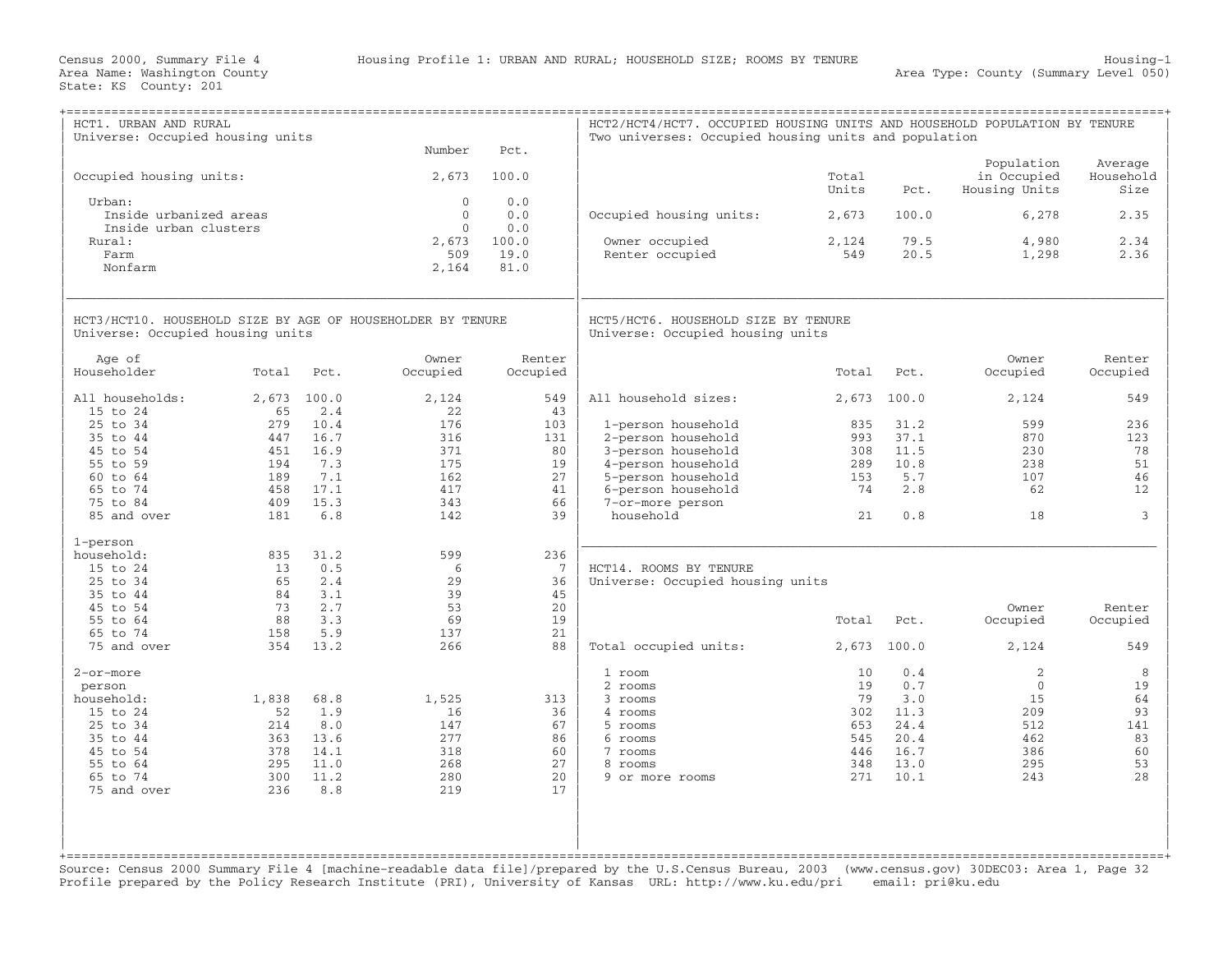| HCT9. HOUSEHOLD TYPE (INCLUDING LIVING ALONE) BY AGE OF HOUSEHOLDER BY TENURE<br>Universe: Occupied housing units |            |                 |                |                 |                |                      |              |                   |
|-------------------------------------------------------------------------------------------------------------------|------------|-----------------|----------------|-----------------|----------------|----------------------|--------------|-------------------|
|                                                                                                                   |            |                 |                |                 |                |                      |              |                   |
|                                                                                                                   | All Ages   | 15 to 24        | 25 to 34       | 35 to 44        | 45 to 54       | 55 to 64             | 65 to 74     | 75 & over         |
| Total occupied units:                                                                                             | 2,673      | 65              | 279            | 447             | 451            | 383                  | 458          | 590               |
| Family households:                                                                                                | 1,774      | 39              | 197            | 352             | 374            | 289                  | 292          | 231               |
| Married-couple families                                                                                           | 1,586      | 32              | 163            | 308             | 341            | 260                  | 282          | 200               |
| Other families:                                                                                                   | 188        | $7\phantom{.0}$ | 34             | 44              | 33             | 29                   | 10           | 31                |
| Male householder, no wife                                                                                         | 68         | $7\phantom{.0}$ | 13             | -9              | 16             | 8                    | 2            | 13                |
| Female householder, no husband                                                                                    | 120        | $\mathbf 0$     | 21             | 35              | 17             | 21                   | 8            | 18                |
| Nonfamily households:                                                                                             | 899        | 26              | 82             | 95              | 77             | 94                   | 166          | 359               |
| Male householder:                                                                                                 | 408        | 20              | 60             | 79              | 46             | 51                   | 67           | 85                |
| Living alone                                                                                                      | 355        | 9               | 47             | 70              | 42             | 45                   | 59           | 83                |
| Not living alone                                                                                                  | 53         | 11              | 13             | $\overline{9}$  | $\overline{4}$ | -6                   | 8            | 2                 |
| Female householder:                                                                                               | 491        | 6               | 22             | 16              | 31             | 43                   | 99           | 274               |
| Living alone                                                                                                      | 480        | $\overline{4}$  | 18             | 14              | 31             | 43                   | 99           | 271               |
| Not living alone                                                                                                  | 11         | $\overline{2}$  | $\overline{4}$ | 2               | $\Omega$       | $\Omega$             | $\Omega$     | 3                 |
|                                                                                                                   |            |                 |                |                 |                |                      |              |                   |
|                                                                                                                   | All Ages   | 15 to 24        | 25 to 34       | 35 to 44        | 45 to 54       | 55 to 64             | 65 to 74     | 75 & over         |
| Owner occupied units:                                                                                             | 2,124      | 22              | 176            | 316             | 371            | 337                  | 417          | 485               |
| Family households:                                                                                                | 1,490      | 9               | 137            | 271             | 316            | 262                  | 278          | 217               |
| Married-couple families                                                                                           | 1,365      | $7\phantom{.0}$ | 122            | 252             | 291            | 233                  | 268          | 192               |
| Other families:                                                                                                   | 125        | 2               | 15             | 19              | 25             | 29                   | 10           | 25                |
| Male householder, no wife                                                                                         | 45         | 2               | 7              | $-5$            | 14             | 8                    | 2            | 7                 |
| Female householder, no husband                                                                                    | 80         | $\Omega$        | 8              | 14              | 11             | 21                   | 8            | 18                |
| Nonfamily households:                                                                                             | 634<br>275 | 13<br>13        | 39<br>29       | 45<br>38        | 55<br>34       | 75<br>40             | 139<br>53    | 268               |
| Male householder:<br>Living alone                                                                                 | 246        | 6               | 23             | 34              | 32             | 34                   | 51           | 68<br>66          |
| Not living alone                                                                                                  | 29         | $7\phantom{.0}$ | 6              | $\overline{4}$  | 2              | - 6                  | 2            | $\overline{c}$    |
| Female householder:                                                                                               | 359        | $\Omega$        | 10             | $7\phantom{.0}$ | 21             | 35                   | 86           | 200               |
| Living alone                                                                                                      | 353        | $\Omega$        | 6              | 5               | 21             | 35                   | 86           | 200               |
| Not living alone                                                                                                  | -6         | $\Omega$        | 4              | $\overline{2}$  | $\Omega$       | $\Omega$             | $\Omega$     | $\Omega$          |
|                                                                                                                   |            |                 |                |                 |                |                      |              |                   |
|                                                                                                                   | All Ages   | 15 to 24        | 25 to 34       | 35 to 44        | 45 to 54       | 55 to 64             | 65 to 74     | 75 & over         |
| Renter occupied units:                                                                                            | 549        | 43              | 103            | 131             | 80             | 46                   | 41           | 105               |
| Family households:                                                                                                | 284        | 30              | 60             | 81              | 58             | 27                   | 14           | 14                |
| Married-couple families                                                                                           | 221        | 25              | 41             | 56              | 50             | 27                   | 14           | 8                 |
| Other families:                                                                                                   | 63         | 5               | 19             | 25              | 8              | $\overline{0}$       | $\mathbf{0}$ | 6                 |
| Male householder, no wife                                                                                         | 23         | 5               | 6              | $\overline{4}$  | 2              | $\overline{0}$       | $\mathbf{0}$ | 6                 |
| Female householder, no husband                                                                                    | 40         | $\Omega$        | 13             | 21              | 6              | $\overline{0}$       | $\mathbf{0}$ | $\mathbf{0}$      |
| Nonfamily households:                                                                                             | 265        | 13              | 43             | 50              | 22             | 19                   | 27           | 91                |
| Male householder:                                                                                                 | 133        | $7\phantom{.0}$ | 31             | 41              | 12             | 11                   | 14           | 17                |
| Living alone                                                                                                      | 109<br>24  | 3               | 24<br>7        | 36              | 10<br>2        | 11<br>$\overline{0}$ | 8<br>6       | 17                |
| Not living alone<br>Female householder:                                                                           | 132        |                 | 12             | 5<br>9          | 10             | 8                    | 13           | $\mathbf 0$<br>74 |
| Living alone                                                                                                      | 127        | 4               | 12             | 9               | 10             | 8                    | 13           | 71                |
| Not living alone                                                                                                  | 5          | $\mathfrak{D}$  | $\Omega$       | $\Omega$        | $\Omega$       | $\Omega$             | $\Omega$     | 3                 |

+===================================================================================================================================================+ Source: Census 2000 Summary File 4 [machine−readable data file]/prepared by the U.S.Census Bureau, 2003 (www.census.gov) 30DEC03: Area 1, Page 33 Profile prepared by the Policy Research Institute (PRI), University of Kansas URL: http://www.ku.edu/pri email: pri@ku.edu

| |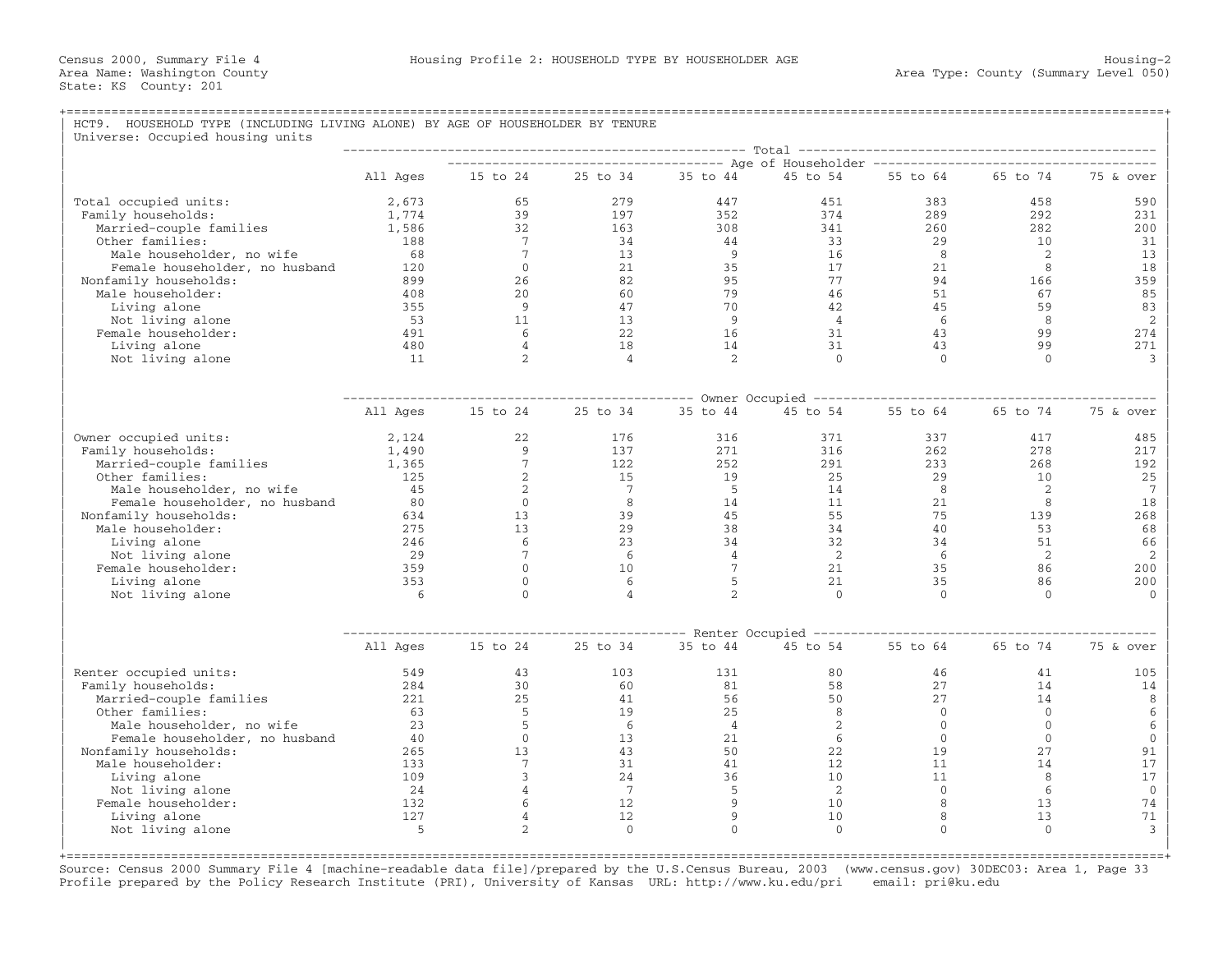| HCT8. HOUSEHOLD TYPE AND PRESENCE AND AGE OF OWN CHILDREN BY TENURE<br>Universe: Occupied housing units |              |       |                |                | HCT11. OCCUPANTS PER ROOM BY TENURE<br>Universe: Occupied housing units |                |       |                |          |
|---------------------------------------------------------------------------------------------------------|--------------|-------|----------------|----------------|-------------------------------------------------------------------------|----------------|-------|----------------|----------|
|                                                                                                         |              |       | Owner          | Renter         |                                                                         |                |       |                |          |
|                                                                                                         | Total        | Pct.  | Occupied       | Occupied       |                                                                         |                |       | Owner          | Renter   |
|                                                                                                         |              |       |                |                |                                                                         | Total          | Pct.  | Occupied       | Occupied |
| All occupied housing units:                                                                             | 2,673        | 100.0 | 2,124          | 549            |                                                                         |                |       |                |          |
|                                                                                                         |              |       |                |                | Total units:                                                            | 2,673          | 100.0 | 2,124          | 549      |
| Family households:                                                                                      | 1,774        | 66.4  | 1,490          | 284            |                                                                         |                |       |                |          |
| Married-couple families:                                                                                | 1,586        | 59.3  | 1,365          | 221            | 0.50 or less                                                            | 2,154          | 80.6  | 1,743          | 411      |
| With own children under 18:                                                                             | 612          | 22.9  | 487            | 125            | $0.51$ to $1.00$                                                        | 484            | 18.1  | 361            | 123      |
| Under 6 years only                                                                                      | 141          | 5.3   | 104            | 37             | 1.01 to 1.50                                                            | 26             | 1.0   | 18             | 8        |
| Under 6 and 6 to 17 years                                                                               | 144          | 5.4   | 104            | 40             | $1.51$ to $2.00$                                                        | $\overline{4}$ | 0.1   | $\Omega$       |          |
| 6 to 17 years only                                                                                      | 327          | 12.2  | 279            | 48             | $2.01$ or more                                                          | $\overline{5}$ | 0.2   | $\overline{2}$ |          |
| No own children under 18                                                                                | 974          | 36.4  | 878            | 96             |                                                                         |                |       |                |          |
|                                                                                                         |              |       |                |                |                                                                         |                |       |                |          |
| Other families (No spouse present):                                                                     | 188          | 7.0   | 125            | 63             |                                                                         |                |       |                |          |
| Male householder, no wife:                                                                              | 68           | 2.5   | 45             | 23             | HCT30. BEDROOMS BY TENURE                                               |                |       |                |          |
| With own children under 18:                                                                             | 25           | 0.9   | 14             | 11             | Universe: Occupied housing units                                        |                |       |                |          |
| Under 6 years only                                                                                      | 9            | 0.3   | $\overline{4}$ | 5              |                                                                         |                |       |                |          |
| Under 6 and 6 to 17 years                                                                               | $\mathbf{1}$ | 0.0   | $\mathbf{1}$   | $\mathbf 0$    |                                                                         |                |       | Owner          | Renter   |
| 6 to 17 years only                                                                                      | 15           | 0.6   | 9              | 6              |                                                                         | Total          | Pct.  | Occupied       | Occupied |
| No own children under 18                                                                                | 43           | 1.6   | 31             | 12             |                                                                         |                |       |                |          |
| Female householder, no husband:                                                                         | 120          | 4.5   | 80             | 40             | Total units:                                                            | 2,673          | 100.0 | 2,124          | 549      |
| With own children under 18:                                                                             | 64           | 2.4   | 26             | 38             |                                                                         |                |       |                |          |
| Under 6 years only                                                                                      | 6            | 0.2   |                | 4              | No bedroom                                                              | 13             | 0.5   | 2              | 11       |
| Under 6 and 6 to 17 years                                                                               | 14           | 0.5   | 3              | 11             | 1 bedroom                                                               | 155            | 5.8   | 60             | 95       |
| 6 to 17 years only                                                                                      | 44           | 1.6   | 21             | 23             | 2 bedrooms                                                              | 804            | 30.1  | 627            | 177      |
| No own children under 18                                                                                | 56           | 2.1   | 54             | 2 <sup>0</sup> | 3 bedrooms                                                              | 1,021          | 38.2  | 845            | 176      |
|                                                                                                         |              |       |                |                | 4 bedrooms                                                              | 495            | 18.5  | 422            | 73       |
| Nonfamily households:                                                                                   | 899          | 33.6  | 634            | 265            | 5 or more                                                               |                |       |                |          |
| Householder living alone:                                                                               | 835          | 31.2  | 599            | 236            | bedrooms                                                                | 185            | 6.9   | 168            | 17       |
| Male householder                                                                                        | 355          | 13.3  | 246            | 109            |                                                                         |                |       |                |          |
| Female householder                                                                                      | 480          | 18.0  | 353            | 127            |                                                                         |                |       |                |          |
| Householder not living alone                                                                            | 64           | 2.4   | 35             | 29             |                                                                         |                |       |                |          |
|                                                                                                         |              |       |                |                |                                                                         |                |       |                |          |

| | HCT17/HCT18. OCCUPIED HOUSING UNITS AND POPULATION BY UNITS IN STRUCTURE BY TENURE Two universes: Occupied housing units and population

|                     | ------------ |             | Occupied Housing Units ---------- |              | $\qquad \qquad - - - -$ |             | Population in Occupied Housing Units ---- |        | - Persons per Household - |                |        |
|---------------------|--------------|-------------|-----------------------------------|--------------|-------------------------|-------------|-------------------------------------------|--------|---------------------------|----------------|--------|
|                     | Total        | Pct.        | Owner                             | Renter       | Total                   | Pct.        | Owner                                     | Renter | Total                     | Owner          | Renter |
| Total units:        |              | 2,673 100.0 | 2,124                             | 549          |                         | 6,278 100.0 | 4,980                                     | 1,298  | 2.35                      | 2.34           | 2.36   |
| 1, detached         | 2,428        | 90.8        | 2,013                             | 415          | 5,867                   | 93.5        | 4,782                                     | 1,085  | 2.42                      | 2.38           | 2.61   |
| 1, attached         | 24           | 0.9         | 16                                | 8            | 34                      | 0.5         | 26                                        |        | 1.42                      | 1.63           | 1.00   |
|                     | 42           | 1.6         |                                   | 35           | 55                      | 0.9         |                                           | 46     | 1.31                      | 1.29           | 1.31   |
| $3$ or $4$          | 39           | 1.5         |                                   | 39           | 48                      | 0.8         |                                           | 48     | 1.23                      | $\cdot$        | 1.23   |
| $5$ to $9$          |              | 0.3         |                                   |              | 18                      | 0.3         |                                           | 18     | 2.57                      | $\cdot$        | 2.57   |
| 10 to 19            |              | 0.1         |                                   |              |                         | 0.1         |                                           |        | 1.00                      |                | 1.00   |
| 20 to 49            | 15           | 0.6         |                                   | 15           | 23                      | 0.4         |                                           | 23     | 1.53                      | $\cdot$        | 1.53   |
| 50 or more          |              | 0.1         |                                   |              |                         | 0.1         |                                           |        | 1.00                      | $\overline{a}$ | 1.00   |
| Mobile home         | 108          | 4.0         | 86                                | 22           | 223                     | 3.6         | 161                                       | 62     | 2.06                      | 1.87           | 2.82   |
| Boat, RV, van, etc. |              | 0.1         |                                   | $\mathbf{0}$ |                         | 0.0         | 2                                         |        | 1.00                      | 1.00           |        |

|\_\_\_\_\_\_\_\_\_\_\_\_\_\_\_\_\_\_\_\_\_\_\_\_\_\_\_\_\_\_\_\_\_\_\_\_\_\_\_\_\_\_\_\_\_\_\_\_\_\_\_\_\_\_\_\_\_\_\_\_\_\_\_\_\_\_\_\_\_\_\_\_\_\_\_\_\_\_\_\_\_\_\_\_\_\_\_\_\_\_\_\_\_\_\_\_\_\_\_\_\_\_\_\_\_\_\_\_\_\_\_\_\_\_\_\_\_\_\_\_\_\_\_\_\_\_\_\_\_\_\_\_\_\_\_\_\_\_\_\_\_\_\_\_\_\_\_|

+===================================================================================================================================================+ Source: Census 2000 Summary File 4 [machine−readable data file]/prepared by the U.S.Census Bureau, 2003 (www.census.gov) 30DEC03: Area 1, Page 34 Profile prepared by the Policy Research Institute (PRI), University of Kansas URL: http://www.ku.edu/pri email: pri@ku.edu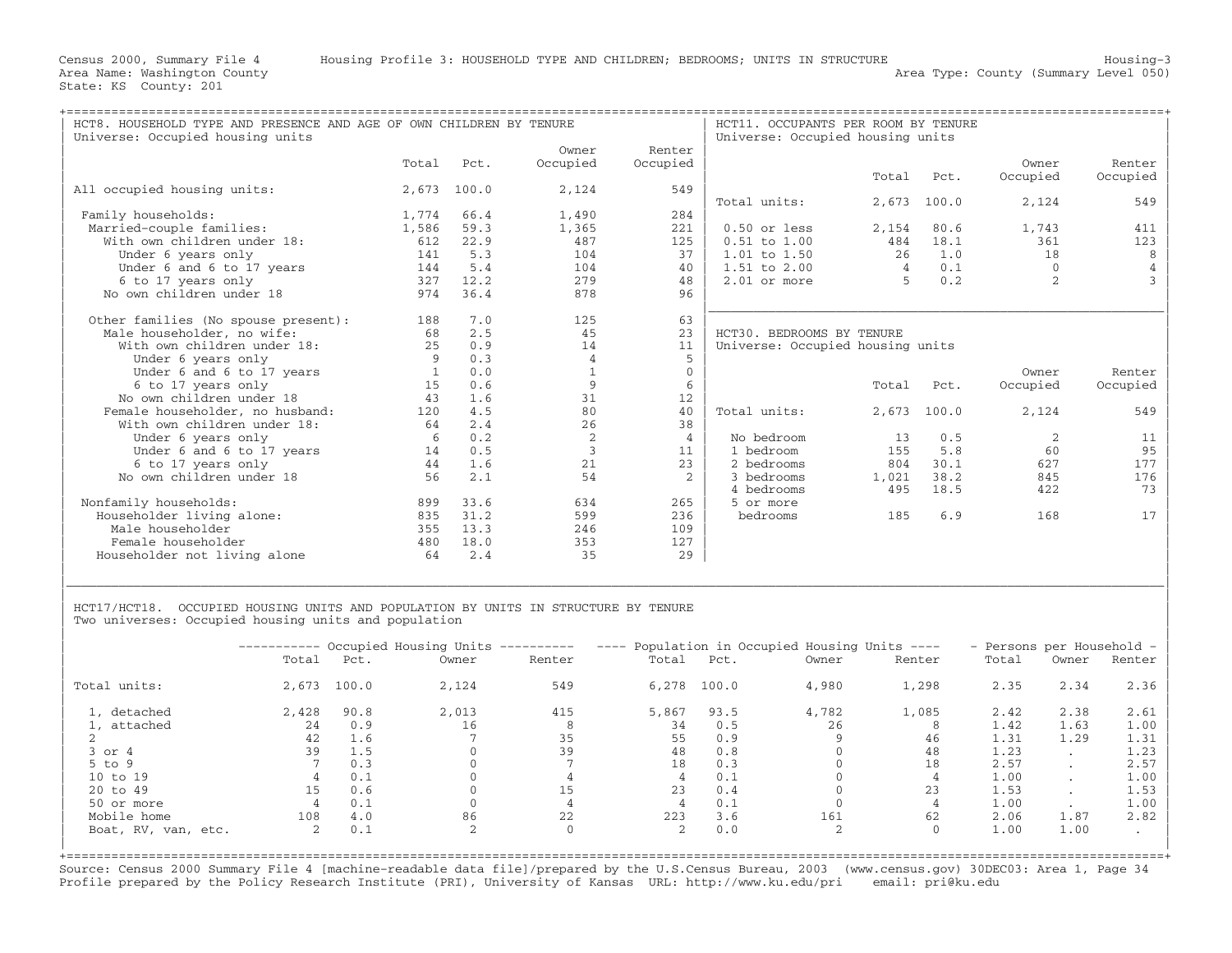| Universe: Occupied housing units<br>Owner<br>Renter<br>Owner<br>Renter<br>Year Built<br>Total<br>Occupied<br>Occupied<br>Occupied<br>Pct.<br>Total<br>Pct.<br>Occupied<br>2,673 100.0<br>Total occupied units:<br>2,673 100.0<br>Total occupied units:<br>2,124<br>549<br>2,124<br>549<br>0.9<br>Built 1999 to March 2000<br>23<br>23<br>$\overline{0}$<br>Utility gas<br>1,707<br>63.9<br>1,366<br>341<br>29<br>Built 1995 to 1998<br>36<br>1.3<br>$7\overline{ }$<br>Bottled, tank, LP gas<br>681<br>25.5<br>549<br>132<br>Built 1990 to 1994<br>39<br>1.5<br>24<br>103<br>3.9<br>70<br>33<br>15<br>Electricity<br>0.4<br>$\overline{\mathbf{3}}$<br>Built 1980 to 1989<br>135<br>5.1<br>118<br>Fuel oil, kerosene, etc.<br>8<br>17<br>11<br>$\overline{3}$<br>277<br>90<br>$\overline{0}$<br>Built 1970 to 1979<br>367 13.7<br>Coal or coke<br>$\overline{\mathbf{3}}$<br>0.1<br>Built 1960 to 1969<br>8.3<br>167<br>33<br>221<br>54<br>booW<br>156<br>5.8<br>123<br>$\overline{4}$<br>Built 1950 to 1959<br>245<br>9.2<br>181<br>64<br>Solar energy<br>0.1<br>$\bigcirc$<br>$\overline{4}$<br>$\mathbb O$<br>6<br>Built 1940 to 1949<br>236<br>8.8<br>180<br>56<br>Other fuel<br>6<br>0.2<br>$\overline{2}$<br>2<br>Built 1939 or earlier<br>1,371<br>51.3<br>1,125<br>246<br>No fuel used<br>0.1<br>$\Omega$<br>1939<br>Median year structure built<br>1939<br>1945<br>HCT24/HCT25. YEAR HOUSEHOLDER MOVED INTO UNIT BY TENURE<br>HCT32/HCT34. VEHICLES AVAILABLE BY TENURE<br>Universe: Occupied housing units<br>Universe: Occupied housing units<br>Owner<br>Renter<br>Owner<br>Renter<br>Year Moved Into Unit<br>Total<br>Occupied<br>Total Pct.<br>Occupied<br>Pct.<br>Occupied<br>Occupied<br>2,673 100.0<br>2,673 100.0<br>2,124<br>Total occupied units:<br>2,124<br>549<br>Total occupied units:<br>549<br>Moved in 1999 to March 2000<br>289<br>10.8<br>152<br>137<br>No vehicle available<br>68<br>136<br>5.1<br>68<br>Moved in 1995 to 1998<br>502 18.8<br>351<br>1 vehicle available<br>751<br>522<br>229<br>151<br>28.1<br>Moved in 1990 to 1994<br>411 15.4<br>318<br>93<br>2 vehicles available<br>40.1<br>906<br>165<br>1,071<br>Moved in 1980 to 1989<br>465 17.4<br>400<br>65<br>3 vehicles available<br>17.8<br>425<br>50<br>475<br>4 vehicles available<br>Moved in 1970 to 1979<br>15.6<br>371<br>47<br>6.3<br>418<br>169<br>142<br>27<br>Moved in 1969 or earlier<br>22.0<br>532<br>5 or more vehicles<br>588<br>56<br>71<br>2.7<br>61<br>10<br>available<br>Median year householder<br>1987<br>1984<br>2.02<br>2.13<br>moved into unit<br>1995   Mean vehicles available<br>1.59<br>HCT31. TELEPHONE SERVICE AVAILABLE BY AGE OF HOUSEHOLDER BY TENURE<br>Universe: Occupied housing units<br>------ With Telephone Service Available -------<br>------ No Telephone Service Available -------<br>Age of<br>Owner<br>Renter<br>Owner<br>Renter<br>Householder<br>Total<br>Total Pct.<br>Occupied<br>Occupied<br>Pct.<br>Occupied<br>Total<br>Occupied<br>2,673<br>2,577 96.4<br>2,076<br>501<br>48<br>48<br>All ages:<br>96<br>3.6<br>22<br>0.1<br>$\Omega$<br>15 to 24<br>65<br>61<br>2.3<br>39<br>$\overline{4}$<br>4<br>25 to 34<br>279<br>260<br>9.7<br>166<br>94<br>19<br>0.7<br>10<br>9<br>18<br>35 to 44<br>447<br>415 15.5<br>302<br>113<br>32<br>1.2<br>14<br>45 to 54<br>451<br>441<br>16.5<br>366<br>75<br>10<br>0.4<br>5<br>5<br>6<br>383<br>13.9<br>6<br>55 to 64<br>371<br>331<br>40<br>12<br>0.4<br>$\sqrt{4}$<br>458<br>454 17.0<br>37<br>0.1<br>$\overline{0}$<br>65 to 74<br>417<br>$\overline{4}$<br>$\mathfrak{D}$<br>590<br>575<br>21.5<br>472<br>75 and over<br>103<br>0.6<br>13<br>15 | HCT21/HCT22. YEAR STRUCTURE BUILT BY TENURE<br>Universe: Occupied housing units |  |  | HCT29. HOUSE HEATING FUEL BY TENURE |  |  |
|-------------------------------------------------------------------------------------------------------------------------------------------------------------------------------------------------------------------------------------------------------------------------------------------------------------------------------------------------------------------------------------------------------------------------------------------------------------------------------------------------------------------------------------------------------------------------------------------------------------------------------------------------------------------------------------------------------------------------------------------------------------------------------------------------------------------------------------------------------------------------------------------------------------------------------------------------------------------------------------------------------------------------------------------------------------------------------------------------------------------------------------------------------------------------------------------------------------------------------------------------------------------------------------------------------------------------------------------------------------------------------------------------------------------------------------------------------------------------------------------------------------------------------------------------------------------------------------------------------------------------------------------------------------------------------------------------------------------------------------------------------------------------------------------------------------------------------------------------------------------------------------------------------------------------------------------------------------------------------------------------------------------------------------------------------------------------------------------------------------------------------------------------------------------------------------------------------------------------------------------------------------------------------------------------------------------------------------------------------------------------------------------------------------------------------------------------------------------------------------------------------------------------------------------------------------------------------------------------------------------------------------------------------------------------------------------------------------------------------------------------------------------------------------------------------------------------------------------------------------------------------------------------------------------------------------------------------------------------------------------------------------------------------------------------------------------------------------------------------------------------------------------------------------------------------------------------------------------------------------------------------------------------------------------------------------------------------------------------------------------------------------------------------------------------------------------------------------------------------------------------------------------------------------------------------------------------------------------------------------------------------------------|---------------------------------------------------------------------------------|--|--|-------------------------------------|--|--|
|                                                                                                                                                                                                                                                                                                                                                                                                                                                                                                                                                                                                                                                                                                                                                                                                                                                                                                                                                                                                                                                                                                                                                                                                                                                                                                                                                                                                                                                                                                                                                                                                                                                                                                                                                                                                                                                                                                                                                                                                                                                                                                                                                                                                                                                                                                                                                                                                                                                                                                                                                                                                                                                                                                                                                                                                                                                                                                                                                                                                                                                                                                                                                                                                                                                                                                                                                                                                                                                                                                                                                                                                                                           |                                                                                 |  |  |                                     |  |  |
|                                                                                                                                                                                                                                                                                                                                                                                                                                                                                                                                                                                                                                                                                                                                                                                                                                                                                                                                                                                                                                                                                                                                                                                                                                                                                                                                                                                                                                                                                                                                                                                                                                                                                                                                                                                                                                                                                                                                                                                                                                                                                                                                                                                                                                                                                                                                                                                                                                                                                                                                                                                                                                                                                                                                                                                                                                                                                                                                                                                                                                                                                                                                                                                                                                                                                                                                                                                                                                                                                                                                                                                                                                           |                                                                                 |  |  |                                     |  |  |
|                                                                                                                                                                                                                                                                                                                                                                                                                                                                                                                                                                                                                                                                                                                                                                                                                                                                                                                                                                                                                                                                                                                                                                                                                                                                                                                                                                                                                                                                                                                                                                                                                                                                                                                                                                                                                                                                                                                                                                                                                                                                                                                                                                                                                                                                                                                                                                                                                                                                                                                                                                                                                                                                                                                                                                                                                                                                                                                                                                                                                                                                                                                                                                                                                                                                                                                                                                                                                                                                                                                                                                                                                                           |                                                                                 |  |  |                                     |  |  |
|                                                                                                                                                                                                                                                                                                                                                                                                                                                                                                                                                                                                                                                                                                                                                                                                                                                                                                                                                                                                                                                                                                                                                                                                                                                                                                                                                                                                                                                                                                                                                                                                                                                                                                                                                                                                                                                                                                                                                                                                                                                                                                                                                                                                                                                                                                                                                                                                                                                                                                                                                                                                                                                                                                                                                                                                                                                                                                                                                                                                                                                                                                                                                                                                                                                                                                                                                                                                                                                                                                                                                                                                                                           |                                                                                 |  |  |                                     |  |  |
|                                                                                                                                                                                                                                                                                                                                                                                                                                                                                                                                                                                                                                                                                                                                                                                                                                                                                                                                                                                                                                                                                                                                                                                                                                                                                                                                                                                                                                                                                                                                                                                                                                                                                                                                                                                                                                                                                                                                                                                                                                                                                                                                                                                                                                                                                                                                                                                                                                                                                                                                                                                                                                                                                                                                                                                                                                                                                                                                                                                                                                                                                                                                                                                                                                                                                                                                                                                                                                                                                                                                                                                                                                           |                                                                                 |  |  |                                     |  |  |
|                                                                                                                                                                                                                                                                                                                                                                                                                                                                                                                                                                                                                                                                                                                                                                                                                                                                                                                                                                                                                                                                                                                                                                                                                                                                                                                                                                                                                                                                                                                                                                                                                                                                                                                                                                                                                                                                                                                                                                                                                                                                                                                                                                                                                                                                                                                                                                                                                                                                                                                                                                                                                                                                                                                                                                                                                                                                                                                                                                                                                                                                                                                                                                                                                                                                                                                                                                                                                                                                                                                                                                                                                                           |                                                                                 |  |  |                                     |  |  |
|                                                                                                                                                                                                                                                                                                                                                                                                                                                                                                                                                                                                                                                                                                                                                                                                                                                                                                                                                                                                                                                                                                                                                                                                                                                                                                                                                                                                                                                                                                                                                                                                                                                                                                                                                                                                                                                                                                                                                                                                                                                                                                                                                                                                                                                                                                                                                                                                                                                                                                                                                                                                                                                                                                                                                                                                                                                                                                                                                                                                                                                                                                                                                                                                                                                                                                                                                                                                                                                                                                                                                                                                                                           |                                                                                 |  |  |                                     |  |  |
|                                                                                                                                                                                                                                                                                                                                                                                                                                                                                                                                                                                                                                                                                                                                                                                                                                                                                                                                                                                                                                                                                                                                                                                                                                                                                                                                                                                                                                                                                                                                                                                                                                                                                                                                                                                                                                                                                                                                                                                                                                                                                                                                                                                                                                                                                                                                                                                                                                                                                                                                                                                                                                                                                                                                                                                                                                                                                                                                                                                                                                                                                                                                                                                                                                                                                                                                                                                                                                                                                                                                                                                                                                           |                                                                                 |  |  |                                     |  |  |
|                                                                                                                                                                                                                                                                                                                                                                                                                                                                                                                                                                                                                                                                                                                                                                                                                                                                                                                                                                                                                                                                                                                                                                                                                                                                                                                                                                                                                                                                                                                                                                                                                                                                                                                                                                                                                                                                                                                                                                                                                                                                                                                                                                                                                                                                                                                                                                                                                                                                                                                                                                                                                                                                                                                                                                                                                                                                                                                                                                                                                                                                                                                                                                                                                                                                                                                                                                                                                                                                                                                                                                                                                                           |                                                                                 |  |  |                                     |  |  |
|                                                                                                                                                                                                                                                                                                                                                                                                                                                                                                                                                                                                                                                                                                                                                                                                                                                                                                                                                                                                                                                                                                                                                                                                                                                                                                                                                                                                                                                                                                                                                                                                                                                                                                                                                                                                                                                                                                                                                                                                                                                                                                                                                                                                                                                                                                                                                                                                                                                                                                                                                                                                                                                                                                                                                                                                                                                                                                                                                                                                                                                                                                                                                                                                                                                                                                                                                                                                                                                                                                                                                                                                                                           |                                                                                 |  |  |                                     |  |  |
|                                                                                                                                                                                                                                                                                                                                                                                                                                                                                                                                                                                                                                                                                                                                                                                                                                                                                                                                                                                                                                                                                                                                                                                                                                                                                                                                                                                                                                                                                                                                                                                                                                                                                                                                                                                                                                                                                                                                                                                                                                                                                                                                                                                                                                                                                                                                                                                                                                                                                                                                                                                                                                                                                                                                                                                                                                                                                                                                                                                                                                                                                                                                                                                                                                                                                                                                                                                                                                                                                                                                                                                                                                           |                                                                                 |  |  |                                     |  |  |
|                                                                                                                                                                                                                                                                                                                                                                                                                                                                                                                                                                                                                                                                                                                                                                                                                                                                                                                                                                                                                                                                                                                                                                                                                                                                                                                                                                                                                                                                                                                                                                                                                                                                                                                                                                                                                                                                                                                                                                                                                                                                                                                                                                                                                                                                                                                                                                                                                                                                                                                                                                                                                                                                                                                                                                                                                                                                                                                                                                                                                                                                                                                                                                                                                                                                                                                                                                                                                                                                                                                                                                                                                                           |                                                                                 |  |  |                                     |  |  |
|                                                                                                                                                                                                                                                                                                                                                                                                                                                                                                                                                                                                                                                                                                                                                                                                                                                                                                                                                                                                                                                                                                                                                                                                                                                                                                                                                                                                                                                                                                                                                                                                                                                                                                                                                                                                                                                                                                                                                                                                                                                                                                                                                                                                                                                                                                                                                                                                                                                                                                                                                                                                                                                                                                                                                                                                                                                                                                                                                                                                                                                                                                                                                                                                                                                                                                                                                                                                                                                                                                                                                                                                                                           |                                                                                 |  |  |                                     |  |  |
|                                                                                                                                                                                                                                                                                                                                                                                                                                                                                                                                                                                                                                                                                                                                                                                                                                                                                                                                                                                                                                                                                                                                                                                                                                                                                                                                                                                                                                                                                                                                                                                                                                                                                                                                                                                                                                                                                                                                                                                                                                                                                                                                                                                                                                                                                                                                                                                                                                                                                                                                                                                                                                                                                                                                                                                                                                                                                                                                                                                                                                                                                                                                                                                                                                                                                                                                                                                                                                                                                                                                                                                                                                           |                                                                                 |  |  |                                     |  |  |
|                                                                                                                                                                                                                                                                                                                                                                                                                                                                                                                                                                                                                                                                                                                                                                                                                                                                                                                                                                                                                                                                                                                                                                                                                                                                                                                                                                                                                                                                                                                                                                                                                                                                                                                                                                                                                                                                                                                                                                                                                                                                                                                                                                                                                                                                                                                                                                                                                                                                                                                                                                                                                                                                                                                                                                                                                                                                                                                                                                                                                                                                                                                                                                                                                                                                                                                                                                                                                                                                                                                                                                                                                                           |                                                                                 |  |  |                                     |  |  |
|                                                                                                                                                                                                                                                                                                                                                                                                                                                                                                                                                                                                                                                                                                                                                                                                                                                                                                                                                                                                                                                                                                                                                                                                                                                                                                                                                                                                                                                                                                                                                                                                                                                                                                                                                                                                                                                                                                                                                                                                                                                                                                                                                                                                                                                                                                                                                                                                                                                                                                                                                                                                                                                                                                                                                                                                                                                                                                                                                                                                                                                                                                                                                                                                                                                                                                                                                                                                                                                                                                                                                                                                                                           |                                                                                 |  |  |                                     |  |  |
|                                                                                                                                                                                                                                                                                                                                                                                                                                                                                                                                                                                                                                                                                                                                                                                                                                                                                                                                                                                                                                                                                                                                                                                                                                                                                                                                                                                                                                                                                                                                                                                                                                                                                                                                                                                                                                                                                                                                                                                                                                                                                                                                                                                                                                                                                                                                                                                                                                                                                                                                                                                                                                                                                                                                                                                                                                                                                                                                                                                                                                                                                                                                                                                                                                                                                                                                                                                                                                                                                                                                                                                                                                           |                                                                                 |  |  |                                     |  |  |
|                                                                                                                                                                                                                                                                                                                                                                                                                                                                                                                                                                                                                                                                                                                                                                                                                                                                                                                                                                                                                                                                                                                                                                                                                                                                                                                                                                                                                                                                                                                                                                                                                                                                                                                                                                                                                                                                                                                                                                                                                                                                                                                                                                                                                                                                                                                                                                                                                                                                                                                                                                                                                                                                                                                                                                                                                                                                                                                                                                                                                                                                                                                                                                                                                                                                                                                                                                                                                                                                                                                                                                                                                                           |                                                                                 |  |  |                                     |  |  |
|                                                                                                                                                                                                                                                                                                                                                                                                                                                                                                                                                                                                                                                                                                                                                                                                                                                                                                                                                                                                                                                                                                                                                                                                                                                                                                                                                                                                                                                                                                                                                                                                                                                                                                                                                                                                                                                                                                                                                                                                                                                                                                                                                                                                                                                                                                                                                                                                                                                                                                                                                                                                                                                                                                                                                                                                                                                                                                                                                                                                                                                                                                                                                                                                                                                                                                                                                                                                                                                                                                                                                                                                                                           |                                                                                 |  |  |                                     |  |  |
|                                                                                                                                                                                                                                                                                                                                                                                                                                                                                                                                                                                                                                                                                                                                                                                                                                                                                                                                                                                                                                                                                                                                                                                                                                                                                                                                                                                                                                                                                                                                                                                                                                                                                                                                                                                                                                                                                                                                                                                                                                                                                                                                                                                                                                                                                                                                                                                                                                                                                                                                                                                                                                                                                                                                                                                                                                                                                                                                                                                                                                                                                                                                                                                                                                                                                                                                                                                                                                                                                                                                                                                                                                           |                                                                                 |  |  |                                     |  |  |
|                                                                                                                                                                                                                                                                                                                                                                                                                                                                                                                                                                                                                                                                                                                                                                                                                                                                                                                                                                                                                                                                                                                                                                                                                                                                                                                                                                                                                                                                                                                                                                                                                                                                                                                                                                                                                                                                                                                                                                                                                                                                                                                                                                                                                                                                                                                                                                                                                                                                                                                                                                                                                                                                                                                                                                                                                                                                                                                                                                                                                                                                                                                                                                                                                                                                                                                                                                                                                                                                                                                                                                                                                                           |                                                                                 |  |  |                                     |  |  |
|                                                                                                                                                                                                                                                                                                                                                                                                                                                                                                                                                                                                                                                                                                                                                                                                                                                                                                                                                                                                                                                                                                                                                                                                                                                                                                                                                                                                                                                                                                                                                                                                                                                                                                                                                                                                                                                                                                                                                                                                                                                                                                                                                                                                                                                                                                                                                                                                                                                                                                                                                                                                                                                                                                                                                                                                                                                                                                                                                                                                                                                                                                                                                                                                                                                                                                                                                                                                                                                                                                                                                                                                                                           |                                                                                 |  |  |                                     |  |  |
|                                                                                                                                                                                                                                                                                                                                                                                                                                                                                                                                                                                                                                                                                                                                                                                                                                                                                                                                                                                                                                                                                                                                                                                                                                                                                                                                                                                                                                                                                                                                                                                                                                                                                                                                                                                                                                                                                                                                                                                                                                                                                                                                                                                                                                                                                                                                                                                                                                                                                                                                                                                                                                                                                                                                                                                                                                                                                                                                                                                                                                                                                                                                                                                                                                                                                                                                                                                                                                                                                                                                                                                                                                           |                                                                                 |  |  |                                     |  |  |
|                                                                                                                                                                                                                                                                                                                                                                                                                                                                                                                                                                                                                                                                                                                                                                                                                                                                                                                                                                                                                                                                                                                                                                                                                                                                                                                                                                                                                                                                                                                                                                                                                                                                                                                                                                                                                                                                                                                                                                                                                                                                                                                                                                                                                                                                                                                                                                                                                                                                                                                                                                                                                                                                                                                                                                                                                                                                                                                                                                                                                                                                                                                                                                                                                                                                                                                                                                                                                                                                                                                                                                                                                                           |                                                                                 |  |  |                                     |  |  |
|                                                                                                                                                                                                                                                                                                                                                                                                                                                                                                                                                                                                                                                                                                                                                                                                                                                                                                                                                                                                                                                                                                                                                                                                                                                                                                                                                                                                                                                                                                                                                                                                                                                                                                                                                                                                                                                                                                                                                                                                                                                                                                                                                                                                                                                                                                                                                                                                                                                                                                                                                                                                                                                                                                                                                                                                                                                                                                                                                                                                                                                                                                                                                                                                                                                                                                                                                                                                                                                                                                                                                                                                                                           |                                                                                 |  |  |                                     |  |  |
|                                                                                                                                                                                                                                                                                                                                                                                                                                                                                                                                                                                                                                                                                                                                                                                                                                                                                                                                                                                                                                                                                                                                                                                                                                                                                                                                                                                                                                                                                                                                                                                                                                                                                                                                                                                                                                                                                                                                                                                                                                                                                                                                                                                                                                                                                                                                                                                                                                                                                                                                                                                                                                                                                                                                                                                                                                                                                                                                                                                                                                                                                                                                                                                                                                                                                                                                                                                                                                                                                                                                                                                                                                           |                                                                                 |  |  |                                     |  |  |
|                                                                                                                                                                                                                                                                                                                                                                                                                                                                                                                                                                                                                                                                                                                                                                                                                                                                                                                                                                                                                                                                                                                                                                                                                                                                                                                                                                                                                                                                                                                                                                                                                                                                                                                                                                                                                                                                                                                                                                                                                                                                                                                                                                                                                                                                                                                                                                                                                                                                                                                                                                                                                                                                                                                                                                                                                                                                                                                                                                                                                                                                                                                                                                                                                                                                                                                                                                                                                                                                                                                                                                                                                                           |                                                                                 |  |  |                                     |  |  |
|                                                                                                                                                                                                                                                                                                                                                                                                                                                                                                                                                                                                                                                                                                                                                                                                                                                                                                                                                                                                                                                                                                                                                                                                                                                                                                                                                                                                                                                                                                                                                                                                                                                                                                                                                                                                                                                                                                                                                                                                                                                                                                                                                                                                                                                                                                                                                                                                                                                                                                                                                                                                                                                                                                                                                                                                                                                                                                                                                                                                                                                                                                                                                                                                                                                                                                                                                                                                                                                                                                                                                                                                                                           |                                                                                 |  |  |                                     |  |  |
|                                                                                                                                                                                                                                                                                                                                                                                                                                                                                                                                                                                                                                                                                                                                                                                                                                                                                                                                                                                                                                                                                                                                                                                                                                                                                                                                                                                                                                                                                                                                                                                                                                                                                                                                                                                                                                                                                                                                                                                                                                                                                                                                                                                                                                                                                                                                                                                                                                                                                                                                                                                                                                                                                                                                                                                                                                                                                                                                                                                                                                                                                                                                                                                                                                                                                                                                                                                                                                                                                                                                                                                                                                           |                                                                                 |  |  |                                     |  |  |
|                                                                                                                                                                                                                                                                                                                                                                                                                                                                                                                                                                                                                                                                                                                                                                                                                                                                                                                                                                                                                                                                                                                                                                                                                                                                                                                                                                                                                                                                                                                                                                                                                                                                                                                                                                                                                                                                                                                                                                                                                                                                                                                                                                                                                                                                                                                                                                                                                                                                                                                                                                                                                                                                                                                                                                                                                                                                                                                                                                                                                                                                                                                                                                                                                                                                                                                                                                                                                                                                                                                                                                                                                                           |                                                                                 |  |  |                                     |  |  |
|                                                                                                                                                                                                                                                                                                                                                                                                                                                                                                                                                                                                                                                                                                                                                                                                                                                                                                                                                                                                                                                                                                                                                                                                                                                                                                                                                                                                                                                                                                                                                                                                                                                                                                                                                                                                                                                                                                                                                                                                                                                                                                                                                                                                                                                                                                                                                                                                                                                                                                                                                                                                                                                                                                                                                                                                                                                                                                                                                                                                                                                                                                                                                                                                                                                                                                                                                                                                                                                                                                                                                                                                                                           |                                                                                 |  |  |                                     |  |  |
|                                                                                                                                                                                                                                                                                                                                                                                                                                                                                                                                                                                                                                                                                                                                                                                                                                                                                                                                                                                                                                                                                                                                                                                                                                                                                                                                                                                                                                                                                                                                                                                                                                                                                                                                                                                                                                                                                                                                                                                                                                                                                                                                                                                                                                                                                                                                                                                                                                                                                                                                                                                                                                                                                                                                                                                                                                                                                                                                                                                                                                                                                                                                                                                                                                                                                                                                                                                                                                                                                                                                                                                                                                           |                                                                                 |  |  |                                     |  |  |
|                                                                                                                                                                                                                                                                                                                                                                                                                                                                                                                                                                                                                                                                                                                                                                                                                                                                                                                                                                                                                                                                                                                                                                                                                                                                                                                                                                                                                                                                                                                                                                                                                                                                                                                                                                                                                                                                                                                                                                                                                                                                                                                                                                                                                                                                                                                                                                                                                                                                                                                                                                                                                                                                                                                                                                                                                                                                                                                                                                                                                                                                                                                                                                                                                                                                                                                                                                                                                                                                                                                                                                                                                                           |                                                                                 |  |  |                                     |  |  |
|                                                                                                                                                                                                                                                                                                                                                                                                                                                                                                                                                                                                                                                                                                                                                                                                                                                                                                                                                                                                                                                                                                                                                                                                                                                                                                                                                                                                                                                                                                                                                                                                                                                                                                                                                                                                                                                                                                                                                                                                                                                                                                                                                                                                                                                                                                                                                                                                                                                                                                                                                                                                                                                                                                                                                                                                                                                                                                                                                                                                                                                                                                                                                                                                                                                                                                                                                                                                                                                                                                                                                                                                                                           |                                                                                 |  |  |                                     |  |  |
|                                                                                                                                                                                                                                                                                                                                                                                                                                                                                                                                                                                                                                                                                                                                                                                                                                                                                                                                                                                                                                                                                                                                                                                                                                                                                                                                                                                                                                                                                                                                                                                                                                                                                                                                                                                                                                                                                                                                                                                                                                                                                                                                                                                                                                                                                                                                                                                                                                                                                                                                                                                                                                                                                                                                                                                                                                                                                                                                                                                                                                                                                                                                                                                                                                                                                                                                                                                                                                                                                                                                                                                                                                           |                                                                                 |  |  |                                     |  |  |
|                                                                                                                                                                                                                                                                                                                                                                                                                                                                                                                                                                                                                                                                                                                                                                                                                                                                                                                                                                                                                                                                                                                                                                                                                                                                                                                                                                                                                                                                                                                                                                                                                                                                                                                                                                                                                                                                                                                                                                                                                                                                                                                                                                                                                                                                                                                                                                                                                                                                                                                                                                                                                                                                                                                                                                                                                                                                                                                                                                                                                                                                                                                                                                                                                                                                                                                                                                                                                                                                                                                                                                                                                                           |                                                                                 |  |  |                                     |  |  |

Source: Census 2000 Summary File 4 [machine−readable data file]/prepared by the U.S.Census Bureau, 2003 (www.census.gov) 30DEC03: Area 1, Page 35 Profile prepared by the Policy Research Institute (PRI), University of Kansas URL: http://www.ku.edu/pri email: pri@ku.edu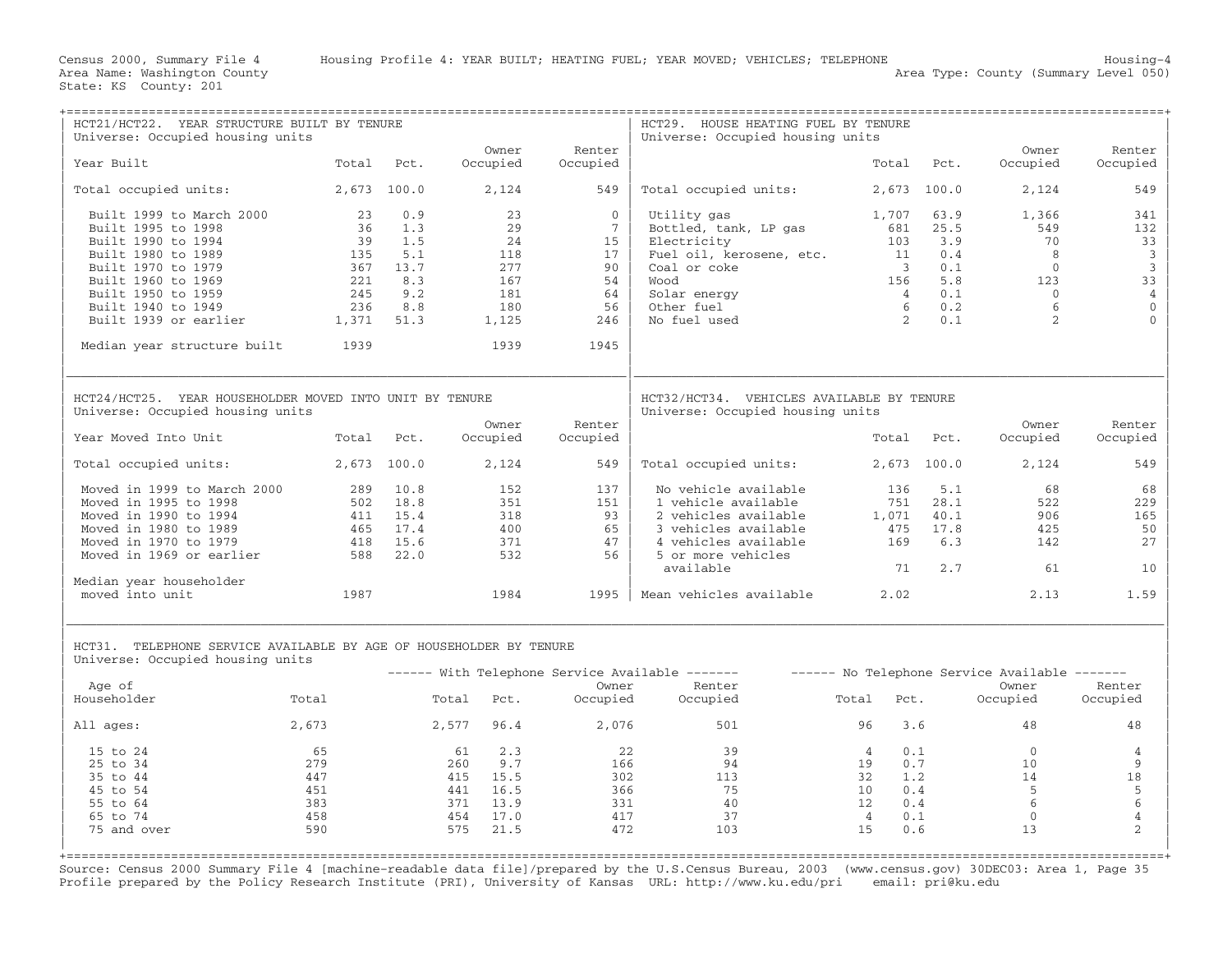|                                                                                                                 |                                                                                                                                                              | HCT41.<br>PLUMBING FACILITIES BY TENURE<br>Universe: Occupied housing units |                                                                                                                                       |                                                                                                            |                                      |                                           |  |
|-----------------------------------------------------------------------------------------------------------------|--------------------------------------------------------------------------------------------------------------------------------------------------------------|-----------------------------------------------------------------------------|---------------------------------------------------------------------------------------------------------------------------------------|------------------------------------------------------------------------------------------------------------|--------------------------------------|-------------------------------------------|--|
|                                                                                                                 |                                                                                                                                                              |                                                                             |                                                                                                                                       |                                                                                                            | Owner                                | Renter                                    |  |
|                                                                                                                 |                                                                                                                                                              |                                                                             |                                                                                                                                       |                                                                                                            |                                      | Occupied                                  |  |
|                                                                                                                 |                                                                                                                                                              |                                                                             |                                                                                                                                       |                                                                                                            |                                      |                                           |  |
|                                                                                                                 |                                                                                                                                                              |                                                                             |                                                                                                                                       |                                                                                                            |                                      | 549                                       |  |
|                                                                                                                 |                                                                                                                                                              |                                                                             |                                                                                                                                       |                                                                                                            |                                      |                                           |  |
|                                                                                                                 |                                                                                                                                                              |                                                                             |                                                                                                                                       |                                                                                                            |                                      | 538                                       |  |
|                                                                                                                 |                                                                                                                                                              |                                                                             |                                                                                                                                       |                                                                                                            |                                      |                                           |  |
|                                                                                                                 |                                                                                                                                                              |                                                                             |                                                                                                                                       |                                                                                                            |                                      | 11                                        |  |
| 149                                                                                                             |                                                                                                                                                              |                                                                             |                                                                                                                                       |                                                                                                            |                                      |                                           |  |
| 198                                                                                                             |                                                                                                                                                              |                                                                             |                                                                                                                                       |                                                                                                            |                                      |                                           |  |
| 415                                                                                                             | 102                                                                                                                                                          | $HCT43$ .                                                                   |                                                                                                                                       |                                                                                                            |                                      |                                           |  |
| 455                                                                                                             | 102                                                                                                                                                          |                                                                             |                                                                                                                                       |                                                                                                            |                                      |                                           |  |
| 312                                                                                                             | 37                                                                                                                                                           |                                                                             |                                                                                                                                       |                                                                                                            | Owner                                | Renter                                    |  |
| 81                                                                                                              | 16                                                                                                                                                           |                                                                             | Total                                                                                                                                 | Pct.                                                                                                       | Occupied                             | Occupied                                  |  |
| 57                                                                                                              | 3                                                                                                                                                            |                                                                             |                                                                                                                                       |                                                                                                            |                                      |                                           |  |
| 30                                                                                                              | 5                                                                                                                                                            | Total occupied units:                                                       | 2,673                                                                                                                                 | 100.0                                                                                                      | 2,124                                | 549                                       |  |
|                                                                                                                 |                                                                                                                                                              |                                                                             |                                                                                                                                       |                                                                                                            |                                      |                                           |  |
|                                                                                                                 |                                                                                                                                                              |                                                                             |                                                                                                                                       |                                                                                                            |                                      | 538                                       |  |
| \$39,375                                                                                                        | \$30,734                                                                                                                                                     | Lacking complete                                                            |                                                                                                                                       |                                                                                                            |                                      |                                           |  |
|                                                                                                                 |                                                                                                                                                              | kitchen facilities                                                          | 36                                                                                                                                    | 1.3                                                                                                        | 25                                   | 11                                        |  |
| Total<br>2,673<br>85<br>258<br>273<br>192<br>250<br>517<br>557<br>349<br>97<br>60<br>35<br>\$29,570<br>\$37,601 | Owner<br>Occupied<br>Pct.<br>100.0<br>2,124<br>3.2<br>71<br>9.7<br>156<br>10.2<br>200<br>7.2<br>9.4<br>19.3<br>20.8<br>13.1<br>3.6<br>2.2<br>1.3<br>\$31,546 | Renter<br>Occupied<br>549<br>14<br>102<br>73<br>43<br>52<br>\$23,967        | Total occupied units:<br>Complete plumbing<br>facilities<br>Lacking complete<br>plumbing facilities<br>Complete kitchen<br>facilities | Total<br>2,673<br>2,633<br>40<br>KITCHEN FACILITIES BY TENURE<br>Universe: Occupied housing units<br>2,637 | Pct.<br>100.0<br>98.5<br>1.5<br>98.7 | Occupied<br>2,124<br>2,095<br>29<br>2,099 |  |

| | HCT89. POVERTY STATUS IN 1999 BY AGE OF HOUSEHOLDER BY TENURE Universe: Occupied housing units

| Age of<br>Householder | $--$ All Occupied $--$<br>Housing Units<br>Number | Pct.  | -------Total------<br>Number | Pct. | -Owner Occupied-<br>Number | Pct. | Income in 1999 Below Poverty Level ------------<br>-Renter Occupied-<br>Number | Pct. | Income in 1999 At or Above Poverty Level<br>Total | Owner<br>Occupied | Renter<br>Occupied |
|-----------------------|---------------------------------------------------|-------|------------------------------|------|----------------------------|------|--------------------------------------------------------------------------------|------|---------------------------------------------------|-------------------|--------------------|
|                       |                                                   |       |                              |      |                            |      |                                                                                |      |                                                   |                   |                    |
| All ages:             | 2,673                                             | 100.0 | 286                          | 10.7 | 183                        | 6.8  | 103                                                                            | 3.9  | 2,387                                             | 1,941             | 446                |
| 15 to 24              | 65                                                | 2.4   |                              | 0.3  |                            | 0.1  |                                                                                | 0.2  | 58                                                | 20                | 38                 |
| 25 to 34              | 279                                               | 10.4  | 25                           | 0.9  |                            | 0.3  | 16                                                                             | 0.6  | 254                                               | 167               | 87                 |
| 35 to 44              | 447                                               | 16.7  | 50                           | 1.9  | 26                         | 1.0  | 24                                                                             | 0.9  | 397                                               | 290               | 107                |
| 45 to 54              | 451                                               | 16.9  | 28                           | 1.0  | 21                         | 0.8  |                                                                                | 0.3  | 423                                               | 350               | 73                 |
| 55 to 59              | 194                                               | 7.3   |                              | 0.3  |                            | 0.3  | 0                                                                              | 0.0  | 185                                               | 166               | 19                 |
| 60 to 64              | 189                                               | 7.1   | 18                           | 0.7  | 14                         | 0.5  |                                                                                | 0.1  | 171                                               | 148               | 23                 |
| 65 to 74              | 458                                               | 17.1  | 38                           | 1.4  | 2.8                        | 1.0  | 10 <sup>°</sup>                                                                | 0.4  | 420                                               | 389               | 31                 |
| 75 to 84              | 409                                               | 15.3  | 63                           | 2.4  | 47                         | 1.8  | 16                                                                             | 0.6  | 346                                               | 296               | 50                 |
| 85 and over           | 181                                               | 6.8   | 48                           | 1.8  | 27                         | 1.0  | 21                                                                             | 0.8  | 133                                               | 115               | 18                 |

| |

| HCT90/HCT91. POVERTY STATUS IN 1999 BY RECEIPT OF PUBLIC ASSISTANCE INCOME & SOCIAL SECURITY INCOME IN 1999 | Universe: Occupied housing units

|                                                              | $--$ All Occupied $--$<br>Housing Units<br>Number | Pct.         | $---$ Total $---$<br>Number | Pct.       | $---$ Income in 1999 Below Poverty Level $---$<br>Owner<br>Occupied | Renter<br>Occupied | Income in 1999 At/Above Poverty Level<br>Total | Owner<br>Occupied | Renter<br>Occupied |
|--------------------------------------------------------------|---------------------------------------------------|--------------|-----------------------------|------------|---------------------------------------------------------------------|--------------------|------------------------------------------------|-------------------|--------------------|
| Total occupied units:                                        |                                                   | 2,673 100.0  | 286                         | 10.7       | 183                                                                 | 103                | 2,387                                          | 1,941             | 446                |
| With public assistance income<br>No public assistance income | 36<br>2,637                                       | 1.3<br>98.7  | 22.<br>264                  | 0.8<br>9.9 | 175                                                                 | 14<br>89           | 14<br>2,373                                    | 10<br>1,931       | 442                |
| With social security income<br>No social security income     | l.126<br>1,547                                    | 42.1<br>57.9 | 149<br>137                  | 5.6<br>5.1 | 96<br>87                                                            | 53<br>50           | 977<br>1,410                                   | 873<br>1,068      | 104<br>342         |

+===================================================================================================================================================+ Source: Census 2000 Summary File 4 [machine−readable data file]/prepared by the U.S.Census Bureau, 2003 (www.census.gov) 30DEC03: Area 1, Page 36 Profile prepared by the Policy Research Institute (PRI), University of Kansas URL: http://www.ku.edu/pri email: pri@ku.edu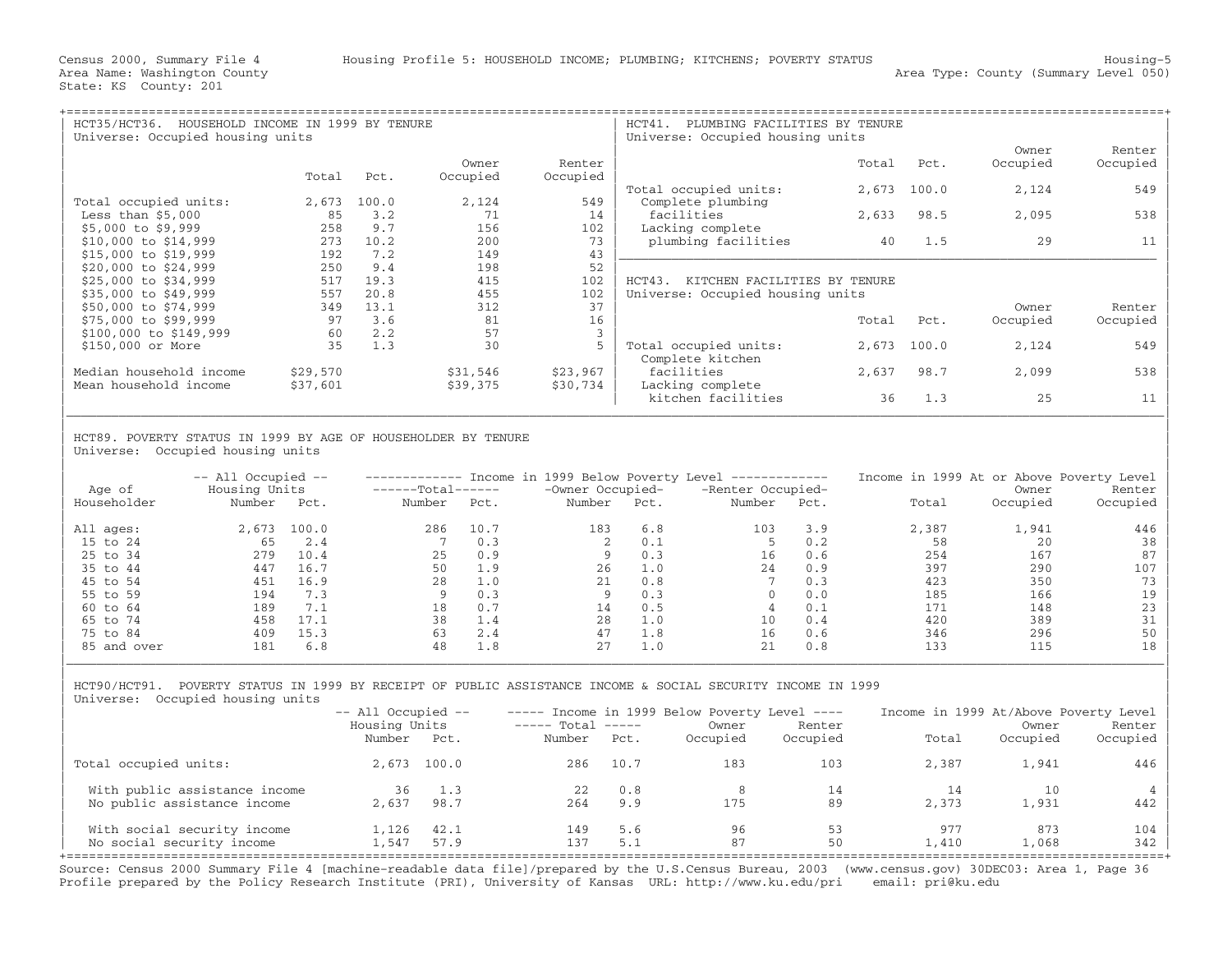+===================================================================================================================================================+

Universe: Specified renter-occupied housing units | | | - Contract Rent - : −−− Gross Rent -−− Number Pct. : Number Pct. | : | Specified renter−occupied units: 350 100.0 | | Specified units: 448 100.0 : 448 100.0 | Complete kitchen facilities: 345 98.6 |  $|\hspace{.1cm}$  Meals included in rent  $|\hspace{.1cm}$  Meals included in rent  $|\hspace{.1cm}$  0  $\rangle$  0.0  $|\hspace{.1cm}$ | With cash rent: 350 78.1 : 350 78.1 | No meals included in rent 345 98.6 | | Less than \$100 31 6.9 : 6 1.3 | Lacking complete kitchen facilities: 5 1.4 | | \$100−\$149 77 17.2 : 27 6.0 | Meals included in rent 0 0.0 | | \$150−\$199 103 23.0 : 48 10.7 | No meals included in rent 5 1.4 | | \$200−\$249 61 13.6 : 44 9.8 |\_\_\_\_\_\_\_\_\_\_\_\_\_\_\_\_\_\_\_\_\_\_\_\_\_\_\_\_\_\_\_\_\_\_\_\_\_\_\_\_\_\_\_\_\_\_\_\_\_\_\_\_\_\_\_\_\_\_\_\_\_\_\_\_\_\_\_\_\_\_\_\_ | | \$250−\$299 31 6.9 : 69 15.4 | | | \$300−\$349 21 4.7 : 49 10.9 | HCT45. AGE OF HOUSEHOLDER BY MEALS INCLUDED IN RENT | | \$350−\$399 18 4.0 : 42 9.4 | Universe: Specified renter−occupied housing units paying cash rent | | \$400−\$449 2 0.4 : 29 6.5 | | | \$450−\$499 2 0.4 : 14 3.1 | − Meals Included − No Meals Included | | \$500−\$549 0 0.0 : 8 1.8 | Age of in Rent in Rent | | \$550−\$599 0 0.0 : 4 0.9 | Householder Total Pct. Number Pct. Number Pct. | | \$600−\$649 0 0.0 : 4 0.9 | | | \$650−\$699 0 0.0 : 0 0.0 | All ages: 350 100.0 0 0.0 350 100.0 | | \$700−\$749 0 0.0 : 2 0.4 | 15 to 54 245 70.0 0 0.0 245 70.0 | | \$750−\$799 0 0.0 : 0 0.0 | 55 to 64 14 4.0 0 0.0 14 4.0 | | \$800−\$899 0 0.0 : 0 0.0 | 65 to 74 15 4.3 0 0.0 15 4.3 | | \$900−\$999 0 0.0 : 0 0.0 | 75 and over 76 21.7 0 0.0 76 21.7 | | \$1,000−\$1,249 2 0.4 : 0 0.0 |\_\_\_\_\_\_\_\_\_\_\_\_\_\_\_\_\_\_\_\_\_\_\_\_\_\_\_\_\_\_\_\_\_\_\_\_\_\_\_\_\_\_\_\_\_\_\_\_\_\_\_\_\_\_\_\_\_\_\_\_\_\_\_\_\_\_\_\_\_\_\_\_ | | \$1,250−\$1,499 2 0.4 : 4 0.9 | | | \$1,500−\$1,999 0 0.0 : 0 0.0 | HCT45/HCT54. MEAN GROSS RENT BY MEALS INCLUDED IN RENT | | \$2,000 or more 0 0.0 : 0 0.0 | Universe: Specified renter−occupied housing units paying cash rent | | No cash rent 98 21.9 : 98 21.9 | | | specified renter−occupied units: \$305 | Specified renter−occupied units: \$305 | \$305 | \$305 | \$305 | \$305 | \$ | Median rent \$183 : \$286 | Meals included in rent . |

| HCT46/HCT48/HCT50/HCT51/HCT52/HCT53. CONTRACT RENT; GROSS RENT<br>Universe: Specified renter-occupied housing units |                   |                  |             |                        | HCT44.<br>KITCHEN FACILITIES BY MEALS INCLUDED IN RENT<br>Universe: Specified renter-occupied housing units paying cash rent |                                      |        |       |  |  |
|---------------------------------------------------------------------------------------------------------------------|-------------------|------------------|-------------|------------------------|------------------------------------------------------------------------------------------------------------------------------|--------------------------------------|--------|-------|--|--|
|                                                                                                                     | - Contract Rent - |                  | $\sim$ 1.00 | $---$ Gross Rent $---$ |                                                                                                                              |                                      | Number | Pct.  |  |  |
|                                                                                                                     | Number            | Pct.             |             | Number                 | Pct.                                                                                                                         |                                      |        |       |  |  |
|                                                                                                                     |                   |                  |             |                        |                                                                                                                              | Specified renter-occupied units:     | 350.   | 100.0 |  |  |
| Specified units:                                                                                                    | 448               | 100.0            |             | 448                    | 100.0                                                                                                                        | Complete kitchen facilities:         | 345    | 98.6  |  |  |
|                                                                                                                     |                   |                  |             |                        |                                                                                                                              | Meals included in rent               |        | 0.0   |  |  |
| With cash rent:                                                                                                     | 350               | 78.1             |             | 350                    | 78.1                                                                                                                         | No meals included in rent            | 345    | 98.6  |  |  |
| Less than \$100                                                                                                     |                   | 6.9              |             |                        | 1.3                                                                                                                          | Lacking complete kitchen facilities: |        | 1.4   |  |  |
| \$100-\$149                                                                                                         |                   | 17.2             |             |                        | 6.0                                                                                                                          | Meals included in rent               |        | 0.0   |  |  |
| \$150-\$199                                                                                                         | 103               | 23.0             |             | 48                     | 10.7                                                                                                                         | No meals included in rent            |        | 1.4   |  |  |
| $A \cap A \cap A \cap A$                                                                                            | $\sim$ 1          | $\sim$ 12 $\sim$ |             |                        | $\cap$ $\cap$                                                                                                                |                                      |        |       |  |  |

| Age of      |       |       | - Meals Included -<br>in Rent |      | No Meals Included | in Rent |
|-------------|-------|-------|-------------------------------|------|-------------------|---------|
| Householder | Total | Pct.  | Number                        | Pot. | Number            | Pct.    |
|             |       |       |                               |      |                   |         |
| All ages:   | 350   | 100.0 | 0                             | 0.0  | 350               | 100.0   |
| 15 to 54    | 245   | 70.0  | 0                             | 0.0  | 245               | 70.0    |
| 55 to 64    | 14    | 4.0   | 0                             | 0.0  | 14                | 4.0     |
| 65 to 74    | 15    | 4.3   | 0                             | 0.0  | 15                | 4.3     |
| 75 and over | 76    | 21.7  | U                             | 0.0  | 76                | 21.7    |
|             |       |       |                               |      |                   |         |

|             |                     |       | Specified renter-occupied units: | S305  |
|-------------|---------------------|-------|----------------------------------|-------|
| Median rent | .107<br><b>PIQ7</b> | \$286 | Meals included in rent           |       |
| Mean rent   | 5194                | \$305 | No meals included in rent        | \$305 |

HCT57. GROSS RENT BY BEDROOMS

Universe: Specified renter-occupied housing units

|                  | $---$ Total | $\qquad \qquad - - - - -$ | $---$ None  | $\qquad \qquad - - - - -$ |        | ________ | Bedrooms -----------------<br>$------ 2$ |      | $---$ 3 or More $---$ |      |
|------------------|-------------|---------------------------|-------------|---------------------------|--------|----------|------------------------------------------|------|-----------------------|------|
|                  | Number      | Pct.                      | Number      | Pct.                      | Number | Pct.     | Number                                   | Pct. | Number                | Pct. |
| Specified units: | 448         | 100.0                     | $7^{\circ}$ | 1.6                       | 93     | 20.8     | 147                                      | 32.8 | 201                   | 44.9 |
| With cash rent:  | 350         | 78.1                      |             | 1.6                       | 90     | 20.1     | 118                                      | 26.3 | 135                   | 30.1 |
| Less than \$200  | 81          | 18.1                      |             | 0.7                       | 51     | 11.4     | 16                                       | 3.6  | 11                    | 2.5  |
| \$200 to \$299   | 113         | 25.2                      |             | 0.4                       | 19     | 4.2      | 46                                       | 10.3 | 46                    | 10.3 |
| \$300 to \$499   | 134         | 29.9                      |             | 0.4                       | 14     | 3.1      | 48                                       | 10.7 | 70                    | 15.6 |
| \$500 to \$749   | 18          | 4.0                       | $\Omega$    | 0.0                       | 4      | 0.9      | 6                                        | 1.3  | 8                     | 1.8  |
| \$750 to \$999   | $\Omega$    | 0.0                       | $\Omega$    | 0.0                       |        | 0.0      | $\Omega$                                 | 0.0  | $\Omega$              | 0.0  |
| $$1,000$ or More | 4           | 0.9                       | 0           | 0.0                       |        | 0.4      | 2                                        | 0.4  | $\mathbf{0}$          | 0.0  |
| No cash rent     | 98          | 21.9                      | $\Omega$    | 0.0                       |        | 0.7      | 29                                       | 6.5  | 66                    | 14.7 |

| | | |\_\_\_\_\_\_\_\_\_\_\_\_\_\_\_\_\_\_\_\_\_\_\_\_\_\_\_\_\_\_\_\_\_\_\_\_\_\_\_\_\_\_\_\_\_\_\_\_\_\_\_\_\_\_\_\_\_\_\_\_\_\_\_\_\_\_\_\_\_\_\_\_\_\_\_\_\_\_\_\_\_\_\_\_\_\_\_\_\_\_\_\_\_\_\_\_\_\_\_\_\_\_\_\_\_\_\_\_\_\_\_\_\_\_\_\_\_\_\_\_\_\_\_\_\_\_\_\_\_\_\_\_\_\_\_\_\_\_\_\_\_\_\_\_\_\_\_| | |

+===================================================================================================================================================+Source: Census 2000 Summary File 4 [machine−readable data file]/prepared by the U.S.Census Bureau, 2003 (www.census.gov) 30DEC03: Area 1, Page 37 Profile prepared by the Policy Research Institute (PRI), University of Kansas URL: http://www.ku.edu/pri email: pri@ku.edu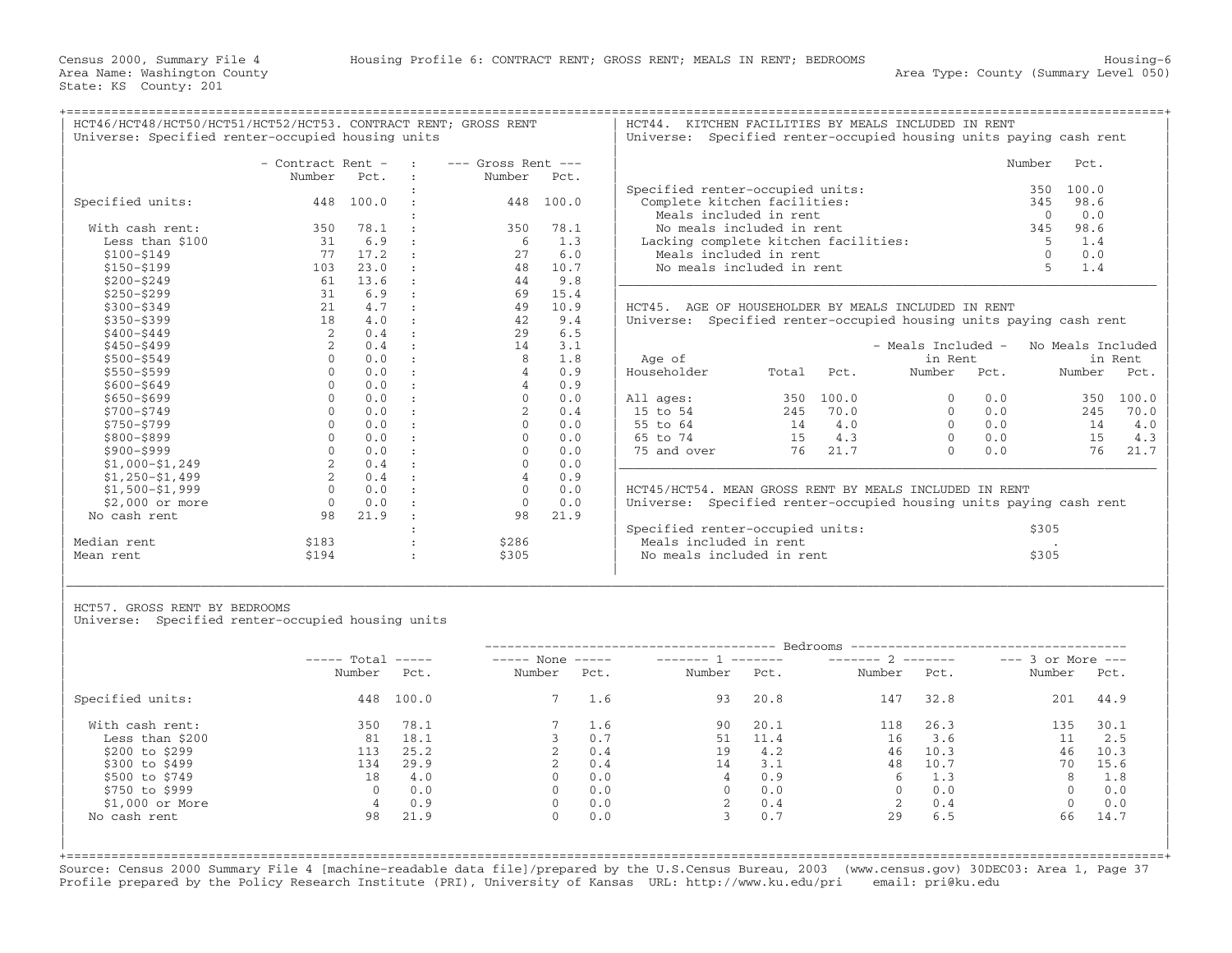| HCT56. GROSS RENT BY HOUSEHOLD INCOME IN 1999<br>Universe: Specified renter-occupied housing units                                                                                                                        |                                  |            |                              |                                                                        |                                                             |                                                                                                                          |                                           |                                           |                      |
|---------------------------------------------------------------------------------------------------------------------------------------------------------------------------------------------------------------------------|----------------------------------|------------|------------------------------|------------------------------------------------------------------------|-------------------------------------------------------------|--------------------------------------------------------------------------------------------------------------------------|-------------------------------------------|-------------------------------------------|----------------------|
|                                                                                                                                                                                                                           |                                  |            |                              |                                                                        |                                                             |                                                                                                                          |                                           |                                           |                      |
|                                                                                                                                                                                                                           | All Specified<br>Renter-Occupied |            |                              | --------------------------------- Household Income in 1999<br>\$10,000 | \$20,000                                                    | \$50,000                                                                                                                 | _____________________________<br>\$75,000 |                                           |                      |
|                                                                                                                                                                                                                           | Housing Units<br>Number Pct.     |            | Less than<br>\$10,000        | to<br>\$19,999                                                         | to<br>\$34,999                                              | to<br>\$49,999                                                                                                           | to<br>\$74,999                            | to<br>\$99,999                            | \$100,000<br>or more |
| Specified units:                                                                                                                                                                                                          |                                  | 448 100.0  | 109                          | 106                                                                    | 124                                                         | 76                                                                                                                       | 21                                        | 9                                         | 3                    |
| With cash rent:                                                                                                                                                                                                           |                                  | 350 78.1   | 85                           | 91                                                                     | 105                                                         | 51                                                                                                                       | 10                                        | 5                                         | 3                    |
| Less than \$100                                                                                                                                                                                                           | 6                                | 1.3        | $\overline{3}$               | $\Omega$                                                               | $\overline{\mathbf{3}}$                                     | $\Omega$                                                                                                                 | $\Omega$                                  | $\Omega$                                  | $\mathbf{0}$         |
| \$100 to \$199                                                                                                                                                                                                            |                                  | 75 16.7    | 41                           | 21                                                                     | 10                                                          | $\overline{0}$                                                                                                           | $\mathbf{0}$                              | $\mathbf{3}$                              | $\mathbf 0$          |
| \$200 to \$299                                                                                                                                                                                                            |                                  | 113 25.2   | 22                           | 28                                                                     | 39                                                          | 18                                                                                                                       | 6                                         | $\circ$                                   | $\mathbf 0$          |
| \$300 to \$399                                                                                                                                                                                                            |                                  | 91 20.3    | 12                           | 27                                                                     | 31                                                          | 18                                                                                                                       | $\mathbf{0}$                              | $\mathbf{0}$                              | $\mathsf 3$          |
| \$400 to \$499                                                                                                                                                                                                            | 43                               | 9.6        | $-5$                         | 11                                                                     | 16                                                          | 7                                                                                                                        | 2                                         | $\overline{2}$                            | $\mathbf 0$          |
| \$500 to \$599                                                                                                                                                                                                            | 12                               | 2.7        | $\Omega$                     | $\Omega$                                                               | $\overline{4}$                                              | 6                                                                                                                        | $\overline{a}$                            | $\mathbf{0}$                              | $\mathsf{O}\xspace$  |
| \$600 to \$699                                                                                                                                                                                                            | $\overline{4}$                   | 0.9        | 2                            | $\circ$                                                                | $\overline{0}$                                              | $\overline{2}$                                                                                                           | $\mathbf{0}$                              | $\mathbf{0}$                              | $\mathbf 0$          |
| \$700 to \$799                                                                                                                                                                                                            | 2                                | 0.4        | $\mathbf{0}$                 | $\Omega$                                                               | $\overline{2}$                                              | $\overline{0}$                                                                                                           | $\mathbf{0}$                              | $\mathbf{0}$                              | $\mathsf{O}\xspace$  |
| \$800 to \$899                                                                                                                                                                                                            | $\Omega$                         | 0.0        | $\Omega$                     | $\Omega$                                                               | $\Omega$                                                    | $\Omega$                                                                                                                 | $\Omega$                                  | $\Omega$                                  | $\mathbb O$          |
| \$900 to \$999                                                                                                                                                                                                            | $\Omega$                         | 0.0        | $\Omega$                     | $\Omega$                                                               | $\Omega$                                                    | $\mathbf{0}$                                                                                                             | $\Omega$                                  | $\circ$                                   | $\mathbb O$          |
| \$1,000 to \$1,249                                                                                                                                                                                                        |                                  | $0 \t 0.0$ | $\overline{0}$               | $\Omega$                                                               | $\overline{0}$                                              | $\overline{0}$                                                                                                           | $\mathbf{0}$                              | $\mathbf{0}$                              | $\mathbf 0$          |
| \$1,250 to \$1,499                                                                                                                                                                                                        |                                  | 40.9       | $\Omega$                     | $\overline{4}$                                                         | $\Omega$                                                    | $\Omega$                                                                                                                 | $\Omega$                                  | $\Omega$                                  | $\mathbf{O}$         |
| \$1,500 to \$1,999                                                                                                                                                                                                        | $\overline{0}$                   | 0.0        | $\circ$                      | $\Omega$                                                               | $\overline{0}$                                              | $\overline{0}$                                                                                                           | $\mathbf{0}$                              | $\mathbf{0}$                              | $\mathbf{0}$         |
| \$2,000 or more                                                                                                                                                                                                           | $\Omega$                         | 0.0        | $\circ$                      | $\Omega$                                                               | $\Omega$                                                    | $\Omega$                                                                                                                 | $\mathbf{0}$                              | $\Omega$                                  | $\mathbf{0}$         |
| No cash rent                                                                                                                                                                                                              | 98                               | 21.9       | 24                           | 15                                                                     | 19                                                          | 25                                                                                                                       | 11                                        | $\overline{4}$                            | $\Omega$             |
| HCT59/HCT60. GROSS RENT AS A PERCENTAGE OF HOUSEHOLD INCOME IN 1999<br>Universe: Specified renter-occupied housing units<br>Percentage of<br>Household Income<br>Specified renter-occupied units:<br>Less than 10 percent |                                  | Number     | Pct.<br>448 100.0<br>58 12.9 | $2$ to $4$<br>5 to 19<br>20 to 49                                      | Specified renter-occupied units:<br>1, detached or attached | HCT55/HCT62. MEAN GROSS RENT BY UNITS IN STRUCTURE<br>Universe: Specified renter-occupied housing units paying cash rent |                                           | \$305<br>\$338<br>\$270<br>\$136<br>\$277 |                      |
| 10 to 14 percent                                                                                                                                                                                                          |                                  |            | 76 17.0                      |                                                                        | 50 or more                                                  |                                                                                                                          |                                           | \$250                                     |                      |
| 15 to 19 percent                                                                                                                                                                                                          |                                  |            | 11.2<br>50                   |                                                                        | Mobile home                                                 |                                                                                                                          |                                           | \$200                                     |                      |
| 20 to 24 percent                                                                                                                                                                                                          |                                  |            | 53<br>11.8                   |                                                                        | Boat, RV, van, etc.                                         |                                                                                                                          |                                           | $\sim$                                    |                      |
| 25 to 29 percent                                                                                                                                                                                                          |                                  |            | 36<br>8.0                    |                                                                        |                                                             |                                                                                                                          |                                           |                                           |                      |
| 30 to 34 percent                                                                                                                                                                                                          |                                  |            | 25<br>5.6                    |                                                                        |                                                             |                                                                                                                          |                                           |                                           |                      |
| 35 to 39 percent                                                                                                                                                                                                          |                                  |            | 12<br>2.7                    |                                                                        |                                                             |                                                                                                                          |                                           |                                           |                      |
| 40 to 49 percent                                                                                                                                                                                                          |                                  |            | 15<br>3.3                    |                                                                        |                                                             | HCT58. INCLUSION OF UTILITIES IN RENT                                                                                    |                                           |                                           |                      |
| 50 percent or more                                                                                                                                                                                                        |                                  |            | 20<br>4.5                    |                                                                        |                                                             | Universe: Specified renter-occupied housing units                                                                        |                                           |                                           |                      |
| Not computed                                                                                                                                                                                                              |                                  |            | 103<br>23.0                  |                                                                        |                                                             |                                                                                                                          |                                           | Number                                    | Pct.                 |
| Median percentage of 1999<br>household income spent                                                                                                                                                                       |                                  |            |                              |                                                                        | Specified renter-occupied units:                            |                                                                                                                          |                                           | 448 100.0                                 |                      |
| on gross rent                                                                                                                                                                                                             |                                  |            | 18.9%                        |                                                                        |                                                             | Pay extra for one or more utilities                                                                                      |                                           | 294                                       | 65.6                 |
|                                                                                                                                                                                                                           |                                  |            |                              |                                                                        |                                                             | No extra payment for any utilities                                                                                       |                                           | 154                                       | 34.4                 |
|                                                                                                                                                                                                                           |                                  |            |                              |                                                                        |                                                             |                                                                                                                          |                                           |                                           |                      |

+===================================================================================================================================================+ Source: Census 2000 Summary File 4 [machine−readable data file]/prepared by the U.S.Census Bureau, 2003 (www.census.gov) 30DEC03: Area 1, Page 38 Profile prepared by the Policy Research Institute (PRI), University of Kansas URL: http://www.ku.edu/pri email: pri@ku.edu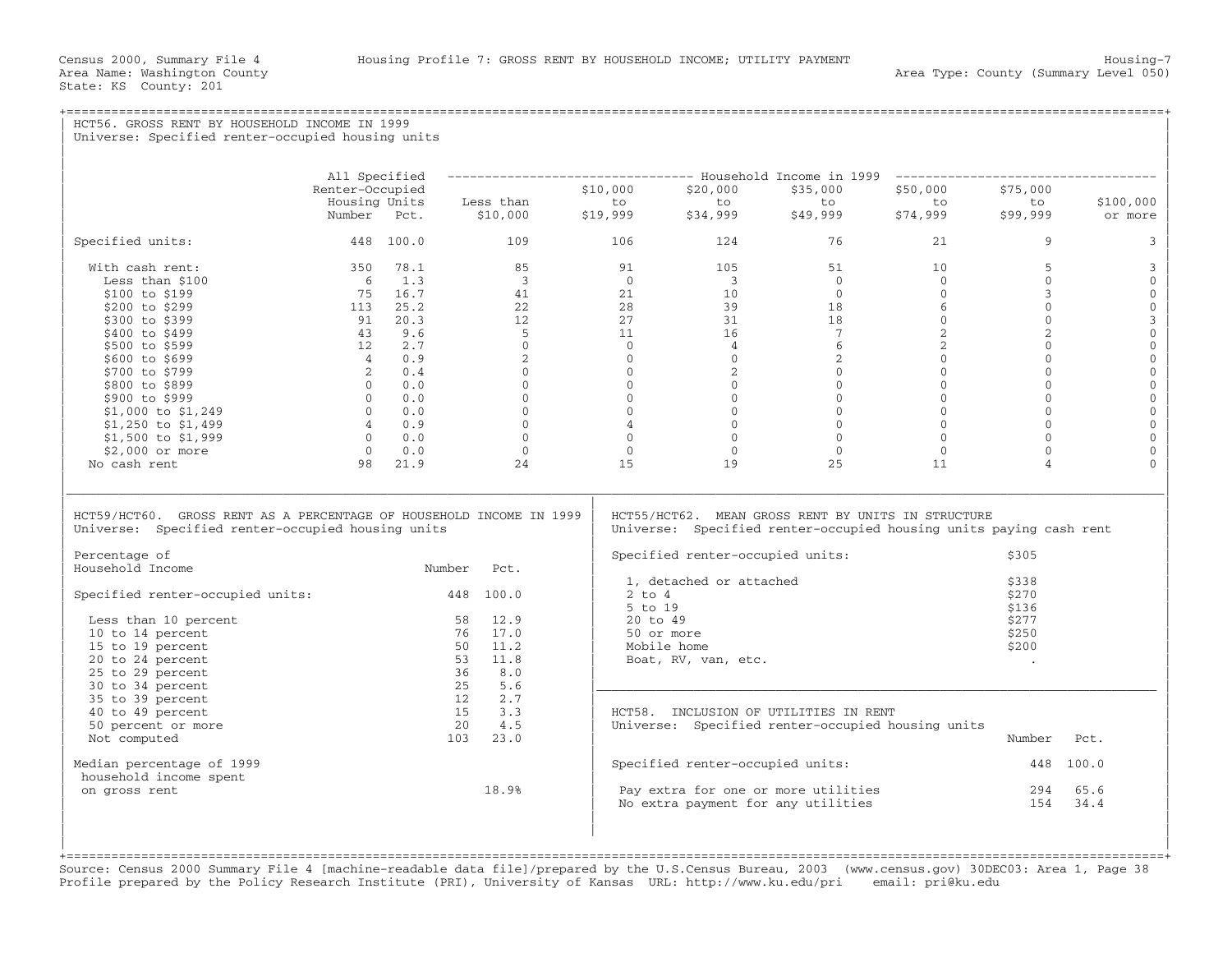| HCT61. GROSS RENT AS A PERCENTAGE OF HOUSEHOLD INCOME IN 1999 BY AGE OF HOUSEHOLDER<br>Universe: Specified renter-occupied housing units                                    |                                                         |               |                                                             |                                         |                                               |                            |                                 |                                                                                        |                      |
|-----------------------------------------------------------------------------------------------------------------------------------------------------------------------------|---------------------------------------------------------|---------------|-------------------------------------------------------------|-----------------------------------------|-----------------------------------------------|----------------------------|---------------------------------|----------------------------------------------------------------------------------------|----------------------|
| Percentage of                                                                                                                                                               | $---$ All Ages $---$                                    |               |                                                             |                                         |                                               |                            |                                 | ----------------------------------- Age of Householder ------------------------------- |                      |
| Household Income                                                                                                                                                            | Number Pct.                                             |               | 15 to 24 25 to 34 35 to 44                                  |                                         |                                               | 45 to 54                   |                                 | 55 to 64 65 to 74                                                                      | 75 & over            |
| Specified units:                                                                                                                                                            |                                                         | 448 100.0     |                                                             | 4.3                                     | 104                                           |                            | 27                              | 27                                                                                     | 91                   |
| Less than 20 percent                                                                                                                                                        |                                                         | 184 41.1      | 21                                                          | 52                                      | 46                                            | 32                         | 8                               | 6                                                                                      | 19                   |
| 20 to 24 percent                                                                                                                                                            |                                                         | 53 11.8       |                                                             | 12                                      | 9                                             | 7                          | $\overline{0}$                  | 2                                                                                      | 12                   |
| 25 to 29 percent                                                                                                                                                            |                                                         | $36 \t 8.0$   |                                                             | $\begin{array}{c} 2 \\ 6 \end{array}$   | 8 <sup>8</sup>                                | $\overline{2}$             | $\overline{2}$                  | 2                                                                                      | 20                   |
| 30 to 34 percent                                                                                                                                                            |                                                         | 25 5.6        | $\begin{array}{c} 21 \\ 11 \\ 0 \\ 1 \\ 2 \\ 8 \end{array}$ |                                         | 8                                             | $\Omega$                   | $\overline{4}$                  | $\circ$                                                                                | 6                    |
| 35 percent or more                                                                                                                                                          | $\begin{array}{cc} 47 & 10.5 \\ 103 & 23.0 \end{array}$ |               |                                                             | $5^{\circ}$                             | $\begin{array}{c} 12 \\ 21 \end{array}$<br>12 | 6                          | $\overline{0}$                  | 5                                                                                      | 17                   |
| Not computed                                                                                                                                                                |                                                         |               |                                                             | 10                                      |                                               | 22                         | 13                              | 12                                                                                     | 17                   |
| HCT62. GROSS RENT AS A PERCENTAGE OF HOUSEHOLD INCOME IN 1999 BY UNITS IN STRUCTURE<br>Universe: Specified renter-occupied housing units                                    | All Specified                                           |               |                                                             |                                         |                                               |                            |                                 |                                                                                        |                      |
| Percentage of                                                                                                                                                               | Renter-Occupied                                         | Housing Units | 1, Detached                                                 |                                         |                                               |                            |                                 | ----------------------------------- Units in Structure ----------------------------    |                      |
| Household Income                                                                                                                                                            | Number Pct.                                             |               | or Attached 2 to 4 5 to 19                                  |                                         |                                               | 20 to 49                   |                                 | 50 or More Mobile Home                                                                 | Van, etc.            |
| Specified units:                                                                                                                                                            |                                                         | 448 100.0     | 322                                                         | 74                                      | 11                                            | 15                         | $\overline{4}$                  | 2.2.                                                                                   | $\Omega$             |
| Less than 20 percent                                                                                                                                                        | 184 41.1                                                |               | 140                                                         | 27                                      | 2                                             | $\overline{4}$             | $\mathbf{0}$                    | 11                                                                                     | $\Omega$             |
| 20 to 24 percent                                                                                                                                                            | $53$ $11.8$<br>36 8.0                                   |               |                                                             | 14                                      | $\overline{4}$                                | $\overline{0}$             | $\overline{0}$                  | $\overline{0}$                                                                         | $\mathbf{0}$         |
| 25 to 29 percent                                                                                                                                                            |                                                         |               |                                                             | 13                                      | $\overline{2}$                                | 5 <sup>5</sup>             | 2                               | $\overline{0}$                                                                         | $\Omega$             |
| 30 to 34 percent                                                                                                                                                            |                                                         | 25 5.6        | $\frac{1}{35}$<br>14<br>14                                  | $\overline{7}$                          | 2                                             | $\Omega$                   | $\overline{0}$                  | 2                                                                                      | $\mathbf{0}$         |
| 35 percent or more                                                                                                                                                          | 47 10.5                                                 |               | 30                                                          | 10                                      | $\mathbf{1}$                                  | $\overline{4}$             | 2                               | $\mathbf{0}$                                                                           | $\Omega$             |
| Not computed                                                                                                                                                                |                                                         | 103 23.0      | 89                                                          | $\overline{3}$                          | $\Omega$                                      | 2                          | $\Omega$                        | $\mathbf{Q}$                                                                           |                      |
| HCT63. GROSS RENT AS A PERCENTAGE OF HOUSEHOLD INCOME IN 1999 BY HOUSEHOLD INCOME<br>Universe: Specified renter-occupied housing units<br>Percentage of<br>Household Income | All Specified<br>Renter-Occupied<br>Number Pct.         | Housing Units | -------------------<br>Less than<br>\$10,000                | \$10,000<br>to<br>\$19,999              | \$20,000<br>to<br>\$34,999                    | \$35,000<br>to<br>\$49,999 | \$50,000<br>to<br>ں<br>\$74,999 | \$75,000<br>to<br>\$99,999                                                             | \$100,000<br>or more |
| Specified units:                                                                                                                                                            |                                                         | 448 100.0     | 109                                                         | 106                                     | 124                                           | 76                         | 21                              | 9                                                                                      | 3                    |
| Less than 20 percent                                                                                                                                                        | 184 41.1                                                |               | $\begin{array}{c} 6 \\ 12 \\ 12 \\ 11 \\ 39 \end{array}$    |                                         | 88                                            | 51                         | 10                              | 5                                                                                      | 3                    |
| 20 to 24 percent                                                                                                                                                            |                                                         | $53 \t 11.8$  |                                                             | $\begin{array}{c} 21 \\ 26 \end{array}$ | 15                                            | $\Omega$                   | $\bigcirc$                      | $\Omega$                                                                               | $\mathbf{0}$         |
| 25 to 29 percent                                                                                                                                                            |                                                         | 36 8.0        |                                                             | 24                                      | $\overline{0}$                                | $\overline{0}$             | $\overline{0}$                  | $\mathbf{0}$                                                                           | $\mathbf{0}$         |
| 30 to 34 percent                                                                                                                                                            |                                                         | 25 5.6        |                                                             | 12                                      | $\overline{\phantom{0}}$ 2                    | $\overline{0}$             | $\overline{0}$                  | $\mathbf{0}$                                                                           | $\Omega$             |
| 35 percent or more                                                                                                                                                          | 47 10.5                                                 |               | 39                                                          | 8                                       | $\overline{0}$                                | $\overline{0}$             | $\overline{0}$                  | $\mathbf{0}$                                                                           |                      |
| Not computed                                                                                                                                                                |                                                         | 103 23.0      | 2.9                                                         | 15                                      | 19                                            | 2.5                        | 11                              |                                                                                        |                      |
|                                                                                                                                                                             |                                                         |               |                                                             |                                         |                                               |                            |                                 |                                                                                        |                      |

Source: Census 2000 Summary File 4 [machine−readable data file]/prepared by the U.S.Census Bureau, 2003 (www.census.gov) 30DEC03: Area 1, Page 39 Profile prepared by the Policy Research Institute (PRI), University of Kansas URL: http://www.ku.edu/pri email: pri@ku.edu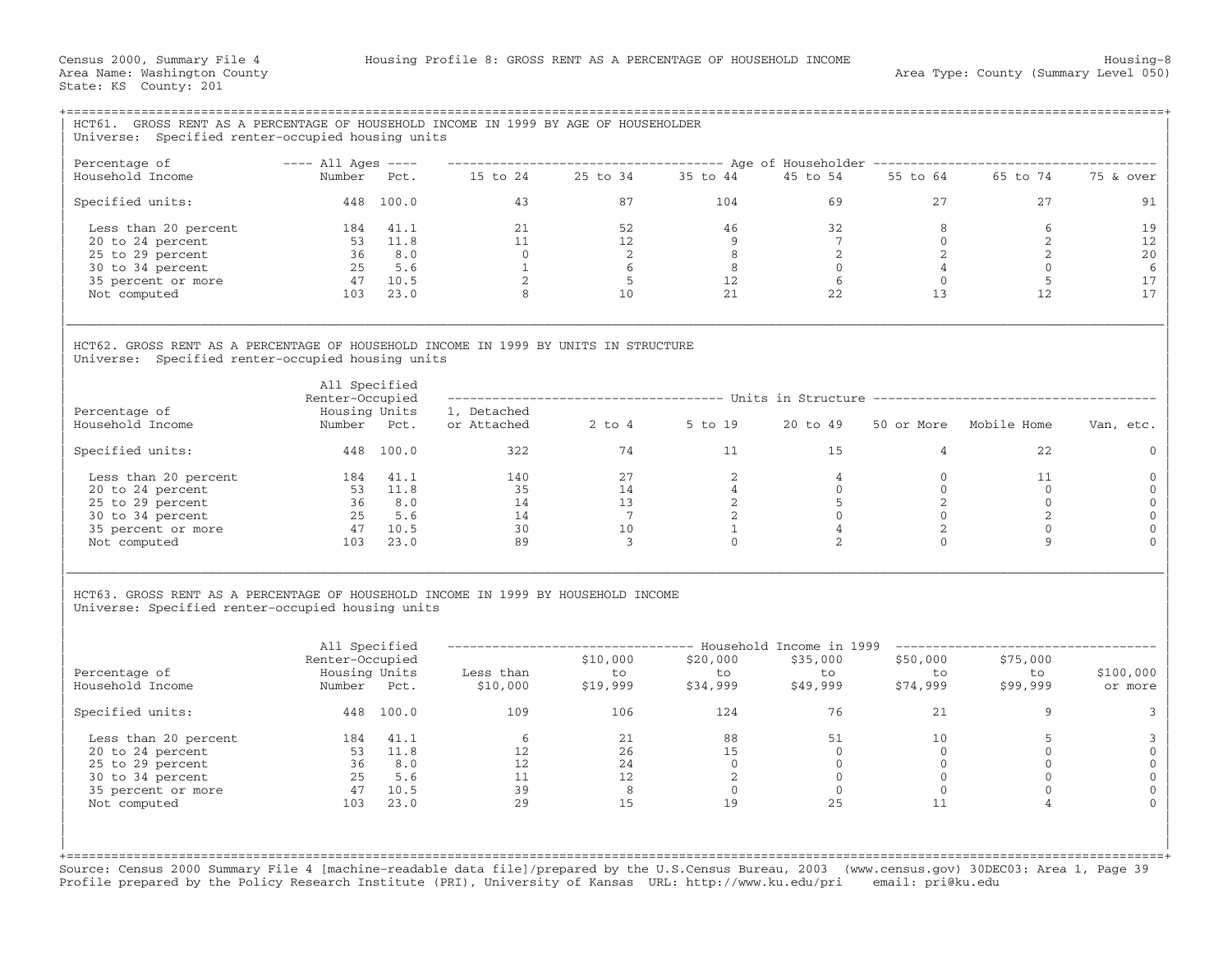| HCT64/HCT65/HCT66/HCT67. VALUE<br>Universe: Specified owner-occupied housing units |                |                 | HCT73/HCT75/HCT76/HCT77. MORTGAGE STATUS AND SELECTED MONTHLY OWNER COSTS<br>Universe: Specified owner-occupied housing units |                      |                 |                                               |                                                  |                |  |  |  |
|------------------------------------------------------------------------------------|----------------|-----------------|-------------------------------------------------------------------------------------------------------------------------------|----------------------|-----------------|-----------------------------------------------|--------------------------------------------------|----------------|--|--|--|
|                                                                                    |                |                 |                                                                                                                               |                      |                 |                                               |                                                  |                |  |  |  |
| Value                                                                              | Number         | Pct.            |                                                                                                                               |                      |                 | With a<br>$\sim 10$                           |                                                  | Without a      |  |  |  |
|                                                                                    |                |                 | Monthly Costs                                                                                                                 |                      | Total           | Mortgage<br>$\cdot$ :                         | Monthly Costs                                    | Mortgage       |  |  |  |
| Specified units:                                                                   | 1,453          | 100.0           |                                                                                                                               |                      |                 | 532<br>$\mathbf{r}$                           | Total:                                           | 921            |  |  |  |
| Less than $$10,000$                                                                | 175            | 12.0            | Specified units:                                                                                                              |                      | 1,453           | $\ddot{\cdot}$                                |                                                  |                |  |  |  |
| $$10,000 - $14,999$                                                                | 131            | 9.0             | Less than \$200                                                                                                               |                      | 469             | 8<br>$\mathbf{r}$                             | Less than \$100                                  | 25             |  |  |  |
| $$15,000 - $19,999$                                                                | 146            | 10.0            | \$200 to \$299                                                                                                                |                      | 371             | 33<br>$\sim$ 1 $^\circ$                       | \$100 to \$149                                   | 151            |  |  |  |
| $$20,000 - $24,999$                                                                | 117            | 8.1             | \$300 to \$399                                                                                                                |                      | 179             | 98<br>$\sim$ 10                               | \$150 to \$199                                   | 285            |  |  |  |
| $$25,000 - $29,999$                                                                | 96             | 6.6             | \$400 to \$499                                                                                                                |                      | 134             | 101<br>$\sim$ 100                             | \$200 to \$249                                   | 217            |  |  |  |
| $$30,000 - $34,999$                                                                | 141            | 9.7             | \$500 to \$599                                                                                                                |                      | 111             | 110<br>$\mathbf{r}$                           | \$250 to \$299                                   | 121            |  |  |  |
| \$35,000-\$39,999                                                                  | 112            | 7.7             | \$600 to \$699                                                                                                                |                      | 61              | 59<br>$\sim$ 100                              | \$300 to \$349                                   | 67             |  |  |  |
| $$40,000 - $49,999$                                                                | 184            | 12.7            | \$700 to \$799                                                                                                                |                      | 63              | 58<br>$\sim$ 10                               | \$350 to \$399                                   | 14             |  |  |  |
| $$50,000 - $59,999$                                                                | 71             | 4.9             | \$800 to \$899                                                                                                                |                      | 31              | 31<br>$\sim$ 1 $^\circ$                       | \$400 to \$499                                   | 33             |  |  |  |
| $$60,000 - $69,999$                                                                | 86             | 5.9             | \$900 to \$999                                                                                                                |                      | $7\phantom{.0}$ | 7:                                            | \$500 to \$599                                   | 1              |  |  |  |
| $$70,000 - $79,999$                                                                | 94             | 6.5             | $$1,000$ or more:                                                                                                             |                      | 27              | 2.7<br>$\sim$ 10                              | \$600 to \$699                                   | $\sqrt{2}$     |  |  |  |
| $$80,000 - $89,999$                                                                | 48             | 3.3             | \$1,000 to \$1,249                                                                                                            |                      | N/A             | 20<br>$\sim$ 1.                               | \$700 to \$799                                   | $\overline{5}$ |  |  |  |
| $$90,000 - $99,999$                                                                | 6              | 0.4             | $$1,250$ to $$1,499$                                                                                                          |                      | N/A             | $\overline{3}$<br>$\sim$ 10                   | \$800 to \$899                                   | $\mathbf{0}$   |  |  |  |
| $$100,000 - $124,999$                                                              | 24             | 1.7             | $$1,500$ to $$1,999$                                                                                                          |                      | N/A             | $\overline{4}$<br>$\mathbb{R}^2$              | \$900 to \$999                                   | $\mathbf{0}$   |  |  |  |
| $$125,000 - $149,999$                                                              | 6              | 0.4             | \$2,000 to \$2,499                                                                                                            |                      | N/A             | $\Omega$<br>$\mathbb{R}^2$                    | \$1,000 or more                                  | $\Omega$       |  |  |  |
| \$150,000-\$174,999                                                                | 5              | 0.3             | \$2,500 to \$2,999                                                                                                            |                      | N/A             | $\mathbf{0}$<br>$\cdot$ :                     |                                                  |                |  |  |  |
| \$175,000-\$199,999                                                                | 5              | 0.3             | \$3,000 or more                                                                                                               |                      | N/A             | $\Omega$<br>$\cdot$ :                         |                                                  |                |  |  |  |
| $$200,000 - $249,999$                                                              | $\mathbf{0}$   | 0.0             |                                                                                                                               |                      |                 | $\ddot{\cdot}$                                |                                                  |                |  |  |  |
| $$250,000 - $299,999$                                                              | $\overline{0}$ | 0.0             | Median monthly costs                                                                                                          |                      | N/A             | \$524<br>$\sim$ 1.                            |                                                  | \$200          |  |  |  |
| \$300,000-\$399,999                                                                | $\overline{4}$ | 0.3             | Mean monthly costs                                                                                                            |                      | \$341           | \$556<br>$\mathbf{r}$                         |                                                  | \$218          |  |  |  |
| $$400,000 - $499,999$                                                              | $\Omega$       | 0.0             |                                                                                                                               |                      |                 |                                               |                                                  |                |  |  |  |
| $$500,000 - $749,999$                                                              | $\Omega$       | 0.0             |                                                                                                                               |                      |                 |                                               |                                                  |                |  |  |  |
| \$750,000-\$999,999                                                                | $\mathbf{0}$   | 0.0             |                                                                                                                               |                      |                 |                                               |                                                  |                |  |  |  |
| \$1,000,000 or more                                                                | 2              | 0.1             |                                                                                                                               |                      |                 |                                               |                                                  |                |  |  |  |
|                                                                                    |                |                 | Mean value for                                                                                                                |                      |                 |                                               |                                                  |                |  |  |  |
| Lower value quartile                                                               | \$17,000       |                 | specified owner-occupied                                                                                                      |                      |                 |                                               |                                                  |                |  |  |  |
| Median value                                                                       | \$32,200       |                 | housing units                                                                                                                 |                      | \$39,761        | \$43,219                                      |                                                  | \$37,763       |  |  |  |
| Upper value quartile                                                               | \$49,300       |                 |                                                                                                                               |                      |                 |                                               |                                                  |                |  |  |  |
|                                                                                    |                |                 |                                                                                                                               |                      |                 |                                               |                                                  |                |  |  |  |
| HCT69/HCT81. MEAN VALUE BY AGE OF                                                  |                |                 | HCT70/HCT17. MEAN VALUE BY UNITS                                                                                              |                      |                 | HCT72. MORTGAGE STATUS                        |                                                  |                |  |  |  |
| HOUSEHOLDER                                                                        |                |                 | IN STRUCTURE                                                                                                                  |                      |                 |                                               | Universe: Specified owner-occupied housing units |                |  |  |  |
| Universe: Specified owner-occupied                                                 |                |                 | Universe: Owner-occupied housing units                                                                                        |                      |                 |                                               |                                                  |                |  |  |  |
| housing units                                                                      |                |                 |                                                                                                                               |                      |                 | Specified units:                              |                                                  | 1,453          |  |  |  |
|                                                                                    |                | Total units:    |                                                                                                                               | \$50,883             |                 |                                               |                                                  |                |  |  |  |
| All Ages:                                                                          | \$39,761       |                 |                                                                                                                               |                      |                 |                                               | Housing units with a mortgage, contract          |                |  |  |  |
| Householder 15 to 24                                                               | \$21,500       |                 | 1, detached<br>1, attached                                                                                                    | \$50,631<br>\$47,500 |                 | to purchase, or similar debt:                 | With either a second mortgage or home            | 532            |  |  |  |
|                                                                                    |                |                 |                                                                                                                               |                      |                 |                                               |                                                  |                |  |  |  |
| Householder 25 to 34<br>Householder 35 to 44                                       | \$30,811       | 2<br>$3$ or $4$ |                                                                                                                               | \$67,143             |                 | equity loan, but not both:                    |                                                  | 22             |  |  |  |
| Householder 45 to 54                                                               | \$45,293       | 5 or more       |                                                                                                                               | $\sim$ $\sim$        |                 | Second mortgage only<br>Home equity loan only |                                                  | 14<br>8        |  |  |  |
|                                                                                    | \$42,209       |                 |                                                                                                                               | $\ddot{\phantom{1}}$ |                 |                                               |                                                  |                |  |  |  |
| Householder 55 to 64                                                               | \$36,986       |                 | Mobile home                                                                                                                   | \$57,151             |                 |                                               | Both second mortgage and home equity loan        | $\mathbf{0}$   |  |  |  |
| Householder 65 to 74<br>Householder 75 and over                                    | \$37,080       |                 | Boat, RV, van, etc.                                                                                                           | \$5,000              |                 |                                               | No second mortgage and no home equity loan       | 510            |  |  |  |
|                                                                                    | \$42,010       |                 |                                                                                                                               |                      |                 | Housing units without a mortgage              |                                                  | 921            |  |  |  |
|                                                                                    |                |                 |                                                                                                                               |                      |                 |                                               |                                                  |                |  |  |  |

+===================================================================================================================================================+ Source: Census 2000 Summary File 4 [machine−readable data file]/prepared by the U.S.Census Bureau, 2003 (www.census.gov) 30DEC03: Area 1, Page 40 Profile prepared by the Policy Research Institute (PRI), University of Kansas URL: http://www.ku.edu/pri email: pri@ku.edu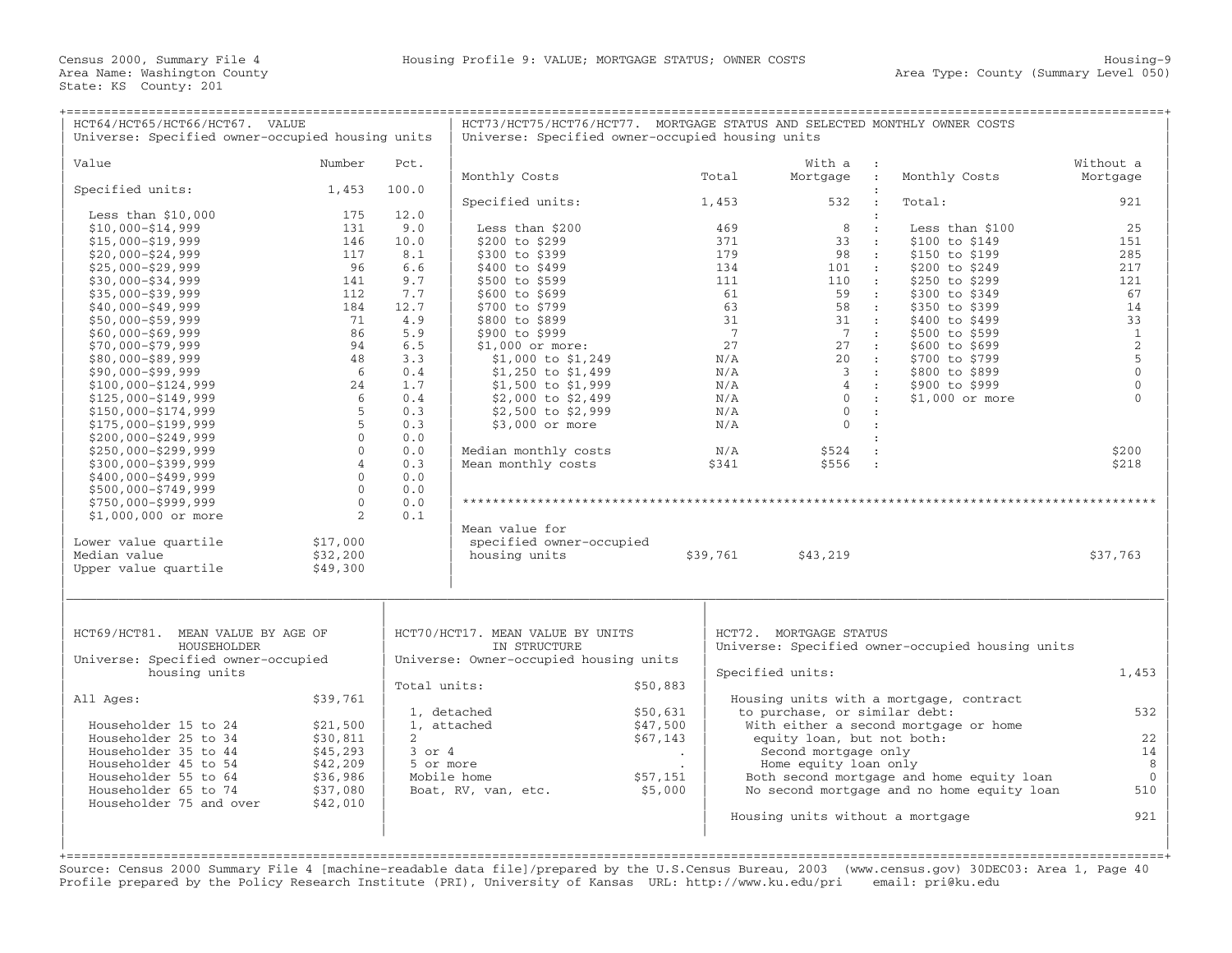| HCT71. VALUE BY HOUSEHOLD INCOME IN 1999                                                                                                                        |                                                                          |                                                                                                                                                            |                                                                                                                                                                                                                                                                                                                                            |          |                                                                                                            |                            |                                |                                                      |  |  |
|-----------------------------------------------------------------------------------------------------------------------------------------------------------------|--------------------------------------------------------------------------|------------------------------------------------------------------------------------------------------------------------------------------------------------|--------------------------------------------------------------------------------------------------------------------------------------------------------------------------------------------------------------------------------------------------------------------------------------------------------------------------------------------|----------|------------------------------------------------------------------------------------------------------------|----------------------------|--------------------------------|------------------------------------------------------|--|--|
| Universe: Specified owner-occupied housing units                                                                                                                |                                                                          |                                                                                                                                                            |                                                                                                                                                                                                                                                                                                                                            |          |                                                                                                            |                            |                                |                                                      |  |  |
|                                                                                                                                                                 | All Specified                                                            |                                                                                                                                                            |                                                                                                                                                                                                                                                                                                                                            |          | -------------------------------- Household Income in 1999 -------------------------                        |                            |                                |                                                      |  |  |
|                                                                                                                                                                 | Owner-Occupied                                                           |                                                                                                                                                            | \$10,000                                                                                                                                                                                                                                                                                                                                   | \$20,000 | \$35,000                                                                                                   | \$50,000                   | \$75,000                       |                                                      |  |  |
|                                                                                                                                                                 | Housing Units                                                            | Less than                                                                                                                                                  | to to to to<br>\$19,999 \$34,999 \$49,999                                                                                                                                                                                                                                                                                                  |          |                                                                                                            | to to<br>\$49,999 \$74,999 | to                             | \$100,000                                            |  |  |
| Value                                                                                                                                                           | Number Pct.                                                              | \$10,000                                                                                                                                                   |                                                                                                                                                                                                                                                                                                                                            |          |                                                                                                            |                            | \$99,999                       | or more                                              |  |  |
| Specified units: $1,453$ 100.0 168                                                                                                                              |                                                                          |                                                                                                                                                            | 228                                                                                                                                                                                                                                                                                                                                        | 406      | 358                                                                                                        | 198                        | 41                             | 54                                                   |  |  |
| Less than $$10,000$                                                                                                                                             | $175$ $12.0$                                                             |                                                                                                                                                            | $\begin{array}{cccccccc} 31 & & & 43 & & & 57 & & 25 & & 13 \\ 40 & & & 53 & & 90 & & 71 & & 12 \\ 26 & & & 34 & & 57 & & 52 & & 25 \\ 25 & & 46 & & & 69 & & 69 & & 39 \\ 12 & & 25 & & 45 & & 59 & & 24 \\ 0 & & 12 & & 25 & & 17 & & 13 \\ 8 & & 6 & & 21 & & 20 & & 16 \\ 8 & & 5 & & 20 & & 26 & & 25 \\ 4 & & 2 & & 14 & & 9 & & 16$ |          |                                                                                                            |                            | $\overline{4}$                 | 2                                                    |  |  |
| \$10,000 to \$19,999                                                                                                                                            | 277 19.1                                                                 |                                                                                                                                                            |                                                                                                                                                                                                                                                                                                                                            |          |                                                                                                            |                            | $2^{\circ}$                    | 9                                                    |  |  |
| \$20,000 to \$29,999                                                                                                                                            | 213 14.7                                                                 |                                                                                                                                                            |                                                                                                                                                                                                                                                                                                                                            |          |                                                                                                            |                            | 7 <sup>7</sup>                 | 12                                                   |  |  |
| \$30,000 to \$39,999                                                                                                                                            | $213$ 14<br>253 17.4<br>184 12.7<br>71 4.9<br>86 5.5                     |                                                                                                                                                            |                                                                                                                                                                                                                                                                                                                                            |          |                                                                                                            |                            | 5 <sup>5</sup>                 | $\mathbf{0}$                                         |  |  |
| \$40,000 to \$49,999                                                                                                                                            |                                                                          |                                                                                                                                                            |                                                                                                                                                                                                                                                                                                                                            |          |                                                                                                            |                            | $\overline{9}$                 | 10                                                   |  |  |
| \$50,000 to \$59,999                                                                                                                                            |                                                                          |                                                                                                                                                            |                                                                                                                                                                                                                                                                                                                                            |          |                                                                                                            |                            | $\overline{2}$                 |                                                      |  |  |
| \$60,000 to \$69,999                                                                                                                                            |                                                                          |                                                                                                                                                            |                                                                                                                                                                                                                                                                                                                                            |          |                                                                                                            |                            | $\mathbf{3}$<br>5 <sup>1</sup> |                                                      |  |  |
| \$70,000 to \$79,999<br>\$80,000 to \$89,999                                                                                                                    |                                                                          |                                                                                                                                                            |                                                                                                                                                                                                                                                                                                                                            |          |                                                                                                            |                            | $\overline{0}$                 |                                                      |  |  |
| \$90,000 to \$99,999                                                                                                                                            |                                                                          |                                                                                                                                                            |                                                                                                                                                                                                                                                                                                                                            |          |                                                                                                            |                            | $\overline{0}$                 | $\begin{array}{c} 2 \\ 2 \\ 5 \\ 3 \\ 4 \end{array}$ |  |  |
| \$100,000 to \$199,999                                                                                                                                          |                                                                          |                                                                                                                                                            |                                                                                                                                                                                                                                                                                                                                            |          |                                                                                                            |                            | $\overline{4}$                 | $\overline{5}$                                       |  |  |
| \$200,000 to \$299,999                                                                                                                                          |                                                                          |                                                                                                                                                            |                                                                                                                                                                                                                                                                                                                                            |          |                                                                                                            |                            | $\circ$                        | $\,0\,$                                              |  |  |
| \$300,000 to \$499,999                                                                                                                                          | $94$ 6.5<br>$48$ 3.3<br>$6$ 0.4<br>$40$ 2.8<br>0 0.0<br>$4$ 0.3<br>2 0.1 |                                                                                                                                                            |                                                                                                                                                                                                                                                                                                                                            |          |                                                                                                            |                            | $\Omega$                       | $\mathbf{0}$                                         |  |  |
| \$500,000 or more                                                                                                                                               |                                                                          |                                                                                                                                                            |                                                                                                                                                                                                                                                                                                                                            |          |                                                                                                            |                            | $\Omega$                       | $\Omega$                                             |  |  |
| HCT79/HCT80. SELECTED MONTHLY OWNER COSTS AS A PERCENTAGE<br>OF HOUSEHOLD INCOME IN 1999 BY MORTGAGE STATUS<br>Universe: Specified owner-occupied housing units |                                                                          |                                                                                                                                                            |                                                                                                                                                                                                                                                                                                                                            |          | HCT84/HCT85/HCT86. REAL ESTATE TAXES<br>Universe: Specified owner-occupied housing units<br>Number<br>Pct. |                            |                                |                                                      |  |  |
| $---$ Total $---$<br>Percentage of<br>Household Income                                                                                                          | Number Pct.                                                              | With a<br>Mortgage                                                                                                                                         | Without a<br>Mortgage                                                                                                                                                                                                                                                                                                                      |          | Specified units:                                                                                           |                            | 1,453                          | 100.0                                                |  |  |
|                                                                                                                                                                 |                                                                          |                                                                                                                                                            |                                                                                                                                                                                                                                                                                                                                            |          |                                                                                                            |                            |                                |                                                      |  |  |
| Specified units: 1,453 100.0                                                                                                                                    |                                                                          | 532                                                                                                                                                        | 921                                                                                                                                                                                                                                                                                                                                        |          | Less than \$200<br>\$200 to \$299                                                                          |                            | 338<br>229                     | 23.3<br>15.8                                         |  |  |
| Less than 10 percent                                                                                                                                            |                                                                          | 80                                                                                                                                                         | 508                                                                                                                                                                                                                                                                                                                                        |          | \$300 to \$399                                                                                             |                            | 216                            | 14.9                                                 |  |  |
| 10 to 14 percent                                                                                                                                                | 588 40.5<br>280 19.3                                                     | 131                                                                                                                                                        | 149                                                                                                                                                                                                                                                                                                                                        |          | \$400 to \$599                                                                                             |                            | 246                            | 16.9                                                 |  |  |
|                                                                                                                                                                 |                                                                          |                                                                                                                                                            |                                                                                                                                                                                                                                                                                                                                            |          | \$600 to \$799                                                                                             |                            | 190                            | 13.1                                                 |  |  |
|                                                                                                                                                                 |                                                                          |                                                                                                                                                            |                                                                                                                                                                                                                                                                                                                                            |          | \$800 to \$999                                                                                             |                            | 109                            | 7.5                                                  |  |  |
|                                                                                                                                                                 |                                                                          | $\begin{array}{cccc} 120 & & & & 78 \\ 70 & & & & 45 \\ 37 & & & 38 \\ 28 & & & 30 \\ 18 & & & 14 \\ 9 & & & 2 \\ 35 & & & 30 \\ 4 & & & & 27 \end{array}$ |                                                                                                                                                                                                                                                                                                                                            |          | \$1,000 to \$1,499                                                                                         |                            | 81                             | 5.6                                                  |  |  |
|                                                                                                                                                                 |                                                                          |                                                                                                                                                            |                                                                                                                                                                                                                                                                                                                                            |          | \$1,500 to \$1,999                                                                                         |                            | 25                             | 1.7                                                  |  |  |
|                                                                                                                                                                 |                                                                          |                                                                                                                                                            |                                                                                                                                                                                                                                                                                                                                            |          | \$2,000 to \$2,999                                                                                         |                            | 15                             | 1.0                                                  |  |  |
|                                                                                                                                                                 |                                                                          |                                                                                                                                                            |                                                                                                                                                                                                                                                                                                                                            |          | \$3,000 to \$3,999                                                                                         |                            | $\bigcap$                      | 0.0                                                  |  |  |
|                                                                                                                                                                 |                                                                          |                                                                                                                                                            |                                                                                                                                                                                                                                                                                                                                            |          | \$4,000 to \$4,999                                                                                         |                            | $\overline{0}$                 | 0.0                                                  |  |  |
|                                                                                                                                                                 |                                                                          |                                                                                                                                                            |                                                                                                                                                                                                                                                                                                                                            |          | $$5,000$ to $$7,499$                                                                                       |                            | $\bigcirc$                     | 0.0                                                  |  |  |
|                                                                                                                                                                 |                                                                          |                                                                                                                                                            |                                                                                                                                                                                                                                                                                                                                            |          | \$7,500 to \$9,999                                                                                         |                            | $\Omega$                       | 0.0                                                  |  |  |
| Median percentage of                                                                                                                                            |                                                                          |                                                                                                                                                            |                                                                                                                                                                                                                                                                                                                                            |          | \$10,000 or more                                                                                           |                            | $\bigcirc$                     | 0.0                                                  |  |  |
| 1999 household income                                                                                                                                           | 12.2% 17.2%                                                              |                                                                                                                                                            |                                                                                                                                                                                                                                                                                                                                            |          | No taxes paid                                                                                              |                            | $\overline{4}$                 | 0.3                                                  |  |  |
| spent on home ownership                                                                                                                                         |                                                                          |                                                                                                                                                            | 9.9%                                                                                                                                                                                                                                                                                                                                       |          |                                                                                                            |                            |                                |                                                      |  |  |
|                                                                                                                                                                 |                                                                          |                                                                                                                                                            |                                                                                                                                                                                                                                                                                                                                            |          | Median Real Estate Taxes<br>Mean Real Estate Taxes                                                         |                            | \$373<br>\$465                 |                                                      |  |  |
|                                                                                                                                                                 |                                                                          |                                                                                                                                                            |                                                                                                                                                                                                                                                                                                                                            |          |                                                                                                            |                            |                                |                                                      |  |  |
|                                                                                                                                                                 |                                                                          |                                                                                                                                                            |                                                                                                                                                                                                                                                                                                                                            |          |                                                                                                            |                            |                                |                                                      |  |  |
|                                                                                                                                                                 |                                                                          |                                                                                                                                                            |                                                                                                                                                                                                                                                                                                                                            |          |                                                                                                            |                            |                                |                                                      |  |  |

+===================================================================================================================================================+ Source: Census 2000 Summary File 4 [machine−readable data file]/prepared by the U.S.Census Bureau, 2003 (www.census.gov) 30DEC03: Area 1, Page 41 Profile prepared by the Policy Research Institute (PRI), University of Kansas URL: http://www.ku.edu/pri email: pri@ku.edu

| |